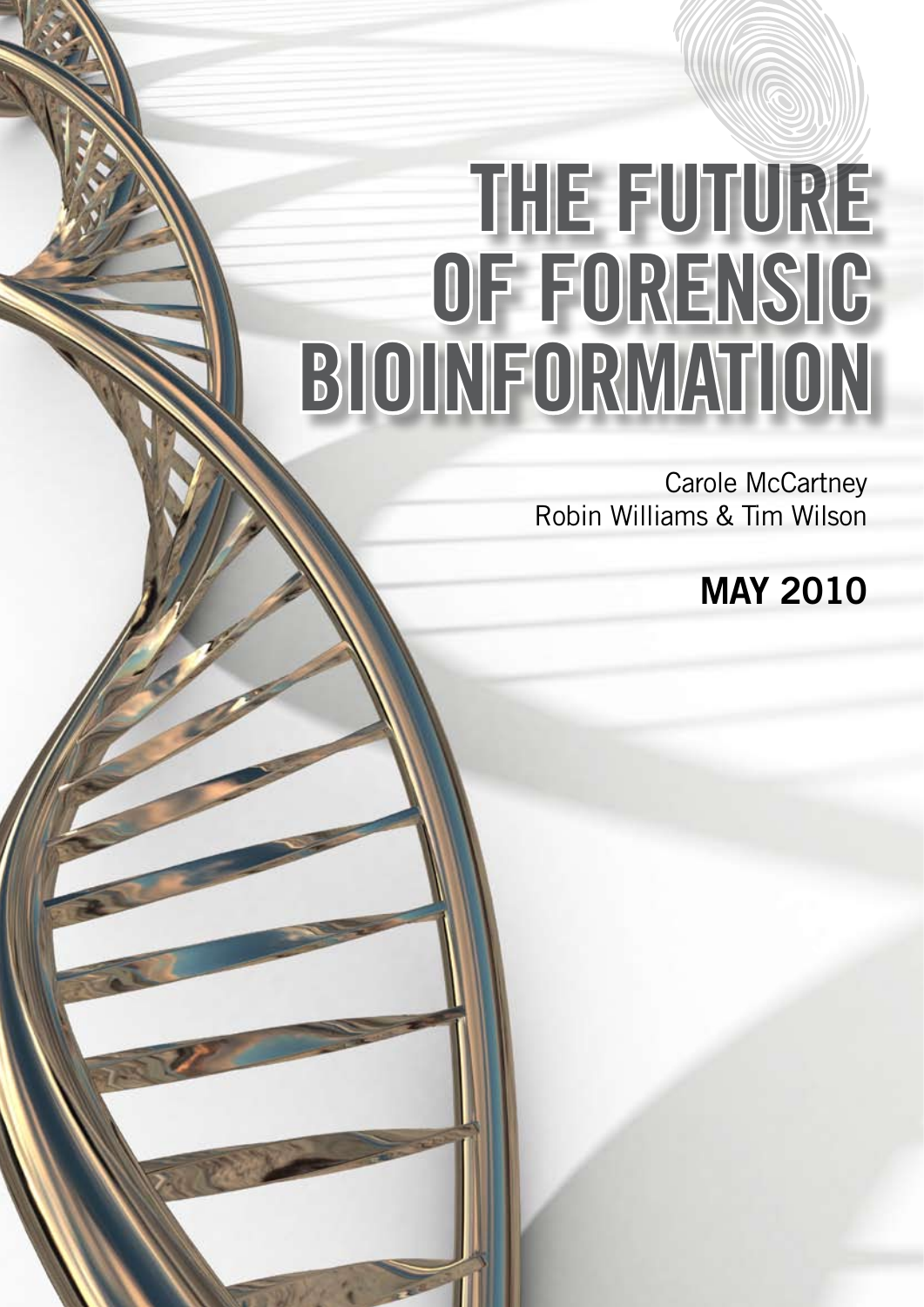

The Nuffield Foundation is a charitable trust with the aim of advancing social well-being. It funds research and innovation, predominantly in social policy and education. It has funded this project, but the views expressed are those of the authors and not necessarily those of the Foundation. More information is available at www.nuffieldfoundation.org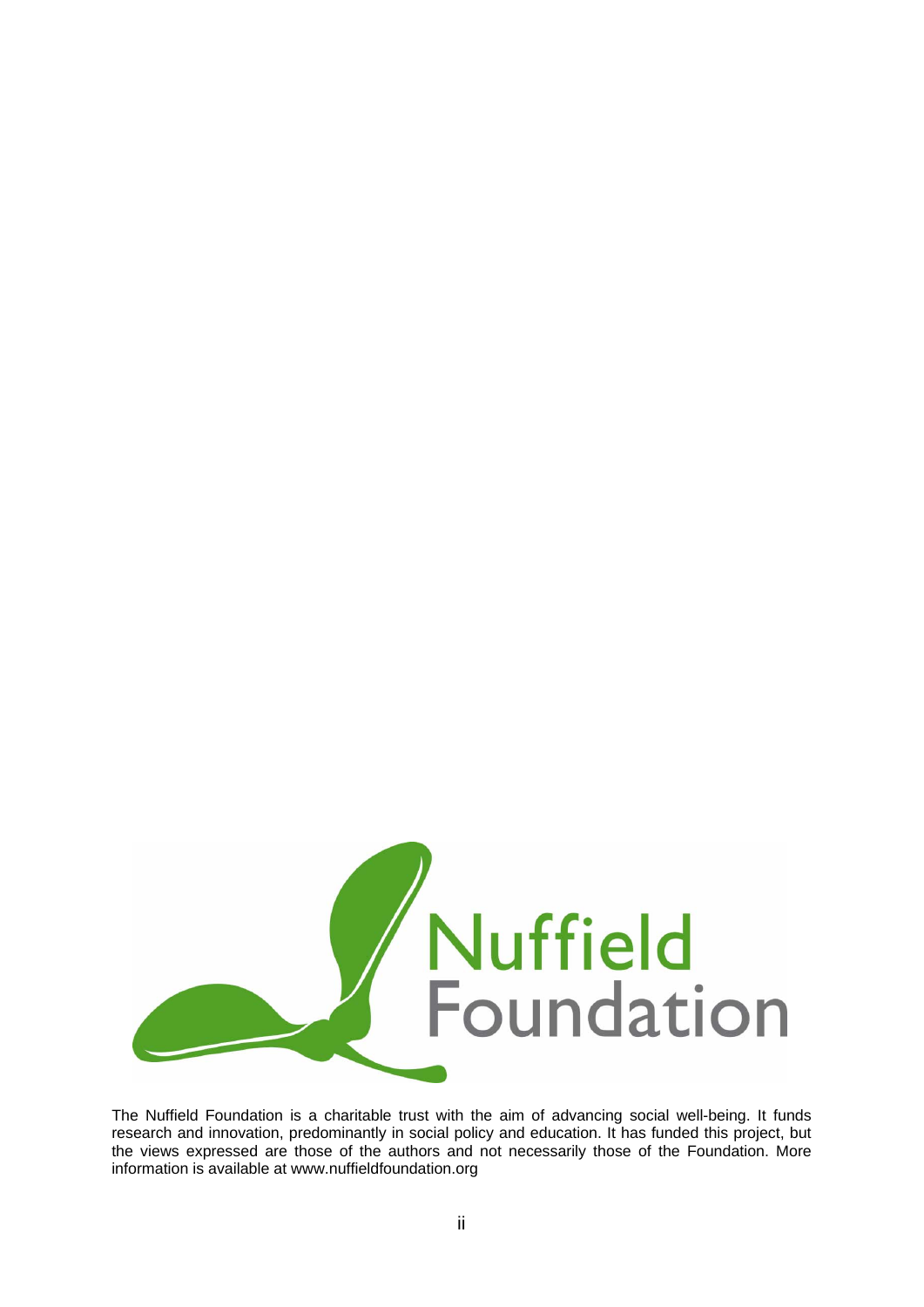## **The Authors**

**Dr Carole McCartney**: Senior lecturer in law at the University of Leeds. Carole has written on Australian justice, Innocence Projects, and DNA and criminal justice, authoring *Forensic Identification and Criminal Justice: Forensic Science, Justice and Risk* (2006). She established an Innocence Project at the University of Leeds in 2005, and was project manager for the Nuffield Council on Bioethics report '*The Forensic Uses of Bio-information: Ethical Issues'* (2007). She is currently an EU Marie Curie Fellow (2009-2012), working on a project entitled: 'Forensic Identification Frontiers', which sees her based at the Centre for Forensic Excellence at Bond University, Australia until September 2011.

**Professor Robin Williams**: Emeritus Professor of Sociology, University of Durham and Professor of Forensic Science Studies at the University of Northumbria. He has been researching the police uses of forensic science since 2000, beginning with a study of crime scene examiners in one police area, extending this to Home Office supported work on crime scene examination in several police forces, and then carrying out two Wellcome Trust funded studies of forensic DNA databasing in the UK and across the EU. He was a member of the Nuffield Council on Bioethics working party on '*The Forensic Uses of Bioinformation: Ethical Issues*' (2007).

**Professor Tim Wilson**: Visiting Fellow at PEALS (Policy, Ethics and Life Sciences), Newcastle University and, after the commencement of this project, Professor of Forensic Science and Public Policy at the Northumbria University Centre for Forensic Science. As a former Senior Civil Servant he has extensive experience of policy making on forensic science, the restructuring of forensic provision and regulation (including as a member of the NDNAD Strategy Board). While at the Home Office he initiated work that culminated in the 2004 announcement that the DNA Expansion Programme would be replaced with a broader and more integrated policy. He has also worked on international EU (AEGIS) and G8 cooperation projects for both the Home Office and ACPO.

**Acknowledgements**: The authors would like to thank all seminar attendees for giving so generously of their time and expertise throughout this project. We would also like to thank our respective institutions, Benedict Wilson for drawing figures 4.2, 4.3 and 6.1, and the Nuffield Foundation for their unstinting support.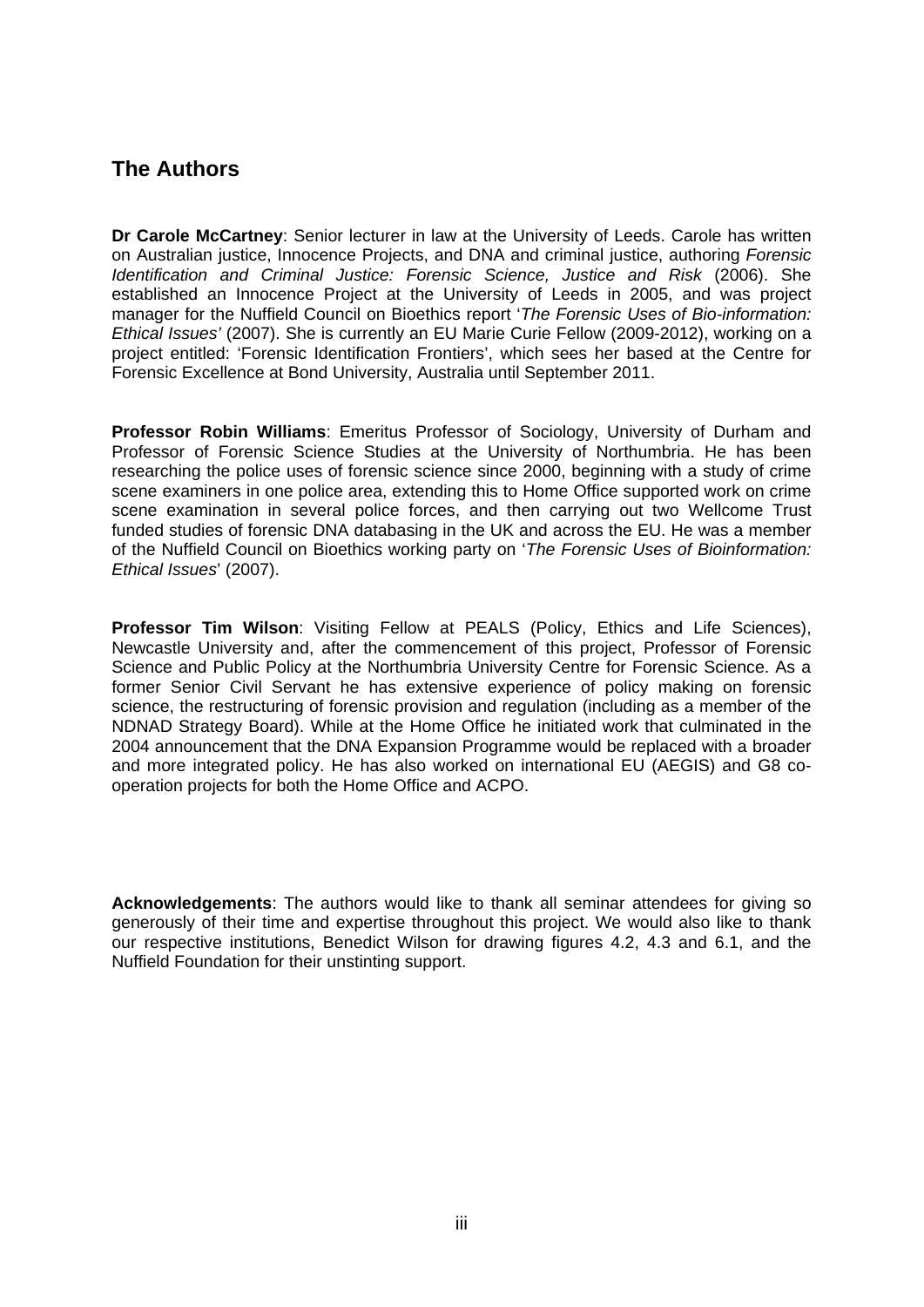# **The Future of Forensic Bioinformation**

# **Contents**

|   |                                   |                                                         | Page |
|---|-----------------------------------|---------------------------------------------------------|------|
| 1 | Introduction                      | 1                                                       |      |
|   | O                                 | Forensic Bioinformation: Locating the Issues            |      |
|   | O                                 | Method                                                  |      |
|   | $\circ$                           | <b>Report Themes</b>                                    |      |
| 2 | <b>The Current Context</b>        | 14                                                      |      |
|   | O                                 | The Legal Context                                       |      |
|   | O                                 | <b>Crime and Arrest Rates</b>                           |      |
|   | O                                 | <b>Fingerprints and IDENT1</b>                          |      |
|   | O                                 | DNA and the NDNAD                                       |      |
|   | O                                 | Cost                                                    |      |
|   | O                                 | The International Context                               |      |
| 3 | <b>Evidence and Assessment</b>    | 21                                                      |      |
|   | O                                 | <b>Evidence and Assessment</b>                          |      |
|   | $\circ$                           | <b>Forensic Bioinformation: Existing Data Sources</b>   |      |
|   |                                   | Fingerprints<br>п                                       |      |
|   |                                   | <b>DNA</b> profiles<br>٠                                |      |
|   | O                                 | <b>Police Force Returns</b>                             |      |
|   | O                                 | Forensic Bioinformation: Bespoke Research Studies       |      |
|   | O                                 | <b>Cost-effectiveness and Forensic Science Utility</b>  |      |
|   | O                                 | Conclusion                                              |      |
|   |                                   |                                                         |      |
| 4 | Internationalisation and Exchange | 39                                                      |      |
|   | $\circ$                           | Introduction                                            |      |
|   | O                                 | 'Dissolving boundaries' and 'Securing the UK Border'    |      |
|   | O                                 | International cooperation                               |      |
|   | O                                 | Bioinformation held outside the criminal justice system |      |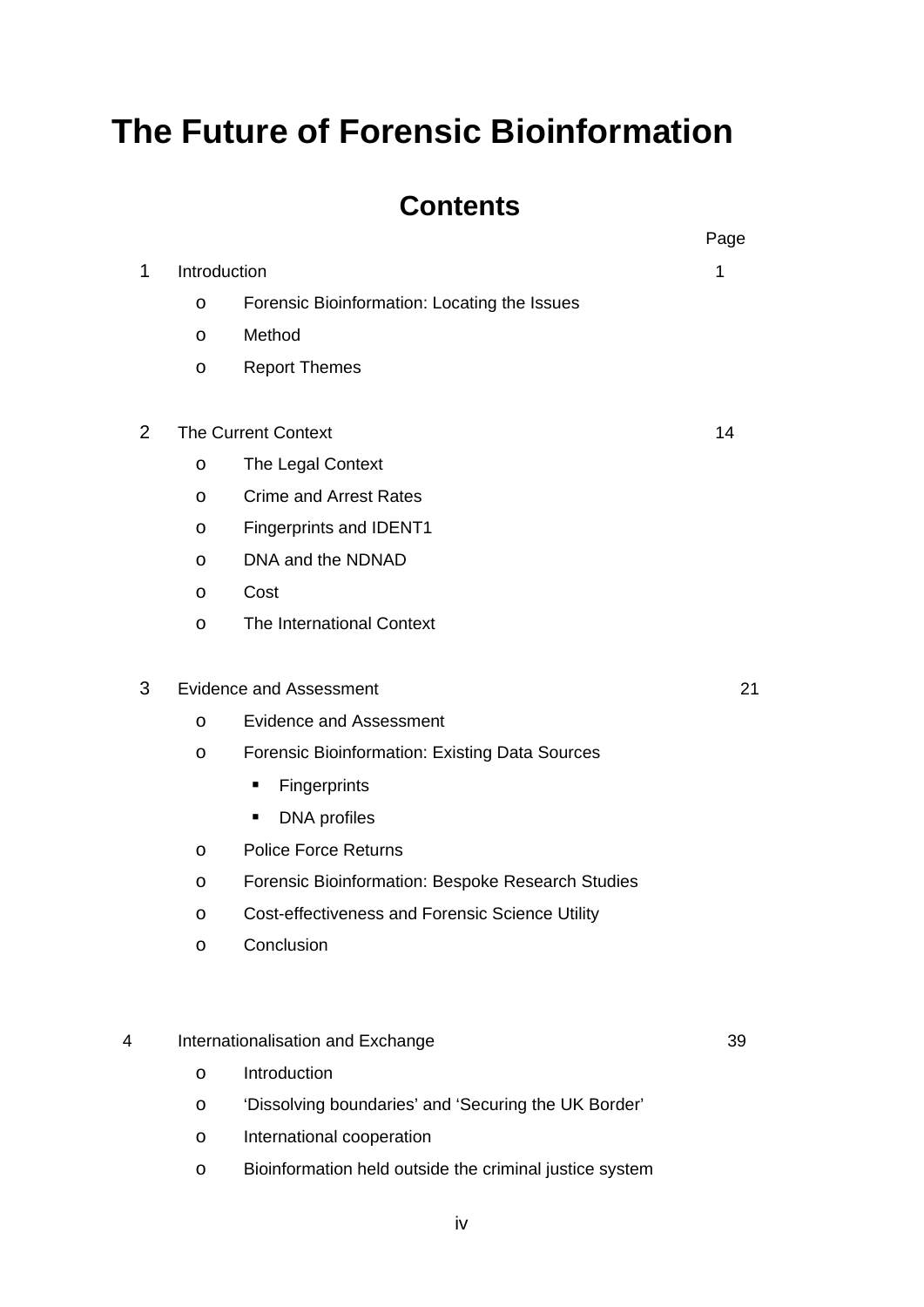- o The significance of Scotland
	- The legal position in Scotland
	- **•** Data sharing between jurisdictions
	- The interplay of policy & technological developments
- o Validity, technological development and DNA sample retention
	- **False or adventitious matches, false eliminations and sample retention**
	- **Ensuring the validity of dactyloscopic information**
	- The foreseeable technological obsolescence of SGM+
- o Conclusion

#### 5 Governance & Accountability 73

- o The current network of forensic bioinformation governance
	- Issues and Prospects
- o Scientific and Organisational Integrity
	- **Quality Standards**
	- Data Protection and Security
	- **Scientific Research and Technological Development**
	- Public Confidence and Trust
- o Criminal Justice Integration
- o Conclusion

#### 6 Summary and a Proposal 109

- o Beyond *S & Marper*
- o Evidence and Assessment
- o Internationalisation & Exchange
- o Governance and Accountability
- o A Proposal

v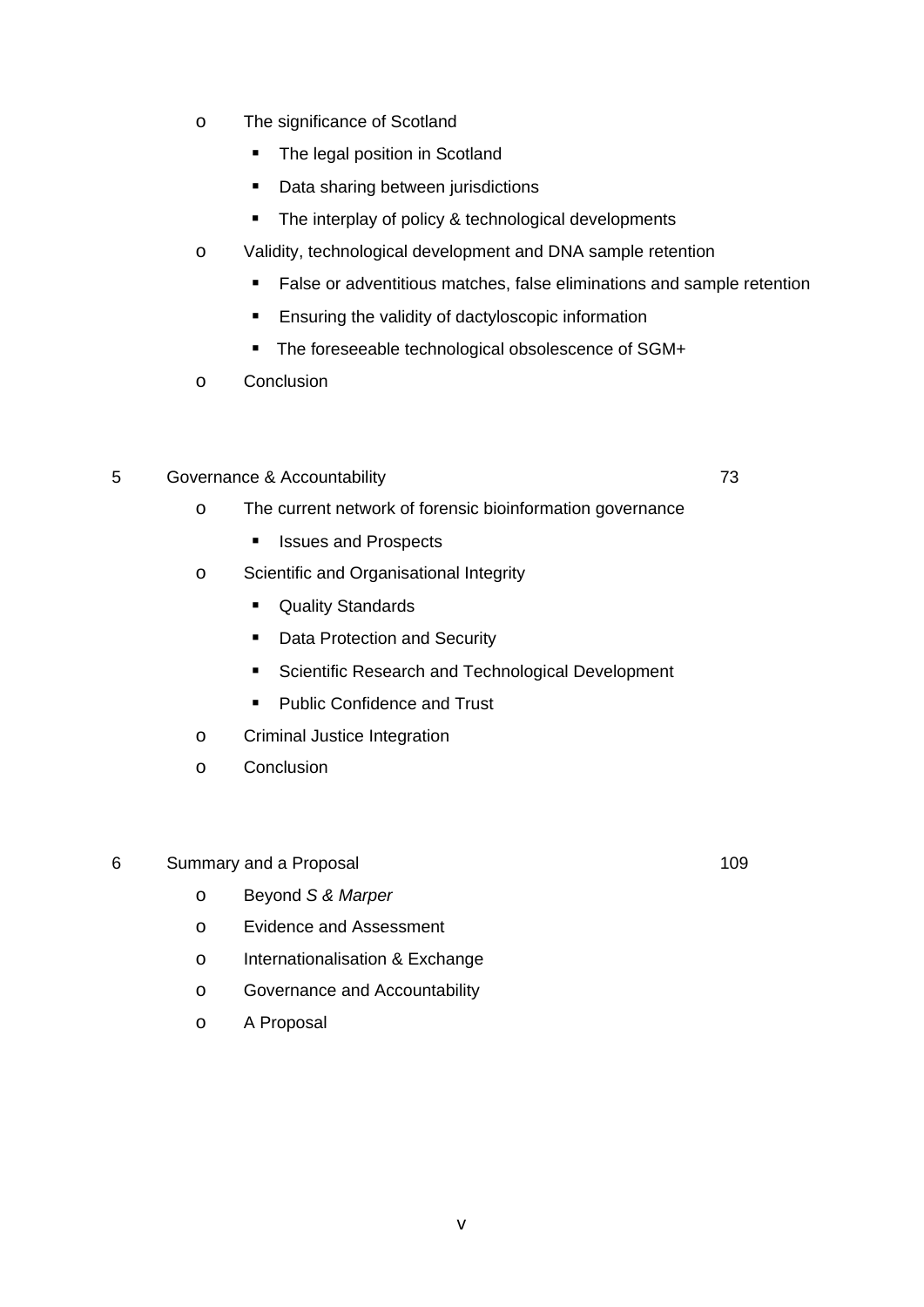#### **1 Introduction**

1

#### **Forensic Bioinformation: Locating the Issues**

- 1.2. The collection and use of bioinformation in support of criminal investigations and counter-terrorism measures is an important feature of contemporary efforts to ensure public safety and maintain national security. The two most important forms of forensic bioinformation - DNA profiles and fingerprints - were both initiated by British scientists and police officers, and the UK commitment to the collection and use of these kinds of forensic bioinformation has been unrivalled internationally. The National DNA Database (NDNAD) is widely acknowledged to be a worldleading innovation in the development of the forensic application of genetic technology and information management. The IDENT1 platform, hosting the national fingerprint and palm print databases, also continues to grow in size and technical capability. The scale of investment in forensic bioinformation collection and the technical infrastructures that support its investigatory and prosecutorial functions continues to be significant, reflecting public confidence and political belief in its contribution to crime detection, the administration of justice, and the risk management of known offenders.<sup>1</sup>
- 1.3. Previous studies have examined the ways in which scientific, legislative and budgetary innovations have been brought together to materialise the rising aspirations of a number of key criminal justice and forensic science stakeholders. $2$ There have been extensive ethical and political reflections of these developments in the UK and elsewhere. Academic research has both supplemented, and been informed by, the work of relevant Parliamentary Committees, Advisory Bodies and other civil society organisations. $3$  More recently, the deliberative landscape over which various forensic bioinformation claims have been advanced and defended has been irrevocably altered by the decision of the European Court of Human Rights on the legality of the current legislative framework for the collection and management of forensic bioinformation in England & Wales.<sup>4</sup>

 $1$  By early 2006 there had been investment of £150 million in IDENT1 and £300 million in the DNA Expansion Programme: Home Office, *DNA Expansion Programme 2000-2005: Reporting Achievement* (London: Home Office, 2007) pp 19 and 4.

See for example: McCartney, C. (2006) *Forensic Identification and Criminal Justice*, Cullompton: Willan; Williams, R., and Johnson, P. (2008) *Genetic Policing*, Cullompton: Lynch, M., Cole, S., McNally, R. and Jordan, K. (2008) *Truth Machine: The Contentious History of DNA Fingerprinting*. Chicago: Chicago University Press; Cole, S. A. (2001) *Suspect Identities: A History of Fingerprinting and Criminal Identification*. Cambridge Mass:

Harvard University Press. 3 See, for example (*inter alia*): House of Commons. (2005) *Forensic Science on Trial*. Committee on Science and Technology. London: HMSO; Human Genetics Commission (2001) *Whose Hands on Your Genes?* London: Department of Health; Nuffield Council on Bioethics (2007) '*The Forensic Use of Bioinformation: Ethical Issues'* Cambridge; Human Genetics Commission (2009) *'Nothing to Hide, Nothing to Fear'* London, Department of Health; Home Affairs Committee (2010) 'The National DNA Database'; London, House of Commons. 4 *S & Marper v. The United Kingdom* (App.no. 30562/04) [2008] ECHR 1581 (4 December 2008).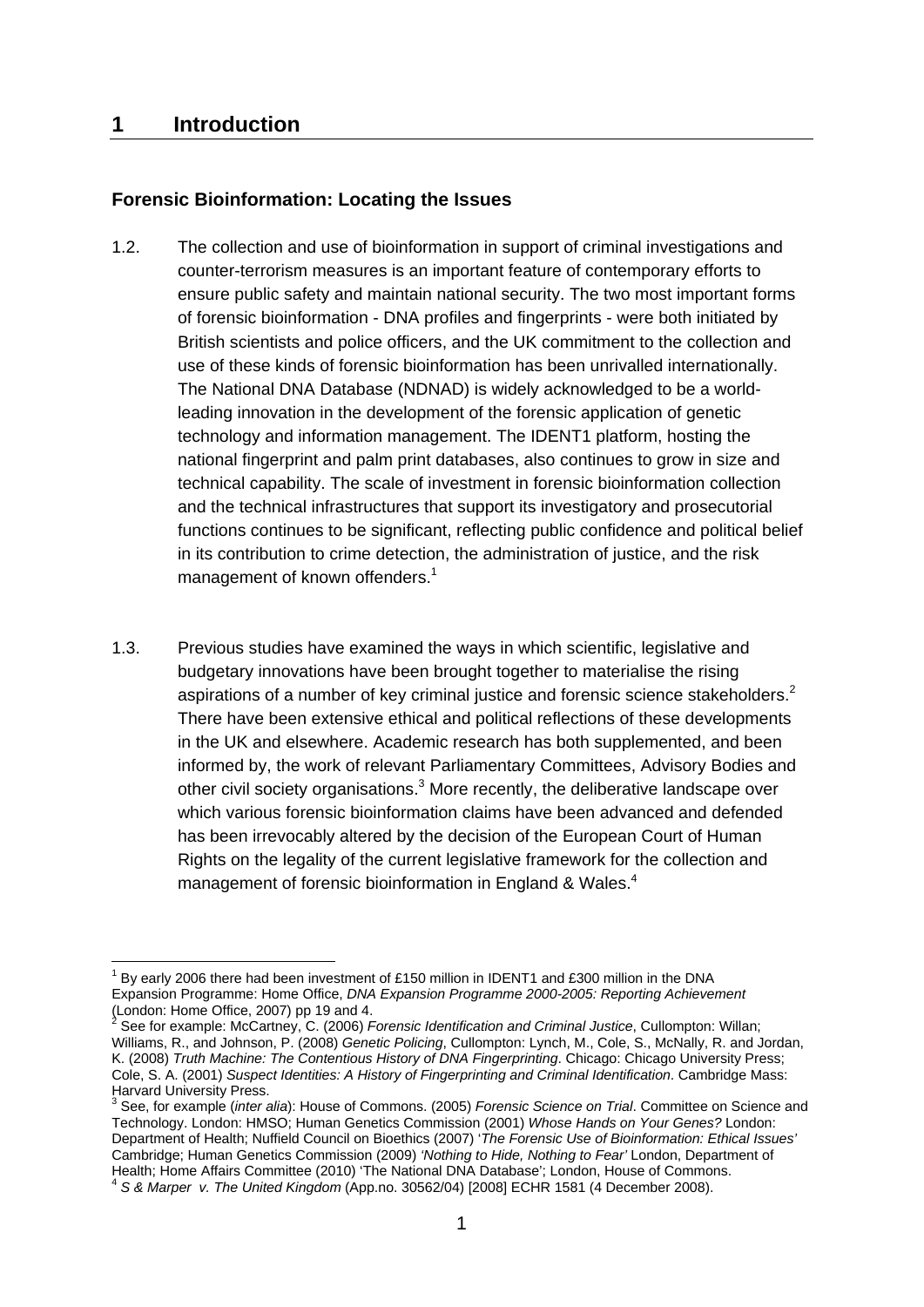- 1.4. Rapidly evolving technology and legal reforms continue to stimulate debate about the efficacy and ethics of the role of forensic bioinformation within the criminal justice system in England & Wales and elsewhere. The collection, retention and use of biological materials, usually without the consent of those from whom they were taken or retrieved, raises a range of policy questions. These include the scope of powers necessary for the effective and ethical collection and use of such materials, and how a balance may be achieved between the exercise of these powers by the police and the rights of individuals. However, almost all who urge caution, and many of those who promote, the future development of these technologies now seem to agree that there is a paucity of independent and authoritative research on how, and the extent to which, the information derived from them directly impacts on criminal investigations or usefully supplements other forms of information held by the police and other relevant agencies.<sup>5</sup> There remains a lack of robust evidence and critical assessment of the benefits and costs of rapidly increasing expenditure in this area. It is widely argued that this shortcoming prevents informed decision-making and makes problematic the necessary efforts to justify particular levels of investment in forensic bioinformation within the legal system domestically and trans-nationally,  $6$  albeit this is a systematic feature of all police resource allocation.<sup>7</sup>
- 1.5. The relevance of much domestic discussion on issues surrounding forensic bioinformation has been overtaken by the judgment of the European Court Of Human Rights in the case of 'S' and Marper versus the UK which was delivered in December 2008. In 2001, two individuals, 'S', an eleven year old, and Mr Marper, were arrested in separate incidents, and had their DNA samples and fingerprints taken. Neither were subsequently convicted of any offence and duly applied to their local Chief Constable to have their DNA samples and profiles destroyed. This request was denied and an application for judicial review of the denial was refused. In 2002 the Court of Appeal upheld this decision, and the case proceeded to the House of Lords in 2004. The Lords considered whether the continued retention of the DNA of 'S' and Mr. Marper, who remained unconvicted of an offence, was a breach of their Article 8 right to privacy and their Article 14 right against discrimination. The Lords decided that their privacy may have been breached (one Lord concluded that it was, the others remained doubtful), but even if it was, it was a 'modest' breach outweighed by the wider benefits to society of retaining DNA and fingerprints. The purpose of retention – to prevent and detect crime – was provided for by Article 8, and as such, the retention was ruled lawful.

 5 The Magee Report defines information on criminality as: 'any information which is, or may be, relevant to the prevention, investigation, prosecution, or penalising of crime." Sir Ian Magee, '*The Review of Criminality Information*' (The Magee Report) (July 2008) Home Office, London. p.4.

<sup>&</sup>lt;sup>6</sup> "A complex network of organisations is involved in the protection of the public... An effective public protection network demands that all work together, nationally and internationally, to improve public protection. The public expects them to do so efficiently, cost-effectively and with proper regard to their rights." *ibid.,* p.3.<br><sup>7</sup> Public Bill Committee, 26 January 20010, Q 79 at www.publications.parliament.uk accessed 24 March 2010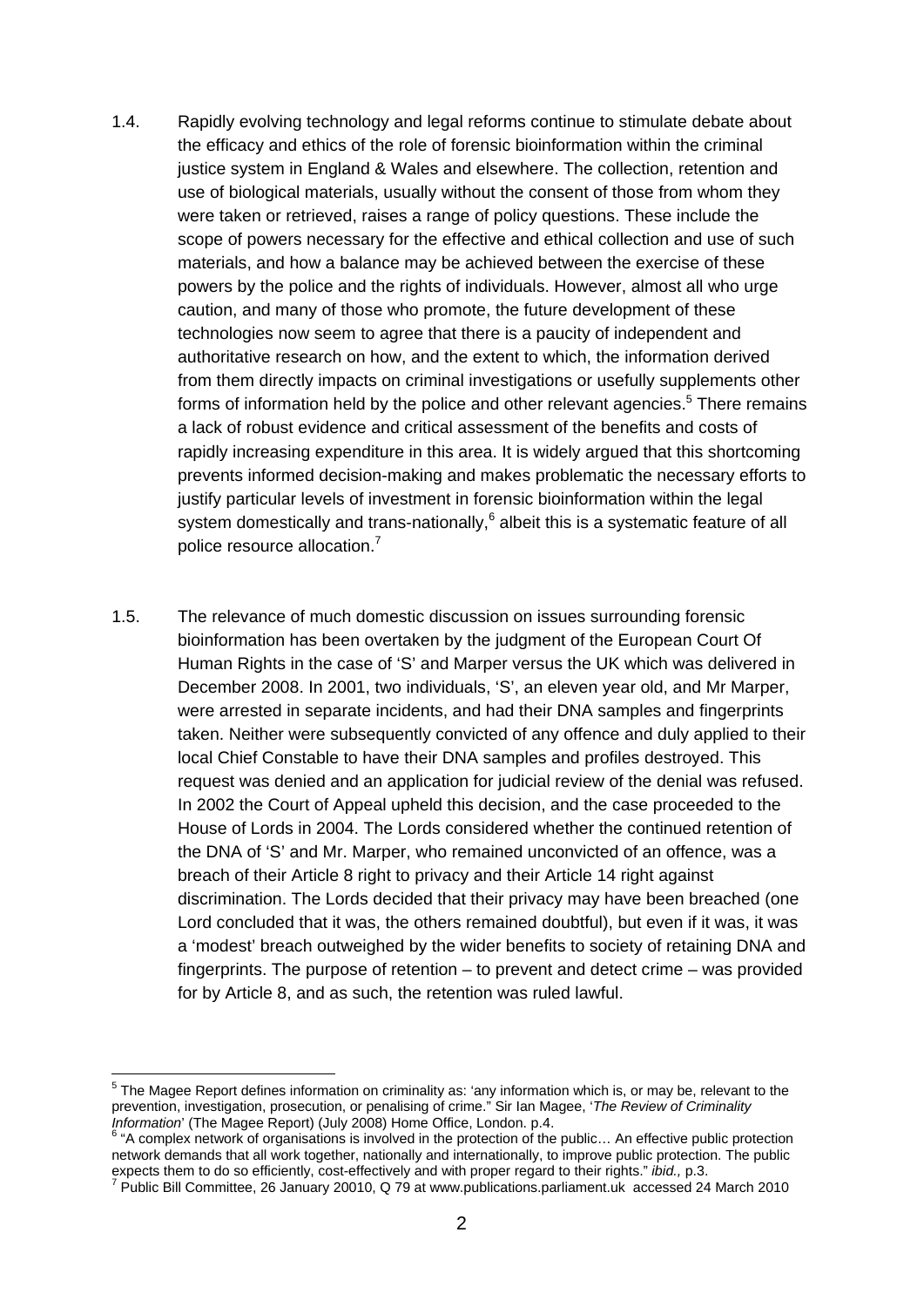1.6. The European judges in *'S' & Marper v UK* took a diametrically opposed view to the House of Lords. Their unanimous decision held that Article 8 rights to privacy were indeed breached, and concluded that:

> "…the blanket and indiscriminate nature of the powers of retention of the fingerprints, cellular samples and DNA profiles of persons suspected but not convicted of offences.., fails to strike a fair balance between the competing public and private interests and that the respondent State has overstepped any acceptable margin of appreciation in this regard. Accordingly, the retention at issue constitutes a disproportionate interference with the applicants' right to respect for private life and cannot be regarded as necessary in a democratic society."8

- 1.7. The *Marper* judgment is significant for its decisive contribution to normative debates about the use and governance of forensic bioinformation. UK instances of these debates had been taking place, but had not directly influenced Government policy. Also, with a few notable exceptions, the questions central to the European judgment had failed to obtain more than superficial consideration from English judges. These have been reliant upon a pragmatic refuge in 'a balance of judgment', weighted in the Government's favour by a failure to examine with any rigour the claims of Treasury Counsel. It is salutary to recall a similar string of ECtHR reverses relating to the 'relaxed, some might say complacent attitude to proactive policing methods in the English courts and how this came to be resolved through the Regulation of Investigatory Powers Act 2000 (RIPA). $^9$
- 1.8. Mixed UK reactions to *Marper* may reflect a particular cultural and economic context that influences attitudes towards the forensic use of bioinformation. For over one hundred years, English scientists and officials have initiated many key developments in this field, providing a model for applying modern technologies of biometric identification in a systematic and commoditised manner. Jeffreys' discovery in 1984 of what he termed 'genetic fingerprinting', resulted in the use of DNA in immigration and paternity disputes, then in a murder investigation in 1986. A century on from Henry's introduction of fingerprints, this new technology of identification was never a public sector monopoly. Indeed, private DNA analysis companies in the UK have been instrumental in the expansion of the forensic use of bioinformation. Even if profit-oriented, the pluralistic nature of this development served the cause of human rights. For example, since its creation, Cellmark Diagnostics has helped to reunite families by providing evidence of family biological relationships to successfully challenge government immigration decisions.<sup>10</sup>

<sup>1</sup> 

<sup>&</sup>lt;sup>8</sup> S & Marper v. UK [2008] para.125.<br>
<sup>9</sup> Roberts, P. (2007) 'Law and Criminal Investigation', in Newb<br> *Handbook of Criminal Investigation* (Cullompton, Willan) p.99.<br>
<sup>10</sup> This is not sear. <sup>9</sup> Roberts, P. (2007) 'Law and Criminal Investigation', in Newburn, T., Williamson, T. and Wright, A. (eds.)

This is not necessarily always the case. A private sector monopoly or even technically competitive market that is wholly dependent for income on government, is unlikely to have an equally benign effect by empowering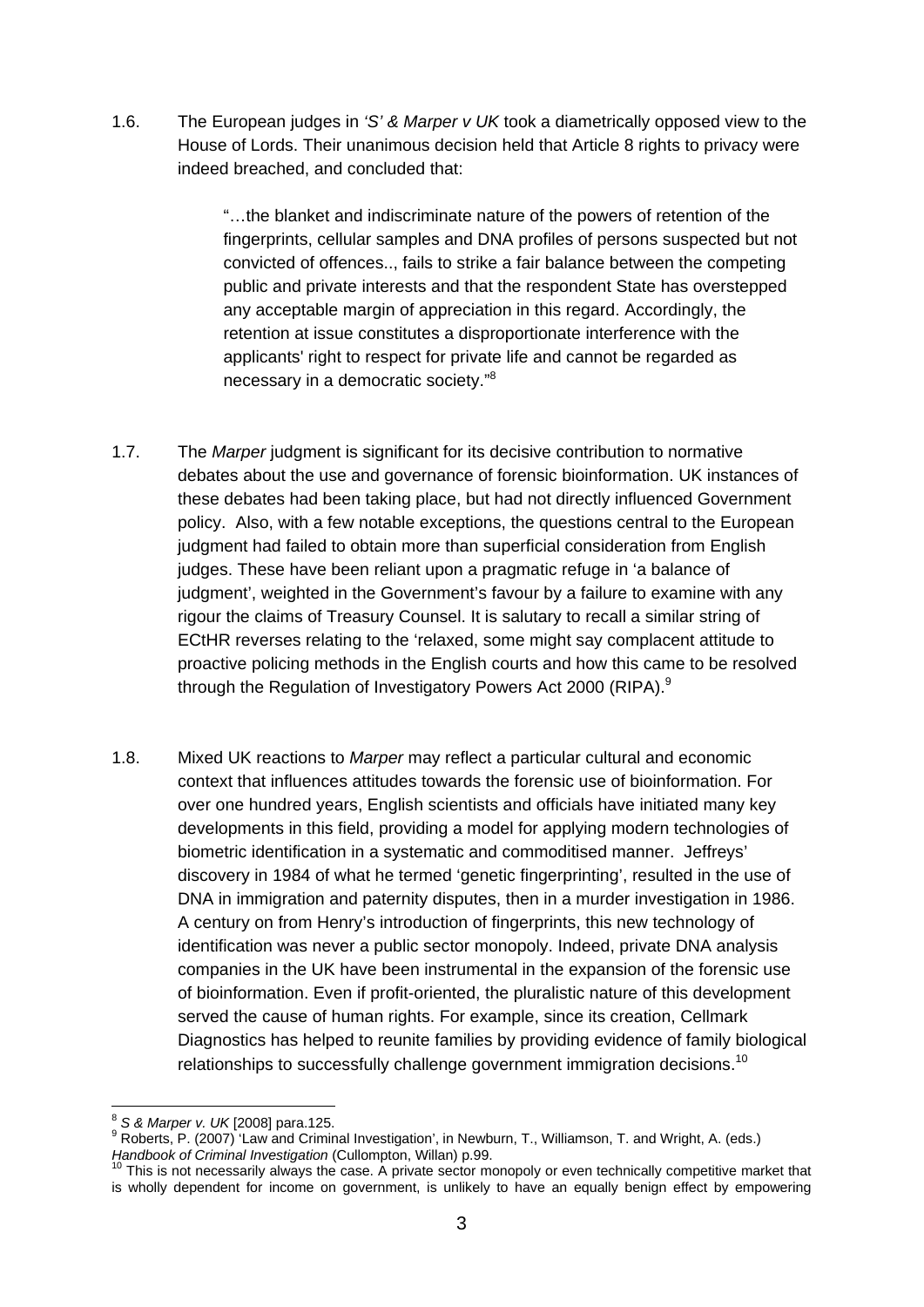- 1.9. These more recent technological developments occurred simultaneously with the emergence of a competitive forensic marketplace. Within England and Wales the use of DNA as an investigative technique was not held back by the problems in traditional public sector forensic science laboratories, which are 'almost universally characterised by backlogs'.<sup>11</sup> This may influence the content of the criminal law. Most countries are likely to maintain symmetry between what can be described as the legislative and technical domains: unless government forensic laboratories have the resources, appetite for or ability to deliver additional DNA analytical capacity there is little point in passing legislation to permit the extensive forensic use of DNA.<sup>12</sup> Indeed, the introduction of national arrangements for the use of DNA for forensic purposes frequently precedes laws regulating such activity. Such use almost universally precedes specific database legislation. Although within the European Union there is now a pattern of enacting database legislation before the database itself is created, there are still at least six countries that may have databases but no database legislation, not even in the more limited form.
- 1.10. This aspect of UK bioinformation development, with the exception of reference to 'privatisation' or 'commercialisation' *per se*, is ignored in virtually all of the sociological, ethical and jurisprudential discourse on the use of bioinformation. It has two consequences for critics of the UK position pre-*Marper*. Firstly, it can result in inaccurate or incomplete comparisons between various countries. England and Scotland are an important example. Secondly and more significantly, it could mean that the margin of justification is a much more fragile basis for ethical and political analysis than it seems at first sight. A comparative survey of the law in different states may reflect different stages of technological development and investment rather than jurisprudential philosophy or principled political decision making. The extent to which the use of DNA and the creation of databases precede legislation suggests that conclusions drawn from comparisons of statute books have to be treated with caution. On the street and in the laboratory, criminal justice may operate differently.
- 1.11. For the advocates of a more maximalist approach to DNA profiling and retention, such as represented in the UK Government's response to the *Marper* judgment ('*Keeping the Right People on The DNA Database: Science and Public Protection'*) the consequences are equally significant. First, in a commercial forensic market, how can some of the key parties, whose voices are critical and dominant because of their privileged access to expertise and information, demonstrate that whatever they advocate is not influenced by commercial interests or professional ambitions?

individuals to defend their human rights against an oppressive state or its agents such as the police, on, the other hand, a state forensic laboratory monopoly would equally leave citizens disadvantaged. Ultimately, this requires an effective separation of powers within the executive, legislative, judicial and regulatory structures of the state.<br><sup>11</sup> Fraser, J. (2006) 'The application of forensic science to criminal investigation' in (eds.) Newburn

Williamson, T. and Wright, A. *Handbook of Criminal Investigation* (Cullompton: Willan)<br><sup>12</sup> Wilson, TJ, Forensic science and the internationalisation of policing' in Fraser, J. G. and Williams, R. (Eds) *Handbook of Forensic Science* (Willan Publishing), 2009, pp.509-512 and Figure 18.9.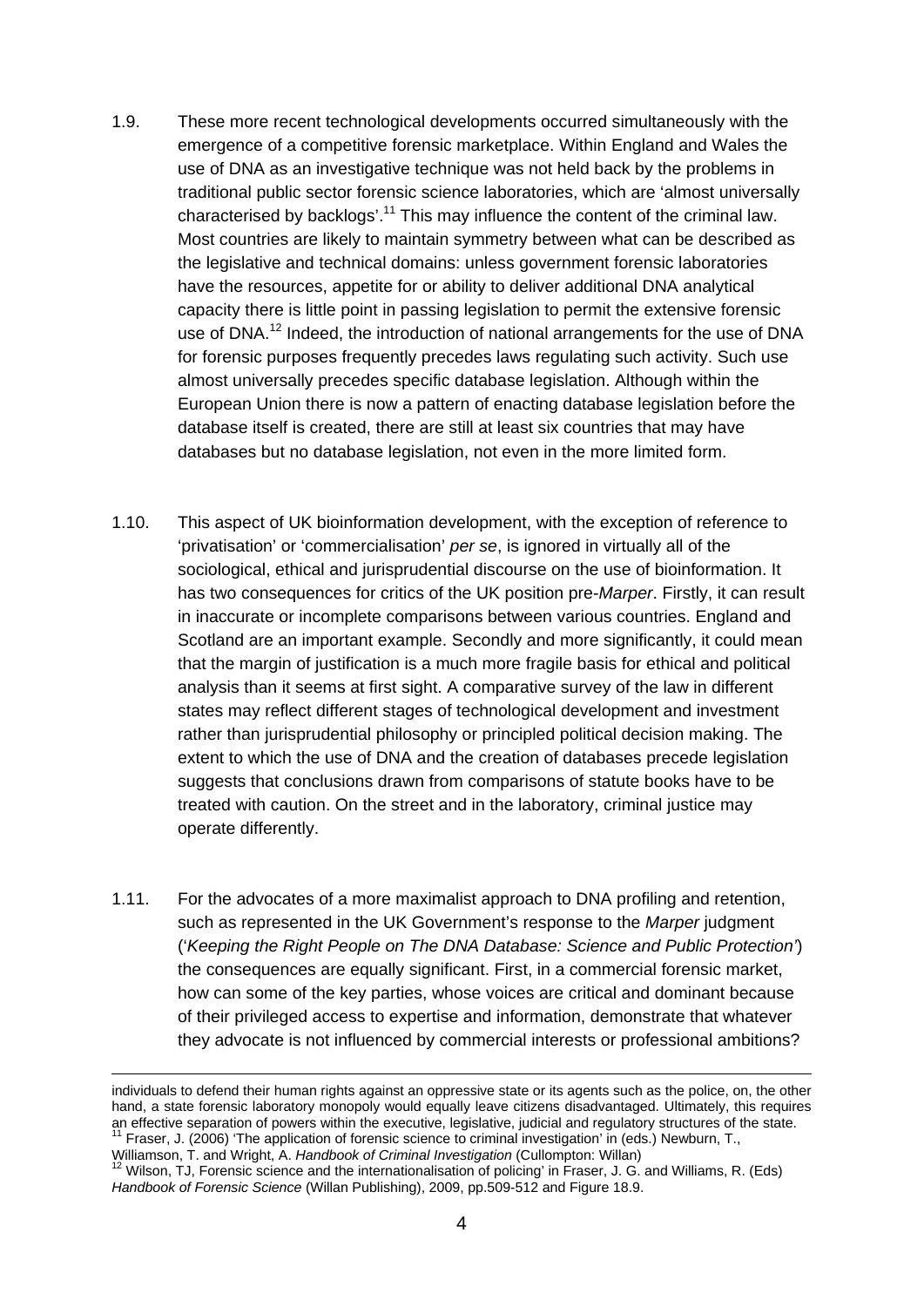For example, the Government must surely bear in mind the effect that its proposals for responding to the *Marper* judgment could have on the income to be realised from its plan, in due course, to sell some or all of its equity investment in the FSS. More generally, for those who piloted the introduction of current arrangements was there a risk of seeking to demonstrate professionally what could be done when, exceptionally within the forensic sciences, resources were available rather than delay this for greater deliberation about governance and proportionality? In any case, would the political climate have allowed such a pause?

1.12. The *Marper* judgment - partly as a result of timing with an impending General Election - increased the political significance of the debate by placing the Government under a legal obligation to reform the laws governing the retention of forensic bioinformation. This obligation has required the Government to review and justify its forensic bioinformation policies as well as explain some of the assumptions underlying them. The judgment itself draws heavily on arguments and analysis developed during this emergent discourse, particularly the report published by the Nuffield Council on Bioethics (NCOB), whose authority it specifically acknowledges. This vindicates the constructive and principled criticism of current DNA law and usage to ensure that the inadequacies in these arrangements are acknowledged. It did not mean, however, that the issues and recommendations for change elucidated over the years would be reflected in new legislation. A linear progression from the principles expressed in, for example, the NCOB report and subsequently endorsed at Strasbourg to the enactment of new legislation at Westminster was not guaranteed. The reason for this was explained by The Joint Committee on Human Rights:

> '... judgments of the European Court of Human Rights leave a considerable amount of discretion to the State concerned as to precisely how it amends its law, policy or practice to meet these obligations. The process of implementing a judgment of the European Court of Human Rights is therefore an unavoidably political process, constrained by the legal obligations (to stop the breach, provide a remedy for the individual concerned and to prevent new or similar breaches), but a political process nonetheless.'13

<sup>1</sup> 13 Joint Committee on Human Rights (2010), *Enhancing Parliament's Role in relation to Human Rights Judgments,* Fifteenth Report of Session 2009-10, HL 85 & HC 455 (London, The Stationery Office), para.15.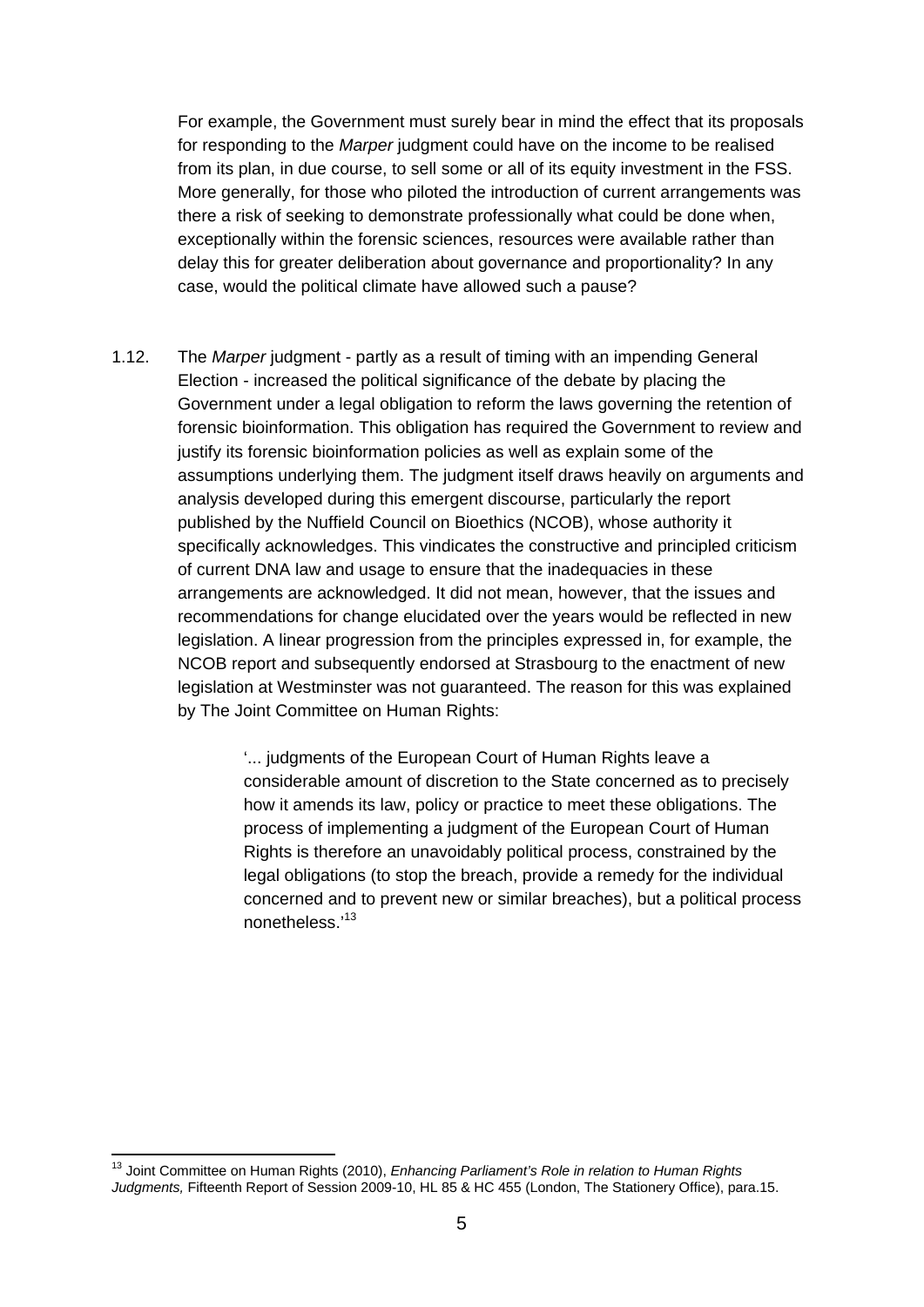- 1.13. The force of this observation is demonstrated in the nature of the Government's legislative proposals and how they got through Parliament despite weaknesses in its claims exposed by well argued opposition and the scepticism of experts. Despite a long period of consultation and deliberation, the Government's draft legislation was published within months of a General Election. They were a disappointment to those who hoped for a more considered response to the *Marper* judgment or a greater willingness to work towards a degree of consensus while the draft legislation was before Parliament. Consequently, it is likely – irrespective of the passage of the Crime and Security Act 2010 - that the outcome of these debates will not be settled until the next Parliament unless the present Labour Government returns to power with a working majority or, if a minority government can rely on a coalition of supporters to block further reform. Such an outcome would only endure in the opinion of many authorities (see below) until the new retention legislation has been referred back to ECtHR.
- 1.14. The Bill contained some concessions for critics. An unequivocal change is that the deletion of volunteers' profiles has been brought into line with Scots law: consent may be withdrawn at any time.<sup>14</sup> The effects of some other changes are less clearcut. The Government initially proposed that there should be a legal duty of deletion where, in the judgment of the relevant chief constable, a DNA profile was obtained because a person was arrested as a result of, for example, mistaken identity or unlawful action by the police.<sup>15</sup> During the Commons stage of the Bill, because of disquiet about current inconsistency in decisions concerning the deletion of data, the Government tabled amendments to centralise decision making, placing responsibility for 'guidance' with the NDNAD Strategy Board.<sup>16</sup> However, it is unclear how these different and potentially contradictory provisions will work in practice, although another Report stage concession demanded that the Board itself be subject to limited Parliamentary scrutiny.<sup>17</sup> Also, not all questions raised about how the new arrangements will work have been addressed. At present when a DNA profile is deleted from the database information relating to the profile is also removed from the PNC. This second deletion does not appear to be guaranteed by the arrangements in the new legislation.<sup>18</sup>
- 1.15. An even more startling lacuna in the Act is that, despite provisions to have cautions, and also reprimands and warnings under the Crime and Disorder Act 1998 treated as the equivalent to a conviction for the purposes of permanently retaining bioinformation, there appears to be no provision to reverse permanent

1

 $14$  See the Crime and Security Bill as introduced into the House of Lords, clauses 14 (2) in respect of the amendment to PACE by the insertion of clause 64ZL

<sup>15</sup> Hansard 18 Jan 2010, Column 34: See the Crime and Security Bill as introduced into the House of Lords, clauses 14 (2) in respect of the amendment to PACE by the insertion of clause 64ZI.

 $16$  Hansard, 8 Mar 2010, Column 65: See the Crime and Security Bill as introduced into the House of Lords, clause 23 (2)-(3).

Hansard, 8 Mar 2010, Column 118: see the Crime and Security Bill as introduced into the House of Lords,

clause 23 (4) and (6) which do not however, give Parliament any powers to vote on NDNAD governance rules. <sup>18</sup> Public Bill Committee, 26 January 20010, Q137 www.publications.parliament.uk, accessed 24 March 2010.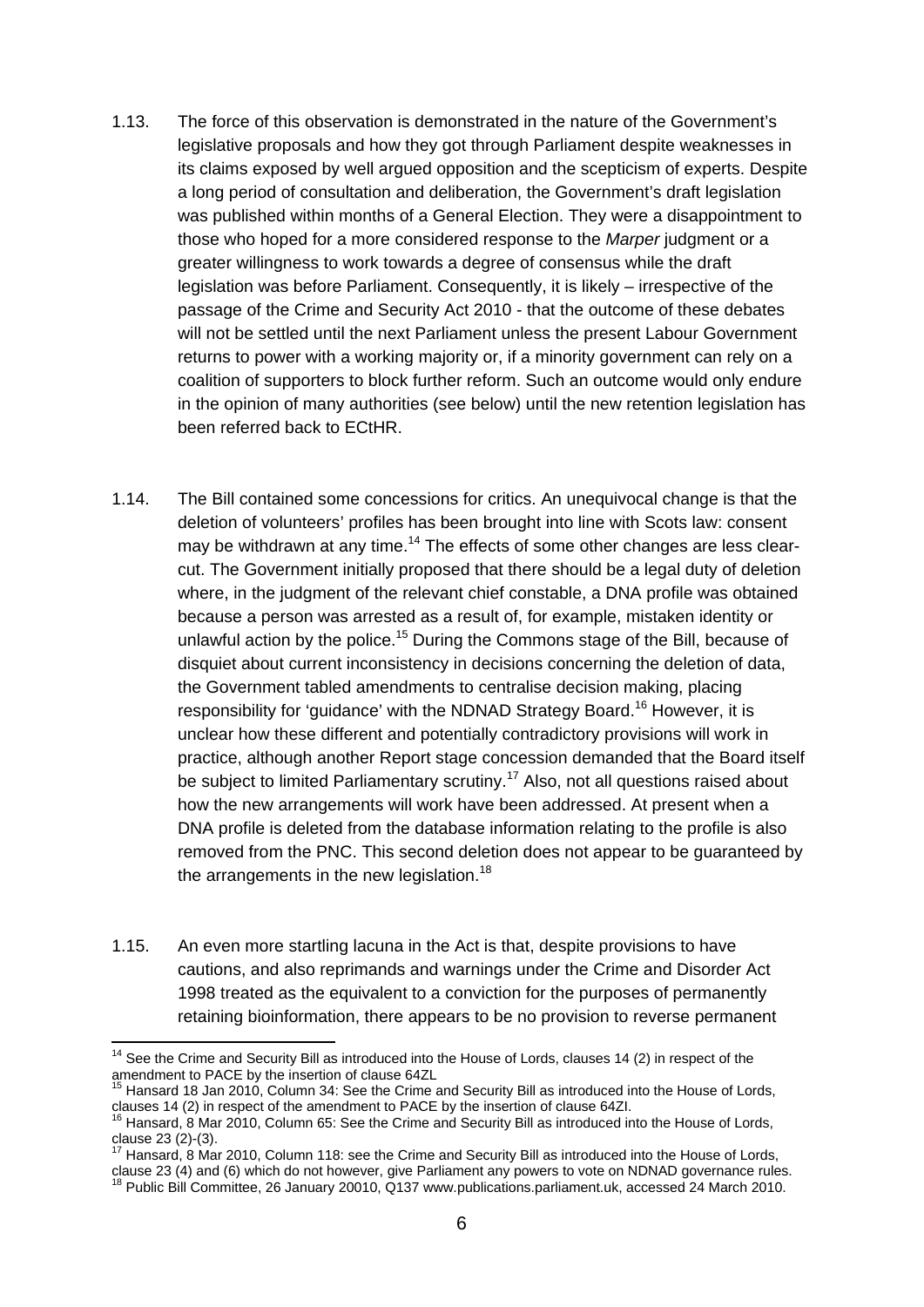retention triggered by a conviction where that conviction has been quashed on appeal.<sup>19</sup> There were a total of 1019 convictions overturned on appeal between 2000 and 2005 in the Court of Appeal (Criminal Division), with 439 successful appeals against conviction in 2009 alone. In addition, in Crown Courts hearing appeals from the Magistrates Courts, there were 3,651 appeals allowed in 2005, meaning that this is not an insignificant oversight. $20$ 

- 1.16. Limitations in the information provided, and the time for debate available to parliamentarians meant that some questions could not be followed through. These included issues raised several times at the Commons Report Stage about the greater risk of adventitious matches as databases are enlarged or information is exchanged under the Prüm Treaty, particularly with countries using a different multiplex to the SGM+ multiplex used in the UK. There were also concerns expressed about whose DNA would be made available under the Treaty to other countries. Moreover, claims of 'national security' will impose the indefinite retention of the samples of unconvicted persons on Scotland. This will be wholly at the discretion of Scottish chief offices of police. This provision undermines the principle in that jurisdiction where retention, in the absence of a conviction, had hitherto always been subject to procuratorial or judicial review. $21$
- 1.17. The core political controversy and the key subject of debate at all stages, however, remains that of the circumstances under which a DNA profile might be retained in the absence of a conviction. The issue has to be addressed because of the *Marper* judgment: how the law governing this might be revised so that such arrangements are no longer 'blanket' and 'disproportionate'. The Government first proposed to keep such data for up to 12 years, $^{22}$  but it finally elected for a six year retention period in most cases involving the arrest of an adult. The Conservatives propose similar arrangements to those in Scotland where retention is determined by the charge for which a person arrested, is normally limited to three years and in all cases is subject to procuratorial or judicial review.<sup>23</sup> The Liberal Democrats advocate that no profiles should be retained in the absence of a conviction.<sup>24</sup>
- 1.18. During the Commons Report Stage both Opposition options, especially the former, were commended by the Chairman of the Police Federation, as more likely to maintain public confidence, in preference to the Government's proposals.<sup>25</sup>

1

 $19$  2010 c. 17 is not any easy piece of legislation to read, but no account appears to be taken in the relevant sections, that is s. 14 (2) 64ZD (destruction of data relating to a person not convicted) and 64ZI (equivalence to conviction definitions and the provision to delete e.g. where the arrest was unlawful)<br><sup>20</sup> See http://www.hmcourts-service.gov.uk/ for Court of Appeal statistics and http://www.official-

documents.gov.uk/document/cm69/6903/6903.pdf for Crown Court statistics for 2005.<br>
<sup>21</sup> The Crime and Security Bill as introduced into the House of Lords, clause 16.<br>
<sup>22</sup> Hansard, 8 Mar 2010: Column 39.<br>
<sup>23</sup> Hansard, 18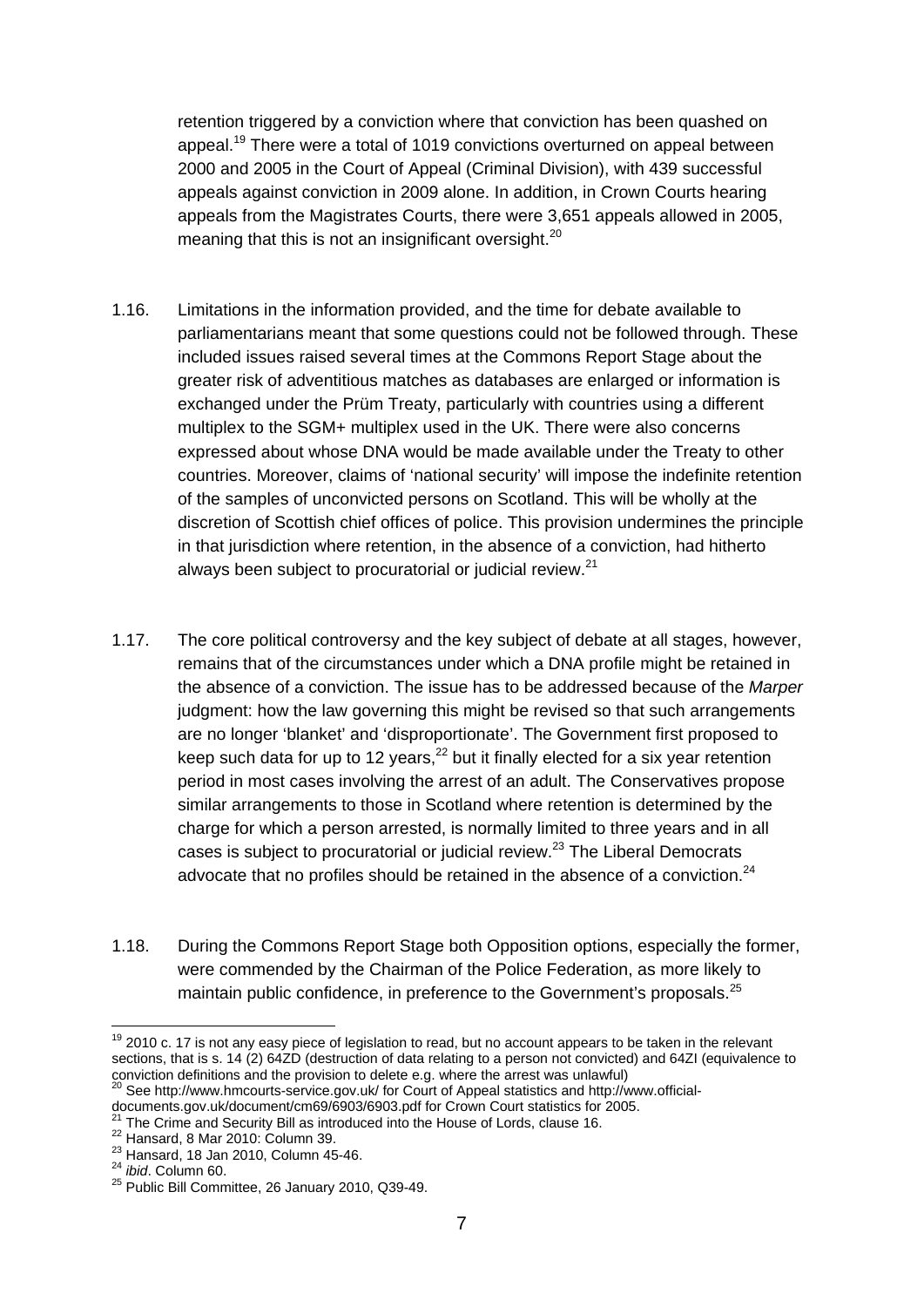Ministers argued repeatedly that those proposals alone, even compared with the Scottish legislation (hinted at as a possible solution by ECtHR), reflect an evidence based approach. This claim was not validated by the President of ACPO, however, who instead suggested that six years is 'reasonable' or 'about right' for reasons of 'simplicity' or 'professional judgment.<sup>26</sup> ACPO also made it clear that their views were influenced by cost and a preference for IT solutions. ACPO witnesses advocated a simple rule to govern data deletion informed by the assumption that this would enable the process to be managed by algorithm. The Scottish system, with its emphasis on an examination of individual circumstances, 'was rejected because it would take up an inordinate amount of police resources'.<sup>27</sup> They were not questioned about why, in a country where expenditure on law and order, as a percentage of GDP, exceeds that in any other G8 member state and two-thirds of this money is spent on policing, the options were so limited.<sup>28</sup> The House of Commons Home Affairs Committee, having studied the material published in support of the Government's claims, could only refer to the 'complexity of the issues' and 'conflicting evidence'. Nevertheless, there was cross-party agreement within the Committee that, in the absence of conviction, there is not a case for the retention of a DNA profile for more than three years and that research was needed to evaluate the forensic use of DNA.<sup>29</sup>

1.19. MPs and The Joint Committee on Human Rights noted a Government Minister's statement: "We have obviously considered the [*Marper*] judgment and how far we can push the boundary of the judgment in relation to our wish to have protection for the public". The Joint Committee found such a 'very narrow approach' in order 'to maintain the main thrust of its original policy on the retention of DNA' unacceptable, and likely to result in a further successful legal challenge.<sup>30</sup> The latter view was shared by the Equality and Human Rights Commission. It wrote to all MPs to advise them that the Government's proposals would be in breach of Article  $8^{31}$ This is consistent with views expressed by the Secretariat of the Council of Ministers of the Council of Europe. It has opined that the automatic period of six years proposed by the Government would not comply with the *Marper* judgment.<sup>32</sup>

<sup>&</sup>lt;sup>26</sup> ibid. Q112-117.

<sup>26</sup> *ibid*, Q112-117. <sup>27</sup> *ibid*, Q93 and 97-100. 28 Soloman, E., Eades, C.,Garside, R. And Rutherford, M. (2007) *Ten Years of Criminal Justice Under Labour: An Independent Audit*, London: The centre for Crime and Justice Studies at Kings College London, available at www.kcl.ac.uk/ccjs pp. 18-23

<sup>29</sup> Home Affairs Committee (2010), *The National DNA Database*, Eighth Report of Session 2009–10, HC 222-1 (London, The Stationery Office), especially paras 35-37.<br><sup>30</sup> The Joint Committee on Human Rights (2010), *Legislative Scrutiny: Crime and Security Bill; Personal Care at* 

*Home Bill; Children, Schools and Families Bill, Twelfth Report of Session 2009-10, HL Paper 67 and HC 402*<br>(London, The Stationery Office), paras 1.8 -1.10 and 1.72.

 $31$  Hansard, 18 Jan 2010, Column 37.<br> $32$  Public Bill Committee, 26 January 2010, Q149-150; the Secretariat statement is quoted in The Joint Committee on Human Rights (2010), *Twelfth Report of Session 2009-10*, HL 67 & HC 402 (London, The Stationery Office) at para. 1.47 and note 47.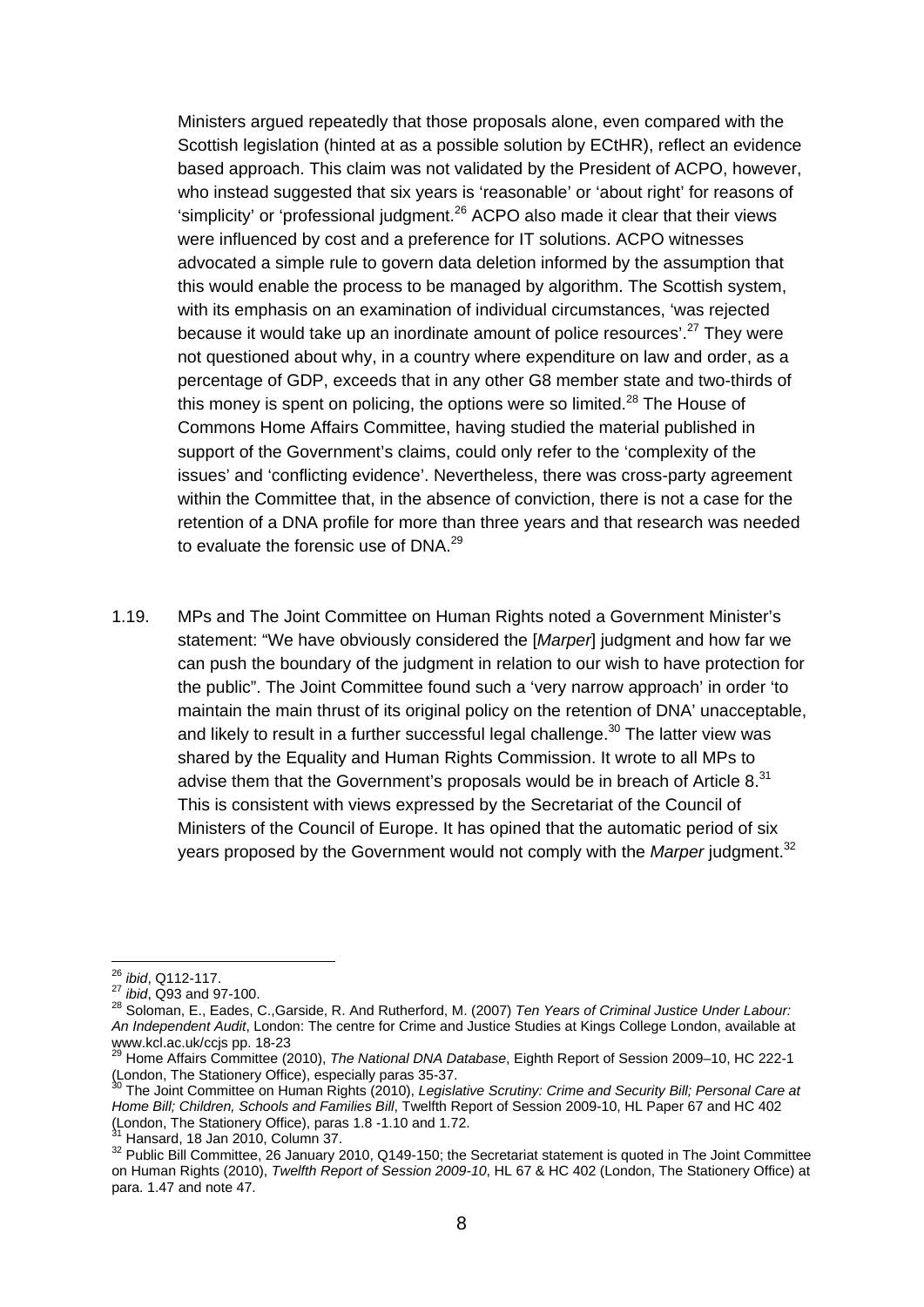1.20. The Government's reluctance to materially change its policy was expressed in a claim made by the Home Secretary. In the mandatory statutory statement about the compatibility of the provisions of the legislation with the ECHR, while accepting that the taking of fingerprints and samples is likely to constitute an interference with a person's right to a private life under Article 8, he went on to cite in aid of his claim, that the interference with a person's physical integrity is short-lived and could be characterised as 'minimal' - the House of Lords *Marper* judgment.'33 As The Joint Committee on Human Rights commented:

> '... the reasoning of domestic courts may still be relevant even after a decision of the European Court of Human Rights, but we would sound a note of caution about the Government's continued reliance on the House of Lords judgment: the Grand Chamber's decision took account of the decision and reasoning of the House of Lords and came to a different conclusion about the ambit of the right to private life in Article 8 ECHR and what constitutes an interference with that right, and the Government cannot now rely on the House of Lords decision to the extent that it is inconsistent with the decision of the European Court of Human Rights.<sup>34</sup>

The Home Secretary's statement was matched by a different form of denial by one MP, Mr Cash. He did not acknowledge the importance of the domestic discourse that gave rise to and influenced the ECtHR judgment, and how this had reversed previous failures domestically to give these important and complex issues serious and consistent attention. Instead he criticised the employment of 'abstract principles that are decided in European Courts' in matters that 'could just as well have been decided' by English courts on the basis of UK legislation'.<sup>35</sup>

1.21. This brief analysis of the recent political process at Westminster does not, of course, address the wider political considerations that, for the present at least have proved to be the decisive factor. The temptation to seek party political advantage from recent events was demonstrated by former Prime Minister Blair. In a carefully choreographed intervention in the pre-General Election campaign he asserted:

> 'On law and order the Tories.... even want to restrict the use of the DNA database. This employs the advanced technology of DNA tracking and matching, to provide incontrovertible evidence of guilt or innocence. Its use so far has resulted in extraordinary breakthroughs..... Yet the Tories oppose it.'<sup>36</sup>

 $\overline{a}$  $33$  Crime and Security Bill, Explanatory Notes (referring to the Bills introduced in the House of Commons on 19 November 2009), para. 216.<br><sup>34</sup> op.cit. n.30, para. 1.20

<sup>34</sup> *op.cit.* n.30, para. 1.20 35 Hansard, 8 Mar 2010, Column 63 36 The Guardian, 'Tony Blair election campaign speech – full text' accessed on 31 March 2010, at http://www.guardian.co.uk/politics/2010/mar/30/tony-blair-election-campaign-speech-in-full .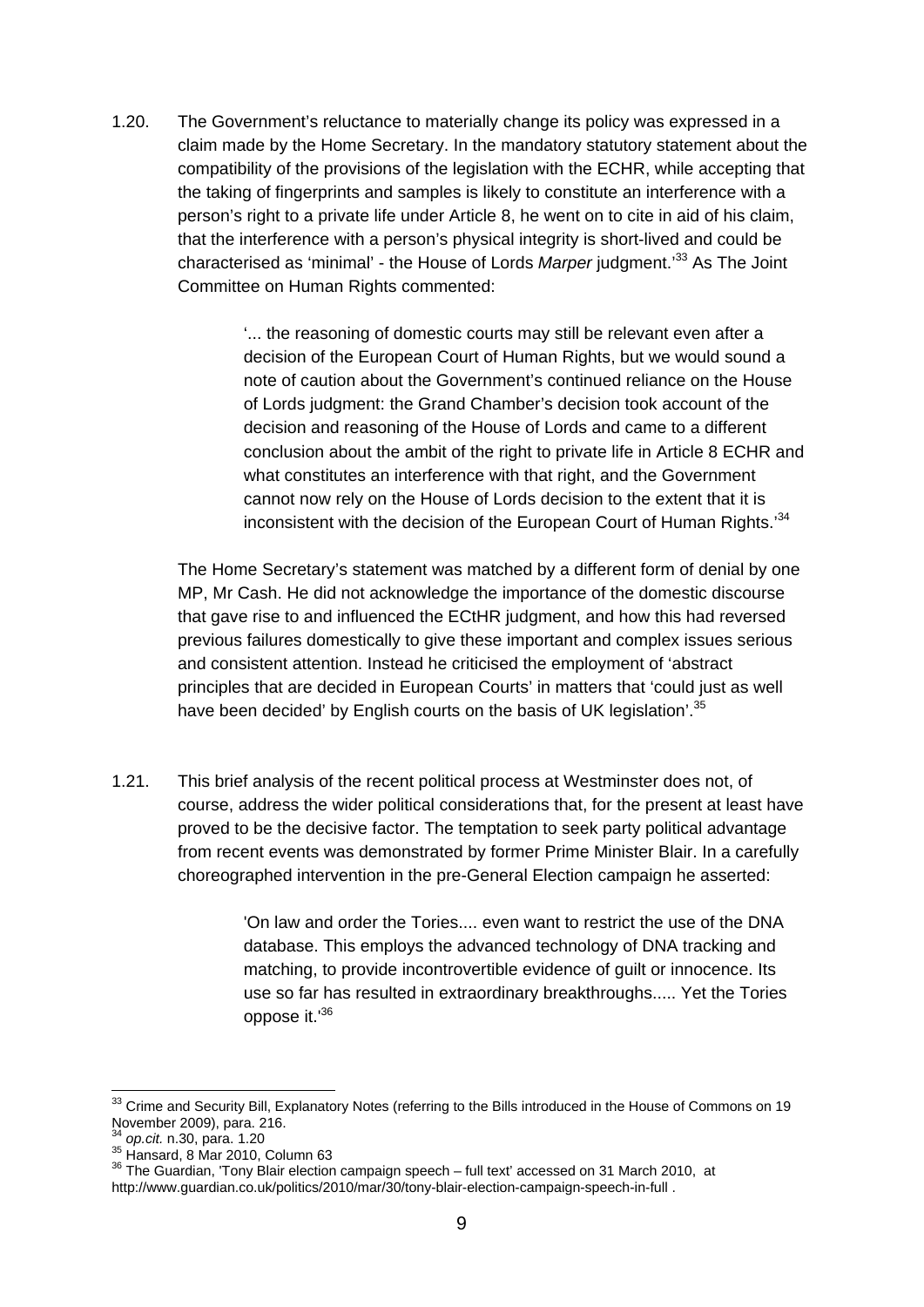- 1.22. This partisan and, many would say, misleading exploitation of the issue for electoral advantage was echoed by the Prime Minister. Standing alongside the mother of a murder victim, he sought to convey the impression that the ability to detect the killer would have been frustrated by anything less than the Government's proposals. The foreword to a Home Office consultation document issued previously had also implied that the change required as a result of the *Marper* judgment might 'undermine a system that helped trap the [killer of Sally Anne Bowman]'. In fact, the procedure under which Ms Bowman's killer was detected, following the arrest of the perpetrator for a minor offence following which he was linked to the crime scene after his DNA was speculatively searched, was not affected by *Marper*. This had been raised with the Government as early as August 2009. The Prime Minister's assertions were challenged by both Liberty and the Liberal Democrats who were at pains to stress that they had not advocated changes in the use of speculative searching on arrest.<sup>37</sup>
- 1.23. These tactical political manoeuvres need to be seen in the context of a General Election where the Government was judged by most commentators to be unlikely to win. A much greater problem that is currently systemic within English politics remains to be addressed whenever the recent legislation is revisited. As the then European Human Rights Commissioner, Signor Gil-Robles, observed in 2004 and anticipating the Government's 'push the boundary of the judgment' philosophy: 'The United Kingdom has not been immune... to a tendency increasingly discernable across Europe to consider human rights as excessively restricting the effective administration of justice and protection of the public interest....<sup>38</sup>
- 1.24. Some commentators have ascribed this to the reaction in the United Kingdom to the events of 11 September 2001. The British Government has attempted to curb civil liberties and reduce the transparency that should be the hallmark of a democratic government, not always successfully, despite periodically keeping the unease prompted by terrorism 'at a certain pitch'.<sup>39</sup> Other writers have noted this as a consequence of growing support for a more communitarian political ideology. Wilson for example, has compared Labour's response when it came to power to the sweeping economic and social changes under the previous Conservative administration. Because government had ceded much of their power over the economy, there was a greater disposition to intervene much more in the minutiae of national life. One of its primary tasks became that of making neighbourhoods safe.

1

 $37$  For warnings against the misuse of this case see: for example, see Northumbria University Centre for Forensic Science (2009), *Response to the Home Office consultative document 'Keeping the Right People on The DNA Database: Science and Public Protection'*, Engineering and Information Sciences, and the School of Law of Northumbria University, p.5. For more recent criticism by Liberty and the Liberal Democrats see: BBC, DNA database debate is 'confused', http://newsbbc.co.uk/z/hi/uk\_news/politics/election\_2010/8611278.stm .<br><sup>38</sup> Wilson, B. (2009) What Price Liberty? London, Faber and Faber,p. 319.<br><sup>39</sup> Grayling, A.C. (2008) Towards the Light,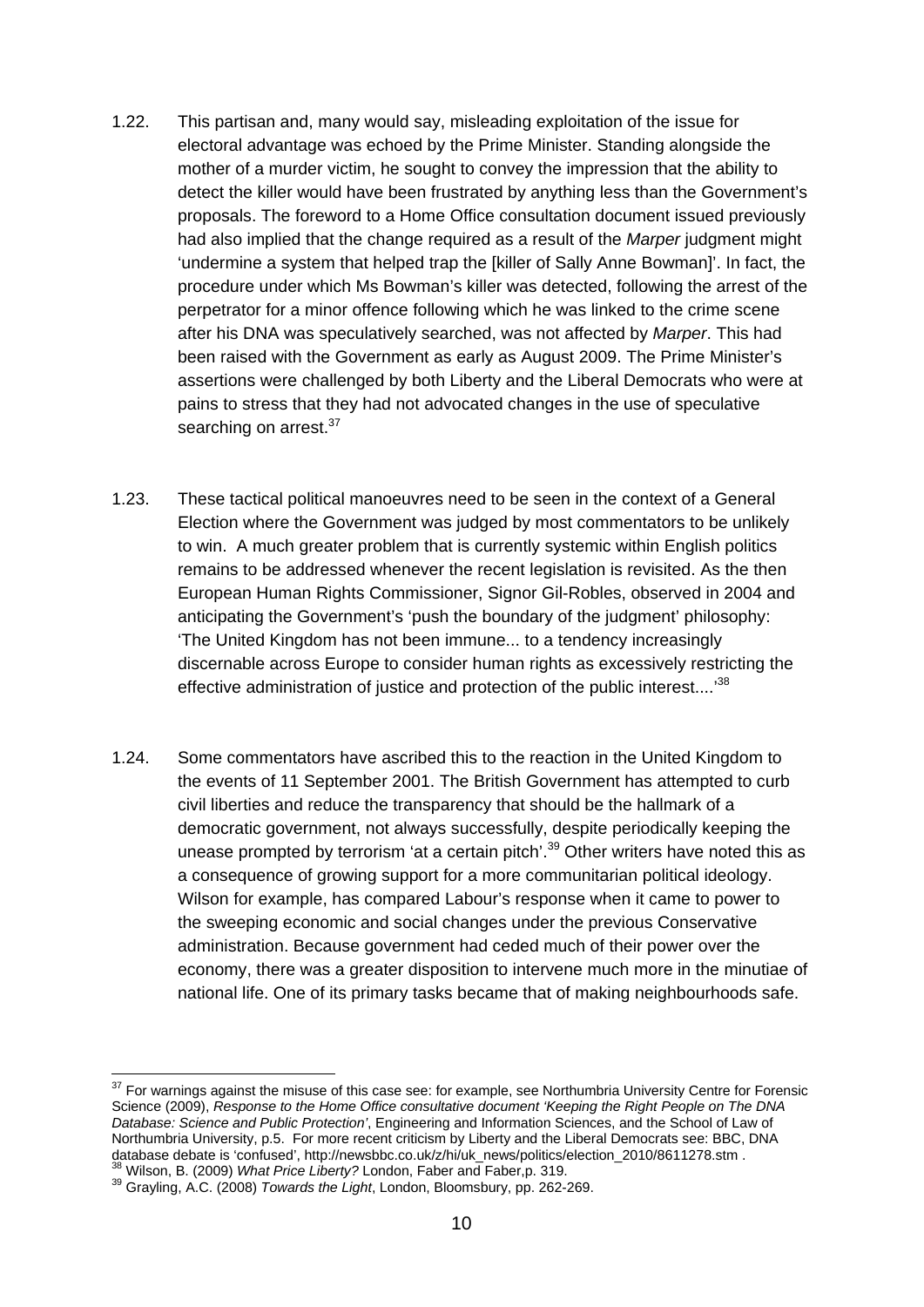- 1.25. The Labour Government was also greatly influenced by the private sector's apparent success in using information technology to improve effectiveness, for example, in anticipating and influencing consumer demand through 'dataveillance'. The ultimate goal of many key policy initiatives – in health, child protection, revenue collection and crime prevention, over the next decade therefore, had been the convergence of data to make possible speedy and cost-effective intervention, including pre-emptive action, by a smaller and more distant state. If Wilson is correct in this analysis and that privacy is 'a significant barrier to data-sharing, strategic-pre-emption and resource allocation, something which the government felt made it less powerful than private business', $40$  the Government's reluctance to concede greater changes in response to *Marper* becomes more intelligible.
- 1.26. The Government is undoubtedly correct in recognising that the parameters for any debate about rights have changed. Dataveillance is a fact of everyday life, not least for academics with a Google dependency and for a younger generation that may respond to the frequent impersonality of modern life by exposing the private spheres of their lives to casual strangers in a way unacceptable to older generations. It would be wrong however, to seek to diminish the validity of a rights based discourse: it is difficult to identify a more defining characteristic of a law observing state. Hopefully the period when statements were made about how crime and terrorism 'mock' a system, built not for another decade but another age,  $41$  has passed. Moreover, there is now a shared awareness in the political parties and some law enforcement interests, such as the Police Federation, of the need to rebuild public confidence. Indeed, this is the single national performance target for the police set by the Home Office. Possibly there is room for convergence between the Government and its critics on the basis of ideas developed in the field of bioethics for examining how citizens place trust in others and institutions. $42$
- 1.27. In this report therefore, with the concern to secure public confidence and trust as our ultimate aim, we have attempted to systematically review the issues of evidence, and the significance of international exchange, along with some inter-UK comparisons in order to consider a variety of technological claims and foreseeable developments. We also seek to illuminate the range of current and emerging governance issues that need to be addressed. In doing so we hope that this will prove to be a measured and disinterested, albeit modest, contribution to the debate about the future of bioinformation that has already been joined at Westminster, but - as we anticipate at the time of writing - is quite possibly likely to be resumed during the next Parliament.

<sup>1</sup> 

<sup>&</sup>lt;sup>40</sup> *op.cit.* n.38, pp.317-337.<br><sup>41</sup> Downing Street Press Briefing, 15 May 2006; quoted in Wilson, B. (2009) *op.cit.* n.38 p. 351.<br><sup>42</sup> O'Neill, O. (2002) *Autonomy and Trust in Bioethics*, Cambridge, CUP.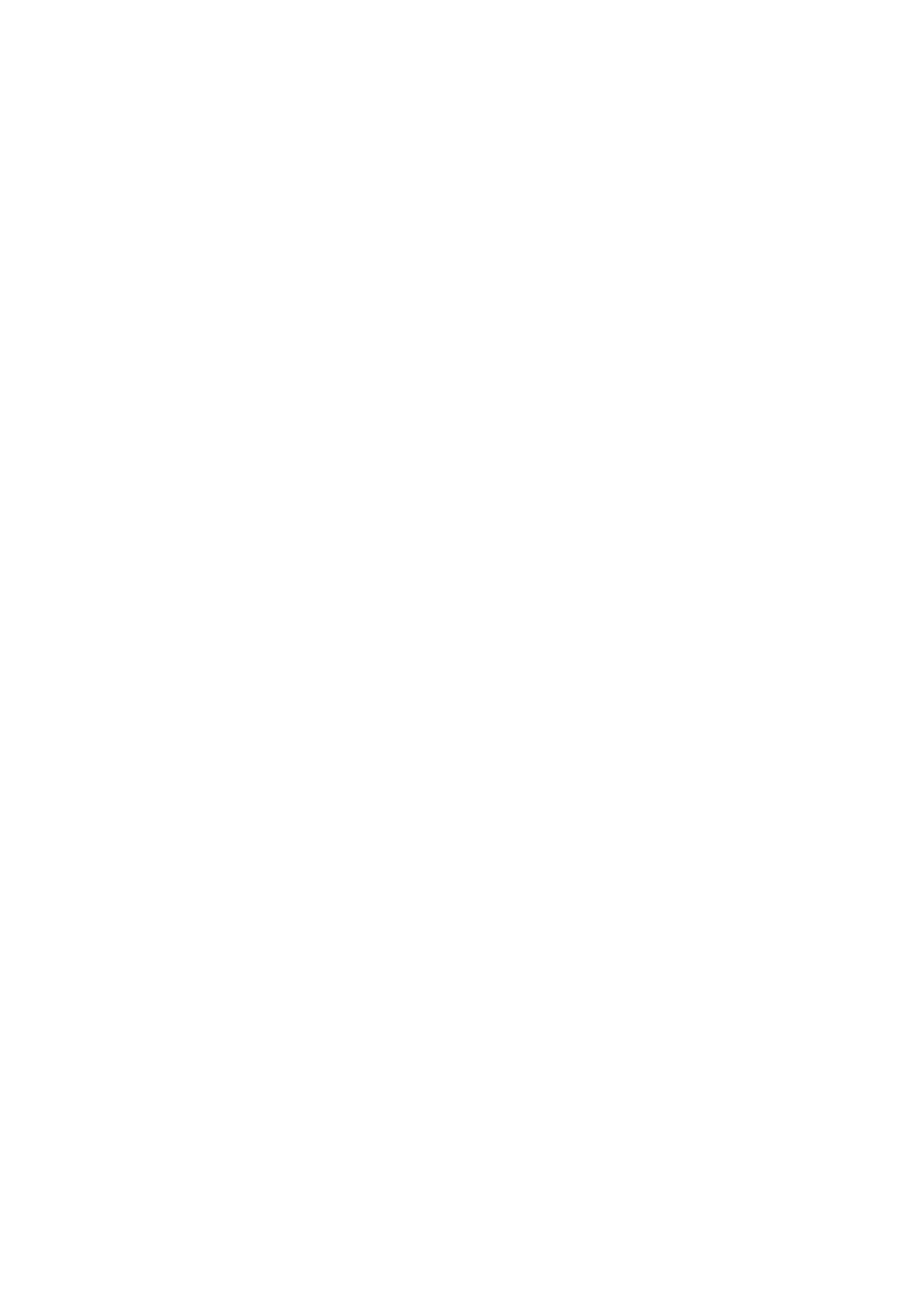#### **Method**

- 1.28. This project began with a review of the academic literature on forensic bioinformation, alongside a reading of annual reports of key agencies and documents produced by bodies that have considered the application of forensic bioinformation innovations to the criminal justice process in England & Wales. Following this work, a series of key issues was identified and summarised. These summaries were then used to support four meetings of law enforcement professionals, practitioners, government representatives, academics and other key stakeholders.
- 1.29. Each of three seminars began with scene-setting by the investigators with the remainder of the day dedicated to open (directed) discussion and debate. Finally, an international symposium provided an opportunity to test and further refine these ideas with relevant academic, policing and scientific experts from beyond the United Kingdom, including individuals working in European, North American and Asian criminal jurisdictions. The seminars were held on 13 January 2009, 25 March 2009, and 13 May 2009. The international symposium was held on the  $28<sup>th</sup>$  and  $29<sup>th</sup>$  of July 2009. Further details on all of these meetings can be found on the project website at: www.law.leeds.ac.uk/research/projects/bioinformation.php .
- 1.30. Experts working in specific domains of technological innovation have much to contribute to the wider social debates that surround their work. However, their views have not often been the subject of direct research. $43$  This is certainly the case for those working within forensic bioinformation. In the course of this report we draw on the many dialogues that were occasioned by these meetings. We do not identify the contributions of individuals, as all discussions were held under the Chatham House Rule, but seek instead to represent a variety of expert views expressed by those with differing scientific, legal, policing and policy perspectives.
- 1.31. The critical examination of such practices that we present in the following pages, informed by the operational and policy perspectives of a large number of seminar and symposium participants, is largely focused on England & Wales, but also draws on international experience where that seems especially relevant. It pays particular attention to policy issues which are currently unresolved or contested and suggests how informed debate can be taken forward. It aims to identify those features of the present system and potential future developments, both nationally and internationally which either merit encouragement or give rise to concern.

<sup>1</sup>  $43$  'The views of experts have not been sufficiently evaluated, however, even though... they play an important role in shaping future practice.' Capron *et al*, 'Ethical Norms and the International Governance of Genetic Databases and Biobanks: Findings from an International Study.' (2009) *Kennedy Institute of Ethics Journal*, 19 (2) 101-124, p.101.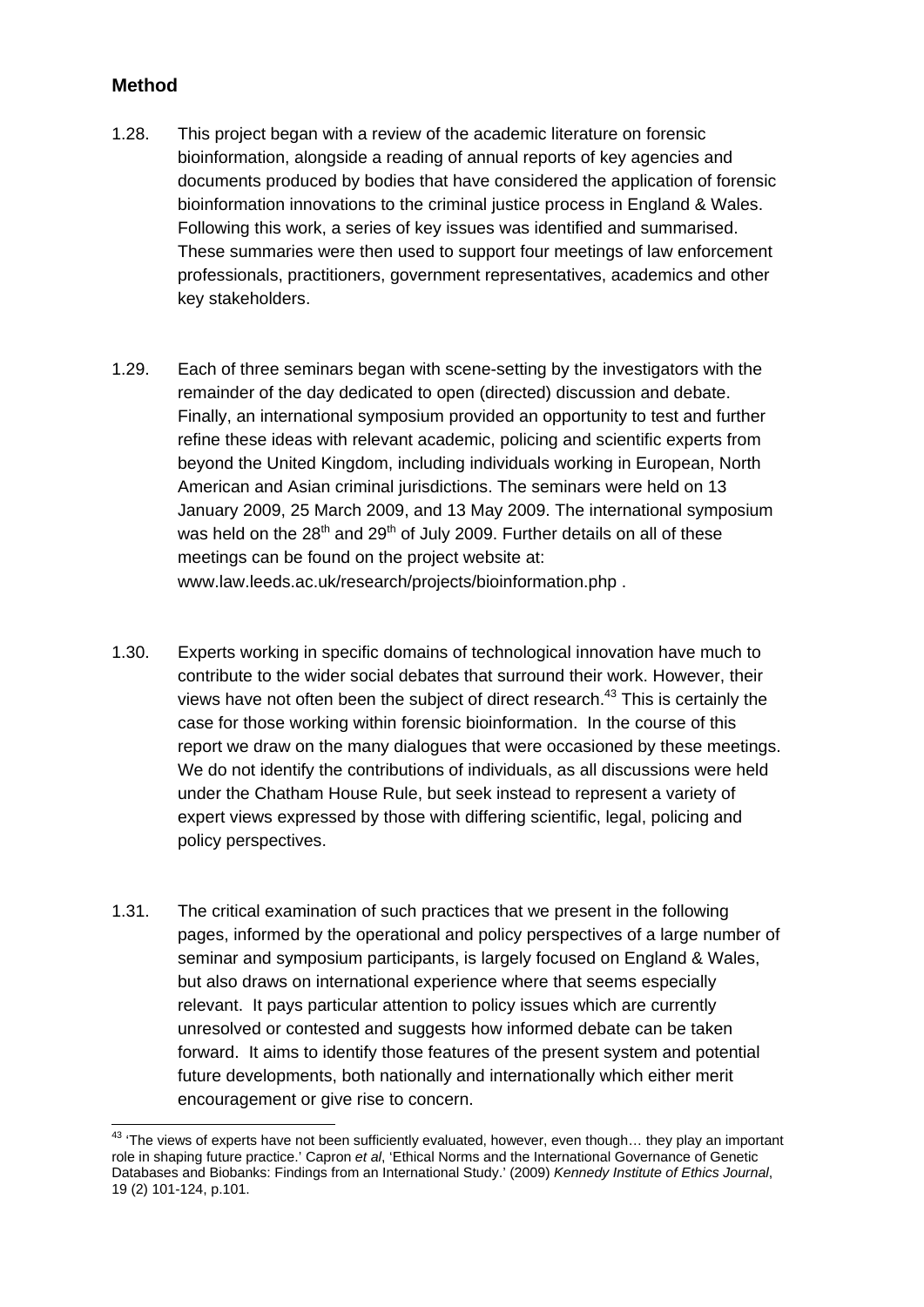#### **Report Themes**

- 1.32. Several major themes emerged from reading the written material prior to the meetings and from the deliberations of participants in the meetings themselves. They are summarised in the three bullet points that follow.
	- o **Evidence and assessment**. A recent review of the NCOB report noted that: "A leitmotif in the report is the emphasis on further, more detailed evidence. Sound ethical advice and good governance depends upon solid facts and data."<sup>44</sup> Insufficient research and the unsatisfactory way in which, sometimes, case studies and data have been presented means it is difficult to see how the bodies set up to utilise and oversee the NDNAD and IDENT1 can give adequate consideration to possible reforms unless this deficiency is addressed. There is little statistical evidence or rigorous comparative analysis of the facts in individual cases to show how and why forensic bioinformation is useful and to what extent is cost effective in either inceptive or probative terms. There is scant evidence about the costs of retrieving bioinformation in terms of individual cases.
	- o **Internationalisation and Exchange**. The international utilisation of forensic bioinformation and law enforcement co-operation is a growing consideration for those who think about the future of forensic bioinformation. Initiatives such as the Prüm Treaty are being implemented to facilitate the exchange of data for law enforcement purposes. Such exchange raises important practical questions for investigators and technical questions for scientists, but also issues of the cost-effectiveness and affordability of these initiatives. There are also questions to be asked about the harmonisation of different bioinformation systems and the possibilities of uniform processes across myriad jurisdictions with differing policing and judicial systems.
	- o **Governance and Accountability**. There is a need to demonstrate that reliable forensic bioinformation is being properly and consistently deployed, both within domestic policing priorities policies and practices, and also within emerging international systems for criminal investigations, surveillance (intelligence gathering) and control over the movement of persons. Consideration needs to be given to the requirements for 'good' (effective and ethical) governance of this socio-technical domain. This includes the future 'steering' of forensic bioinformation policies as well as current management. Issues such as the facilitation of transparency and accountability mechanisms, including the new demands of emerging counter-terrorism policies, all need further examination.

 $\overline{a}$ 44 Dierickx, K, 'A Belgian Perspective' (2008) *Biosocieties*, 3, p.97.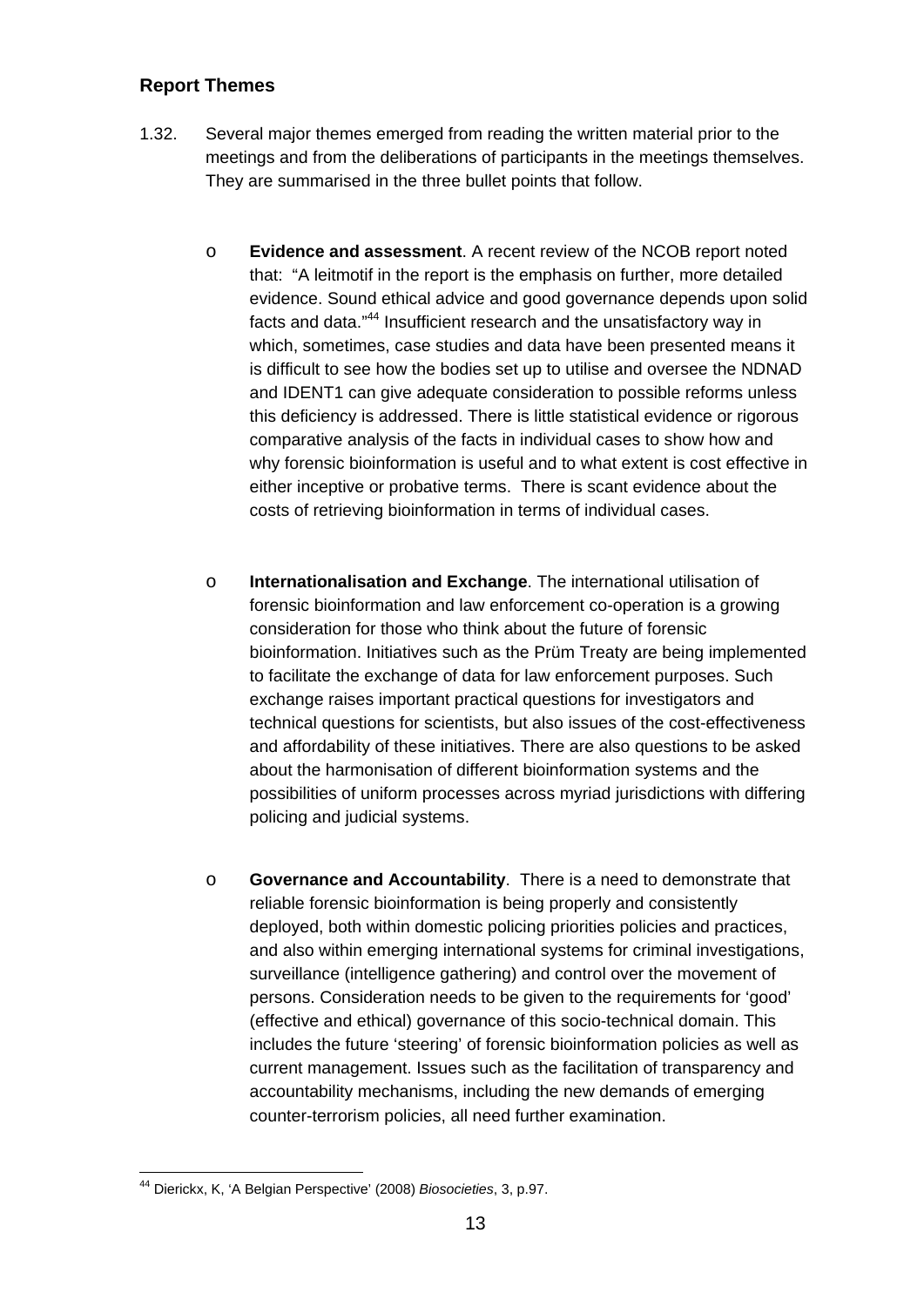#### **The Legal context**

- 2.1. The police have had powers to take fingerprints of convicts since the 1891 Penal Servitude Act first provided for the measuring, photographing and fingerprinting of convicted prisoners, $45$  although a warrant from a Magistrate was then required to take fingerprints from those on remand and if discharged, the prints were required to be destroved.<sup>46</sup> It was not until 1948 that the Criminal Justice Act permitted the fingerprinting of suspects, although these still required a warrant from a Magistrate and were destroyed if the person was subsequently acquitted or not committed for trial. The Police and Criminal Evidence Act 1984 (PACE) introduced powers for the police alone to regulate the taking of fingerprints (terrorism, as well as immigration legislation, have also conferred powers on authorities to take fingerprints from individuals). $47$  The power to take DNA samples was included in PACE, and sit alongside those powers to take fingerprints (and photographs), the powers being identical. PACE has been amended several times to facilitate the taking, use and retention of forensic bioinformation from widening categories of persons.
- 2.2. Fingerprints and DNA will ordinarily be taken with consent, but PACE also gives police the power to take samples without consent where the person has been arrested for, convicted of, or given a warning, caution or reprimand in respect of a recordable offence or told that he will be reported for one, or is answering bail at a police station and there is some doubt over identity, $48$  or if they are detained following acquittal on grounds of insanity or finding of unfitness to plead. An officer must inform the person that their fingerprints/DNA will be subject to a speculative search (s61(7a)). PACE also preserves the power of compulsory fingerprinting contained in immigration and terrorism legislation while s27(3) gives the police the power to request someone to attend the police station to be fingerprinted, with a power of arrest for the purpose of taking fingerprints for a recordable offence.<sup>49</sup>

2.3. The DNA database was set up, without dedicated primary legislation, in 1995.

<sup>1</sup>  $^{45}$  Regulations for the Measuring and Photography of Criminal Prisoners, SR & O 1896/762. This provision being continued by the Prison Act 1952 ss16 and 54(3).<br><sup>46</sup> Leigh, L.H. *Police Powers in England and Wales (2nd edn.) (London, Butterworths, 1985) p.228.* 

<sup>47</sup> See Terrorism Act 2000 Schedule 8 Part I s10; Anti-Terrorism, Crime and Security Act 2001 s89 (ss201); Asylum and Immigration Appeals Act 1993 s.3; Immigration and Asylum Act 1999 s141.<br><sup>48</sup> Authorisation can only be given for the purposes of identification if the person refuses to identify

themselves or the court, or an officer of at least the rank of inspector, authorises them to be taken if there are reasonable grounds for believing that he is not the same person; or the person who has answered to bail claims to be a different person from a person whose fingerprints were taken on a previous occasion.<br><sup>49</sup> A recordable offence is one that can attract a custodial sentence upon conviction, however it also includes

other offences that do not, including begging, selling alcohol to a person who is drunk, public drunkenness, and running onto a football pitch for example. The full list of recordable offences is found in National Police Records (Recordable Offences)(Amendment) Regulations 2005 (SI 2005/3106).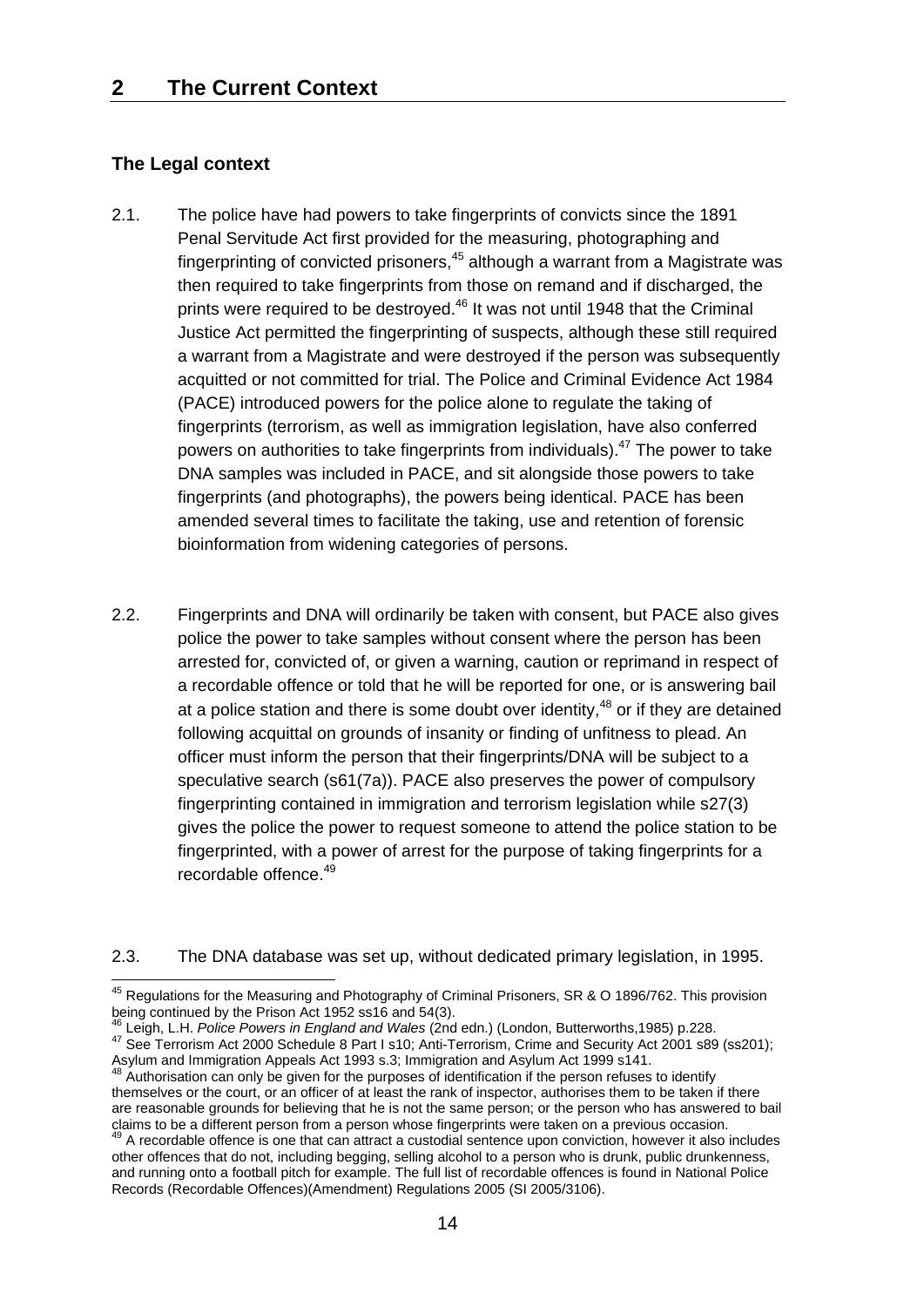The power to speculatively search the database was provided for by an amendment to PACE in the Criminal Justice and Public Order Act of 1994, permitting DNA profiles and fingerprints to be speculatively searched against one another and crime scene profiles/prints. The powers to take and retain DNA (and therefore expand bioinformation databases) were significantly extended in 2001, and again in 2003, by removing the requirement to destroy profiles where there was no subsequent conviction, and expanding sampling powers so that the police could take fingerprints and DNA at the point of arrest, rather than when individuals were charged with offences. Section 64 of PACE then permits samples to be retained:

> "after they have fulfilled the purposes for which they were taken but shall not be used by any person except for purposes related to the prevention or detection of crime, the investigation of an offence, the conduct of a prosecution or the identification of a deceased person or of the person from whom a body part came."

- 2.4. There remain additional powers to take and retain fingerprints under terrorism and immigration legislation. Most recently there has been an additional power to take DNA from people under 'control orders' which can be searched against law enforcement databases. In a change under the Counter-Terrorism Act 2008, s.14(5)(a) samples may now be used "in the interests of national security" in addition to those purposes detailed in PACE s.64. The Act also permits covert sampling, with the seizing of bioinformation without the knowledge of individuals who may be under surveillance. These samples are not necessarily held on NDNAD though they are retained, (it is not clear where), raising serious questions over the (separate?) governance of these samples. The Crime and Security Act 2010 permits 2 year extensions of retention for anti-terrorism purposes, which can be repeated. The Counter-Terrorism Act 2008 also includes provision for the use of DNA for the identification of an individual (not just bodies or body parts as under PACE 1984). This is a significant departure from the powers in PACE, and may have implications for human rights.
- 2.5. In the latest government proposals (detailed later) measures were introduced to keep volunteers off the NDNAD – with reference to a 'separate process' for volunteers. However, no details were forthcoming about the nature of the separate process or of its regulation and oversight, and the Crime and Security Act 2010 permits the withdrawal of volunteers' consent but provides no further detail on how this is to be managed. As yet – there is no agreement on who is a 'volunteer' as presently there are a variety of categories (police register volunteers; sex offenders; individuals worried about honour-based violence; missing persons etc.). In the case of fingerprints, there is a separate 'elimination database' for volunteers and a 'special case' facility, both of which are managed differently.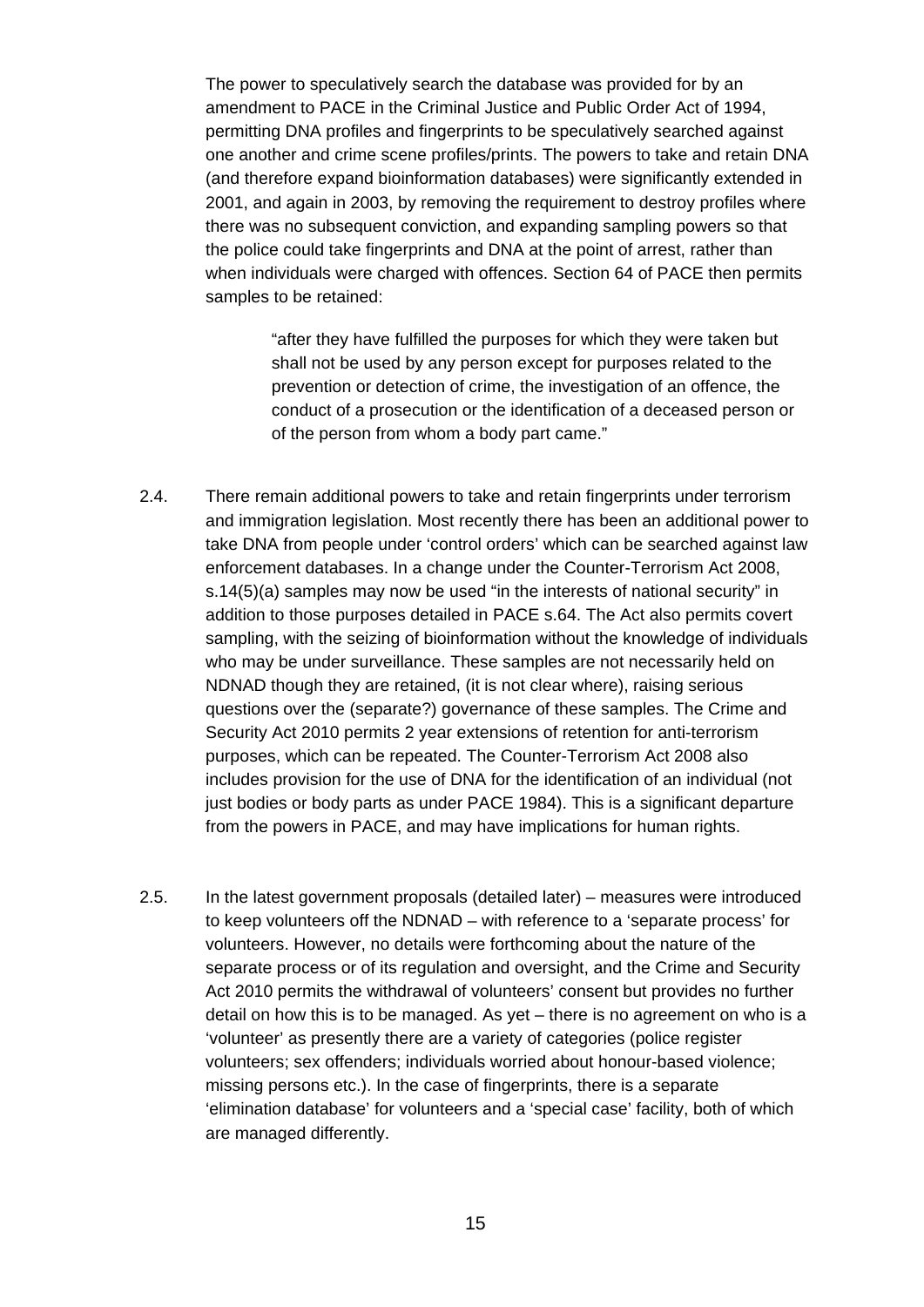#### **Crime and Arrest Rates**

- 2.6. England and Wales, like much of Europe, has experienced a drop in recorded crime levels from the early 1990s. More recently, since 2004/05, the annual total of crimes recorded by the police has been falling, reaching approximately 4.9 million crimes in 2007/08.<sup>50</sup> However, despite the drop in crime, the number of arrests annually has been rising. In 2007/08, there were 1,475,266 arrests (albeit a slight dip of 0.5% in the usual year on year rises). Nearly a quarter of all arrests (24%) result in a caution, and these cautions contribute significantly to the overall detection rate, which in 2007/8 was  $27\%$ .<sup>51</sup>
- 2.7. The standardisation of arrest criteria in 2005 make comparisons of arrest rates across years problematic. However, between 2002 and 2006 there was a rapid escalation in numbers of children and young people being arrested – a rise far greater than in the adult population, and most marked in the 13-15 age bracket.52 Many of these arrests, it is claimed, are for 'trivial' reasons, and some have asserted, most plainly the past Head of the Youth Justice Board, Rod Morgan, that many were arrested to reach police arrest 'targets' and that young people were increasingly being criminalised. $53$

## **Fingerprints and IDENT1**

- 2.8. Fingerprint evidence has been used in criminal investigations and judicial processes for more than a century, initially to confirm questioned identity, and subsequently to assist in the identification of individuals whose fingermarks were recovered from scenes of crime. Current legislation means that any person arrested in connection with a recordable offence in England, Wales and Scotland, can have their fingerprints and palm prints taken. The fingerprint images, along with nominal data, will be entered onto the national fingerprint database and linked to a corresponding arrest record which is entered on the PNC in England & Wales, or the CHS (Criminal History System) in Scotland.<sup>54</sup>
- 2.9. Fingerprints were first automated nationally in England & Wales in 1987 and significant technological developments are still continuing. IDENT1 stores the fingerprint and palm print databases (as well as the footwear impression database), and uses an Automated Fingerprint Identification System (AFIS) to compare fingerprints held on the national fingerprint database with those database holding unidentified marks from crime scenes.

<sup>&</sup>lt;sup>50</sup> http://www.homeoffice.gov.uk/rds/pdfs08/hosb0708summ.pdf.

<sup>51</sup> Home Office, 30 April 2009 Statistical News Release: Police Powers and Procedures England and<br>Wales 2007/08. Available at http://www.statewatch.org/news/2009/may/uk-ho-stats-police-prel.pdf .

 $52$  Home Office Statistical Bulletins: "Arrests for Recorded Crime'  $02/03 - 05/06$ .<br> $53$  See Centre for Crime and Justice Studies, 'Summary Justice: Fast but Fair?' (August 2008). Available at http://www.crimeandjustice.org.uk/summaryjusticefastbutfair.html .<br>
54 Scotland removes these records on acquittal.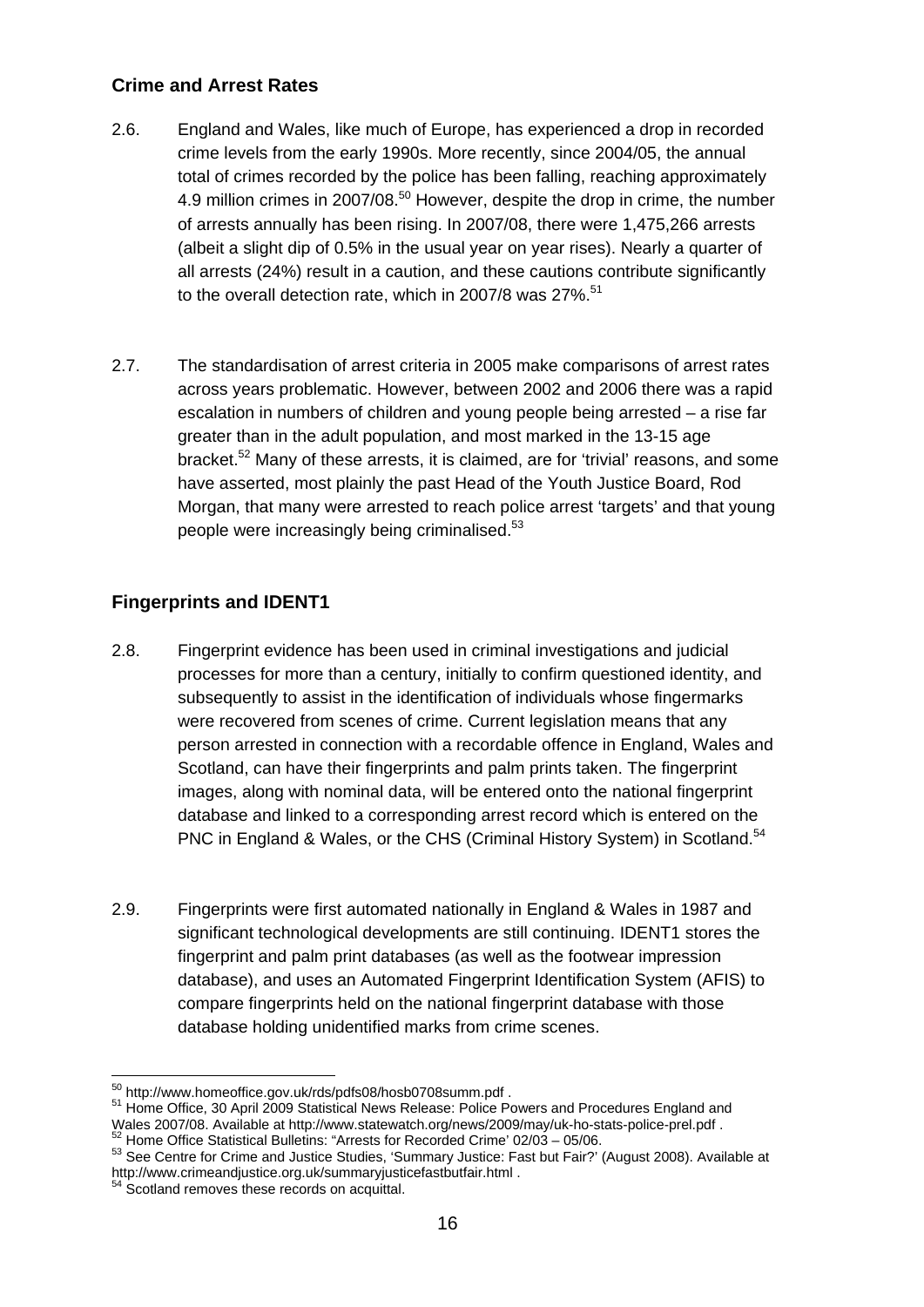- 2.10. LIVESCAN electronic scanners linked to the National Automated Fingerprints Identification System (NAFIS) are also available in most police stations for almost instantaneous searching of fingerprints taken from individuals against the over 8 million sets of fingerprints held on IDENT1. Mobile scanners are also available for use on the street to search individuals against the Police National Computer. Earlier LANTERN hand held mobile fingerprint consoles are now being replaced, firstly under Project MIDAS ('Mobile Identification at Scene'), and now by the UK's 'National MobileID' service.
- 2.11. IDENT1 has been designed, developed, and is managed by Northrop Grumman Information Technology (until at least 2013), a contractual service which is overseen and controlled by the NPIA. This service is also increasingly used by the UK Border Agency for checking of biometric visas and passports and processing of visas. Up to 8,500 visa applications a day are anticipated to be using IDENT1 for identification in the near future, and IDENT1 is expected to play a crucial role in the creation of links with the Schengen SIS II, a Europeanwide searching system for law enforcement agencies.

#### **DNA Profiles, Samples, and the NDNAD**

- 2.12. DNA profiling has been used by the police to investigate crimes for over 25 years.55 Despite some early and well-publicised difficulties in its acceptance by the Courts, especially in the United States, it is now more often portrayed as the standard-bearer of forensic science quality, with claims made for its unrivalled power to inculpate the guilty as well as exculpate the innocent. In order to facilitate the use of DNA profiling, and maximise its utility, the National DNA Database (NDNAD) was established in 1995, growing rapidly with the aid of legislative amendments extending police powers to take and retain DNA over subsequent years. There has also been significant financial investment in the technology. The history of the NDNAD, assisted by the comparatively greater openness of this database than other police or government bioinformation systems, has already been charted by a number of studies.<sup>56</sup>
- 2.13. Until the recently passed Crime and Security Act 2010, there was no statutory basis for the governance of NDNAD. Upon establishment, it was initially operated and overseen by the Forensic Science Service. However, Custodianship is now in the hands of the NPIA, which was established by the Police and Justice Act 2006, commencing operations in April 2007. The NPIA is a police-led, central resource, governed by a tripartite arrangement – with the Home Office, the Association of Chief Police Officers (ACPO) and the Association of Police Authorities (APA). All NPIA work is overseen by a Board,

<sup>1</sup>  $55$  The scientific background to forensic DNA profiling is described in a number of publications. A useful and short introduction may be found in Chapters 1 & 2 of the Nuffield Council on Bioethics: *The Forensic Use of Bioinformation: Ethical Issues'* (September 2007). 56 Williams. R. & P. Johnson, '*Genetic Policing'* (Willian Publishing, Cullompton, 2007).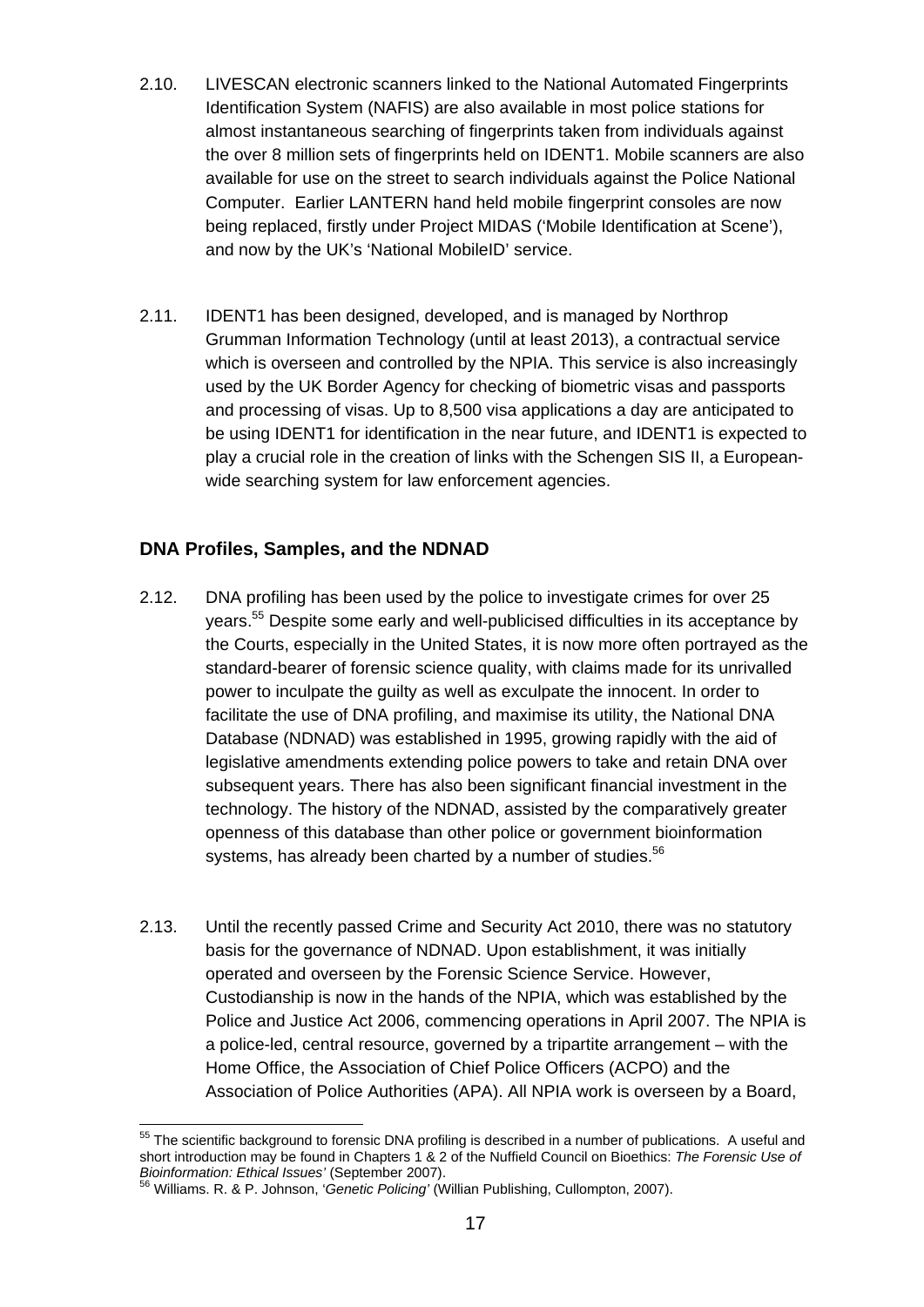which must ensure that they reach their aims and objectives and that they comply with statutory and administrative requirements for the use of public funds.<sup>57</sup> As with predecessors however, the NPIA is not immune to change or disbandment, with suggestions that the NPIA may be removed by a Conservative government and the recent announcement of the impending departure of the Chief Executive.

- 2.14. A 'full DNA 'profile' held on the NDNAD consists of the 20 numbers that are measured by the SGM+ multiplex, together with a sex marker (Amelogenin). Each number represents a measurement of the repeat frequency ('peak') for each of the two alleles at the positions or loci along the chromosome selected for analysis or typing as a DNA profile within the multiplex (sometimes called 'marker') kit or system. Thirty-six additional non-genetic data fields are available for each sample profile, although not all records will have entries for all 36 fields as this will depend upon their origin.<sup>58</sup> At the present time, the DNA 'sample'  $$ the DNA extraction made from the cellular material provided by individuals or collected from crime scenes – is also retained by the processing laboratory on behalf of the police force that originally collected the material.
- 2.15. The NDNAD is linked to the Police National Computer (PNC), maintained and operated by the NPIA, and provided for by s.27(4) of PACE. Regulations made under that section also regulate the information that is to be kept, including details of people, vehicles, crimes and property. The PNC can be accessed by the police and other criminal justice and related agencies with approximately 185 million transactions during 2008. Transactions are currently growing by approximately 10% per year.<sup>59</sup>
- 2.16. Changes to policy, requirements to keep data to support the retention of DNA and fingerprints, a recent Court ruling, and a failure to follow this issue through during the Commons Committee stage of the Crime and Security Act 2010 mean that records on the PNC are no longer 'weeded', and old or minor convictions, or arrests that do not result in a conviction (i.e. arrests with NFA) are 'stepped down' (i.e. not immediately accessible to non-police agencies), but are retained by the police and may be revealed on a 'standard disclosure' to non-police agencies. This has implications for all individuals who are arrested, as these records will remain permanently and being 'a person known to the police', may impact upon visa and job applications for example.

 $57$  NPIA Business Plan 2009 – 2010. p.15. Available at: http://www.npia.police.uk/en/7403.htm.

<sup>58</sup> For a description of all the data entry fields, see: Home Office, '*Keeping the Right People on the DNA Database*' (May 2009). 59 www.npia.police.uk accessed 1 December 2009.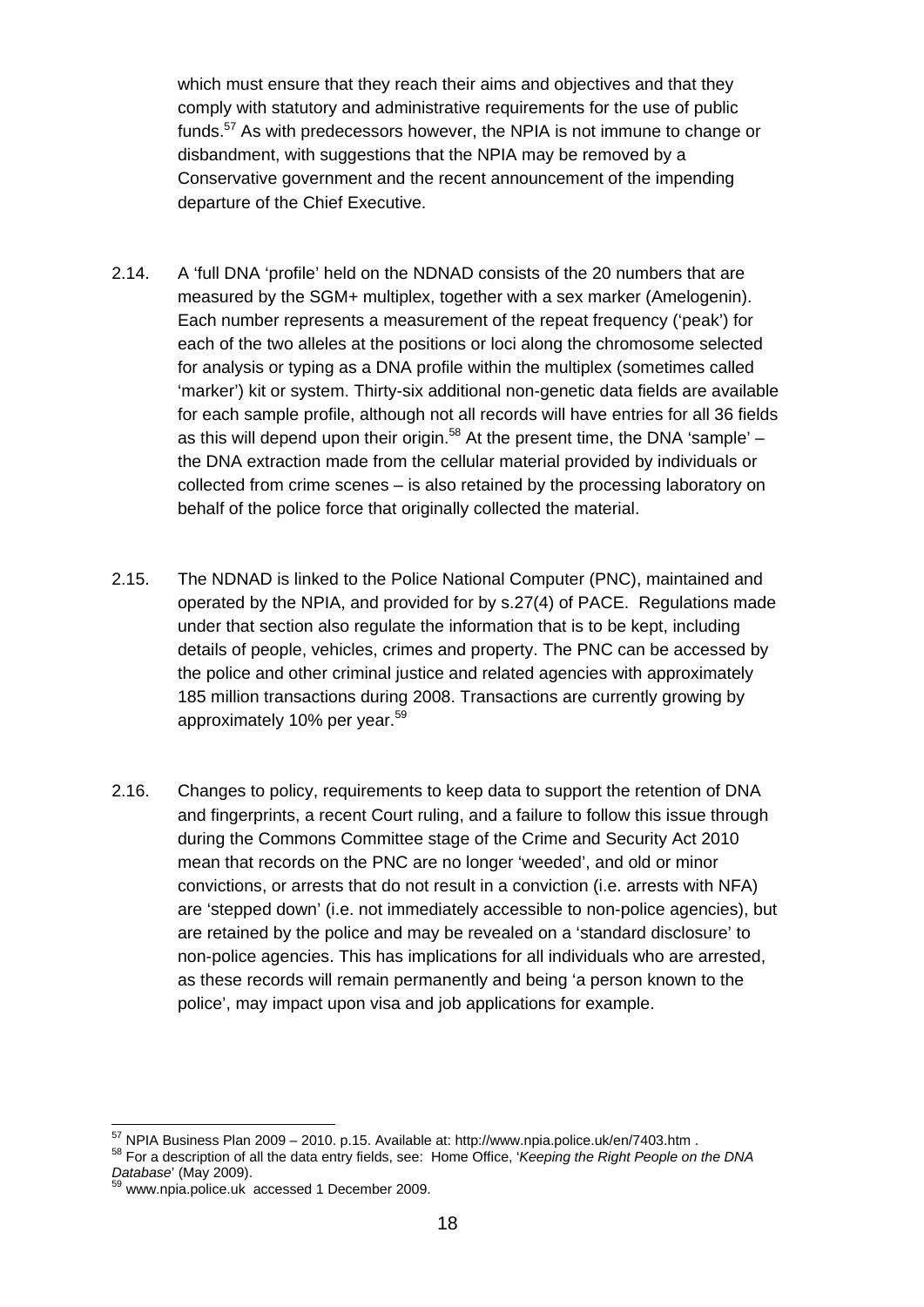#### **Cost**

- 2.17. Individual police forces pay their forensic provider (with whom they have a contract) for DNA testing. Each force must then budget for their needs and will spend varying amounts on DNA testing and associated activities (such as crime scene recovery). Fingerprinting may be harder to accurately cost as fingerprint bureaux are operated locally by each force. It has been commonly believed that because of this 'in-house' provision of fingerprint analysis, fingerprints are 'cheaper' than DNA testing, though this may not necessarily be the case or a particularly meaningful statement.
- 2.18. The cost of running the NDNAD, including the monitoring and accrediting of forensic DNA suppliers increases as the number of suppliers increases, though in recent years, some of this cost has been passed onto suppliers. However, there has still been an increase in costs, notwithstanding the one-off 2008/09 cost of the transition of the NDNAD operation from the FSS to the NPIA.<sup>60</sup> Maintenance costs are approximately £200,000 per annum while development costs for future years are yet to be publicly made available by the NPIA. The total cost of the NDNAD in 2008-09 was £4,290,500 (this includes both capital and running costs; it is not possible to separate the two, as well as almost £1m in costs relating to the transfer to the NPIA). $61$
- 2.19. The NPIA will not reveal the costs associated with IDENT1/ Livescan because it forms part of a private contract with Northrop Grumman and is therefore considered commercially sensitive. On this basis, the NPIA has claimed exemption from the right of access in accordance with sections 41(1) and 43(2) of the Freedom of Information Act.<sup>62</sup> However, in 2004, it was reported that Northrop Grumman won a US\$244 million contract (approx. £125m at 2004 exchange rates) to provide advanced biometric identification technology to the UK police. The contract was for eight years with three additional option years, and followed the NAFIS contract that it held from 1995.<sup>63</sup> The NPIA recently awarded Detica an £18.1m contract to deliver an Automated Fingerprint Identification System (AFIS) to provide a nationwide mobile biometric identification capability through a selection of different hand-held devices.<sup>64</sup>

<sup>&</sup>lt;sup>60</sup> NPIA website. accessed on 1<sup>st</sup> December 2009.

 $61$  Lord West of Spithead, Written Answers - HC Deb, 2 December 2009, c51W.<br> $62$  Section 41(1) exempts information if it was obtained by a public authority from any other person and the disclosure of the information would constitute an actionable breach of confidence. This exemption is absolute so does not require a 'public interest' test to be undertaken. Section 43 also exempts information if it is likely to prejudice commercial interests, although this is a qualified exemption, and the balance of public interest and the benefit to the community at large, should be considered before disclosing the information.<br><sup>63</sup> Northrop Grumman Wins U.K. Fingerprinting Job, *The Washington Post*, December 20, 2004; Page E04.<br><sup>64</sup> '\$25m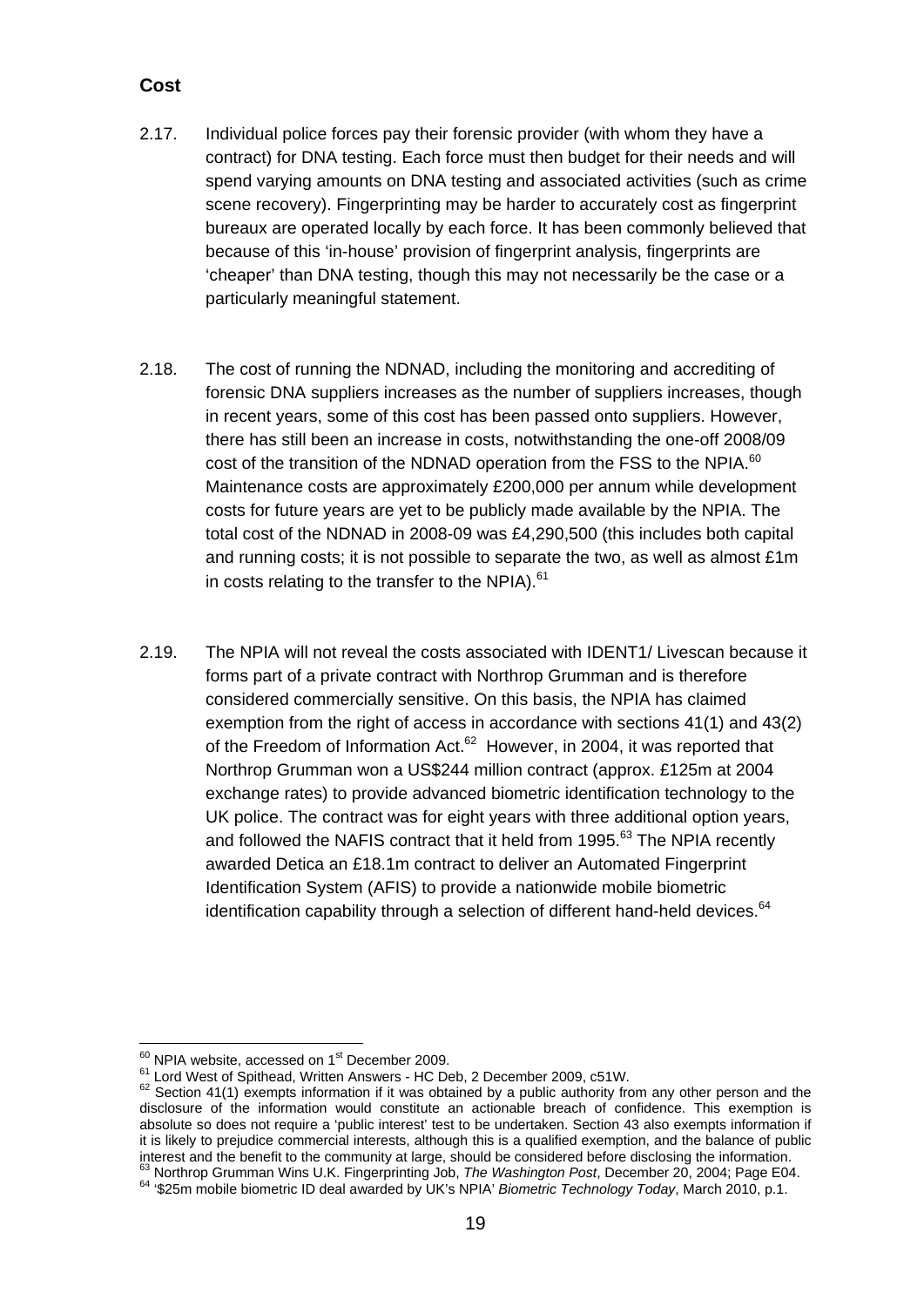### **The International Context**

- 2.20. The Secretary General of Interpol has observed that the use of DNA on a significant scale has been restricted to a club of wealthier countries.<sup>65</sup> While this may remain true, the latest Interpol survey shows that over 50% of countries in all regions, except Africa, use DNA profiling in criminal investigations. There are 120 Interpol countries using DNA profiling and 54 of these have national DNA databases with 26 countries planning to introduce a DNA database.<sup>66</sup> The numbers of fingerprint databases across the globe are not detailed, but will likely be far higher, with the century of use and 'affordability' of fingerprinting.
- 2.21. International cooperation involving the exchange of DNA, however, is in its infancy. Information is scarce and despite publicity for some successful cases, cooperation appears to be far from regular procedure even for investigating serious crimes. Within the EU this might change as a result of the Prüm Treaty, although there is evidence to suggest that the introduction of technologically advanced searching systems and databases will not necessarily result in major increases in activity. Indeed, the Council of the European Union has already taken action to restrict the level of dactyloscopic searching under Prüm, presumably to prevent analysts being overwhelmed by additional searches. This in turn suggests that the amount of cooperation involving the use of fingerprints is much lower than is commonly imagined, but while information about the volume of UK involvement in international cooperation is rare, data about the exchange of fingerprint information appears to be non-existent.
- 2.22. There are various technical obstacles to greater international cooperation the most significant being the imminent technological obsolescence of the SGM+ multiplex. In contrast to the Government's earlier strategy for upgrade of profiles from SGM to SGM+, the absence of retained samples as a result of the Crime and Security Act 2010 may mean that retained profiles may frequently have little value for international comparison purposes well before the normal minimum six year retention period under that act expires.
- 2.23. The modest ambitions for enhanced criminal justice cooperation internationally are dwarfed by the anticipated scale of activity intended for the purposes of border control. Inevitably this will result in the vertical integration of searching systems and databases with criminal justice resources and operations. Potentially the amount of information held by the state, as a result of (quasi-) consensual access to bioinformation, could make existing arrangements based on forfeiture increasingly irrelevant, particularly as fingerprints and, possibly, DNA are used for border control purposes.

<sup>1</sup> 65 Quoted in Wilson, T (2009) '*Forensic Science and the Internationalisation of Policing'* in Fraser, J. G. and Williams, R. (eds.) *Handbook of Forensic Science* (Cullompton: Willan Publishing), p.506.<br><sup>66</sup> INTERPOL, *Global DNA Profiling Survey 2008, Key Facts*. Available at www.interpol.int .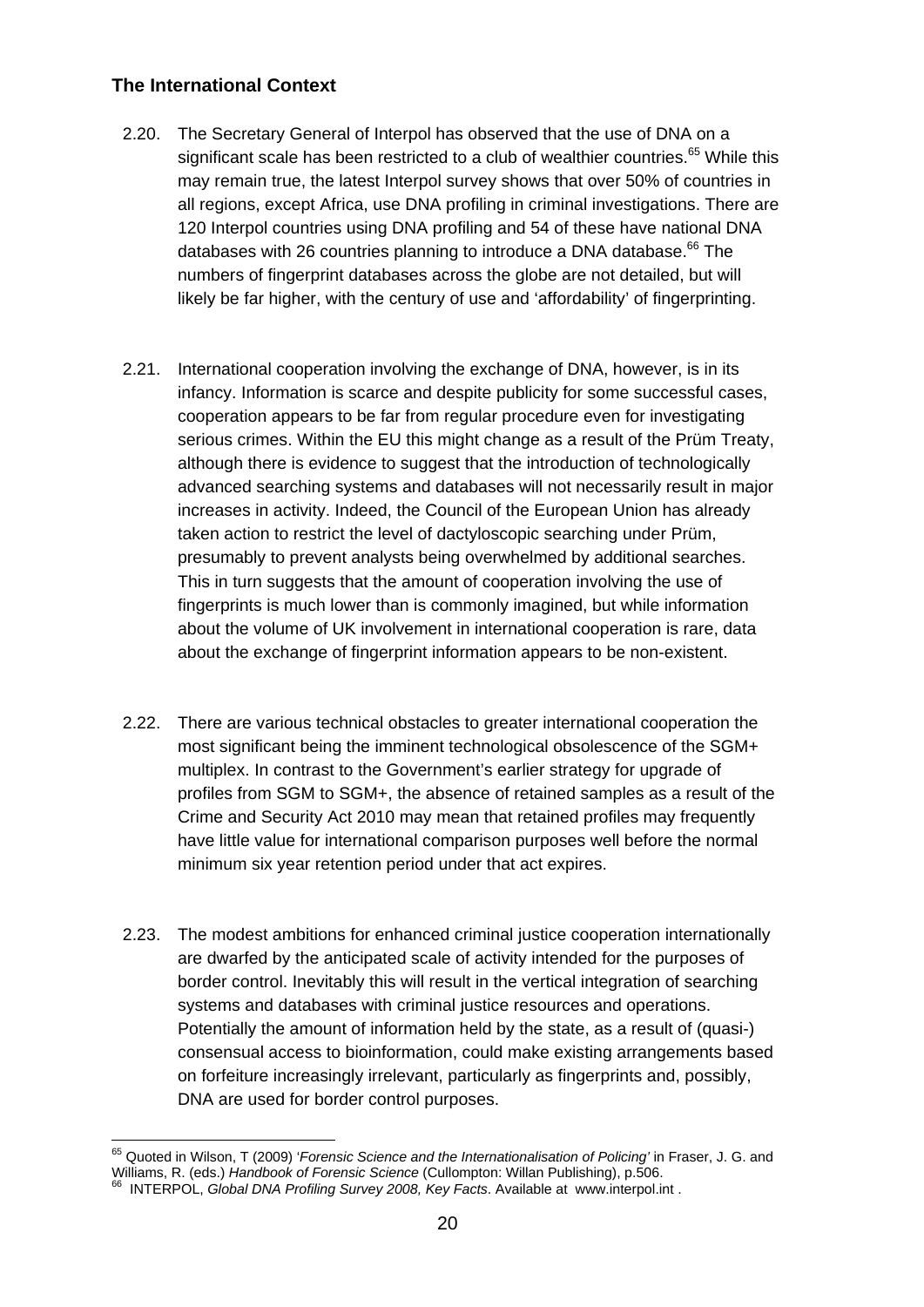# **3 EVIDENCE AND ASSESSMENT**

#### **Evidence and assessment**

3.1. In the course of its deliberations on the legality of the UK forensic DNA collection and retention regime that has been in place since 2001, the European Court of Human Rights considered the quality of the evidence presented to the Court concerning the usefulness of the retention of DNA samples and profiles from those who, although arrested by the police, remained unconvicted of any crime. In its judgment, the Court observed that

> "... the statistical and other evidence, which was before the House of Lords and is included in the material supplied by the Government appears impressive, indicating that DNA profiles that would have been previously destroyed were linked with crime-scene stains in a high number of cases."

However, this seemingly impressive appearance did not withstand detailed scrutiny, and the Court concluded that:

"neither the statistics nor the examples provided by the Government in themselves establish that the successful identification and prosecution of offenders could not have been achieved without the permanent and indiscriminate retention of the fingerprint and DNA records of all persons in the applicants' position".

The judges in this case were evaluating a very narrow range of claims made by the Government; that related largely to the usefulness of retaining forensic bioinformation from individuals who had not been convicted of criminal offences. Nevertheless, their comments, both here and elsewhere in their judgment, give pause for thought about the quality and quantity of evidence that currently exists concerning the effectiveness of the uses of bioinformation more generally. It is this issue that will be the focus of this section of the report.

3.2. The dismissive view of the Court surprised many key actors in the UK network of forensic bioinformation advocates and users, especially since strong claims about the usefulness of forensic bioinformation for the investigation of crime has been a constant factor in the UK policy debate. Early FSS estimates of the usefulness of the NDNAD for the detection and reduction of volume crime were undoubtedly influential in securing funding for the expansion of the NDNAD through increases in collection rates from subjects and crime scenes between 2001 and 2005.<sup>67</sup> The subsequent modification of the 'FSS General Crime

<sup>1</sup>  $67$  Although the DNA Expansion Programme was established in order to fund increases in the collection of DNA, it quickly became clear that the work of the new cadre of crime scene examiners employed through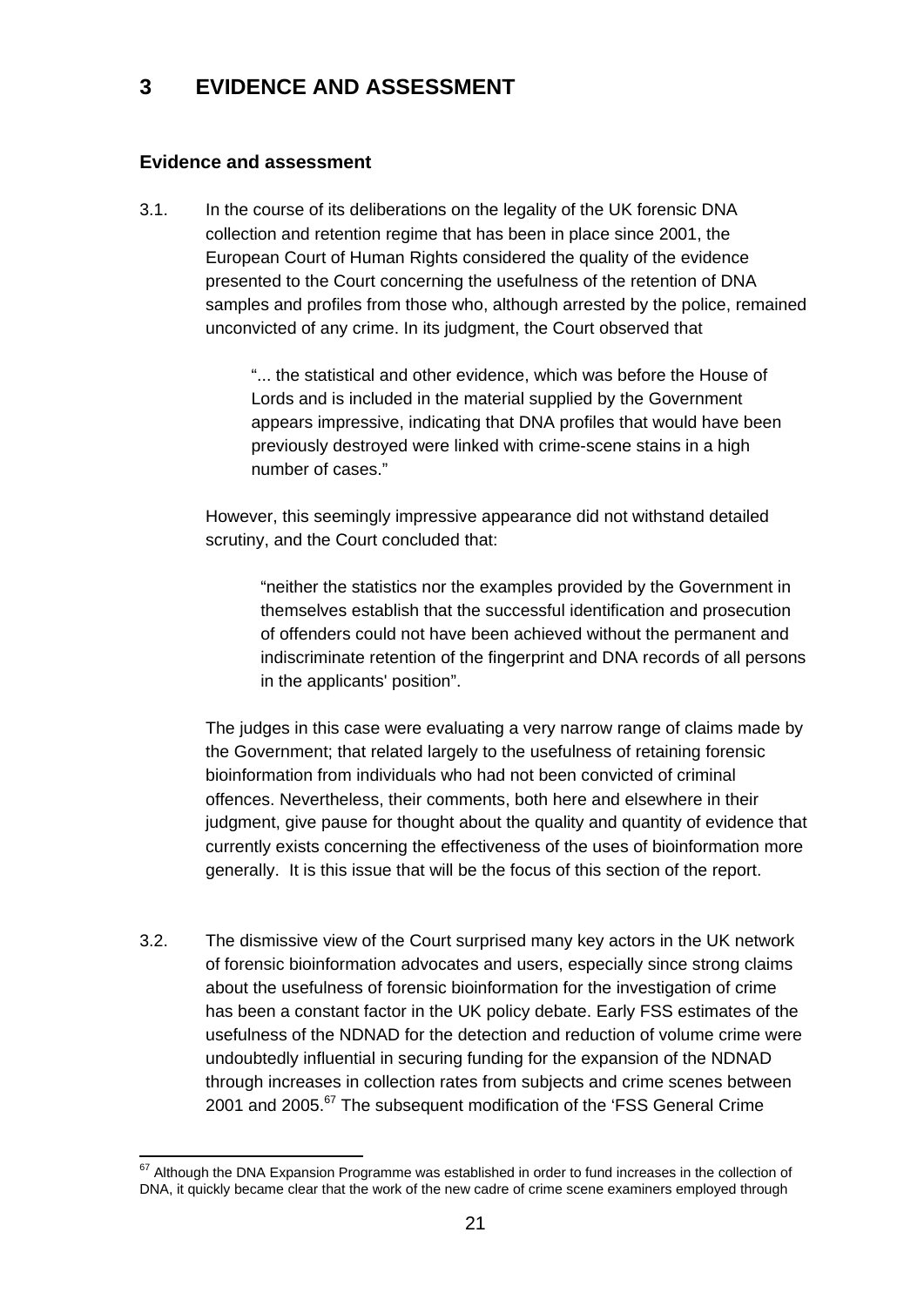Reduction Model' by the 'MHB Model' provided by the authors of the 'Pathfinder' study did not substantially change this optimistic view, and official statements concerning the NDNAD have further emphasised its significance to the detection of both volume crime and serious crime.<sup>68</sup> Assertions made in a key document that summarised the effectiveness of the Expansion Programme, especially those that favourably compared the overall detection rates for volume crimes to the detection rates when DNA crime scene samples were loaded onto the NDNAD, are frequently repeated in the UK and elsewhere in support of the establishment or expansion of DNA databases elsewhere in the world.<sup>69</sup> Whilst most such claims focus only on the detection, rather than the prosecution of offenders, the recent Magee Report suggested that "improved use of biometrics in prosecuting and convicting could lead to 1% more convictions of those tried at court."70

3.3. However, alternative voices in the UK debate on forensic bioinformation have often argued that there is a need to improve the research base from which to launch any such assertions. The House of Commons Science and Technology Committee called for more research in their report '*Forensic Science on Trial'* in 2005, and it was also the view of the Nuffield Council on Bioethics, as cited by the European Court of Human Rights. This view has subsequently been endorsed by other authorities, including the Human Genetics Commission.<sup>71</sup> A series of commentaries and papers by Genewatch, often in response to specific Ministerial statements, or as submissions to consultation exercises, have provided very detailed critiques of data quality as well as the credibility of the interpretations of existing data on the use of DNA profiles in criminal investigations offered by official spokespersons.<sup>72</sup>

this programme would result in an increase in fingermarks as well biological samples collected from crime scenes.

<sup>68</sup> Both models are fully outlined in Burrows, J. et.al. (2005) *Forensic Science Pathfinder Project: Evaluating Increased Forensic Activity in Two English Police Forces*. London: The Home Office. 69 See pages 16-17 of Home Office Forensic Science and Pathology Unit (2006) *DNA Expansion* 

*Programme 2000-2005: Reporting Achievement.* London: The Home Office.<br><sup>70</sup> Sir Ian Magee, '*The Review of Criminality Information*' (The Magee Report) (July 2008) Home Office, London. p.17.

Statements to this effect can be read both in the HGC response to the Consultation Paper and, in more detail, in their 2009 Report: '*Nothing to Hide, Nothing to Fear'*.<br><sup>72</sup> A full collection of these papers can be found on the Genewatch website: http://www.genewatch.org/sub-

<sup>539478</sup> accessed 16th April 2010.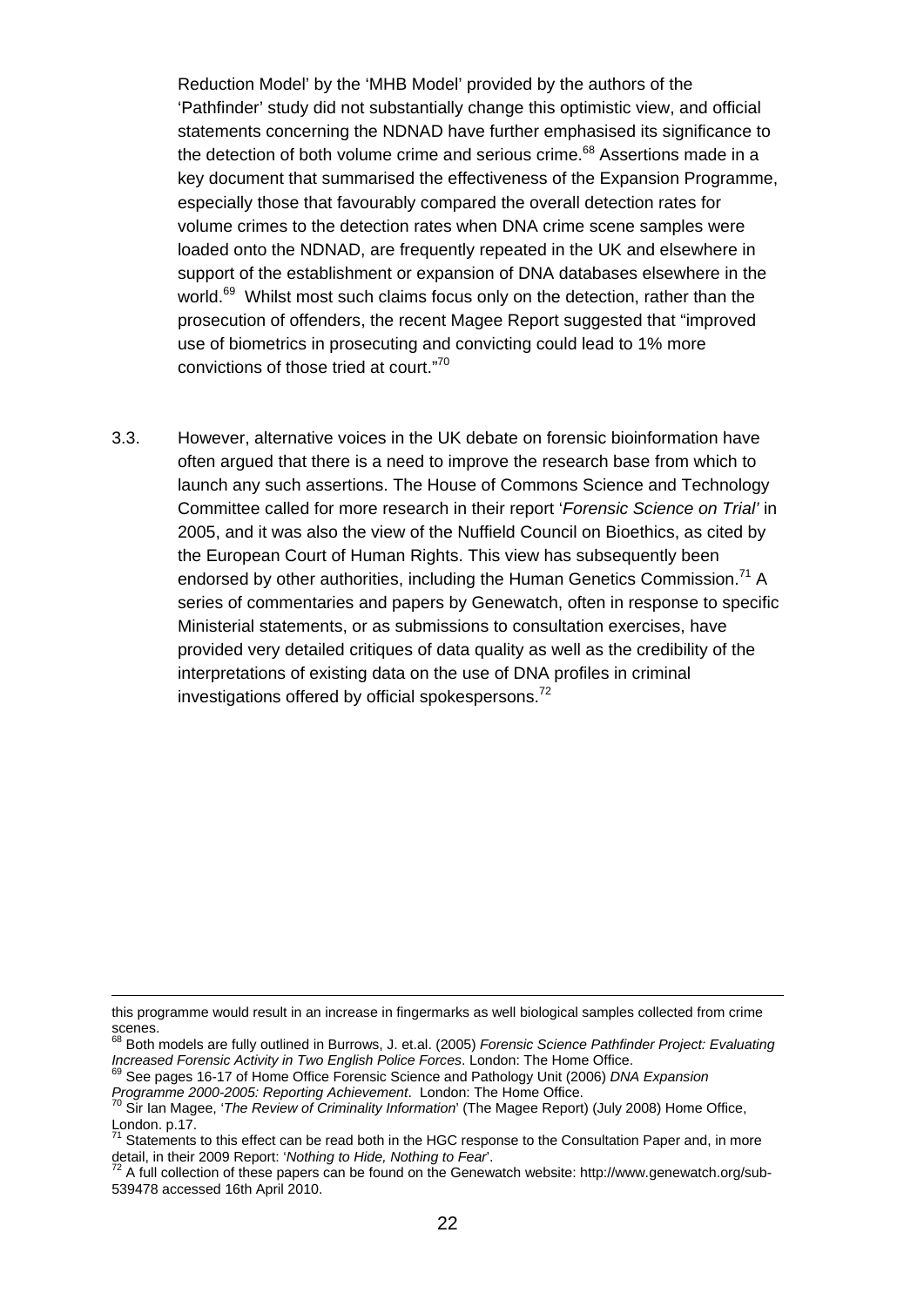- 3.4. Following the delivery of the European Court judgment, the UK Government commissioned additional work which sought to provide further evidence on the usefulness of retaining fingerprints and DNA profiles from those not convicted of crimes.<sup>73</sup> This work was explicitly used to support proposals for changes in the retention regime that would meet the Court's demands, but following its publication, the study was subjected to a series of critical commentaries. Its standing now remains unclear. Rather than engaging directly in this dispute we want briefly to outline the currently available official data sources on which any such evaluations can be based, as well as what can be learned from some of the existing academic studies of the police uses of forensic bioinformation.<sup>74</sup> In the course of doing so, we want to explain why so many observers find the existing data, and many of the current studies, wanting in the support they provide for an authoritative account of the effective uses of forensic bioinformation in criminal investigations and prosecutions. We begin by describing the different kinds of information that circulate in the public realm before offering a commentary on its quality and relevance.
- 3.5. The most basic level of facts relevant to understanding the operation of forensic bioinformation regimes in any criminal jurisdiction relate to the amount of such information held by relevant authorities together with other significant facts retained about the individuals whose biometric data have been captured for inclusion. We provide below some recent figures on the number of fingerprint and DNA profiles holdings in relevant databases in England & Wales.
- 3.6. According to the most recent statistics issued by the National Policing Improvement Agency, in October 2009, IDENT1 held:
	- 8.1 million individuals' ten-prints
	- 17.8 million sets of ten-prints
	- 1.8 million unidentified marks
	- 7.9 million palm prints
	- 156,210 palm marks

1

• 4,396 serious crime marks

 It can be seen – from the figures shown in the next section – that the size of this collection is much greater than that of the current DNA database. This is of course an historical artefact resulting from the longer history of the collection of fingerprints from offenders and recovery of fingermarks from scenes of crime. However, it is important to note that the size of the fingerprint collection has often be used to anticipate the eventual size of the NDNAD, and since its

<sup>73</sup> Especially the study by Ken Pease appended to the Consultation Paper: *Annex C: DNA Retention after S*  and Marper: Ken Pease, Jill Dando Institute. April 2009.<br><sup>74</sup> Whilst our description of existing data sources are limited to those held in England & Wales, we also

introduce some examples of recent research from other jurisdictions to indicate the kinds of studies that might be possible here in the future.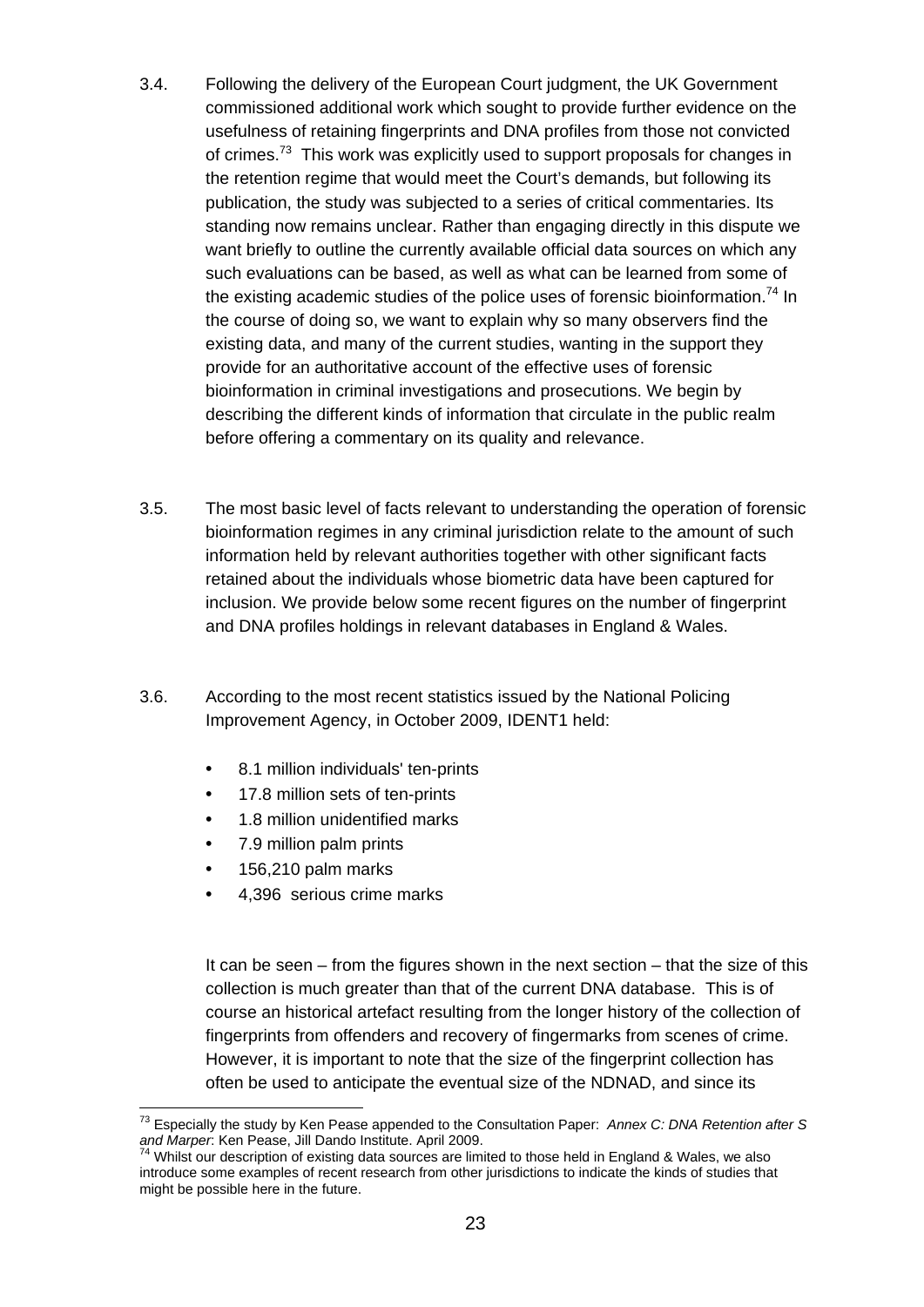establishment in 1995, the collection of DNA subject samples and fingerprints from those arrested on suspicion of involvement in a criminal offence has been treated as an equivalent necessity. Accordingly, since that time and with some variation resulting from local arrangements, the number of new DNA subject samples loaded onto the NDNAD has been equivalent to the number of new tenprint records loaded onto the fingerprint database. At the same time, recovery rates of these two different forms of bioinformation from crime scenes remains very different: the number of fingermarks recovered from crime scenes remains considerably higher than the number of biological samples recovered, but the attrition rate is also much greater. In view of these facts it seems surprising that more efforts have not been made properly to assess the usefulness of fingerprints to crime detection, particularly as enhancing their value to investigators was one of the intentions of moving from the DNA Expansion Programme to the Forensic Integration Strategy.<sup>75</sup>

- 3.7. The most recently available figures on the NDNAD<sup>76</sup> show that the database held the following:
	- 5.6 million subject sample profiles
	- 4.9 million (est.) individuals who correspond to those sample profiles<sup>77</sup>
	- 354 thousand unmatched crime scene sample profiles;
	- $\bullet$  39 thousand sample profiles from volunteers.<sup>78</sup>

 In recent years, approximately 50,000 subject samples have been loaded onto the NDNAD each month. Crime scene profiles are deleted from the NDNAD at the request of the police following a conviction for the offence or when a decision is made that it will not be investigated further. Between 2007 and March 2009, 52,688 crime scene profiles were removed from the NDNAD.<sup>79</sup>

3.8. Individuals who wish to have their profiles removed from the NDNAD must make their request to the Chief Constable of the force who obtained their DNA. Between March 2007 and March 2009, 445 subject profiles were deleted from the NDNAD under the 'Exceptional Case Procedure.' However, the law regarding DNA retention differs in Scotland so during the same period, 35773 Scottish subject profiles were deleted from the NDNAD.<sup>80</sup>

<sup>1</sup> 75 Home Office (2006), *DNA Expansion Programme 2000-2005: Reporting Achievement,* London, Home Office, p. 20.<br><sup>76</sup> Taken from NPIA website, accessed on 1<sup>st</sup> December 2009.

<sup>77</sup> It is currently estimated that as at 16 October 2009 13.8% of the subject profiles held are replicates.<br><sup>78</sup> These figures do not include sample profiles held on the Police Elimination Database (PED). PED searches are carried out only if a senior investigating officer requests a comparison of profiles from a specified officer or officers with a DNA profile from a specified crime, unlike NDNAD searches which compare all profiles from crime scenes with all profiles from known individuals. Since 1 August 2002, all new recruits to the police service have been required to give a DNA sample as a condition of employment. As at 30 September 2009 there were 118,699 records held on the PED for England and Wales police forces. 79 NDNAD Annual Report 2007-2009, p.25. <sup>80</sup> *ibid*. p.25.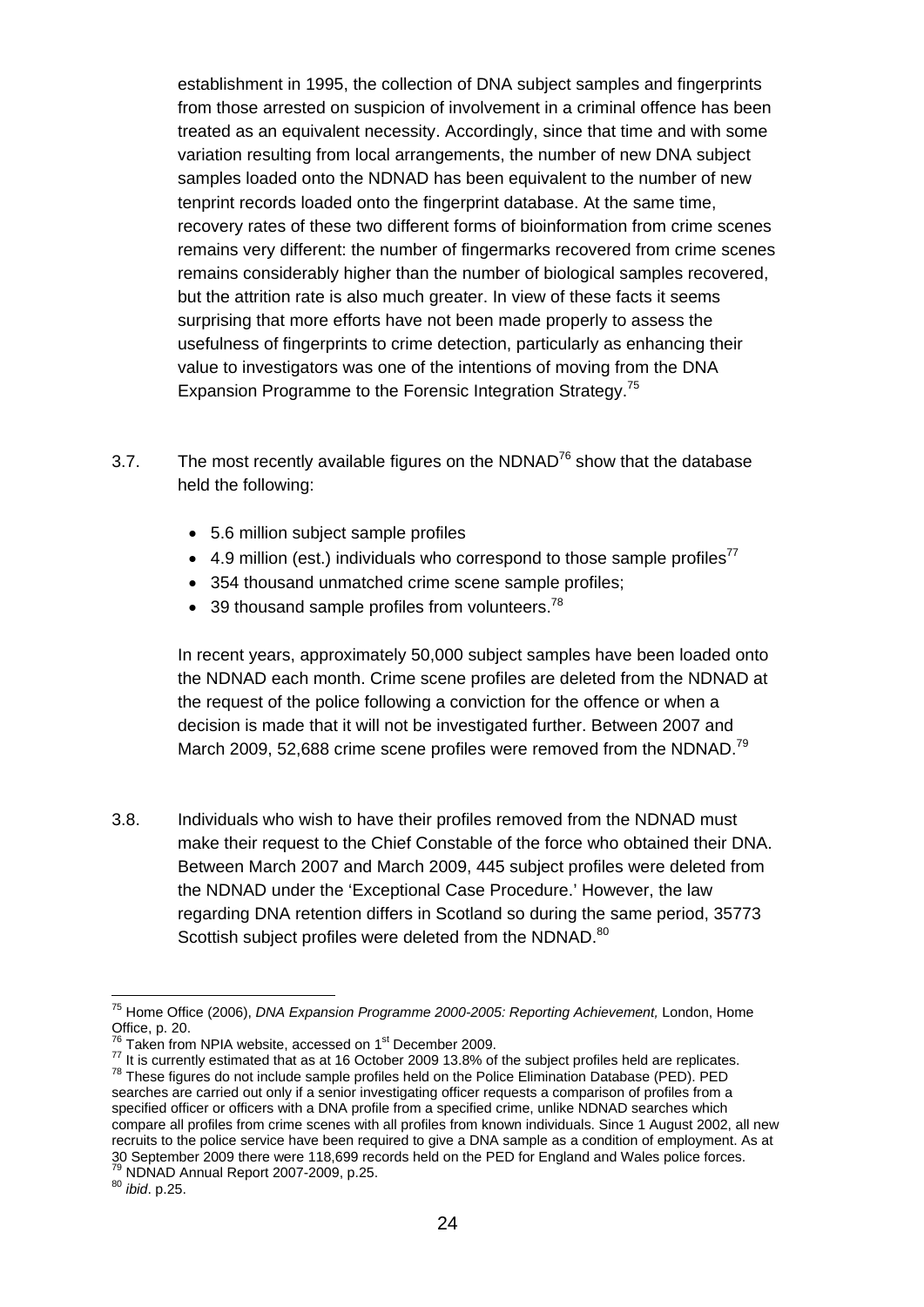- 3.9. On 24th April 2009 there were an estimated 986,185 persons included on the NDNAD who had no conviction recorded on the PNC either because their PNC record has been 'weeded' and has therefore been deleted, or because proceedings against them are still ongoing, or because or they have never been convicted of an offence.<sup>81</sup> These subject profiles without corresponding PNC records are often confusingly referred to as 'innocent' people on the NDNAD although it is only the third of these groups that would correctly be called 'innocent' (and those in the second group are yet to be decided upon so may or may not join this group). We have already noted that the retention of this group of subject profiles is subject to considerable contestation, and we will return to discuss this group later in this section of the report.
- 3.10. It may seem intuitively obvious that the larger the number of profiles and fingerprints held in any forensic database, the more useful will be these holdings to the process of criminal investigation since they will eventuate in more matches and identifications. The rising match rate observed throughout much of the time that the NDNAD has grown, may seem to support this general idea, although there have been stutters in the upward trajectory. However, the most recent comparative data on DNA database sizes and match rates provided by ENFSI shows no simple association between the two measures, <sup>82</sup> and it is likely that important determinations of such rates include the extent to which legislation and practice eventuate in the collection of bioinformation from the most relevant category of individuals, and the assiduousness with which biological material and fingermarks are collected from scenes of crime.<sup>83</sup> In addition, care has to be taken when comparing match rates between different DNA databases (and sometimes between the same database at different points in times) since match counting rules may differ.<sup>84</sup>

#### **Forensic Bioinformation: Existing Data Sources**

3.11. IDENT1 is used to compare fingermarks at crime scenes with fingerprints held in the National Fingerprint Collection. Automated searching – and the candidate identification of crime scene marks with the fingerprints of individual suspects – is supplemented by expert evaluation and decision-making. The NDNAD is used to automatically compare crime scene profiles with profiles obtained from suspects for the offence in question as well as profiles obtained from individuals arrested in connection with a recordable offence. Some data are provided by

 $81$  ibid. p43.

<sup>82</sup> ENSFI (2009) DNA-Database Management Review and recommendations at

http://www.enfsi.eu/get\_doc.php?uid=345, accessed 6 March 2010. We later take up the issue of the relationship between match rates and the more difficult question of the significance of, and uses made, of such matches.

<sup>&</sup>lt;sup>83</sup> Attentiveness to this categorical issue can be seen in the various descriptions of the population that the NDNAD was hoped to capture. These have included 'the active criminal population', 'the active known criminal population', and 'the known active suspect criminal population'.

<sup>&</sup>lt;sup>84</sup> See comments on match counting rules for scene-to-scene matches in particular by Buckleton, Bright and Walsh (2009) 'Database crime to crime match calculation' *Forensic Science International: Genetics* 3: 200- 201.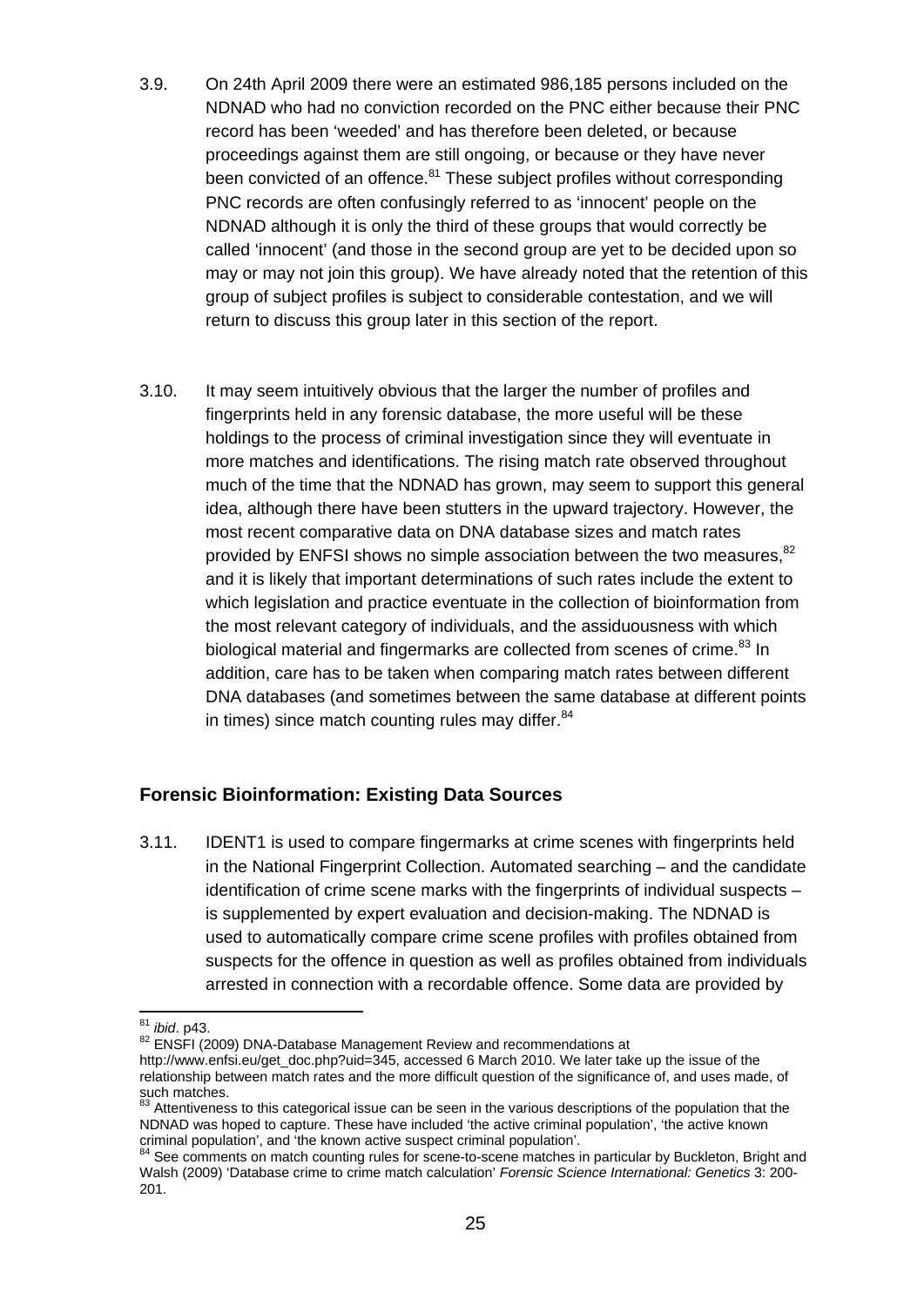IDENT1 and the NDNAD on the number of identifications and matches that are provided to the police each year. Examples of these are shown below.

### **Fingerprints**

3.12. From April to October 2009, IDENT1 made 47,783 crime scene 'identifications', averaging 85000 identifications a year. In addition, it verifies the identity of over 1.5million arrestees per year. There are no data on the number of identifications that led to detections or convictions. Presently, there are 2000 identity checks being processed via mobile devices per month, and the UK Borders Agency uses IDENT1 to check over 4000 identities per week.<sup>85</sup> However, no data are centrally provided from IDENT1 on the uses made of these identifications to support the detection or prosecution of offenders.

#### **DNA Profiles**

- 3.13. Crime scene profiles may 'match' with both subject profiles as well as with other crime scene profiles. Subject profiles can also match with each other.<sup>86</sup> In 2008-09, the average match rates between crime scene and subject profiles when a new crime scene profile was loaded onto the NDNAD was 58.7%; when a new subject profile was loaded it was 2.3%.<sup>87</sup>
- 3.14. A 'match' refers simply to two profiles being found to match on the database. These will include cases where an individual whose DNA profile is found at a crime scene may have a legitimate reason for their biological material being present (e.g. they are a victim, a witness, or otherwise legitimately present). In such instances, there will be no 'detection' resulting from the match. A 'DNA detection' refers to cases where a crime has been cleared up and a DNA match was available to investigators. However, such 'DNA detections' cannot be assumed to have resulted from the DNA match itself. A supplementary category of 'Additional DNA detections' includes cases in which an offender being presented with his DNA 'match' for a case, then admits to further offences.<sup>88</sup>
- 3.15. 'Multiple matches' also occur in cases where a crime scene matches with more than one subject profile. Such multiple matches normally arise because a partial crime scene profile matches against a number of full subject profiles or because the same person's profile is held on the NDNAD under different names (a replicate). Between May 2001 and March 2009, 306,379 crime scene profiles have been identified in 282,861 match groups. $89$  For 226,393 of these, a single subject was reported as linked to the crime scene by their  $DNA$ .  $90$

<sup>85</sup> NPIA Business Plan 2009-2010, p.31.

<sup>&</sup>lt;sup>86</sup> In the case of 'replicate profiles'.<br><sup>87</sup> NDNAD Annual Report 2007-2009, p.33.<br><sup>88</sup> *ibid.* p.35.<br><sup>89</sup> *ibid.* p.28. A 'match group' consists of two or more DNA profiles that are indistinguishable or compatible.<br><sup>89</sup>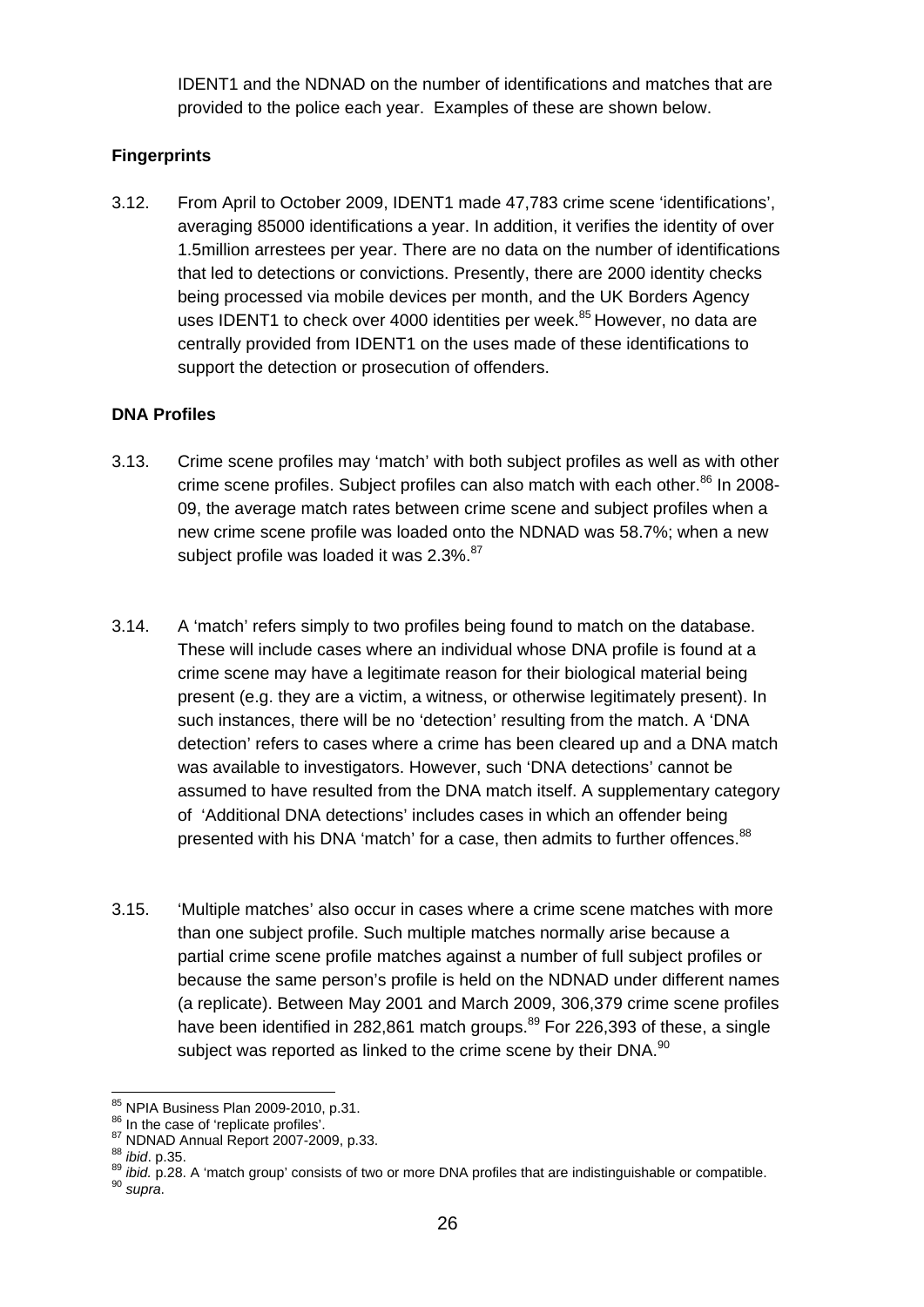- 3.16. Since 1995 (until March 2009) 556,794 crime scene profiles have been loaded onto the NDNAD and during the decade 1998/99 to 2008/09 there have been 410,000 crime scene to subject matches, which may have been useful to the investigation, if not directly identifying the offender. In 2008/09, there were 36,727 matches between crime scene and subject profiles, of which 17,607 led to DNA detections, and 14,602 'additional' detections, a total of 32,309 crimes detected in 2008/09 in which a DNA was available. $91$  While taken as a proportion of the number of crimes reported (approx. 4.9 million), this number is very low, yet there are proportionally few crimes where there are 'scenes' that can be usefully searched, and many other factors that will preclude the use of DNA evidence (including in most instances all those involved already being identified). In 2008-09, just 796,780 crimes were subject to a crime scene examination (17% of recorded crimes), meaning approximately 2.21% of all examined crime scenes led to DNA detections in 2008/09.<sup>92</sup>
- 3.17. There are very considerable difficulties in interpreting the significance of these kinds of figures provided by the NDNAD when attempting to assess the general usefulness of genetic forensic bioinformation for the investigation of crime. Ministers have frequently used answers to Parliamentary Questions to provide seemingly better summary data, but even here, the same difficulties recur. In the following paragraphs we consider one example of such a House of Commons answer in order to illustrate these issues. In this case, the Secretary of State for the Home Department provided a table of results (shown as Table 3.1 overleaf) to the House of Commons on  $25<sup>th</sup>$  January 2010 (HC 642W).
- 3.18. The written statement includes a number of claims, caveats and explanatory notes to the table. Perhaps the most important of these is the assertion that the data in the table 'under-represent the overall contribution of DNA matches to the detection of serious crimes such as murder and rape.' The reason for this is that the figures for detections do not include those cases in which 'one-off speculative searches of the NDNAD' played a part in a successful detection, nor do they include those cases in which only laboratory-based DNA profile comparisons were deployed. The former are usually carried out when crime scene profiles are insufficiently complete to be suitable for NDNAD loading, and the latter are carried out without the direct deployment of the NDNAD. The Secretary of State also asserted that these DNA routines are deployed more commonly in serious crime investigations and it is the neglect of these that may result in an under-representation.
- 3.19. However, since no data are provided on the number of such comparisons, it is obviously difficult to assess their effect on the overall picture provided. Other caveats included in the written answer include the standard remark that

<sup>1</sup> <sup>91</sup> NPIA website accessed on 1<sup>st</sup> December 2009.<br><sup>92</sup> NDNAD Annual Report 2007-2009, p.27.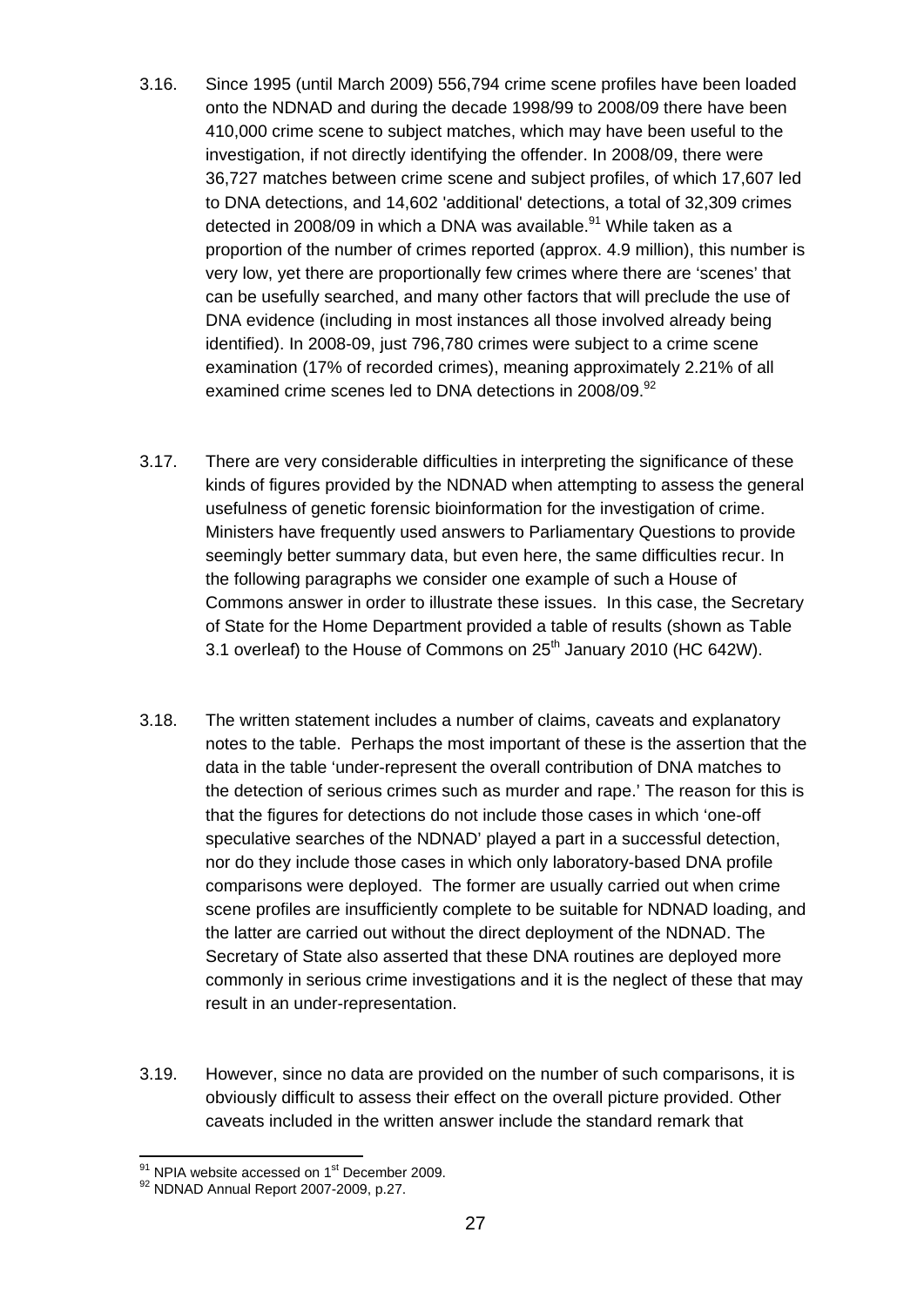'detections are achieved through integrated criminal investigation, not through DNA alone', but it is interesting to note that in this instance, the usual preceding modifier 'serious crime' has not been used. Finally, it is noted that 'The data provided are management information and have not been formally assessed for compliance with the Code of Practice for Official Statistics.' The statistics have been compiled from individual police forces' forensic performance data, albeit standardised data collected according to Home Office pro-forma'.

#### **Table 3.1**

| DNA-related detections 2008-09                |                                                                                                         |                                                |                                                                                                 |                                          |                               |                                                                                                       |                                                                                       |  |  |  |
|-----------------------------------------------|---------------------------------------------------------------------------------------------------------|------------------------------------------------|-------------------------------------------------------------------------------------------------|------------------------------------------|-------------------------------|-------------------------------------------------------------------------------------------------------|---------------------------------------------------------------------------------------|--|--|--|
| Police forensic<br>data-2 crime<br>categories | Detections of Additional<br>crimes in<br>which a DNA<br>match was<br>available<br>('DNA<br>detections') | detections<br>arising<br>from the<br>DNA match | Total DNA-<br>related<br>detections<br>('DNA<br>detections'<br>and<br>additional<br>detections) | Recorded<br>crime 2008- detections<br>09 | <b>Total</b> force<br>2008-09 | Total DNA-<br>related<br>detections as<br>proportion of<br>recorded crime total force<br>(percentage) | Total DNA-<br>related<br>detections as<br>proportion of<br>detections<br>(percentage) |  |  |  |
| All other<br>recorded<br>crime                | 1,506                                                                                                   | 1,616                                          | 3.122                                                                                           | 1,315,079 368,595                        |                               | 0.2                                                                                                   | 0.8                                                                                   |  |  |  |
| Criminal<br>damage                            | 2,886                                                                                                   | 896                                            | 3.782                                                                                           | 936,729                                  | 131,442                       | 0.4                                                                                                   | 2.9                                                                                   |  |  |  |
| Domestic<br>burglary                          | 3,702                                                                                                   | 4,015                                          | 7.717                                                                                           | 284,445                                  | 46,500                        | 2.7                                                                                                   | 16.6                                                                                  |  |  |  |
| Drugs<br>offences                             | 397                                                                                                     | 179                                            | 576                                                                                             | 242,907                                  | 230.962                       | 0.2                                                                                                   | 0.2                                                                                   |  |  |  |
| "Homicide" <sup>(1)</sup>                     | 70                                                                                                      | 4                                              | 74                                                                                              | 11,248                                   | 4,583                         | 0.7                                                                                                   | 1.6                                                                                   |  |  |  |
| Other burglary 3,830                          |                                                                                                         | 2,571                                          | 6,401                                                                                           | 296,952                                  | 31,371                        | 2.2                                                                                                   | 20.4                                                                                  |  |  |  |
| Other sex<br>offences                         | 106                                                                                                     | 34                                             | 140                                                                                             | 38,355                                   | 12,760                        | 0.4                                                                                                   | 1.1                                                                                   |  |  |  |
| Other violent<br>offences                     | 861                                                                                                     | 168                                            | 1,029                                                                                           | 892,745                                  | 422,224                       | 0.1                                                                                                   | 0.2                                                                                   |  |  |  |
| Rape                                          | 168                                                                                                     | 1                                              | 169                                                                                             | 13,133                                   | 3.411                         | 1.3                                                                                                   | 5.0                                                                                   |  |  |  |
| Robbery                                       | 603                                                                                                     | 148                                            | 751                                                                                             | 80,104                                   | 16,816                        | 0.9                                                                                                   | 4.5                                                                                   |  |  |  |
| Theft from<br>vehicle                         | 2,036                                                                                                   | 3,655                                          | 5,691                                                                                           | 444.647                                  | 42,642                        | 1.3                                                                                                   | 13.3                                                                                  |  |  |  |
| Theft of<br>vehicle                           | 1,298                                                                                                   | 1,165                                          | 2,463                                                                                           | 147.470                                  | 24.471                        | 1.7                                                                                                   | 10.1                                                                                  |  |  |  |
| Unknown                                       | 144                                                                                                     | 150                                            | 294                                                                                             | n/a                                      | n/a                           | n/a                                                                                                   | n/a                                                                                   |  |  |  |
| Total of 12<br>crime types                    | 17,607                                                                                                  | 14,602                                         | 32,209                                                                                          | 4,703,814 1,335,777                      |                               | 0.68                                                                                                  | 2.41                                                                                  |  |  |  |

 $(1)$  The forensic data "homicide" crime category covers the following recorded crime categories: Murder, Manslaughter, Infanticide-648

Attempted murder-575

Intentional destruction of viable unborn child-8

Threat or conspiracy to murder-9,559

Causing death by aggravated vehicle taking etc.-31

Causing death by dangerous, careless or inconsiderate driving-427

Total 'Homicide' crimes in 2008-09-11,248

Notes:

1. A 'DNA detection' means that the crime was cleared up and a DNA match was available.

2. 'Additional detections arising from the DNA match' occur when, for example, a suspect, on being presented with DNA evidence linking him to one offence, confesses to further offences. They arise from a crime with a DNA match; and are therefore detections where a DNA match played a part in solving the crime.

3. Total 'DNA-related detections' means 'DNA detections' plus 'additional detections arising from the DNA match'.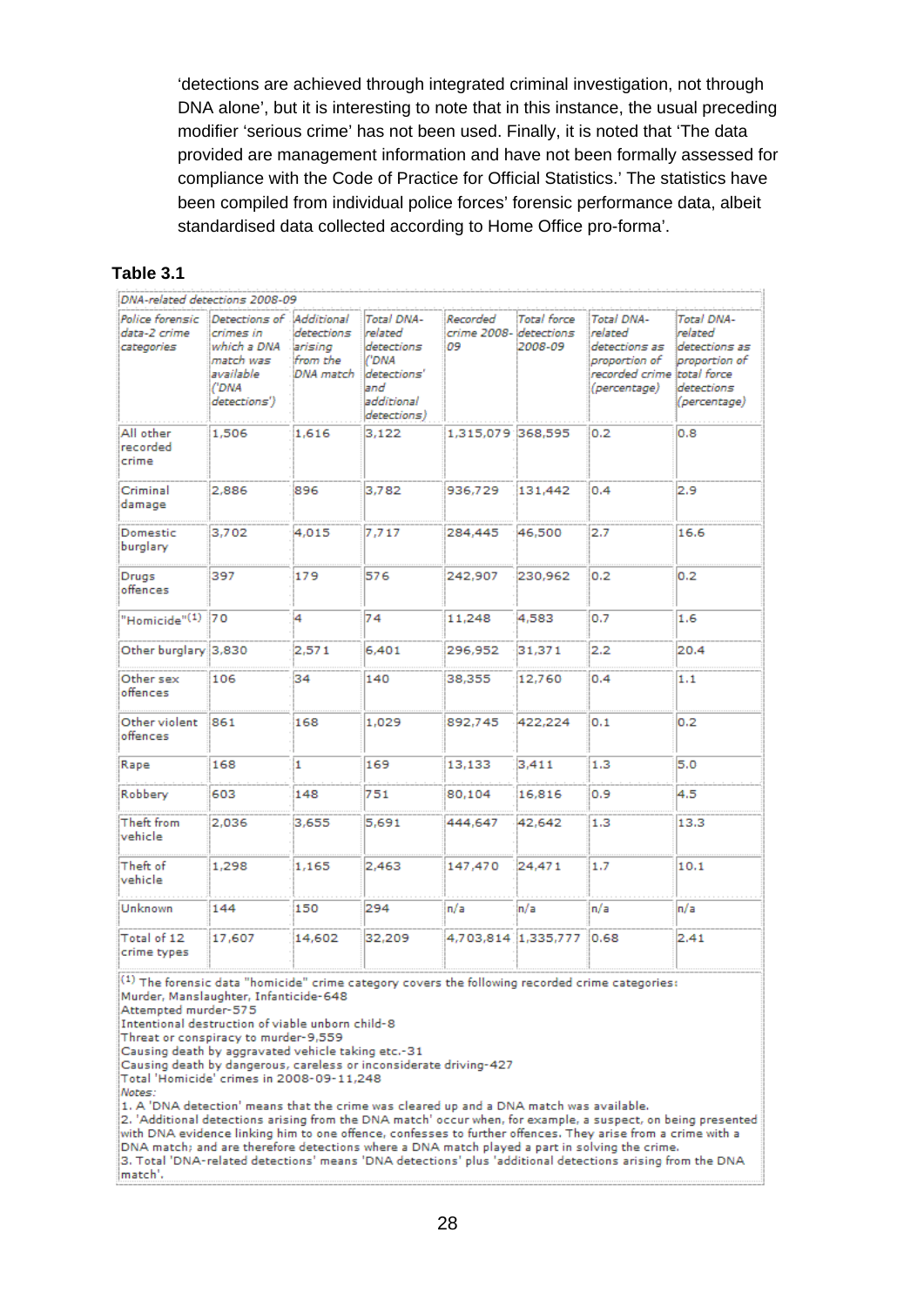- 3.20. Some general observations on these data are in order. First, that the category of 'DNA Detections' (defined as detected crimes 'in which a DNA match was available') remains heterogeneous. The table gives no information about the role played in an investigation by the DNA match, although there are data fields on the relevant Home Office pro-forma which require some indication of the role played. Even without this information, it seems intuitively obvious that the availability of DNA matches in detecting 70 of the 4,583 homicides detected in 2008-2009 will differ according to the nature of the varied cases (including murder, manslaughter, infanticide, attempted murder, the destruction of a viable unborn, threat to murder, and causing death by dangerous driving, etc) and the dynamics of particular investigations.
- 3.21. Second, it should be noted that since the role of a DNA match in aiding the original detection remains unexplicated, it is difficult to know what significance to place on figures given in the adjacent column of 'Additional detections arising from the DNA match'. Without this, and despite the Government claim that since these detections 'arise from a crime with a DNA match; and are therefore detections where a DNA match played a part in solving the crime', it hardly seems necessary to add the concept of 'Total DNA–related detections', which combines together the first two categories, increasing confusion.<sup>93</sup>
- 3.22. If these observations give some sense of the difficulty of reaching simple conclusions from these data, this difficulty is multiplied when questions are asked about the effect of the retention of particular categories of persons. Many such questions have been asked of Ministers in Parliament, but a brief survey of their replies indicates the level of ambiguity and imprecision that surrounds them.<sup>94</sup>
- 3.23. Better summaries and analysis may be found elsewhere. For example, the ACPO Criminal Records Office (ACRO) recently has become involved in the analysis of existing data on behalf of the NDNAD Strategy Board. One of their recent studies determined that in 2008/09, there had been 818 subject profiles matched with homicide or rape crime scene profiles. In 82 of these matches, the subject did not have a prior conviction, and their DNA was matched when the crime scene profile was loaded. Senior detectives involved in these 82 cases reported that in 43 of them, the match was 'important', although the various meanings that may be captured by the use of this term remain open to

<sup>1</sup>  $93$  There is one other major issue about these data: the use of proportions in the final two columns may be statistically inappropriate since figures for recorded crime and for detections relate to the same year, but not necessarily to the same data-set. Force detections achieved in the year 2008-2009 may include the detection of crimes recorded in earlier years, and crimes recorded in 2008-2009 may be detected in subsequent years. It is conventionally argued that this 'rolling proportion' remains roughly accurate, but it does not seem to represent good statistical practice. Once again it is something that can be corrected if and when proper case-tracking data become available for analysis.

<sup>94</sup> Once again, Genewatch papers can be consulted for the details of many of these.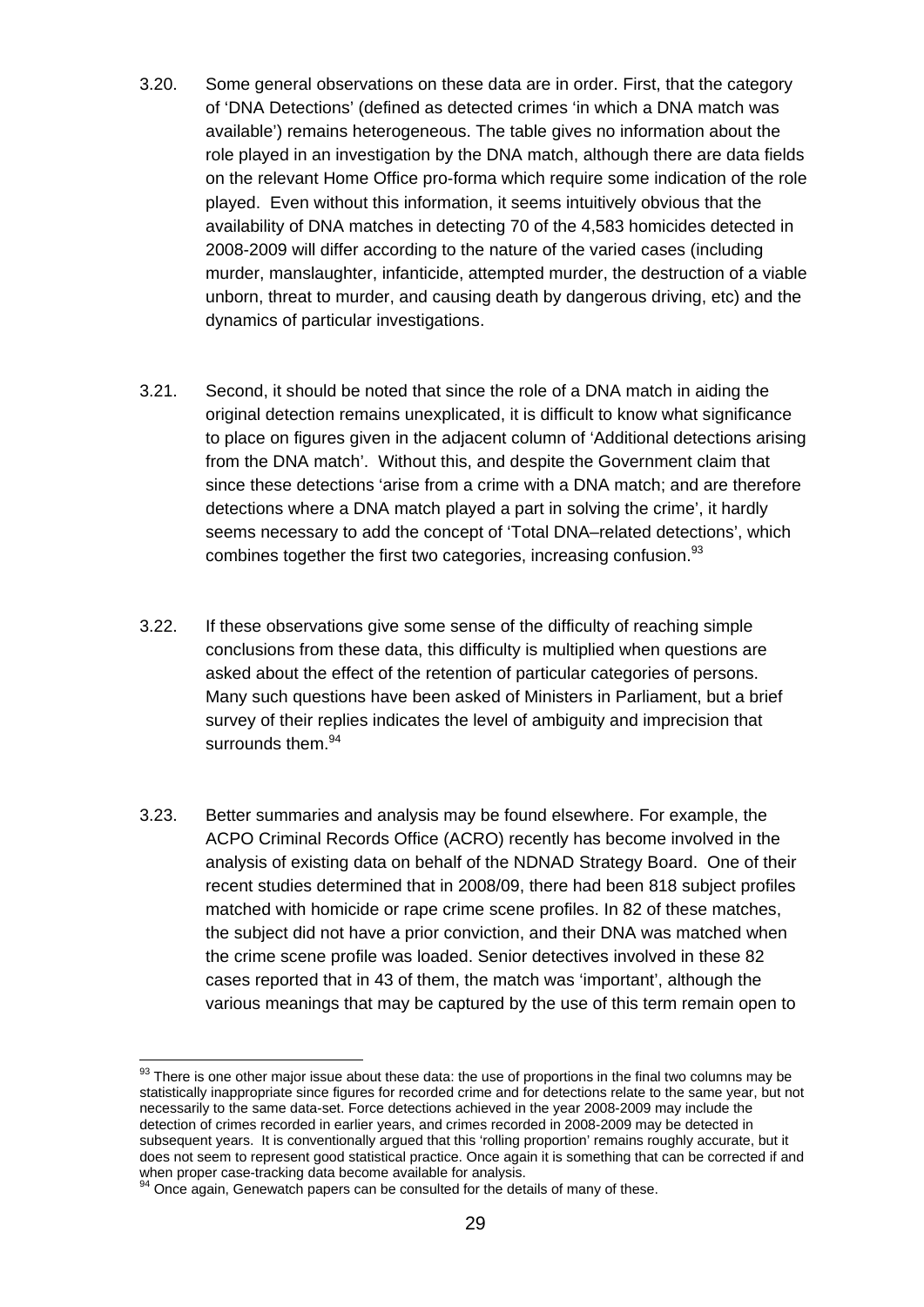speculation.<sup>95</sup> More recently, the government presented five case studies intending to demonstrate the power of retaining the DNA of 'innocent' individuals, in subsequently detecting further offences. Of these five however, two were the same case, and of the four remaining cases, one of the rapes occurred inside the suspect's bedsit, and a burglar had recently been dismissed from employment at the burgled premises and he had been caught on CCTV, leaving the studies lacking much persuasive force.

## **Police Force Returns**

- 3.24. Is it possible to develop a better grounded understanding of current police uses of forensic bioinformation through the analysis of locally collected data? All Police Forces in England & Wales submit periodic returns to the Home Office that include data on their uses of forensic bioinformation. The purpose of these returns is largely to monitor the performance of Scientific Supports Units, and this purpose shapes decisions about what information to collect from whom, and how it should be analysed, reported and used. These same data may also be examined within forces in order to compare the performance of different units (and sometimes different individuals) within their own organisation. The focus of all of these national and local efforts has been to standardise data for meaningful inter and intra-force comparisons, at least as far as the uses of bioinformation to support the investigation of volume crime is concerned.
- 3.25. However, even when such periodic returns are accurately recorded, they do not necessarily allow an adequate estimation of the quality and quantity of the contribution of forensic bioinformation to criminal investigations and detections. Partly this is because not all instances of the collection of forensic bioinformation are recorded. For instance, if a non-police officer recovers biological material (i.e. a pathologist/ forensic medical examiner) then this will not be recorded in the force periodic returns. There may also be many instances in which the failure to match a DNA profile or identify a fingerprint to a particular suspect may appear to be a negative result, but such negative results may play an important part in excluding particular individuals from further investigative inquiries and/or by giving further direction to an investigation.
- 3.26. Individual forces may also supplement the data required by national agencies with their own data, for example by recording the temporal order in which particular forensic results were obtained, the time taken to achieve them, and the time taken to act on them. But these more detailed efforts normally follow the use of bioinformation only to the point of 'detection' in the criminal process, and even here there can be difficulty in assessing the manner in which the availability of bioinformation assisted the achievement of a detection. This is especially true in the case of serious crime investigation, but is also the case in

 $\overline{a}$ <sup>95</sup> NPIA website, accessed 1<sup>st</sup> December 2009.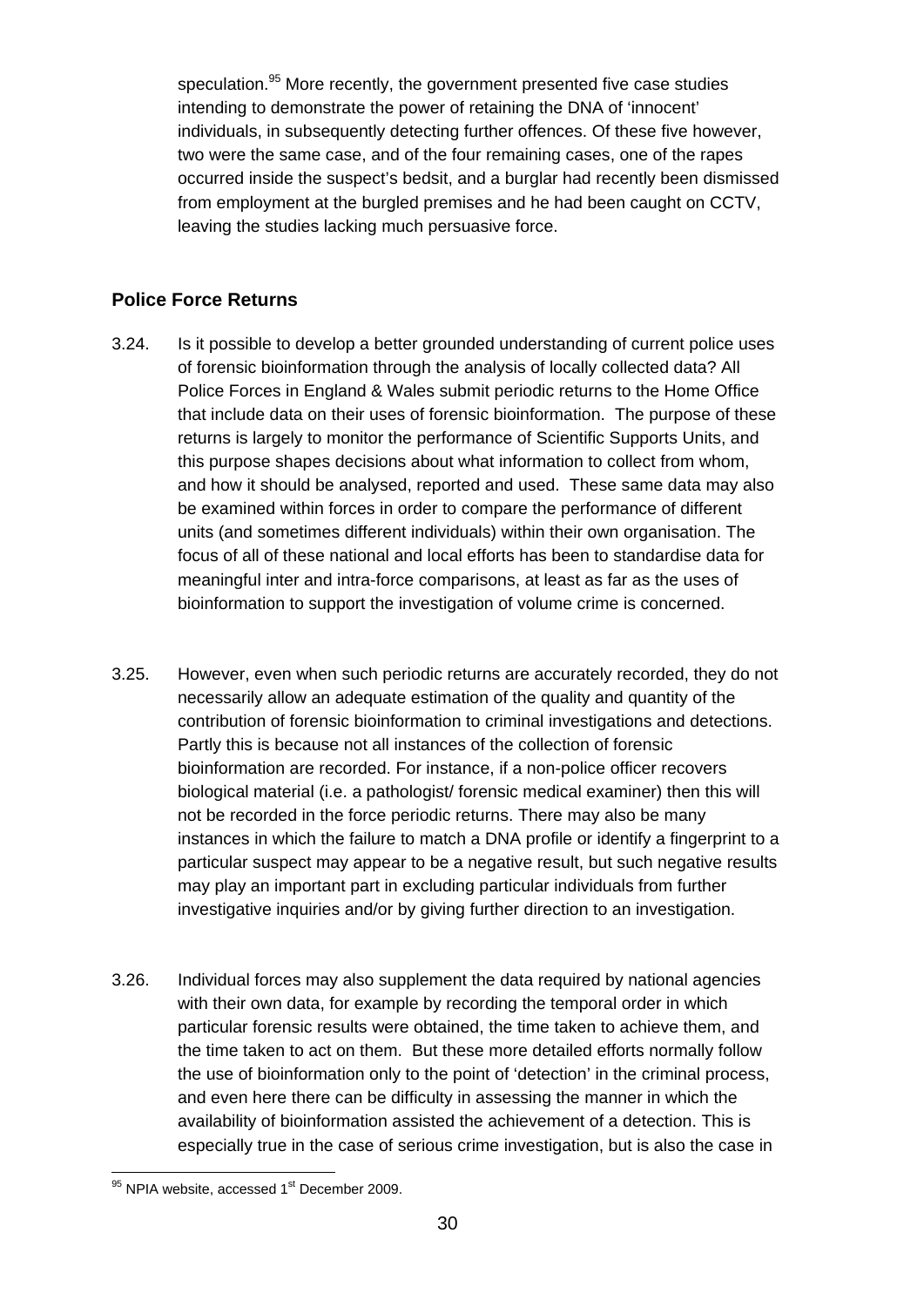routine volume crime investigations where administrative systems do not necessarily permit nuanced recording of the forensic contributions to the investigative process.

- 3.27. Prior to the introduction of The Scientific Work Improvement Modelling Programme (SWIM), the Police Standards Unit (PSU) utilised a simple linear model in which it was assumed that simply attending more scenes to collect additional forensic material would result more detections. SWIM was developed in response to concerns that where there were backlogs in processing or acting on bioinformation and other forensic intelligence, greater scene attendance would only add to the backlogs. Greater attendance would not necessarily improve detections or to the degree suggested by some commentators. The assiduous collection of fingermarks and biological samples from scenes of crime has to be matched by the adoption of equally rigorous and efficient processes all the way through the CJS. Any analysis of the effective uses of bioinformation based on police force returns will have to be able to map the changes in significance of forensic bioinformation as progress is made through successive stages of the criminal process.
- 3.28. An alternative source of data The Police National Computer (PNC) was not designed to facilitate the collection of data relevant to questions about the effective uses of forensic bioinformation, or deliver large 'chunks' of data. The PNC data are limited largely to demographic/ operational and conviction data.

## **Forensic Bioinformation: Bespoke Research Studies**

3.29. If the analysis of police force returns currently does not provide a sound basis for assessing the effective uses of forensic bioinformation, it is disappointing to note the seeming absence of an accumulating body of knowledge derived from existing research studies in this field. In the UK, research has been mostly undertaken/ funded by the Home Office and disseminated through Home Office channels. Whilst some studies, like 'Pathfinder' have sought to track individual cases through the criminal justice process, this process has proved to be difficult and time consuming. Other Home Office funded studies have sought to throw light on the police uses of forensic bioinformation, but it seems that enthusiasm for commissioning such studies by independent researchers has waned over the last few years<sup>.</sup> There is insufficient space to provide details of all of these studies, but readers interested in their details can consult a systematic review of findings relating to volume crime investigations published by the Home Office in 2005. $96$  Additional analysis of, and arguments

<sup>1</sup> 96 Bradbury, S-A. & Feist, A. (2005) *The Use of Forensic Science in Volume Crime Investigations: A Review of the Research Literature*. London: The Home Office.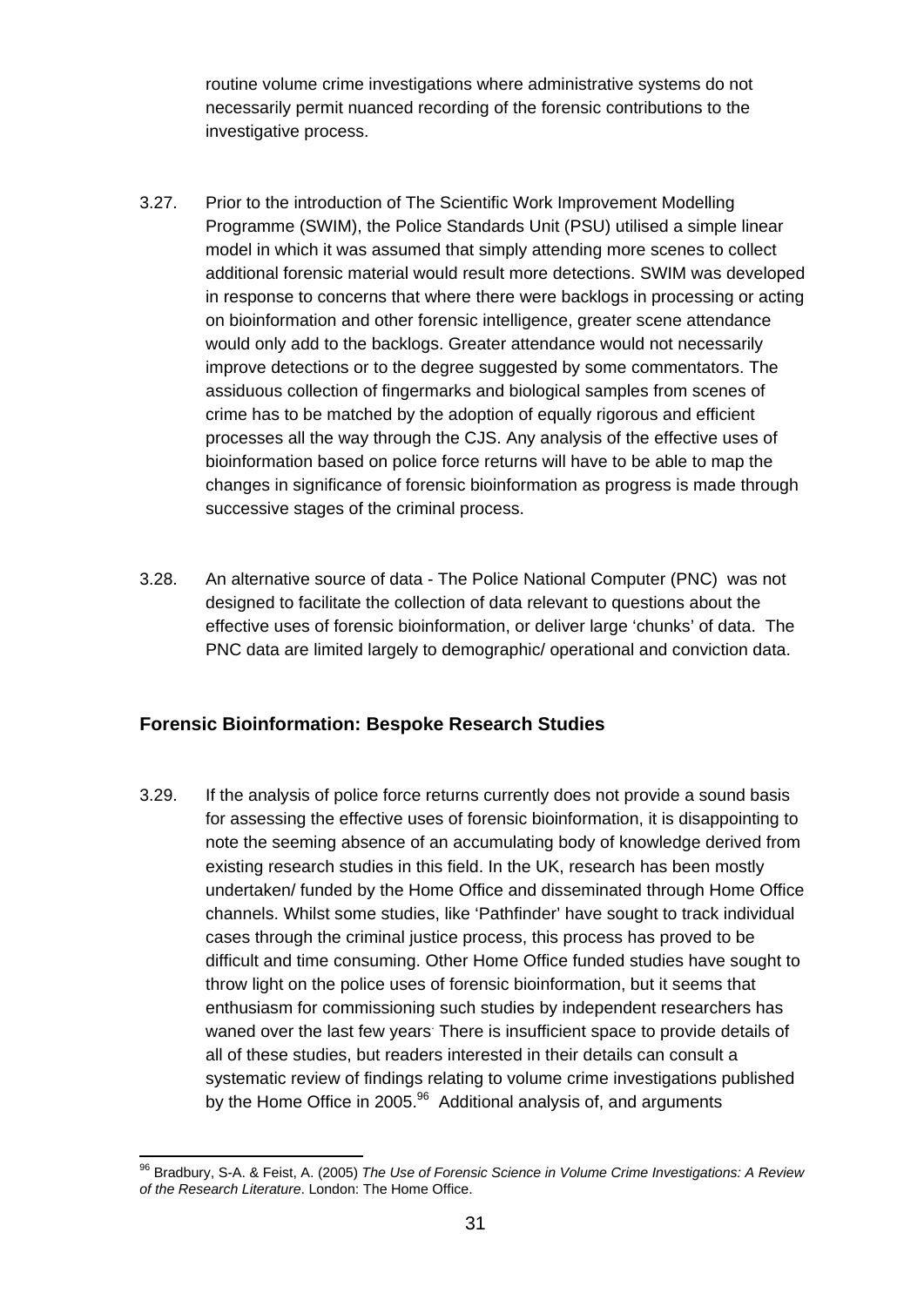concerning, such studies can be found elsewhere.<sup>97</sup> While all suggest that the role played by forensic bioinformation in detecting crime is significant, the detailed trajectories of its uses – its successes and failures - remain poorly articulated. Additional uncertainties exist about the uses of forensic bioinformation in serious crime investigations. There is hardly any published research that focuses on these kinds of cases, and this is especially difficult to understand given the Government's reiteration of claims for the importance of DNA databasing for the detection of murders and rapes.

- 3.30. In the absence of independent peer-reviewed research on the use of forensic bioinformation it is difficult to know the extent and quality of the knowledge base on which police and other criminal justice actors base operational and policy decisions in this domain. Whilst NPIA Guides and ACPO and other Manuals may seek to represent the 'best' utilisation of forensic bioinformation, such prescriptive accounts may depart from actual practice in many cases. Manuals are not a substitute for empirical research on this topic. There is little collaboration between the police and external researchers, and internal reports and documents are not widely circulated outside of operational circles.
- 3.31. Whilst it may be difficult to undertake research in this field (especially in the investigation of serious crime) there is scope for doing so if all parties to such work understand its potential benefits. However, it would be important that such work was not overwhelmed by the immediacy of political preferences and instead was able to develop through a joint commitment to the production of high quality evidence relevant to the operational uses of bioinformation.
- 3.32. It will also be very useful to compare the situation in England and Wales with policing research elsewhere in the world. There may be better integration of academic research in other European jurisdictions, although this assumption needs to be tested. The situation in North America is also unclear, although NIJ funding has been used to facilitate some research on the uses of forensic science to support criminal investigations. The recent NAS Report may encourage the further development of academic/police partnerships.
- 3.33. Two recent US studies provide a sense of what might be possible given appropriate levels of funding and the development of such partnerships in England & Wales. Both are ambitious pieces of work, the first being the only known instance of the use of an experimental design to determine the effects of the use of DNA profiling on volume crime investigations, the second being a wider survey of the use of a larger range of forensic technologies, including

<sup>1</sup>  $97$  For example, Williams, R. and Johnson, P. (2007) Trace Biometrics and Criminal Investigations, in Newburn, T., Williamson, T. and Wright, A. (eds.) *Handbook of Criminal Investigation*. Cullompton: Willan, pp. 357-80., and in Williams, R. (2008) Policing and Forensic Science, in Newburn, T. (ed.) *Handbook of Policing* (2nd Ed). Cullompton: Willan, pp. 760-93.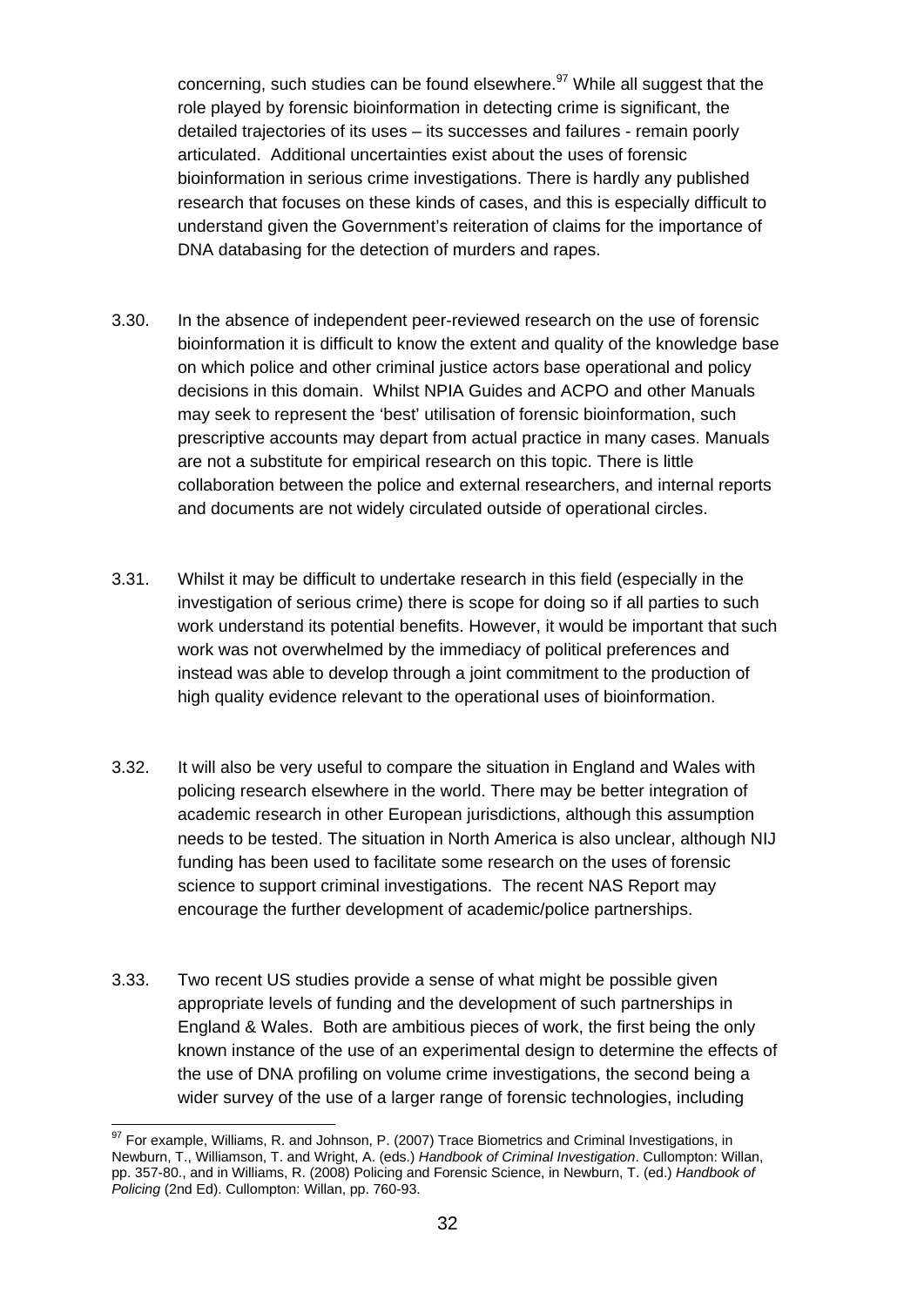forensic bioinformation.<sup>98</sup> It remains to be seen whether there is the political will to encourage and fund such studies here.

- 3.34. In the US, lessons are being learnt from DNA exonerations. It may be that a similar de-construction of miscarriages of justice in England and Wales may be useful and map where mistakes occur in the criminal process. Study of exonerations in the US,<sup>99</sup> have exposed the limitations of techniques such as serology and bite marks, and also how scientific testimony might not be credible or be distorted in cross-examination or when a case is summed-up. This is something within the remit of the CCRC but their only attempt to conduct such research was a study of 80 initial referrals within which sample there were said to be 26 examples of flawed or problematic forensic science. The absence of a database of such cases that could be interrogated has been an obstacle to systematically following-up concerns about expert evidence exposed by cases such as the *Cannings* appeal. The Omagh trial was seen to be a clear example where significant errors had been made during the trial – not just in respect of the actions of police officers - but also in understanding the scientific issues within the court room.
- 3.35. The communication of forensic evidence in court is crucial and yet remains under-researched. The significant issues of how forensic bioinformation is used/ portrayed/ dealt with during trials are highly complex. Consideration of these issues has in turn raised questions about the ability of the adversarial system to cope properly with expert evidence. The Law Commission have recently examined this area and proposed reforms to the reception of expert evidence, although their deliberations were incomplete at the time of writing.<sup>100</sup>

#### **Cost-effectiveness and Forensic Science Utility**

1

3.36. The interest in the criminal justice system consumption of GDP has been manifest from the mid-nineties onwards. While there has been a recent retreat from the use of a battery of performance indicators (PI) in policing, demands for the evaluation of cost-effectiveness are likely to intensify as the recession intensifies fiscal constraints. With the highest level of CJS expenditure in G8 countries when measured as a proportion of GDP, UK police forces and forensic providers can expect increasing scrutiny from budget managers and their accountants.

<sup>98</sup> The first of these studies has been published (see Roman, J.K. *et al* (2008) *The DNA Field Experiment: Cost Effectiveness Analysis of the Use of DNA in the Investigation of High-Volume Crimes*. Washington: Urban Institute. The second, carried out by Peterson and colleagues at the University of California is currently under review and awaits publication.

 $99$  Garrett, B.L. and Neufeld P.J. (2009) 'Invalid Forensic Science Testimony and Wrongful Convictions'

*Virginia Law Review, 95:1-97*<br><sup>100</sup> Law Commission of England and Wales (2009) *The Admissibility of Expert Evidence in Criminal Proceedings in England and Wales: A New Approach to the Determination of Evidentiary Reliability.* Consultation Paper no.190. London.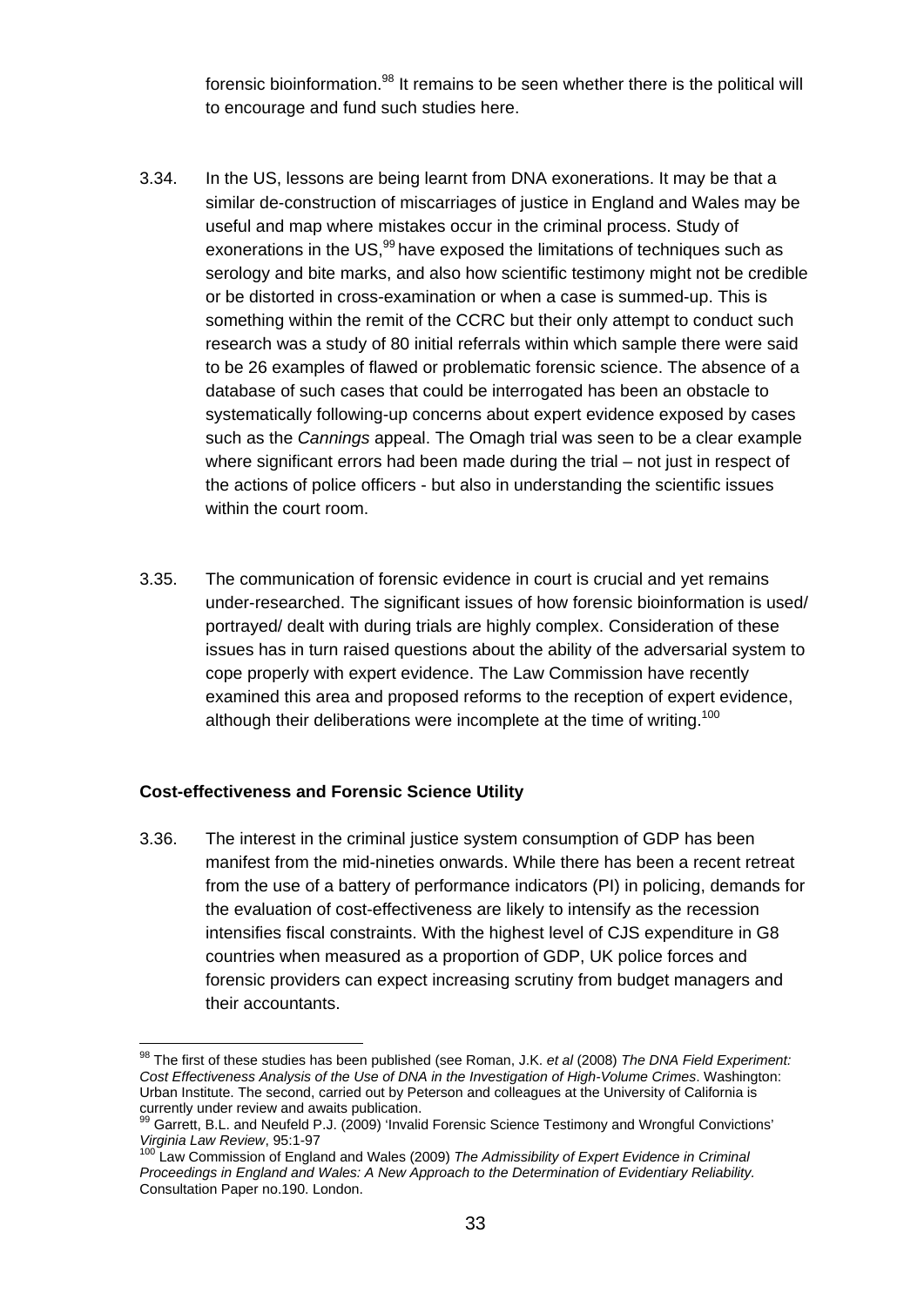- 3.37. One of the major obstacles to cost evaluation in policing identified at the beginning of this project is the problem of measuring inputs. Initially this arose because of the difficulties in measuring police expenditure on different activities. In recent years ACPO had effectively created a competitive market for many forensic science services. At first sight this should result in better input information. It was suggested by some participants in the seminars however, that one of the results of the procurement exercise had been to create a false sense of the cost of forensic provision, with inadequate account by procurement managers of the ability of smaller providers to guarantee timely delivery and quality of results. The procurement exercise may have led some to believe that 'value for money' was synonymous with 'lowest price'. Also, while the cost of DNA use could be measured (albeit imperfectly) from such prices, it is unlikely that the cost of fingerprint work could be made available on an approximately comparable basis.
- 3.38. The two key measures that have been proposed for assessing value for money in policing are 'cost-effective analysis' (CEA) and 'cost-benefit analyses' (CBA). The former is used to compare input costs. The latter is more complex. Having valued all inputs, outputs and outcomes in monetary terms, it compares competing options for spending money to identify the highest achievable net benefit. Further complications arise when there is inconsistency in calculations regarding the inclusion of staff costs as well as laboratory costs for example. More recently ONS (The Office of National Statistics) has been seeking to develop a methodology to measure CJS productivity. This is defined as 'a ratio of CJS outputs to CJS inputs at constant prices'. This approach appears to have been based on CBA; it places a greater emphasis on the importance of outcomes compared with outputs. The ONS paper on this subject contains two caveats about their proposed approach:
	- It may be unclear which observed or recorded changes can be attributed directly as outcomes to improved CJS productivity or result from other factors (e.g. is a reduction in the theft of or from vehicles the result of improved CJS detections achieving the detention of offenders or, alternatively, better security by manufacturers and owners)?
	- In contrast to the ONS approach, the Administration of Justice (AoJ) methodology that the Home Office began to develop earlier recognises the interdependence of CJS agencies, for example, improved detection of offenders by the police may be negated by the absence of effective followup by the CPS, courts and NOMS (National Offender Management Service).
- 3.39. The ONS have also acknowledged that some outcomes have a greater value or address more serious concerns than others, for instance, car crime is generally more tolerable than burglary. During seminar discussion, further limitations in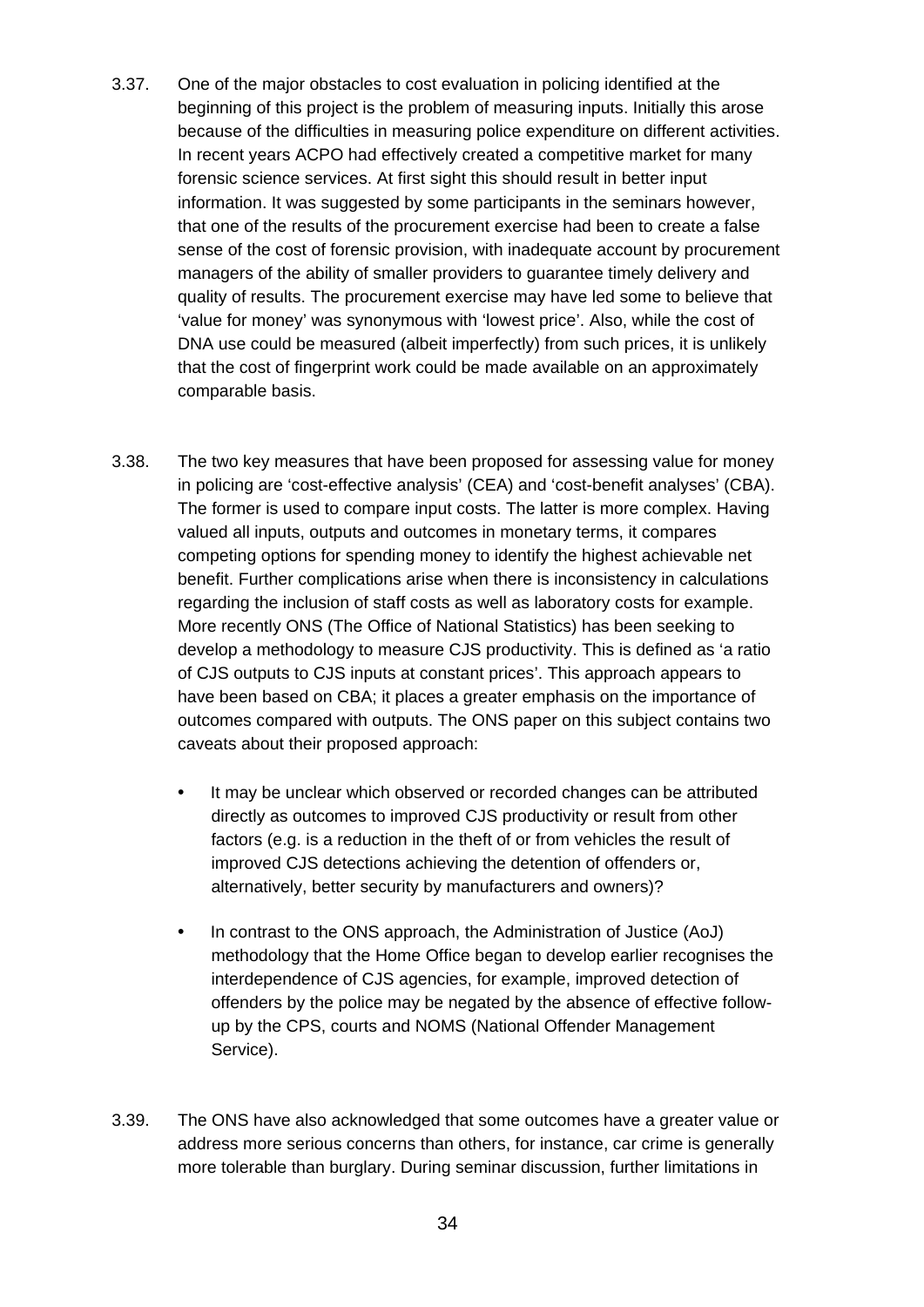the ability to measure value for money or the reliability of the results of such work were identified:

- The sometimes dispersed (temporally and geographically) benefits from acquiring bioinformation, for example, cold case reviews might result in the detection of crimes by using forensic information collected and then stored for several decades, and international cooperation might result in criminals being identified from databases created and maintained by other states.
- Unanticipated benefits including the utilisation of investigation capabilities for DVI purposes (e.g. the international response to the 2004 Tsunami).
- Evaluation methodologies may also need to qualify reduced input values by making an adjustment for any consequential loss of output in terms of research and development investment where the ability to engage in R&D is curtailed by procurement strategies or decisions based solely on price.
- 3.40. There are many precedents in other areas of econometrics where research combines objective and subjective measures and seek to evaluate short-term and long-term impacts. Consideration should be given to weighting outcomes by something equivalent to cost-utility analysis in health economics (e.g. 'quality adjusted life year' that reduces inherent discrimination in CBA against people with a lower earning capability). There have also been attempts to formulate a multi-attribute decision-analysis in energy/ environment and health arenas to try and elicit value-based weightings in decisions.
- 3.41. The most promising area for evaluating what can be achieved through forensic science might be major crimes. Case reviews provide an opportunity to obtain data from case support and scientific support units. With the analysis of a sufficient number of cases it might be possible to robustly estimate the costbenefits of forensic science inputs. Although the full range of inputs/outputs might be overlooked, miscounted or unquantifiable (e.g. a scene of crime visit that did not yield trace bioinformation but resulted in crime prevention advice being acted on).
- 3.42. There are always going to be different levels of 'value' in such evaluations. There may always be a cash value for the decisions facilitated by particular types of forensic evidence. There will also be intangible/ (intrinsic) 'values' in terms of the ability to successfully detect crimes (community values) and these may be harder to capture and measure. Research may be undertaken but may require caveats because of the complexity of the social and legal dimensions that may affect interpretation. Moreover, many pilot studies or focused work produced results that reflected a level of resource that was not available when working normally and such results were unlikely to be replicated in national trends. Also much research does not answer the questions that we are now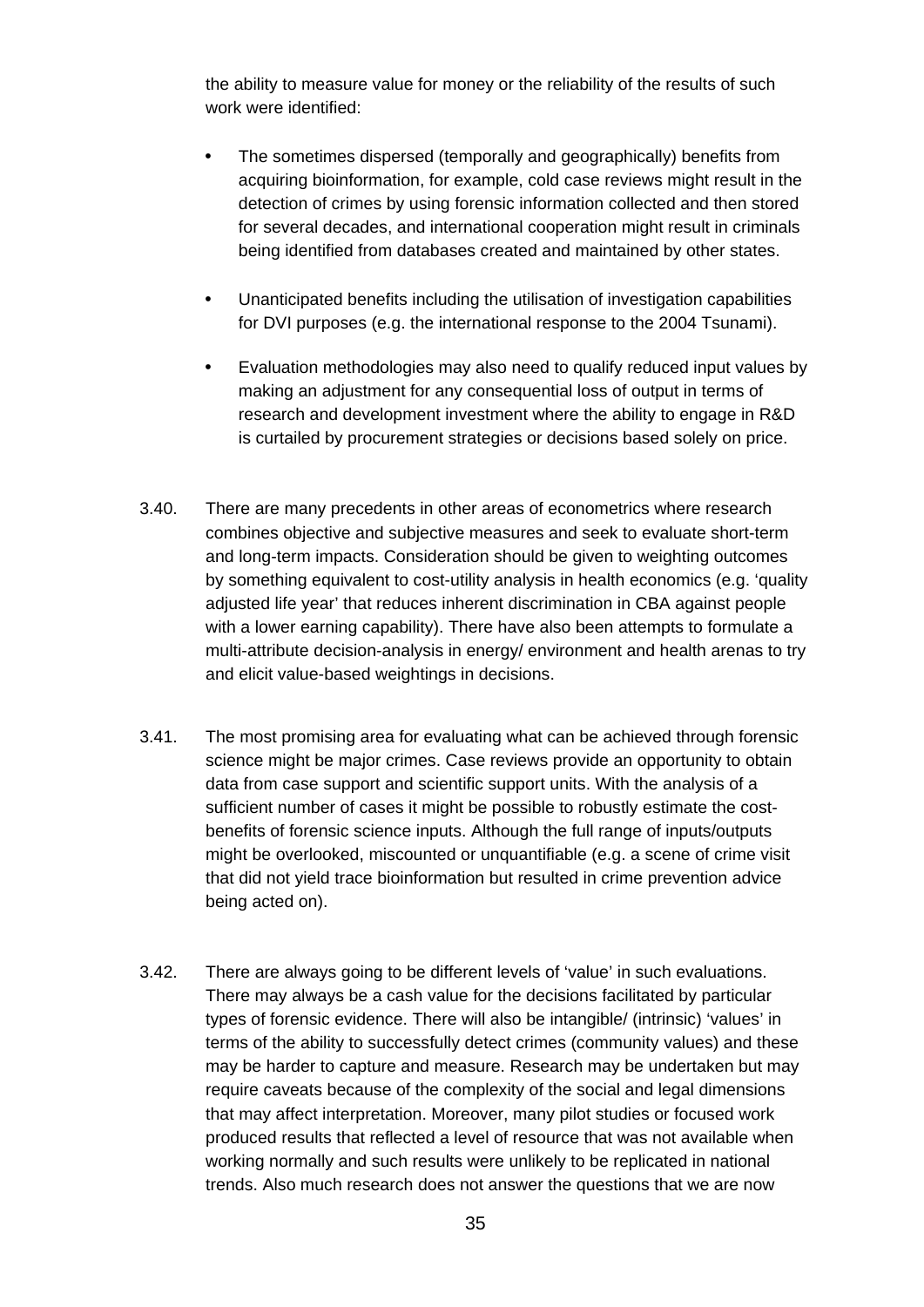asking. Attrition studies are intended to identify where cases fell out of the system not crime reduction or displacement, and for all forms of investigation not just forensic science. We are now trying to fit bits of research into a very different agenda and asking questions of earlier research that it cannot answer.

- 3.43. One difficulty with evaluations is the lack of stability within the criminal justice policy-making arena – very often politicians are short-termist, and decisions to change priorities and redeploy resources may be presented in order to give the impression that additional resources have been provided for CJS purposes. Independent experts can build better models and can make evaluations about long-term values/strategic objectives for the criminal justice system etc. (one example that longer-term CJS transformation is possible was the abolition of capital punishment against the opposition of large segments of the press and the instincts of some senior politicians).
- 3.44. Other problems in evaluation arose when benefits take time to be realised or are dispersed. The Dutch were able to demonstrate back in 2004 that without necessarily achieving immediate detections, they could build up via their DNA database patterns (by offence and location) of collaboration between different criminals that might later prove to be significant later in the light of new (possibly quite different) information. The Belgian database has been used to demonstrate that DNA could link serious offences committed in that country, the Netherlands, Germany and France. The inputs and outputs for this activity, however, would be scattered over four jurisdictions.
- 3.45. In considering the three issues of data sources, research, and value for money evaluation, participants in seminars often made comparisons between the medical and criminal justice domains, particularly the role in the former played by the UK National Institute for Clinical Excellence (NICE) which enjoys significant technical, scientific and professional independence from Government as well as from professional and commercial interests. During seminar discussions there was some support for considering the possibility of learning from this health model.
- 3.46. The 'ultimate issue' for most of those contributing to seminars was the question of what value forensic bioinformation can be shown to add to the criminal process/ criminal justice system. It may be necessary to consider different methods of data collection to give more information on different 'outputs'. This would depend on what the 'outputs' were considered to be and how they may be measured. It may not be complex to create new measures and collate data but would require substantial resources. It may also require significant human intervention (which is costly) because the type of data required would necessitate judgments of relevance to criminal justice processes. Any 'rich' data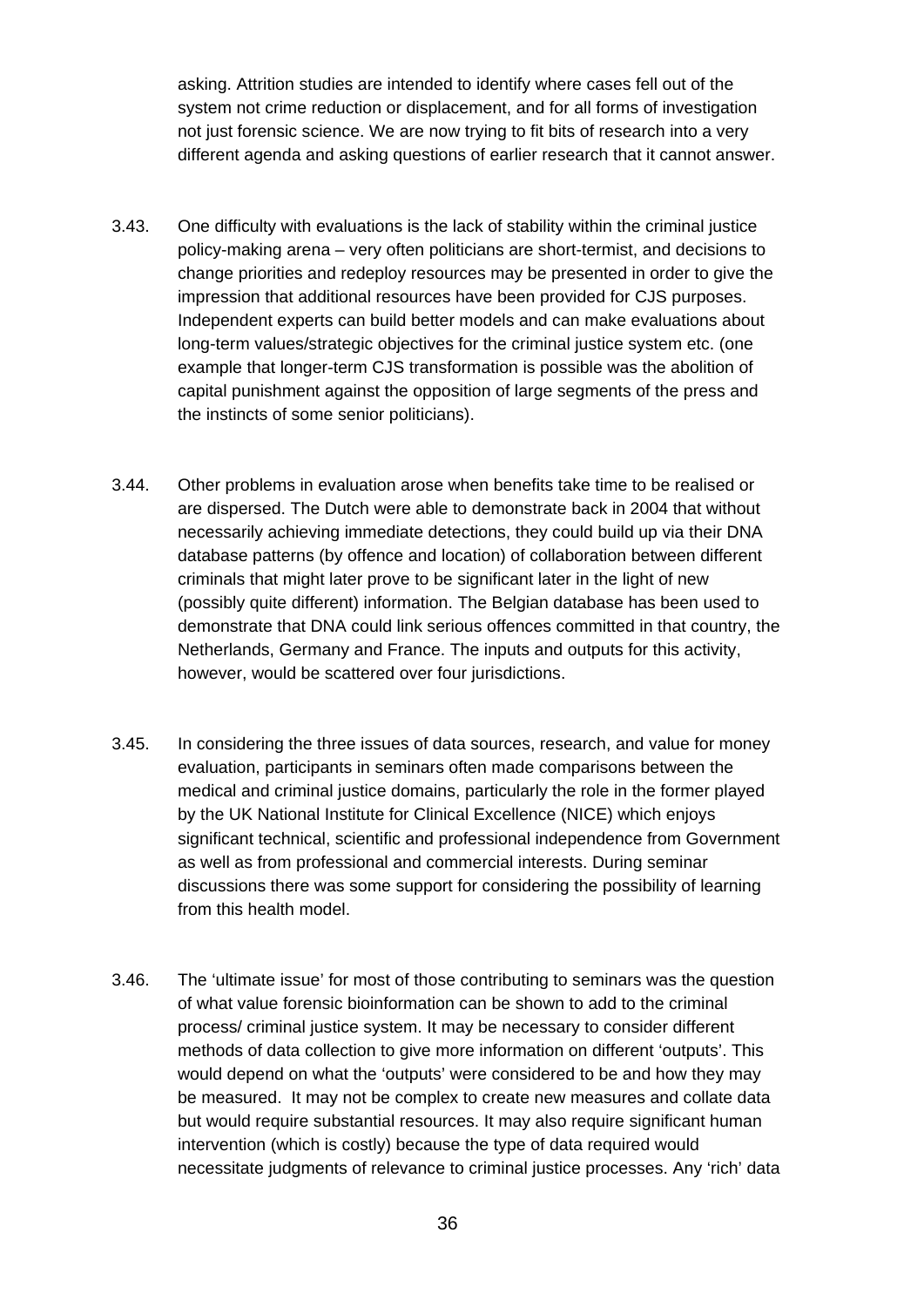collection would also require the support of other agencies – in particular the CPS (Crown Prosecution Service). However, the CPS previously have expressed no interest in collection/ returning data for these kinds of research purposes.

## **Conclusion**

1

- 3.47. There is wide agreement of the necessity to strengthen the current evidence base for the use of forensic bioinformation in support of criminal investigations and prosecutions. This can be seen in Government statements, in the work of advisory bodies and in the reports of Parliamentary Committees. It was also a theme throughout many of the discussions held in the course of this project. We endorse the view of the Human Genetics Commission that "…the compiling of an evidence base that would demonstrate the utility of the NDNAD as an investigative and probative resource is, we believe, an urgent and important task."101
- 3.48. The Human Genetic Commission's recent report '*Nothing to Hide, Nothing to Fear'*, includes an important section dealing with the issue of research and evidence on the uses of forensic bioinformation. In this section, entitled 'Forensic Utility', the Commission lay out a strong case for the necessary development of a programme of research, recommending that

"....data supporting evaluation of the forensic utility of the National DNA Database should be collected and published by the National DNA Database Strategy Board or the National Policing Improvement Agency National DNA Database Delivery Unit. An evaluation of such data should be conducted by an independent body and placed in the public domain."<sup>102</sup>

3.49. The provision of enhanced NDNAD information should clearly be an element in any programme of research, although in several of our seminars, participants pointed out that these kinds of suggestions for the provision of 'better data' place immense demands on existing information management systems, and indeed sometimes could only be met by the introduction of new and expensive supplements to them. Intensive work would need to be done to identify the kinds of questions that could be asked about 'utility' as well as the kinds of data that might permit them to be answered. This work would itself necessitate discussions between a number of academic, operational and policy actors.

<sup>101</sup> Human Genetics Commission, *Response to "Keeping the Right People on the DNA Database*" August 2009, para. 22.

<sup>102</sup> HGC '*Nothing to Hide, Nothing to Fear'* (Department of Health, London, 2009) p.70.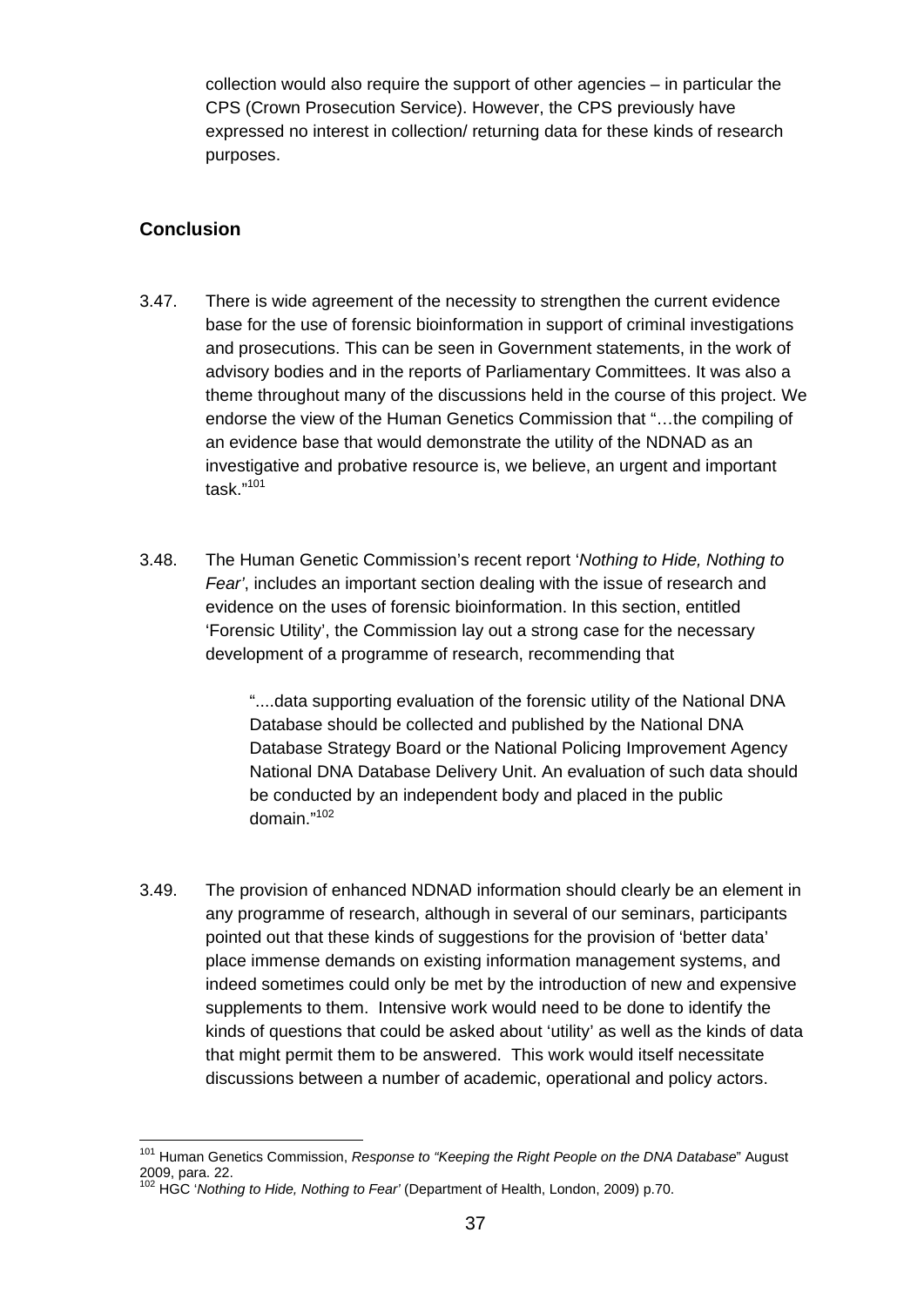- 3.50. In addition to the issue of IT support for the provision of standardised information, a strong case can be made that a wider range of studies should be commissioned and supported by key agencies, including relevant funding bodies, forensic providers, police users, and the Home Office. Such an enhanced forensic bioinformation research programme will need to take into account other forms of bioinformation. It seems obvious that the uses of IDENT1 should be considered alongside the collection of information about the NDNAD. However, there are also good reasons for extending the reach of research beyond a consideration of databases as such in order better to understand the very wide range of uses of forensic bioinformation that occur in the course of criminal investigations. Many of these uses may be highly significant in supporting investigations but are not well captured by counting DNA matches between scenes and subjects, or the successful identification of fingermarks. Some highly significant uses of DNA profiling and fingerprint technology may not use relevant databases at all, and even when they do, it is not necessarily a matter of using them to identify an unknown offender but for a series of other purposes of relevance to a particular investigation.<sup>103</sup>
- 3.51. Other countries, especially the USA, seem to have begun the establishment of such a programme more easily than the United Kingdom, although such work is at a seemingly early stage and is in danger of dominated by a preference for one particular methodology – randomised control trials.<sup>104</sup> In the absence of a UK body equivalent to the NIJ in the US, and in the light of probable budgetary constraint, any call for enhanced funding for a wider range of studies on the uses of forensic bioinformation may seem a tall order, but it is difficult to see how the public debate on this topic called for by Prime Minister Brown in a recent Parliamentary answer can be properly conducted in the absence of such a background.

<sup>&</sup>lt;sup>103</sup> These are very varied, but may include for example, helping to determine which of a series of suspects handled any object of interest, inferring what courses of action and patterns of movement have occurred within a crime scene, or which of a series of known persons may have driven a relevant vehicle. It is also possible to imagine other research which utilises such databases for studies related to the detection and reduction of crime in general but which do not directly focus on the investigation of individual cases.<br><sup>104</sup> The very interesting response of Ruth McNally to the HGC consultation exercise which informed the

preparation of *Nothing to Hide, Nothing to Fear* resonates with some of ideas about the necessity for a wider range of studies. See http://www.hgc.gov.uk/Client/document.asp?DocId=227&CAtegoryId=4 accessed 12 January 2010.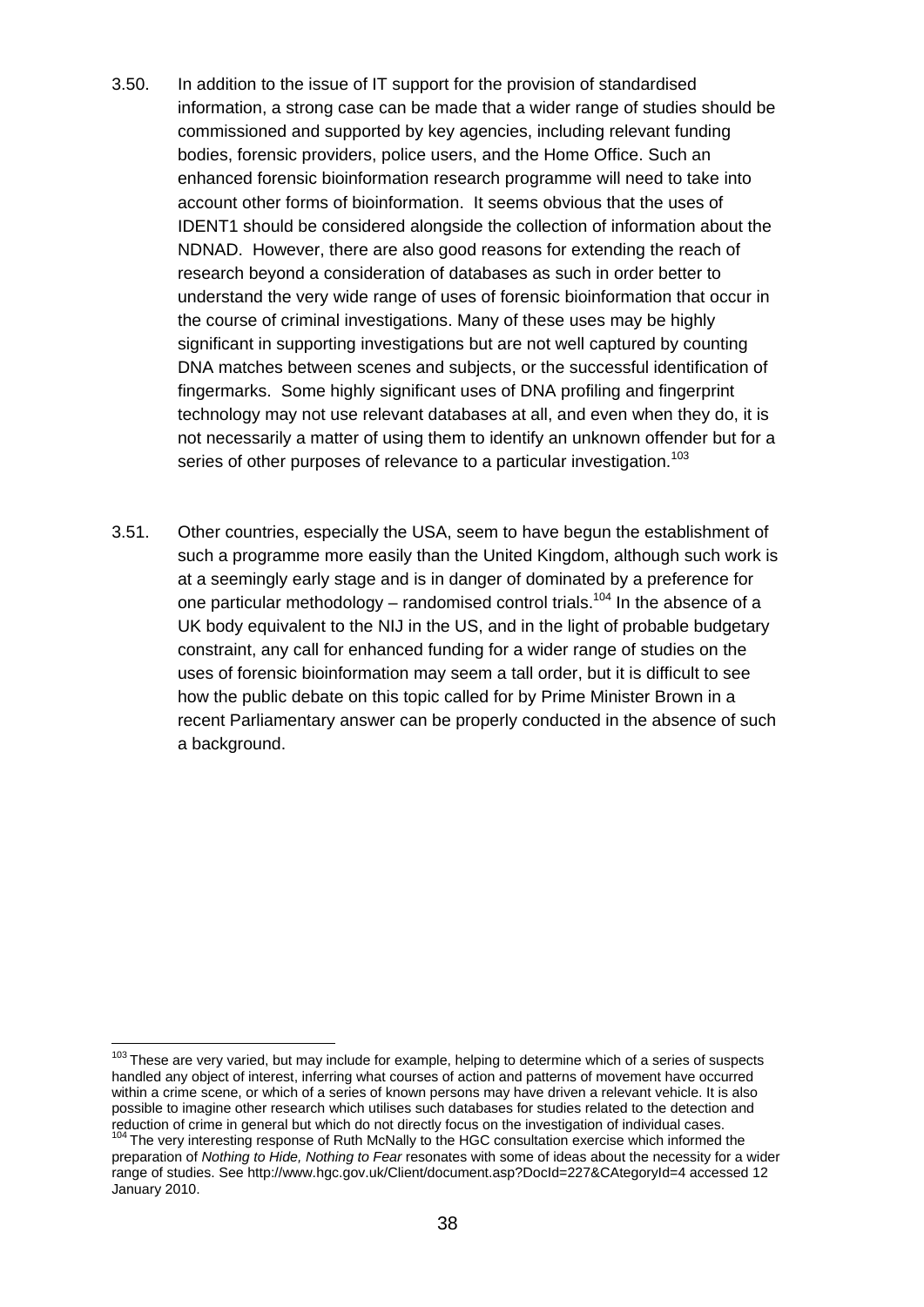# **4 Internationalisation and Exchange**

# **Introduction**

- 4.1. This chapter is concerned with the theme of international exchange: both the exchange of information and ideas. While both the previous report of the Nuffield Council on Bioethics and that of the Human Genetics Commission touched upon the international exchange of bioinformation, the paucity of data about such cooperation has restricted the consideration that international exchange has received, despite its relevance to important arguments about sample retention.<sup>105</sup> Convening a series of UK seminars and an international symposium created the opportunity to address this problem by bringing together criminal justice and scientific experts from a range of countries.
- 4.2. The seminars reviewed international biometric exchange arrangements in terms of validity of purpose, technical obstacles, effectiveness and ethical considerations. These elucidated concerns about the foreseeable technological obsolescence of the SGM+ multiplex and the operation of the Prüm Treaty. Seminar participants also had the privilege of hearing views on international cooperation from a father whose daughter's murderer was identified through the international exchange of DNA.
- 4.3. From the first seminar it was apparent that there was a need to address the second quite different aspect of this subject: the exchange of ideas (or in some instances resistance or 'seduction'<sup>106</sup> by outside influences) and increasing internationalisation of decision making and technological development. The *Marper* judgment and the EU Council recommendation that has resulted in the foreseeable technological obsolescence of the SGM+ multiplex.<sup>107</sup> are the principal decisions of this kind for the purposes of this study. It also became clear that some cross-jurisdictional comparisons are made without an attempt to understand contextual variations. Discussion during several meetings reverted to the European Court's attempts to discern the margin of appreciation, particularly through its references to Scots Law. Equally important for many participants was the cautionary note in the *Marper* judgment for countries at the forefront of technological innovation:

<sup>1</sup> 105 Human Genetics Commission, (2009) *'Nothing to Hide, Nothing to Fear'* London, Department of Health; especially pp.70-71.

<sup>106</sup> Dahl, J.Y. and Sætnan, A.R. (2009), ' "It all happened so slowly" – On controlling function creep in forensic science DNA databases', *International Journal of Law, Crime and Justice* (2009), doi: 10.1016/j.ijcj.2009.04.002, where the authors provide an account of the influence or, as they see it, 'seduction' of UK DNA database developments on Norway.

<sup>107 2009/</sup>C 296/01: See para. 4.74.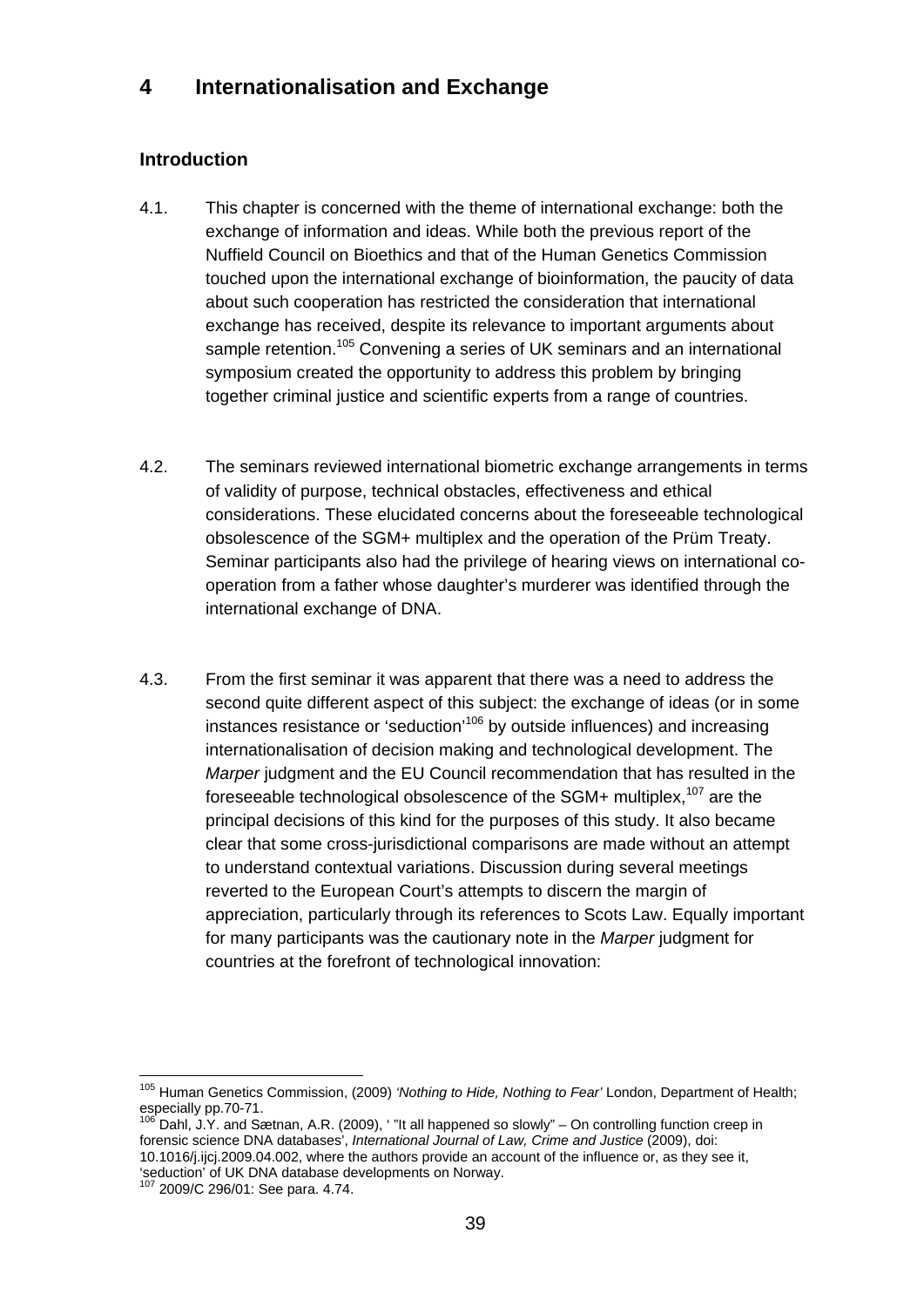'...any State claiming a pioneer role in the development of new technologies bears special responsibility for striking the right balance between the use of modern scientific techniques in the criminal-justice system and important private-life interests.<sup>'108</sup>

 Beyond these obvious promptings however, there was some acknowledgement among UK participants that technological development had outstripped other considerations.

4.4. What emerged from the seminar was consistent with a key insight in the recent Human Genetics Commission report, which noted that technological development could make traditional police databases only a small part of a much wider system – ranging from genetic research to passport databases containing intimate personal data available to investigators. This could possibly change public attitudes to the forensic use of genetic collections established for quite different purposes.<sup>109</sup> This prompts an immediate question: whether a debate hitherto framed almost exclusively in terms of the forfeiture of privacy in respect of forensic bioinformation might become irrelevant unless it also takes account of the consensual or, perhaps more accurately, quasi-consensual surrender of genetic privacy outside the criminal justice sphere? It has been recently found that people may not be uniformly happy to hand over their DNA for alleged 'health benefits' (note the apparent disinterest in available genetic testing kits). There was also great opposition to the sharing of data included in the original Coroners and Justice Bill 2009, and controversy over the testing and storage of babies' blood spots without consent in the US and Ireland.<sup>110</sup>

## **'Dissolving boundaries' and 'Securing the UK Border'**

4.5. The Human Genetics Commission have noted the growing pressures for sharing information:

> '... there are ... substantial pressures to create the conditions for the horizontal integration of criminal justice databases, and the sharing of information between national jurisdictions. Whereas the exercise of law enforcement powers of European Union (EU) member states are confined within national borders, for the transfer of information relevant to law enforcement these borders are increasingly dissolving. We identify three developments in the 'third pillar' of EU policy (police and judicial cooperation in criminal matters) that have contributed to the cross-border linking of forensic bioinformation: the establishment of a system of cooperation based on a central information system making use of electronic databases; the creation of a presumption and then an obligation in favour

<sup>&</sup>lt;sup>108</sup> S & Marper v the United Kingdom, para.111 and 112

<sup>109</sup> *op.cit.* n.105 especially pp.79-80, 83, and 86-87<br><sup>109</sup> see www.genewatch.org.uk for further details.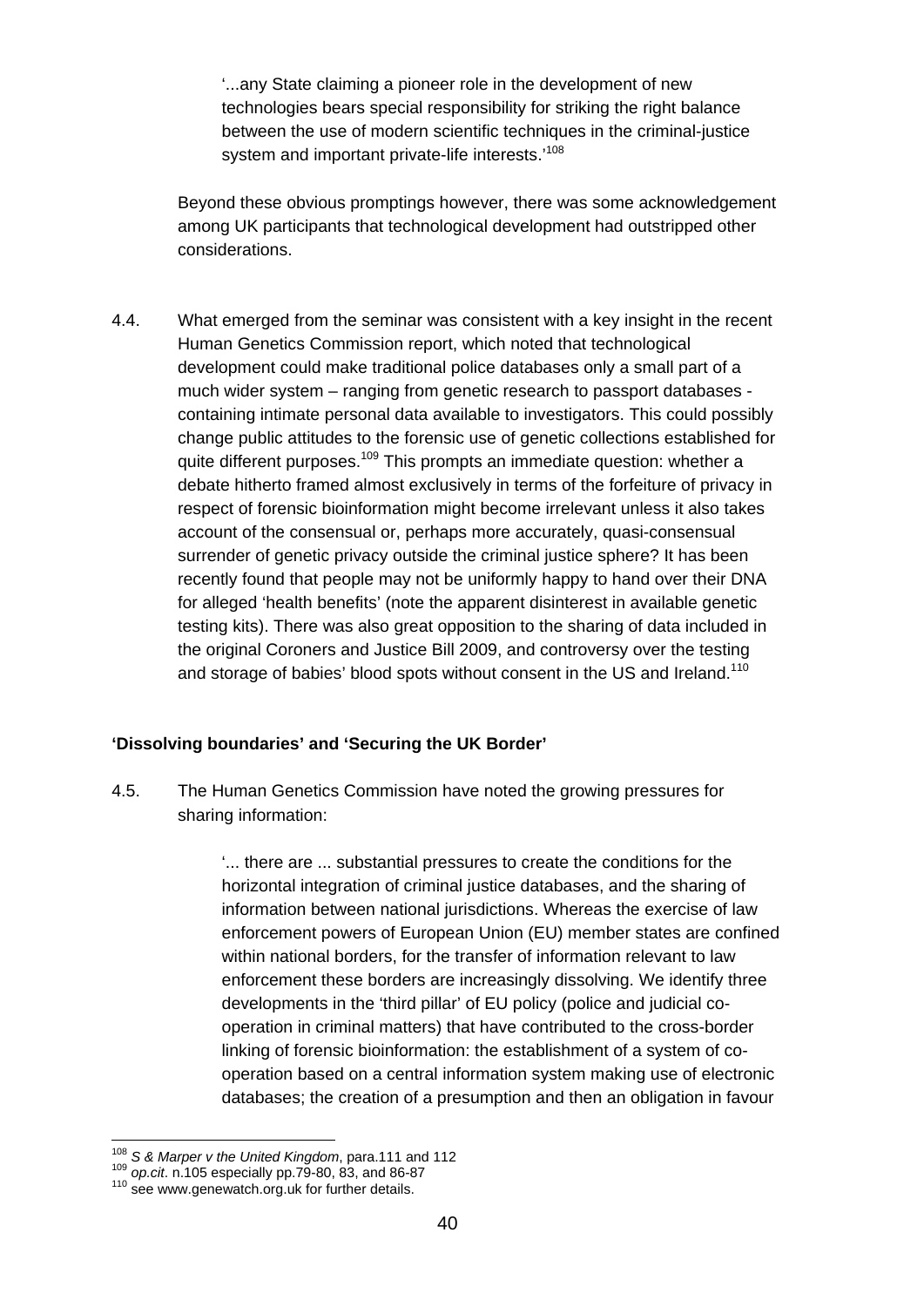of data sharing; and the commitment of the UK and other member states to align with such a system<sup>'.111</sup>

The 'dissolving boundaries' paradigm has been reflected in numerous government statements. These express anxiety about the increasing seriousness and scale of transnational crime and indicate intent to counter it by improving the machinery of cooperation.

- 4.6. Much of the evidence given to the House of Lords EU Committee by the Home Office is informed by this paradigm. The Government explained how the Prüm Treaty would 'speed up and improve the quality and quantity of information exchanged' about DNA, fingerprints and vehicle registration in order to identify and bring to justice terrorists and criminals. Ministers informed Parliament that the Government had negotiated hard 'to get an outcome that enables [them] to sign up to Prüm and get all the benefits in terms of fighting cross-border crime and counter terrorism where so much depends on good data exchange and intelligence led policing'.<sup>112</sup> In turn, parliamentarians and ethicists emphasised that 'privacy-related issues concerning the use and transfer of DNA and other data for inter-jurisdictional criminal matters must be considered and agreed in parallel with arrangements for availability, exchange and linkage'.<sup>113</sup>
- 4.7. There is also a paradox: that initiatives to harden rather than dissolve national borders may prove to be more significant harbingers of the potential future trajectory for the forensic use of bioinformation than the activities touched upon in the *Marper* judgment. If so, this has major implications for the discourse of rights and privacy. The ethical and legal debate about forensic bioinformation has been conducted largely with reference to collections of genetic material and information gathered as a result of forfeiture. It may also need to take account of what is happening as a result of parallel collections created with the consent or quasi-consent of citizens.

#### **International Cooperation**

4.8. A study published by the University of Leiden and the Netherlands Forensic Institute in 2000 reported that there was little systematically compiled or published information about international cooperation.<sup>114</sup> Half a decade later the situation had not changed, but what could be gleaned did not indicate that a large amount was being exchanged. A report on the sharing of DNA

<sup>111</sup> op.cit. n.105 p.84.

<sup>111</sup> *op.cit.* n.105 p.84. 112 House of Lords European Union Committee (2007)18th Report HL Paper 90, Session 2006-07 (London, TSO), Ev.1-2 and Q8.<br>TSO), Ev.1-2 and Q8.<br><sup>113</sup> Nuffield Council on Bioethics (2007), *The Forensic use of Bioinformation: Ethical Issues*, p.105.

<sup>113</sup> Nuffield Council on Bioethics (2007), *The Forensic use of Bioinformation: Ethical Issues*, p.105. 114 Joubert, C. and Bevers, H. 'International Exchange of Police Data and Forensic Expertise' in Nijboer, J.F. and Sprangers, W.J.J. M. (eds), *Harmonisation in Forensic Expertise: An inquiry into the desirability of and opportunities for international standards*, Amsterdam: Thelma Thesis 2000, p.485).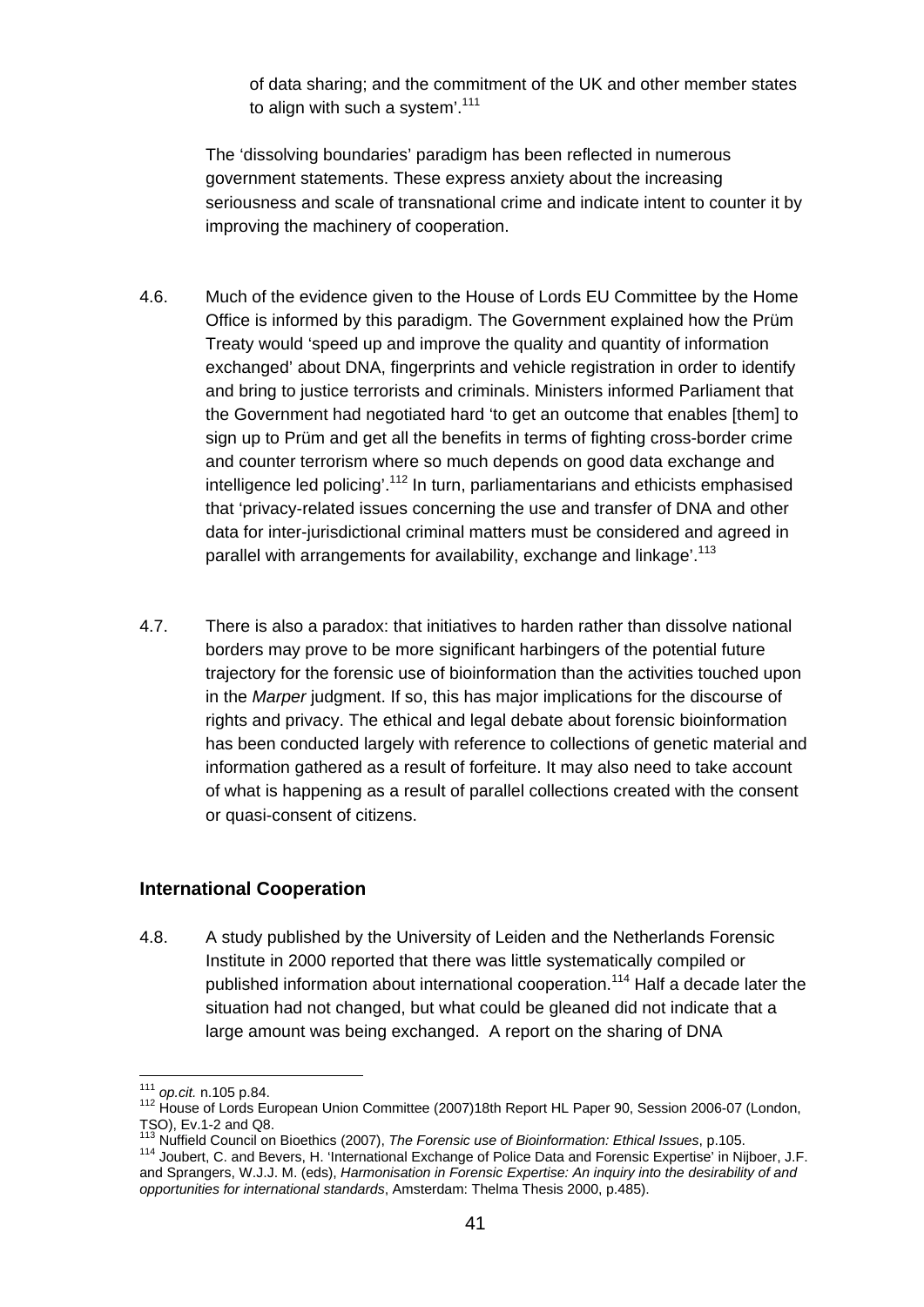information by a DNA Expert Working Group of the European Network of Forensic Science Institutes (ENFSI) reported:

'During 2004 – 2005, the UK received only 149 DNA search requests. These generated 21 potential matches although the majority of the profiles were unreliable; this was due to poor discriminating power. The USA had a similar experience – they received even fewer requests for assistance even though they have a larger database with over 4 million profiles.'115

4.9. The reasons for this, in the opinion of the ENSFI experts, reflected inadequacies in current international law enforcement arrangements as well as different technical processes for deriving a DNA profile:

> 'DNA has proved to be a useful method of identifying criminals and bringing them to justice. However, there has been slow progress in exchanging DNA information routinely between countries. There are various reasons for the slow progress including the differences in Member States' domestic law and data protection arrangements together with the technical complexities around DNA analysis and exchange... Although there have been many successful developments and initiatives to help Member States co-operate to exchange DNA information, the current arrangements are inadequate in their present form. They are incapable of development on a scale that will meet future requirements and they are not always sufficiently transparent or capable of being audited.<sup>116</sup>

- 4.10. Summary statistics about the volume of international cooperation initially appeared and have since ceased to be published in NDNAD annual reports. (Compare, for instance, the reports for 2004-2005 and 2005-06 where there are entries dealing with the International DNA Database and, in the former, statistics for international search requests, with the absence of such information in the reports for 2006-2007 onwards.) Last year the authors of another ENSFI report referred to the present 'occasional exchange of DNA profiles between countries'.117 That appears to be an accurate description of the present volume of international forensic cooperation involving DNA.
- 4.11. This could change within the European Union at least when the Prüm Treaty takes full effect. The best and most recent indicator of the potential scale of cross-jurisdictional cooperation was revealed in January 2007. The Prüm

<sup>&</sup>lt;sup>115</sup> DNA Expert Working Group of the European Network of Forensic Science Institutes (ENFSI) (2007) Search Request Network Study: Final Report (accessed on 15 April 2007) from the previous ENSFI website: www.enfsi.org/ewg/dnawg/documents/Annex20F20AGISFinal20Report .<br>
<sup>116</sup> supra pp 5, & 2 (accessed on 15 April 2007).

<sup>&</sup>lt;sup>117</sup> ENSFI (2009) DNA-Database Management Review and recommendations at http://www.enfsi.eu/get\_doc.php?uid=345, accessed 06.03.10. p.8.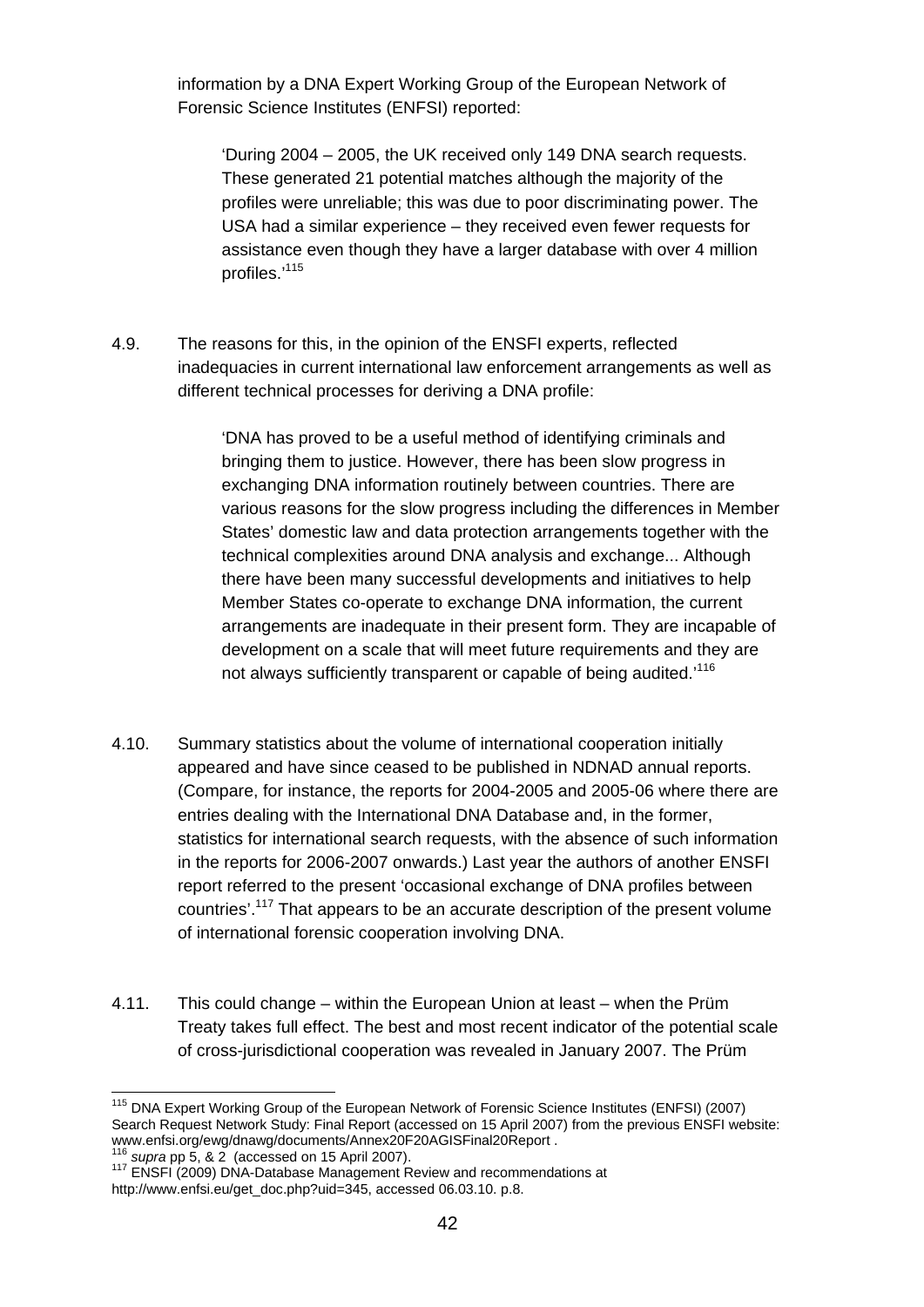Treaty had been in force for the purpose of trials of the new arrangements between Germany and Austria for less than two months, but:

'…the automatic information exchange has brought about noticeable operational success: for instance, the German authorities matched DNA profiles of open cases against data held by the Austrian authorities and found hits in 1,510 cases. In this context 710 open traces from Germany could be attributed to persons known to the Austrian criminal prosecution authorities. Broken down by types of crime, 41 hits in homicide or murder cases, 885 hits in theft cases, 85 hits in robbery or extortion cases were found….'.<sup>118</sup>

- 4.12. Both advocates and critics of the Treaty recognise that these results would not necessarily be repeated in the future. There would have been a large amount of information about earlier serious crimes that was available for the first time to the prosecuting authorities as a result of the Treaty coming into force.<sup>119</sup> Nevertheless, this was a huge increase in the volume of cooperation involving DNA. The potential of the Prüm Treaty for obtaining serious crime leads more systematically and efficiently could prove to be as significant a breakthrough, for progress in dealing with previously undetectable crimes, as the introduction in England and Wales of cold case reviews of unsolved murders and rapes, or the reversal of miscarriages of justice in the USA.
- 4.13. The installation of the most recent Interpol AFIS system illustrates both how the potential volume of cooperation can increase with improved automation and suggests that this is not always fully exploited. The new AFIS system allows 1000 search requests to be carried out daily, compared with 160 previously.<sup>120</sup> However, the database is reported to consist of some 100,000 ten prints and 3,000 latent prints, and the number of identifications made during 2009 was in the order of  $1,000$ .<sup>121</sup> Despite initial appearances this appears to be a significant level of cooperation for the exchange of fingerprints. Operating on a sub-continental scale, but within a single unitary state it was reported in 2006 that the FBI IAFIS system had achieved 1,200 identifications with latent prints after it went online in 1999.<sup>122</sup>

<sup>1</sup> 118 House of Lords European Union Committee, 18th Report of Session 2006–07, *Prüm: an effective*  weapon against terrorism and crime?, HL paper 90, (London: The Stationery Office Limited) pp. 15-16.<br><sup>119</sup> supra p.16.<br><sup>120</sup> Sagem Sécurité (2009) Press release: Interpol places its trust in Sagem Sécurité once again:

http://www.sagem-securite.com/references-263/criminal-justice-police-264/article/interpol-places-its-trust-insagem-securite-once-again, accessed 090310 .

<sup>&</sup>lt;sup>121</sup> Interpol Fact Sheet: Fingerprints http://www.interpol.int/Public/ICPO/FactSheets/FS03.pdf, accessed 9 March 2010.

 $122$  Dror, I.E. and Mnookin, J.L., 'The use of technology in human expert domains: challenges and risks arising from the use of automated fingerprint identification systems in forensic science', *Law, probability and Risk,* Advance Access, published January 22, 2010, p.8. The FBI statistics are likely to reflect jurisdictional responsibilities and like the Interpol data may significantly under represent the scale of cooperation, if much of this is directly between lower level jurisdictions. It does, however, put the Interpol data in context.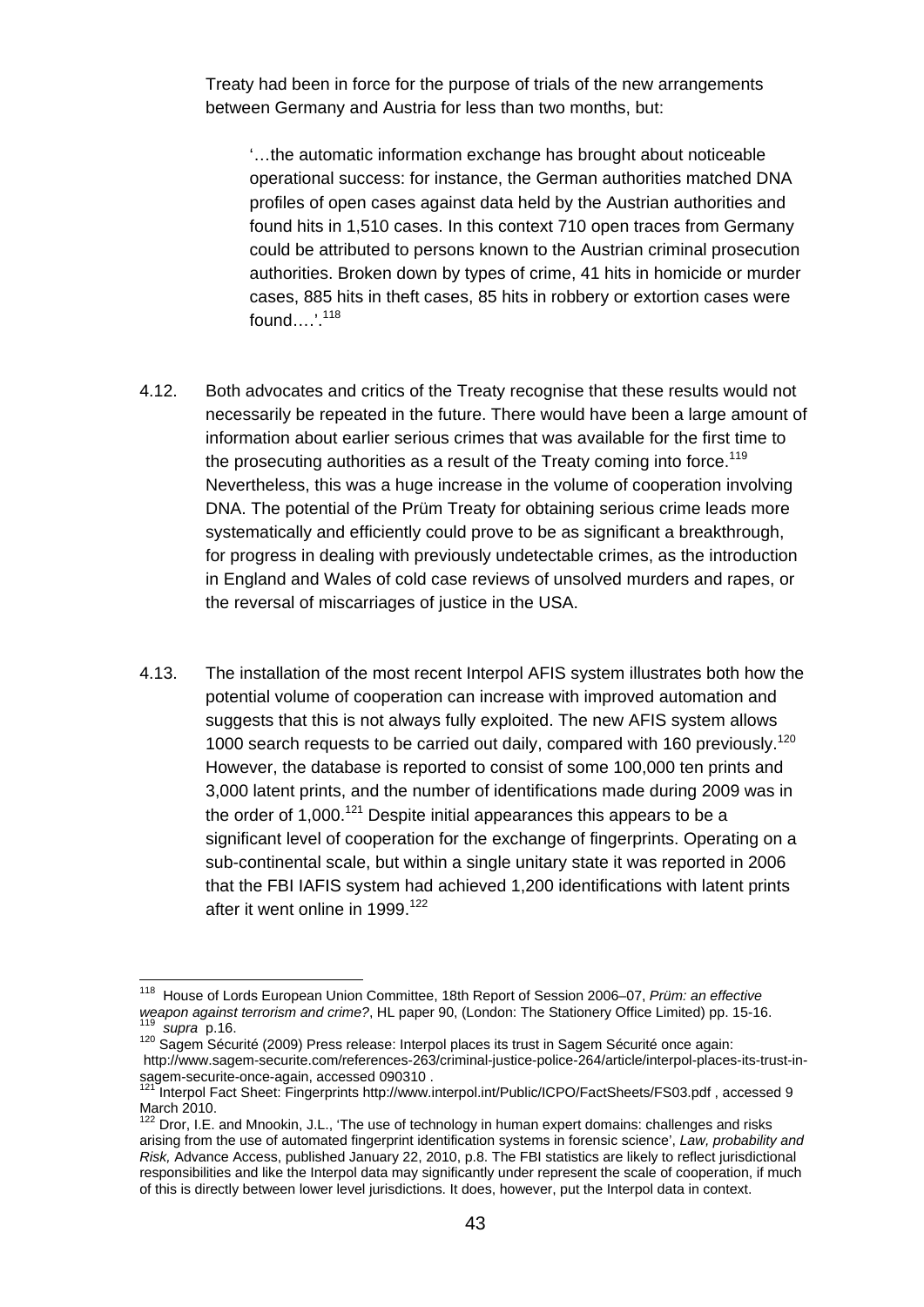- 4.14. The relatively small scale or inherent difficulties of international cooperation involving DNA and fingerprints can also be appreciated by contrasting this data with the detection of criminals travelling with stolen or lost travel documents. At the end of 2008 the Interpol Stolen and Lost Travel Documents (SLTD) database had 16.7 million records and was being used by 145 countries. Several countries are connected directly to the database which can be made interoperable with national border control data systems. In 2008 law enforcement and border control officers carried out 25 million international searches of the database. This resulted in the identification of over 5,000 individuals travelling on fraudulent documents.
- 4.15. Throughout this project, great care was taken to keep the internationalisation of crime in perspective. Most criminals operate locally. Only a small number of successful or dangerous criminals regularly cross borders to evade detection. Investigators present during our deliberations reminded us however, that some criminals who may have recently established themselves as 'local' in the UK will have originated from other countries where records may exist relating to a previous criminal career. Participants with direct knowledge of case cooperation considered that for a minority of crimes (probably many more than the figures above) there need to be systems in place to easily access information from the suspect's home country or countries of passage. This conclusion was reinforced by consideration of a travelling murderer and sex offender who had evaded detection for his most serious offences despite being in custody twice subsequently. When linked to his offences by pure chance, his profile was reanalysed in the USA (because of the use of different multiplex), to be compared with DNA recovered from the crime scene in France.
- 4.16. Our discussions about international cooperation sought to identify the circumstances that might merit the exchange of forensic bioinformation. Under the Prüm Treaty, there is no restriction by offence before a DNA exchange can take place: every crime or arrest could in theory result in a search of all EU biometric databases. In practice, there appears to be growing recognition that a more structured and prioritised approach is needed. Policies developed to prioritise or otherwise restrict cooperation will only apply to anonymous profile comparisons. The results of such exchanges will be provided to the judiciary or the police. They will decide whether to undertake further enquiries. The cost of investigation and the severity of the crime (and perhaps whether the suspect is already in prison) are then likely to determine whether the anonymous match should be followed up.
- 4.17. Within the UK such decisions are not determined, as in Germany, by the law of criminal procedure or, alternatively, subject to judicial or procuratorial supervision as in the Dutch model. Investigators and analysts have the discretion to seek potentially useful information or intelligence. Participants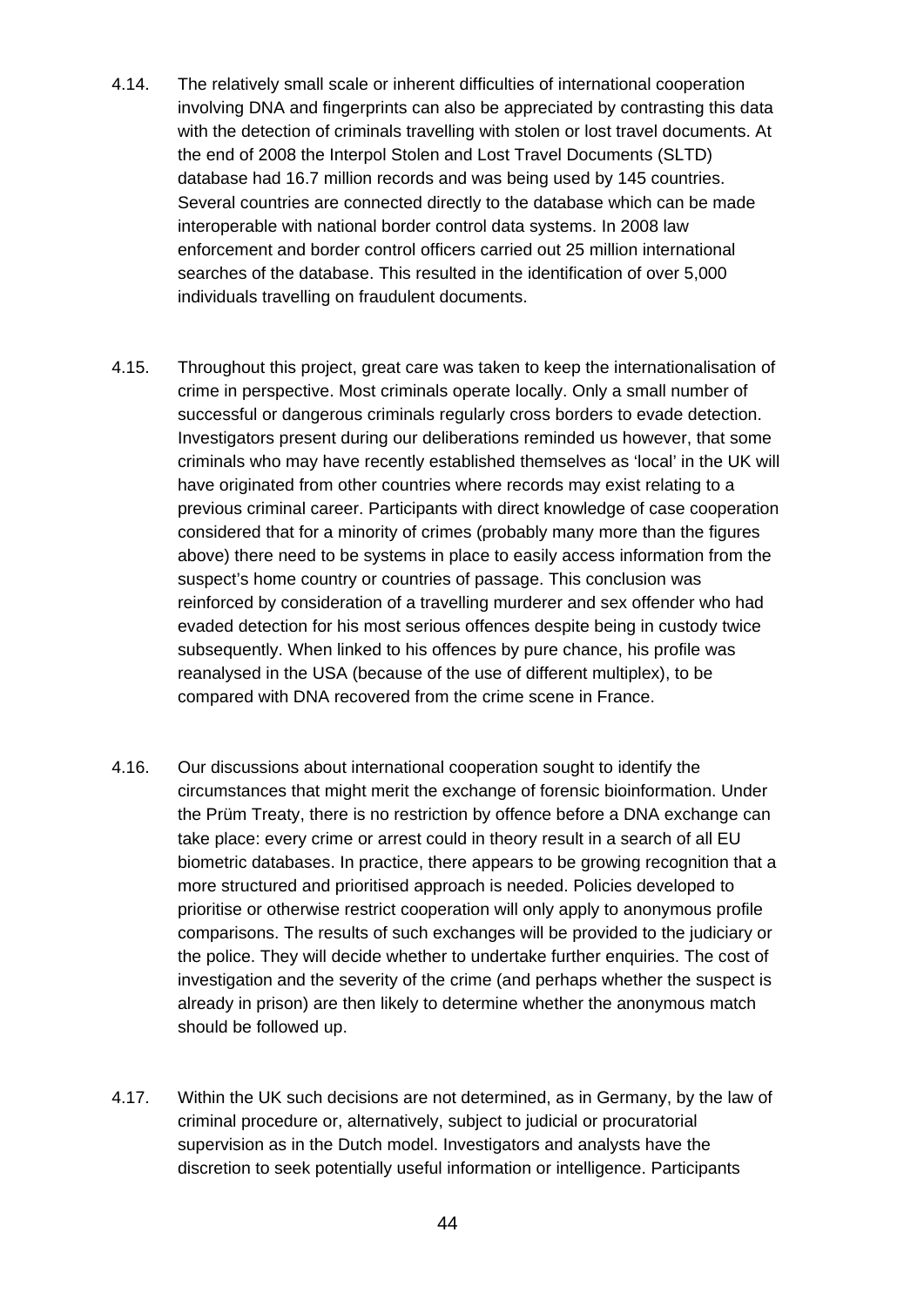stressed that not limiting cooperation to specified offences is more likely to assist the investigation of serious crimes. Moreover, when a foreign national is in custody suspected of a crime, it may be in the interests of justice to check whether forensic bioinformation links this person to crimes abroad at the same time as IDENT1 and the NDNAD are searched. Sometimes international cooperation is useful only because organised transnational criminals might lower their guard in their home country. The self-styled 'Pink Panther Gang' was cited as an example of this. The gang had undertaken a series of highly skilled armed robberies in UK, Belgium, France, Switzerland, Dubai and Tokyo, but were difficult to detect as members withdrew to their safe havens in Serbia and Croatia. However, some gang members committed minor offences in their home countries and because the local police shared their information through Interpol it was possible to arrest thirty or so members of the gang.

- 4.18. Limiting international cooperation to serious or organised crime may result in failures to identify such successful criminals or their activities. For example, a series of thefts from lorries in Belgium and the South Netherlands were considered minor property crimes. Over time however, analysis revealed a pattern of events of much greater significance. Indeed some investigators consider that the most effective way of solving serious crimes is for the police to allocate adequate time and resources to investigating volume crimes. Those responsible for serious (and often sexual) offences will normally have a background of burglaries or property crimes. Sometimes they might deliberately commit minor crimes in one country to obtain money, and serious crimes, including serious sexual assaults in another.
- 4.19. This does not necessarily mean, irrespective of available resources, that all crimes should be investigated or that all requests to cooperate with an investigation should be accepted. An initiative to categorise the comparative nature of criminal offences, in terms of the substantial offence would be an appropriate early step in developing an international framework that might give greater coherence to international cooperation, rather than by simply trading caps in the volume of cooperation that each country will agree to process. For example, many countries may be confused by the nature of UK terrorist and national security related requests. Murder or homicide is a serious offence, irrespective of known or suspected terrorist involvement or motivation, but the effect of some of the recent declaratory 'terrorist' offences may have been to misleadingly brand individuals guilty of trivial transgressions or, in the case of protests associated with the invasion of Iraq, those who expressed dissent from what is seen by many authorities on international law as unlawful action by the Government, as threats to international security.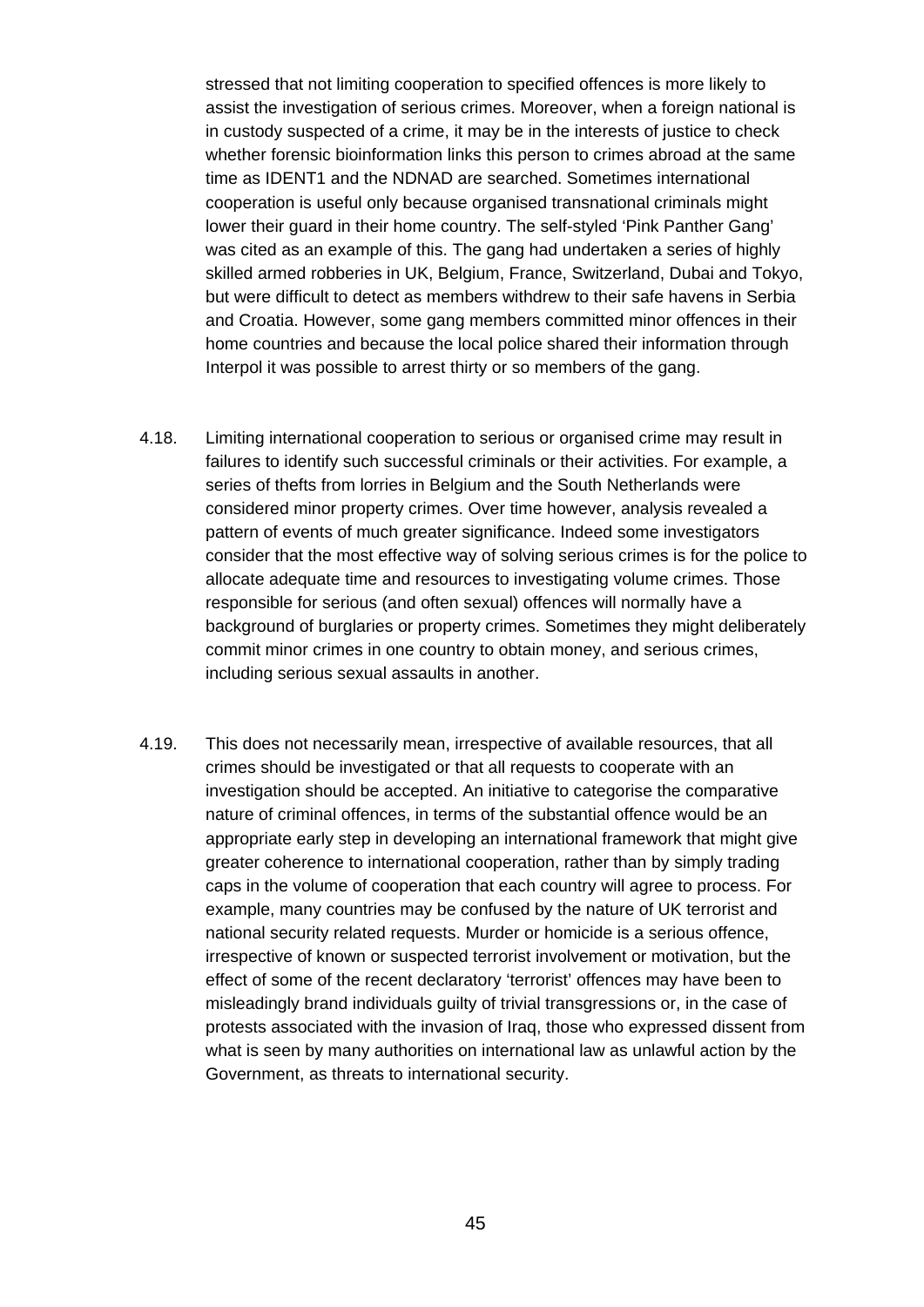## **Bioinformation outside the criminal justice system**

- 4.20. A project visit to China, including the Hong Kong SAR (Special Administrative Region), caused us to reconsider our earlier lack of engagement with the use of bioinformation outside the traditional criminal justice sphere. There DNA is seen as much more important for border control than criminal justice purposes. Since 1980, immigration from the Chinese mainland to Hong Kong has been subject to a strict quota. The number was originally limited to 75 per day. It was gradually increased to 105 in 1994, and then to the current quota of 150 in 1995. Most of these migrants are allowed to enter Hong Kong in order to be reunited with their families.<sup>123</sup> Entitlement to entry under this scheme is established through DNA testing.<sup>124</sup> During 2007, 34,000 (on average 93 each day) mainlanders joined their families in Hong Kong under the One-way Permit Scheme.<sup>125</sup> In contrast the annual number of arrests in Hong Kong analysed quinquennially between 1990 and 2005, ranged between 41,000 and a peak in 1995 of 53,000.<sup>126</sup> The use of DNA subject profiles for border or migration control purposes, given that bioinformation is likely to be relevant to the minority of offences, will be more frequent than for criminal investigations.
- 4.21. Great Britain is significantly different to Hong Kong in terms of the levels of controlled immigration from outside the free movement area of the EEA plus Switzerland and recorded crime: proportionately (i.e. per 100,000 residents), 40% lower and four and half times greater.<sup>127</sup> However, biometric collections of data for border and migration control purposes are likely to become as significant in the UK in future years, as they are in Hong Kong.
- 4.22. During the current forensic biometrics debates and inquiries, little attention has been paid to the evolution of UK border control policies and practice. Several recent developments – bundled together in a 2007 Home Office document entitled 'Securing the UK Border'<sup>128</sup> – and subsumed subsequently within the UKBA's e-Borders programme, need to come within the mainstream of forensic

<sup>1</sup> <sup>123</sup> Asia Pacific Migration Research Network (APMRN) (undated) Migration Issues in the Asia Pacific: Issues Paper From Hong Kong http://www.unesco.org/most/apmrnwp7.htm, accessed 1 February 2010.

<sup>124</sup> Project members' discussions at government laboratories in Hong Kong and Beijing on, respectively, 9 and 13 November 2009.

<sup>&</sup>lt;sup>125</sup> Government of Hong Kong (2007), Yearbook for 2007, page 406

http://www.yearbook.gov.hk/2007/en/pdf/E20.pdf, accessed 1 February 2010.

<sup>126</sup> Broadhurst, R., King, W.L. and Ching, LC (2008), 'Crime trends', p.62 in (eds.) Chui, W.H. and Lo, WL., *Understanding Criminal Justice in Hong Kong*, Cullompton, Willan. 127 The UK and Hong Kong data appear to be, respectively, in the order of (controlled immigration) 287 in

twelve months ending 30 September 2009: 490 in 2007 and (arrests: note England and Wales only) some 2,700 in 2008: 590 in 2005. This is based on UK data for the number of persons (excluding EEA and Swiss nationals) granted settlement during the 12 months ending 30 September 2009: 176,270 (Home Office (2009) Control of Immigration Quarterly Statistical Summary, United Kingdom: July – September 2009, http://www.homeoffice.gov.uk/rds/pdfs09/immiq309.pdf Home Office (2009) and (at the time of writing) the latest data for arrests in England and Wales: 1,475,000 in 2008 (Ministry of Justice 2010) Criminal Statistics: England and Wales 2008 http://www.justice.gov.uk/publications/docs/criminal-stats-2008.pdf, p.16 and both accessed 1 February 2010.

<sup>128</sup> Announced in a Home Office Press Notice dated 28.03.07: Government To Strengthen "Off-Shore" Border, http://press.homeoffice.gov.uk/press-releases/off-shore-border.html, accessed 2 February 2010.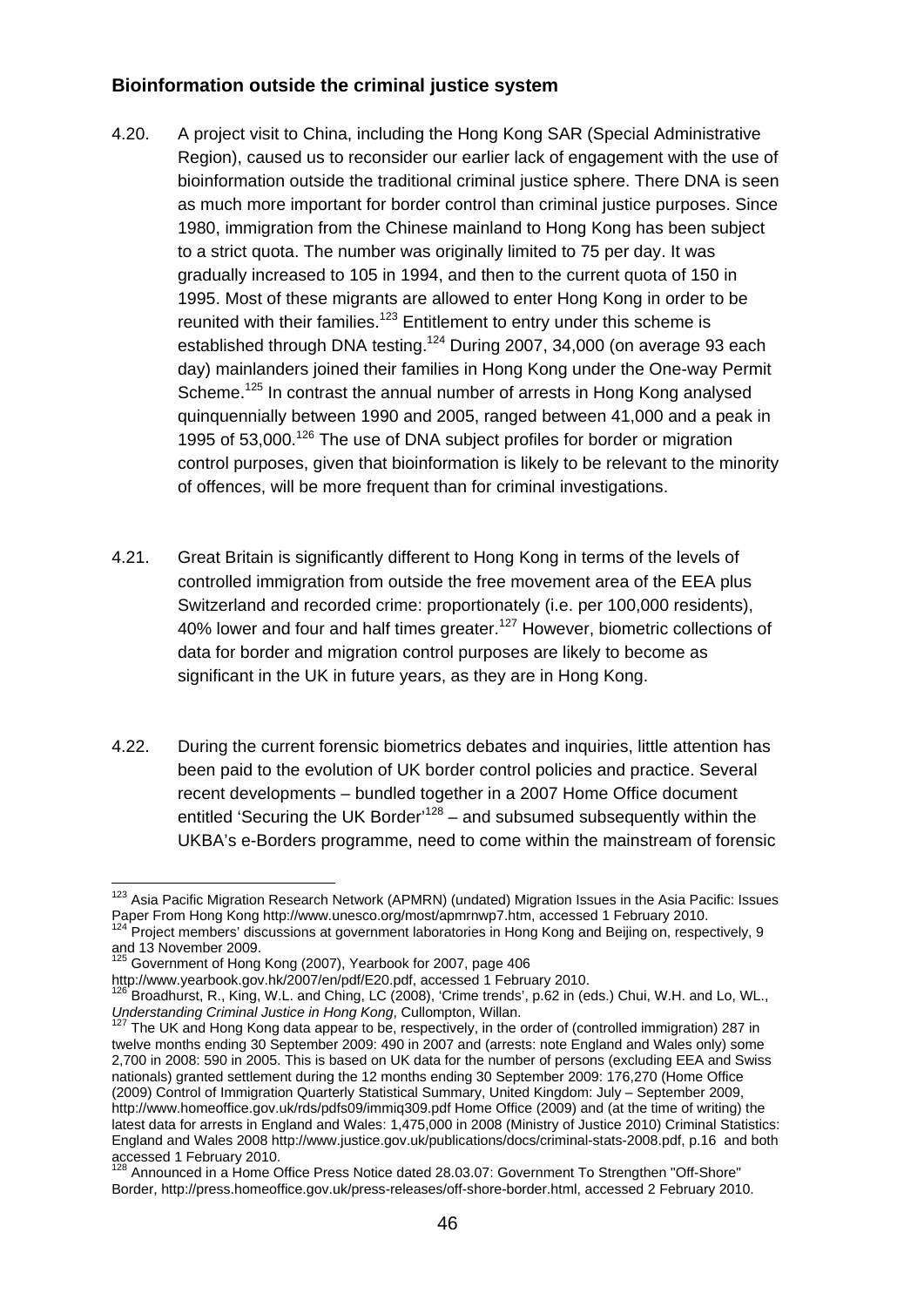biometric scrutiny. Two of these will result in database retention and the incorporation of a standard set of Home Office biometric data within an identity or travel document. This data will consist of a set of ten prints and digital facial image theoretically capable later of being used within automated facial recognition systems. Enrolment within this parallel system will be as follows:

- A compulsory identity card for foreign nationals (ICFNs) was introduced in November 2008 for migrants from outside the European Economic Area (EEA) and Switzerland. The card is being introduced gradually and is currently issued to a wide range of migrants and their dependants when they apply to extend their stay in the UK and will also be used for checking identity at border crossings.<sup>129</sup>
- In addition to checking the biometric data in ICFNs, from 30 November 2009, fingerprint checks were introduced at the UK border for all passengers required to use biometric UK visas and entry clearance documentation.130 As a result every visitor with a nationality to which visa requirements apply are now checked against watchlists to identify failed asylum seekers or anyone who has previously been removed from the country.<sup>131</sup>
- 4.23. UK citizens and foreign nationals with residency or entry rights have been encouraged to enrol in a fast-track border control system named IRIS. Between September 2008 and the 2006 launch of this voluntary iris scanning programme, 217,000 people had enrolled. However, this scheme may not be extended beyond the original four airports. In addition to technical failures and difficulties in providing access for enrolment, there are doubts about whether iris scans can cope with high volume usage. UKBA are reported to be looking at other biometric options such as facial recognition and fingerprints, possibly 'privately funded rather than funded by the UK government'.<sup>132</sup>
- 4.24. Migration statistics are complex, based on inadequate data collection designed originally for other purposes and subject to significant methodological debate. As a result they have been described by the Statistics Commission as 'weak'.<sup>133</sup> However, data published by the House of Lords Economic Affairs Committee suggests that up to approximately 5.5 million immigrants (some 9% of the UK resident population) originated from outside the EEA travel zone. Most will be

<sup>&</sup>lt;sup>129</sup> UKBA website information at

http://www.bia.homeoffice.gov.uk/managingborders/idcardsforforeignnationals/, accessed 1 February 2010.<br><sup>130</sup> UKBA Press Release 25 November 2009 Introducing fingerprint checks at the border,

http://www.bia.homeoffice.gov.uk/sitecontent/newsarticles/2009/november/introducing-fingerprint-checks, accessed 1 February 2010.

<sup>&</sup>lt;sup>131</sup> Airport-technology. com (2008) Body Check: interview with Julie Gillis, of the UK Border Agency, on website, http://www.airport-technology.com/features/feature41603/, accessed 2 February 2010.<br><sup>132</sup> *supra*.<br><sup>133</sup> House of Lords Select Committee on Economic Affairs (2008), *1st Report of Session 2007–08: The* 

*Economic Impact of Immigration, Volume I: Report,* p.10 (London: The Stationery Office).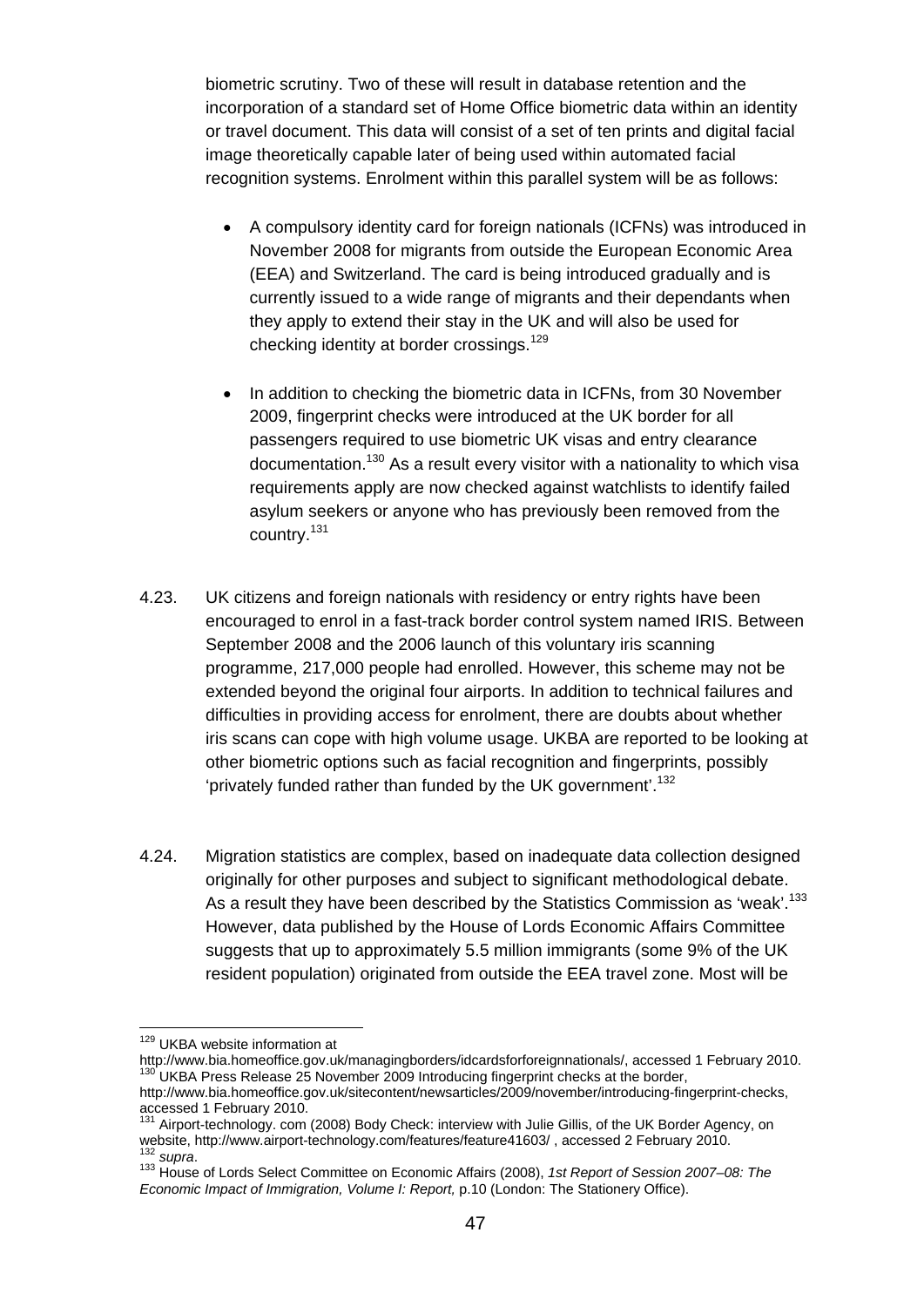enrolled within in these new biometric collections.<sup>134</sup> The number of enrolments will be increased by travellers whose citizenship brings them within the scope of the biometric visa scheme. Even conservative estimates suggest this is likely to add an additional two million people annually to border control biometric databases.<sup>135</sup> This will be dwarfed however, by the standard sets of Home Office biometric data collected with the introduction of biometric passports and identity cards for British citizens. These are issued separately by the Identity and Passport Service to UK citizens. While the number of identity cards issued can be counted (at the time of writing) in thousands, some 5.25 million new passports were issued in 2008-2009.<sup>136</sup>

- 4.25. The latest reported increase in the number of personal profiles held on NDNAD amounted to some 580,000 in the year up to 31 March 2009, resulting in the retention of data relating to an estimated 4.8 million people (NDNAD Annual Report for 2007-09). Post-*Marper* retention rules will result in a reduction the scale of NDNAD operations and in the volume of data held. Irrespective of the impact of this change, it is inevitable that the size of the criminal justice biometric databases will soon be exceeded by the collections of data biometric collected by the Identity and Passport Service and UK Border Agency. For almost half a decade the Home Office has anticipated running 'a highly reliable biometric enrolment and verification system with 40-50 million people enrolled', although it may not have been able to operate at this scale by 2006, as originally planned.<sup>137</sup>
- 4.26. Biometric data held by UKBA can be shared with the police, security services, customs and other agencies, possibly private contractors, within the UK and abroad. Such cooperation is governed by the Code of Practice on the management of information shared by the Border and Immigration Agency, Her Majesty's Revenue and Customs and the Police issued in 2008.<sup>138</sup> This code is clear and comprehensive about the collection of data and the purposes to which it can be used, with requirements for access control, audit, and penalties if information is mishandled or misused. In contrast to MOPI (see para. 5.34), it was brought into force as secondary legislation (Negative Resolution Procedure). Its chief limitation is the fact that it only applies to UKBA, police and Customs staff. The code does not appear to apply to carriers, contractors and security services.

 $134$  ibid. p.12.

<sup>135</sup> For details of potential numbers see: Office for National Statistics (2009) Travel Trends 2008: Data and commentary from the International Passenger Survey (Newport, Office for National Statistics), Table 2.09, p.33 accessible at http://www.statistics.gov.uk/downloads/theme\_transport/Travel\_Trends\_2008.pdf. 136 Identity and Passport Service (2009) *Annual Report and Accounts 2008-09*, HC 629 (London: The Stationery Office), p.4.

<sup>137</sup> House of Commons Science and Technology Committee (2006) *Identity Card Technologies: Scientific Advice, Risk and Evidence,* Sixth Report of Session 2005–06 (London: The Stationery Office), Ev119. 138 Available at: www.bia.homeoffice.gov.uk . accessed 3 April 2010.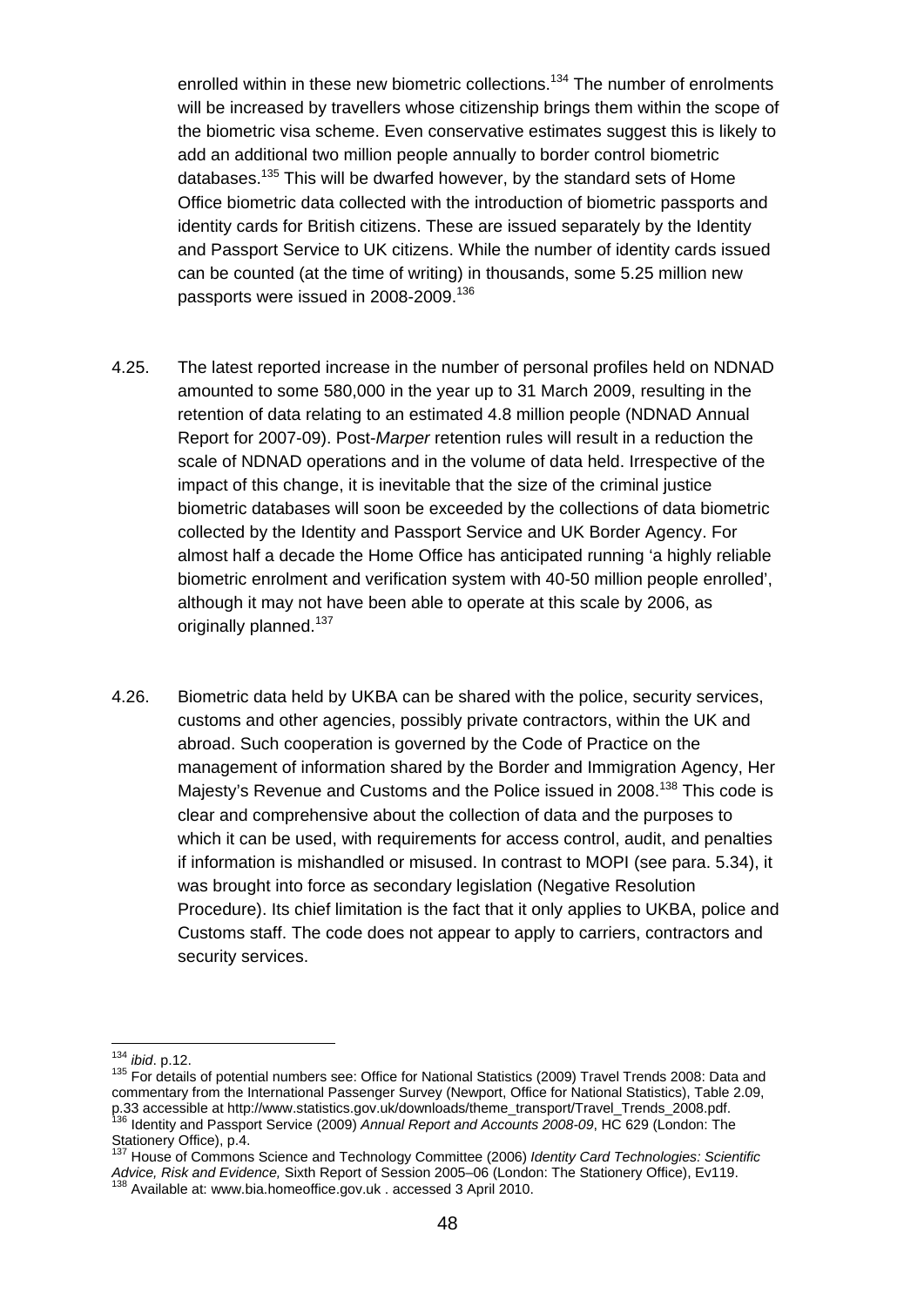- 4.27. An even greater omission in the governance of non-criminal justice bioinformation is that there do not appear to be any published regulations governing access to or the sharing of biometric information held or collected by the IPS in connection with identity cards and passports. For example, there appears to be no information in the public domain about whether or not, and if so, under what circumstances, fingerprint data held in those later two sets of documents can be speculatively searched against latent prints held on NAFIS or vice versa. The different controls, or absence of controls, over what appear at first sight to be separate collections of data is made worse by the fact that they are held on the same system. Initially at least, a single database holds both the visa biometrics of foreign visitors from outside the EU, and the identity card and passport biometrics of UK citizens. This collection of data is interoperable with the basic demographic, employment and tax related national insurance records of virtually UK citizens held on the DWP's Customer Information System (CIS).<sup>139</sup>
- 4.28. In devising its standard set of biometric data, the Home Office, in contrast to its pioneering role in DNA, was following a pattern set by other countries, the International Civil Aviation Organisation (ICAO) and the European Union:
	- Following 9/11, the United States introduced biometric (fingerprint) visas for visitors;
	- In May 2003, ICAO adopted a blueprint for the integration of biometric identification information into passports and other Machine Readable Travel Documents (MRTDs).This nominated facial recognition as the primary biometric with iris and fingerprint as backup;
	- In June 2003, a border control programme based on iris scanning was rolled out throughout the United Arab Emirates;
	- In December 2004, following European Parliamentary approval, a new Regulation on passports in the Schengen States was adopted, providing that newly-issued passports must include digital facial images (within 18 months) and fingerprints (within three years).<sup>140</sup>

This does not indicate a lack of ambition in the Home Office. A 2006 report by the House of Commons Science and Technology Committee noted that none of the above initiatives were on the same scale or simultaneously encompassed three types of biometrics. As noted however, in connection with the pioneering use of forensic bioinformation, issues of governance sometimes appear to have taken second place to ambitions to provide a technological lead to the world.

<sup>139</sup> Home office (2008), *National identity Scheme Delivery Plan 2008*, p25 (London: Identity and Passport Service).

<sup>140</sup> *op.cit*. n.136, p. 9 and 11.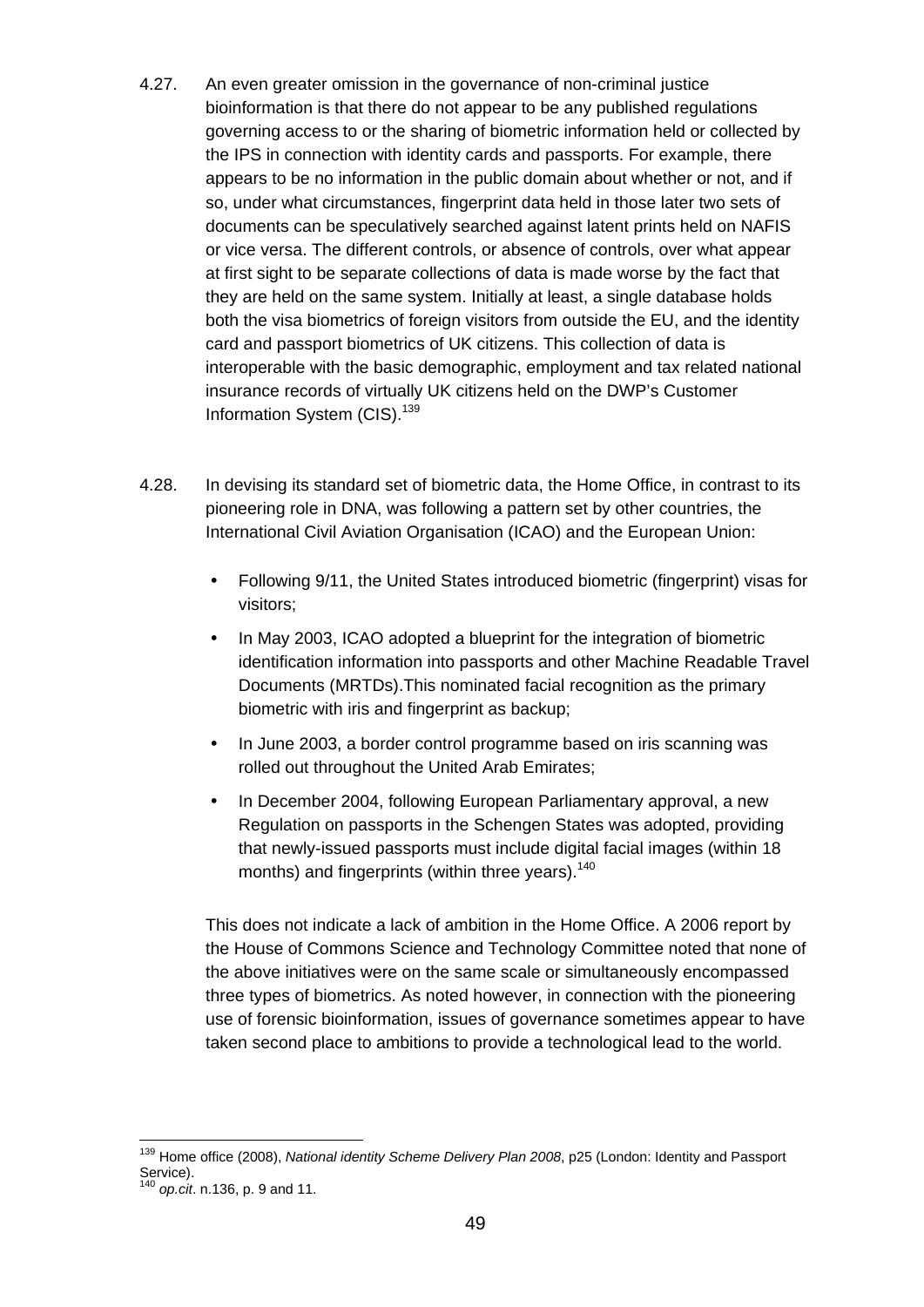- 4.29. The use of DNA for border control purposes, on the Hong Kong and China model has made a relatively late and problematic appearance.<sup>141</sup> The initial foray by UKBA into the use of genetic techniques for determining asylum was described in an editorial in Nature as 'scientifically flawed, ethically dubious and potentially damaging to science'.<sup>142</sup> In September 2009, UKBA announced the launch of the 'Human Provenance Pilot Project' as a joint project with SOCA and funded by the FCO. It is intended to deal with concerns about possible 'nationality-swapping', and to challenge Home office entry decisions, as in Hong Kong, one element of the pilot is the use of DNA to verify relationships between adults and children. According to information provided by the Home Office to the House of Commons Science and Technology Committee Select Committee this is intended, as one project objective at least, to evaluate the use of DNA to prevent child-trafficking, as within China. The main aim however, appears to evaluate whether DNA analysis and isotope comparison can test country of origin claims. For example, would it enable UKBA to distinguish between a Somali entitled to asylum status and someone from an adjoining East African country who is not?
- 4.30. UKBA indicate an intention to consult the Home Office Forensic Science Regulator about ethical approval and scientific validity:

'At the conclusion of this pilot we will review the results, including the underpinning science and the ethical implications of the work. The Forensic Regulator will also be consulted during the period of the 3 month pilot. Only if the evaluation and regulatory review is positive, will UKBA proceed to use the results of future tests to support the decision making process in specific cases.'143

Participation was said to be voluntary. But the first language of participants is unlikely to be English and given their vulnerable nature, informed consent would be difficult to establish. UKBA caseworkers were initially at least, encouraged to 'draw a negative inference as to the applicant's credibility' when making asylum decisions, if the asylum seeker refused to provide samples for the trial. In the face of ethical and scientific concerns the status of the initiative changed, becoming a proof-of-concept project.

4.31. The project raised ethical and sociological questions about whether nationality and family relationships are conferred by law, e.g. by official birth registration,

<sup>1</sup>  $141$  For what follows the facts are drawn chiefly from the Nature editorial; an analysis by the HGC Secretariat: Human Genetics Commission in (2009), Paper HGC09/P25; and The UK Border Agency's Human Provenance Pilot Project, available at (accessed 02 February 2010)

www.hgc.gov.uk/.../HGC09%20P25%20%20Human%20Provenance%20Pilot%20Project.doc and Brice, P (2009) A PHG Foundation news report dated 30 September 2009: DNA testing to assess nationality of UK asylum seekers, http://www.phgfoundation.org/news/4855/ accessed 03 February 2010.

 $142^{\prime}$  Genetics without borders', Nature, vol. 461, Issue no. 7265.<br><sup>143</sup> The Government Office for Science (undated) from information provided by the Home Office for a House of Commons Science and Technology Select Committee: Evidence Check (accessed 3 February 2010) p12.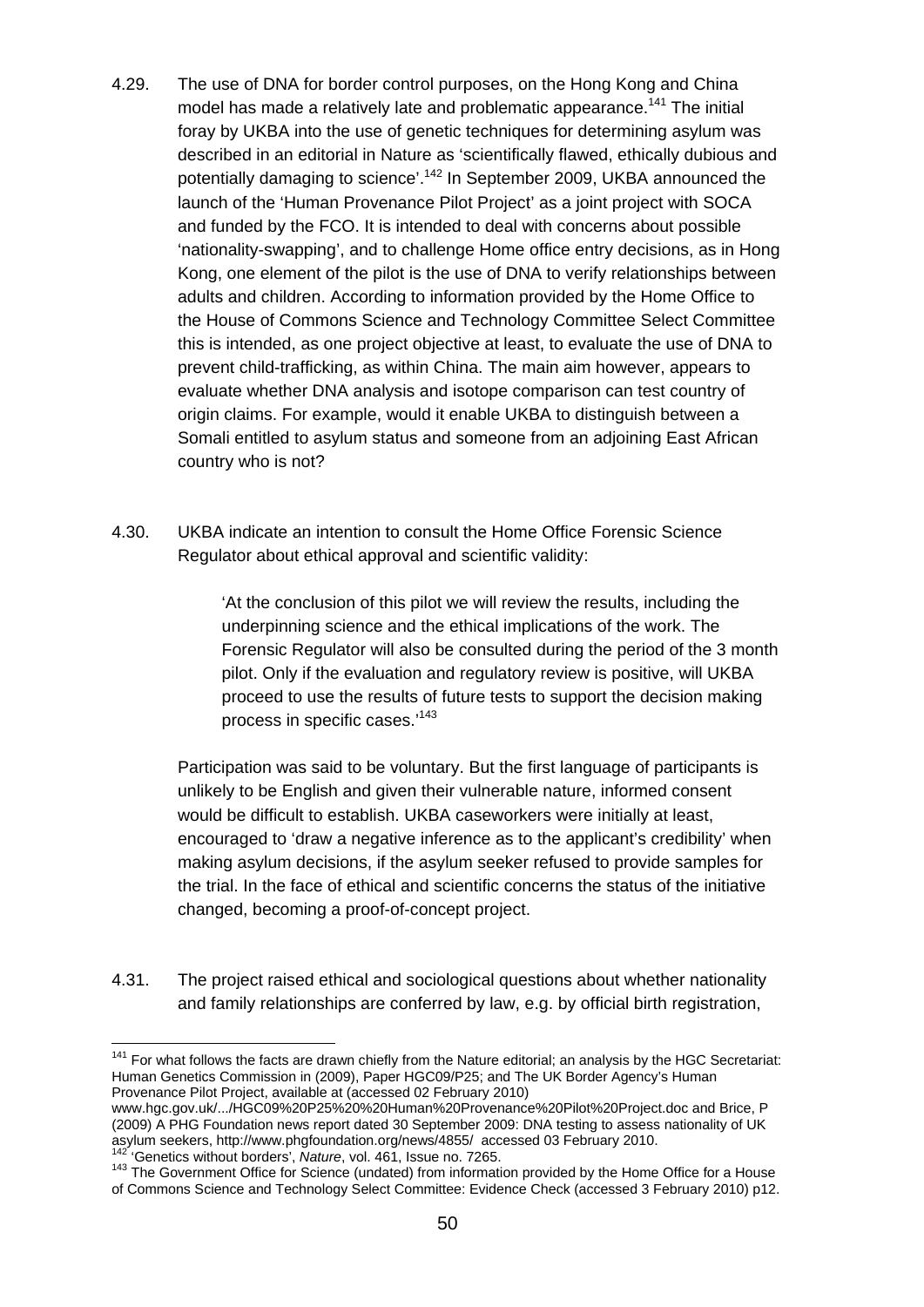or might be established through family practice, or alternatively, must be validated biologically. The scientific methodologies – most of which have been developed for the study of populations not individuals - are equally problematic:

- Little research has been carried out on DNA markers and populations in Africa. As a result comparison databases will be limited and less able to provide an accurate picture of ancestry and certainly not on a local scale;
- Y-chromosome analysis can be thrown off by a distant male ancestor;
- SNP (single nucleotide polymorphisms) -based identifications can be problematic, individuals whose parents come from two geographic regions are often classed into a third region from which neither parent originated;
- The proposed hair and nail isotopic signatures that were to be used can probably only give an indication of place of residency for the past few years;
- The Adam's torso case, which appears to have been presented by UKBA as proof that UKBA proposed to use an "internationally recognised" comparison method was performed by bone analysis. Moreover, the methodology in that case has not been explained in scientific publications or examined in court for the purposes of establishing nationality.

Nature reported that UKBA claimed that the project had undergone peer review, but that the agency did not provide details. Several geneticists contacted by the journal had seen a preliminary proposal in 2007 and warned that it was unlikely to work.

## **The Significance of Scotland**

- 4.32. Hepple has commented that the *Marper* decision strongly hints 'that uniformity with Scotland would be acceptable as being within 'the margin of appreciation' open to the UK Government'.<sup>144</sup> Comparisons with Scotland were made during the seminars and international symposium. It became increasingly apparent during these discussions that there was little recent research on the use of DNA in the two jurisdictions. In particular we noted an absence of efforts to place the difference in law within the context of how different arrangements emerged, the state of available evidence about the operation of the Scottish system and broader criminological and other factors that are important when making crossjurisdictional comparisons.
- 4.33. Williams and Johnson recognised in 2004 that 'the kinds of operational issues that will arise in the future for a number of police forces wishing to share intelligence information across the EU are already visibly prefigured in the current arrangements that exist to make possible the linkage of collections of

<sup>1</sup> 144 Hepple, (2009) 'Forensic databases: implications of the cases of S and *Marper*' *Medicine, Science and the Law*, v. 49 no.2 p. 82.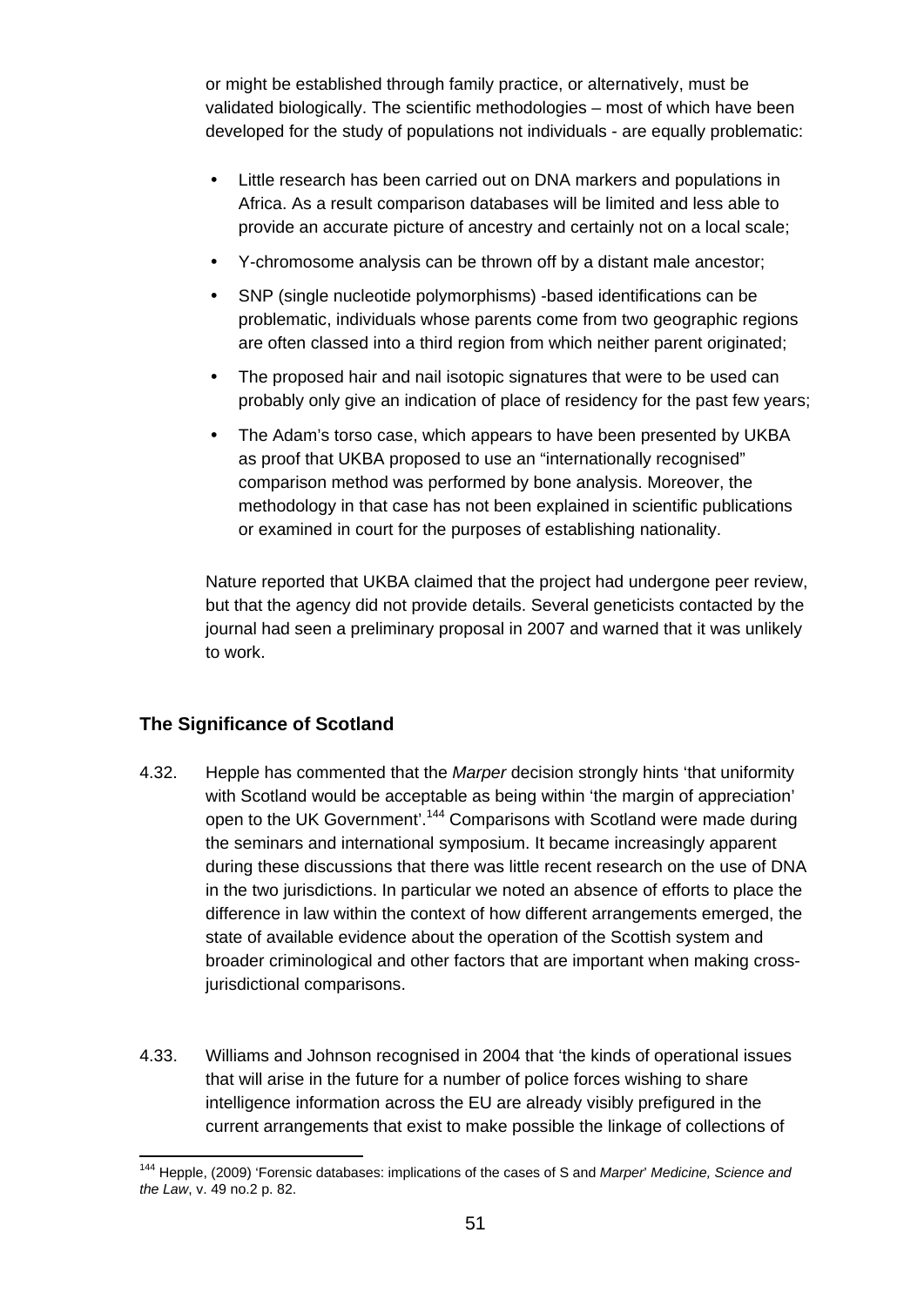forensic DNA profiles across jurisdictions within the United Kingdom'.145 Such a comparison remains the only detailed source of information about crossjurisdictional biometric cooperation. With the passage of time it is possible to provide a greater degree of analysis as a result of the wealth of information, albeit not always consistent, that can be gleaned from NDNAD reports.

#### **The legal position in Scotland**

4.34. Under Scots law a subject DNA sample can be taken upon arrest for an imprisonable offence and speculatively searched against both the Scottish DNA database and NDNAD. However, profiles must be destroyed if the individual is not convicted or is granted an absolute discharge. Since the Police, Public Order and Criminal Justice (Scotland) Act 2006, an arrest for certain sexual or violent offences may permit the retention of the sample and profile for three years from the date of arrest, even if the arrestee is not convicted. Upon application by the chief officer to a sheriff, an extension of up to two years may be authorized, where it has been demonstrated that there are reasonable grounds for retention. The Scottish arrangements also anticipated the Crime and Security Act 2010 with regard to volunteer samples. An individual may withdraw consent for the retention of the sample and related profile at any time.

#### **Data sharing between jurisdictions**<sup>146</sup>

4.35. The scale of personal data sharing and the annual volume of data transactions across the jurisdictional boundary are summarised in Table  $4.1^{147}$  All subject profiles taken in Scotland are uploaded to both the Scottish database and NDNAD. However, a profile from a sample recovered from a Scottish crime scene is only uploaded to the NDNAD if it did not result in a match on the Scottish database.<sup>148</sup> This is an effective and efficient arrangement for administrators and the criminal justice systems on both sides of the border. As such it is a potentially useful model for crime scene profile cooperation within a devolved or federal structure, or internationally. The results obtained from such interoperability are summarised in Table  $4.2^{149}$ 

<sup>1</sup> <sup>145</sup> Johnson, P. and Williams, R. 'DNA and Crime Investigation: Scotland and the 'UK National DNA Database' *Scottish Journal of Criminal Justice Studies* 10: 71-84.<br><sup>146</sup> Note to the tables in this chapter: 1.NDNAD Data has been taken from the relevant NDNAD report but

has not been adjusted to reflect the practice by which, from time to time, historical data has been revised in subsequent NDNAD Reports. An example of this is the 'slight difference' in data about the annual uploading of profiles at 31/03/09. Such changes are judged to be less significant than maintaining internal consistency for all figures published in a specified year, not all of which have been subsequently republished in a corrected form in line with other changes in the data. 2. Where the data cannot be read directly in the report this is indicated by the addition of '(est.)'. All estimates have been calculated from other data in the report.<br><sup>147</sup> Sources: NDNAD Reports, for 03/04 pp. 10, 18 and 22, for 04/05 pp. 6,10-11 and16, for 05/06mpp.24, 29

and 31-32, for 06/07 pp. 12, 19, 21, 24 and 26 and for 07/09 pp. 10-15.

 $148$  NDNAD Report for 2003/04 p. 22.<br> $149$  Sources: NDNAD Report for 05/06 pp.12-13 and 35, for 06/07 p.31 and for 07/09 p. 28 and Scottish Government (2009) Prison Statistics Scotland 2008-09 and Beyond, p.16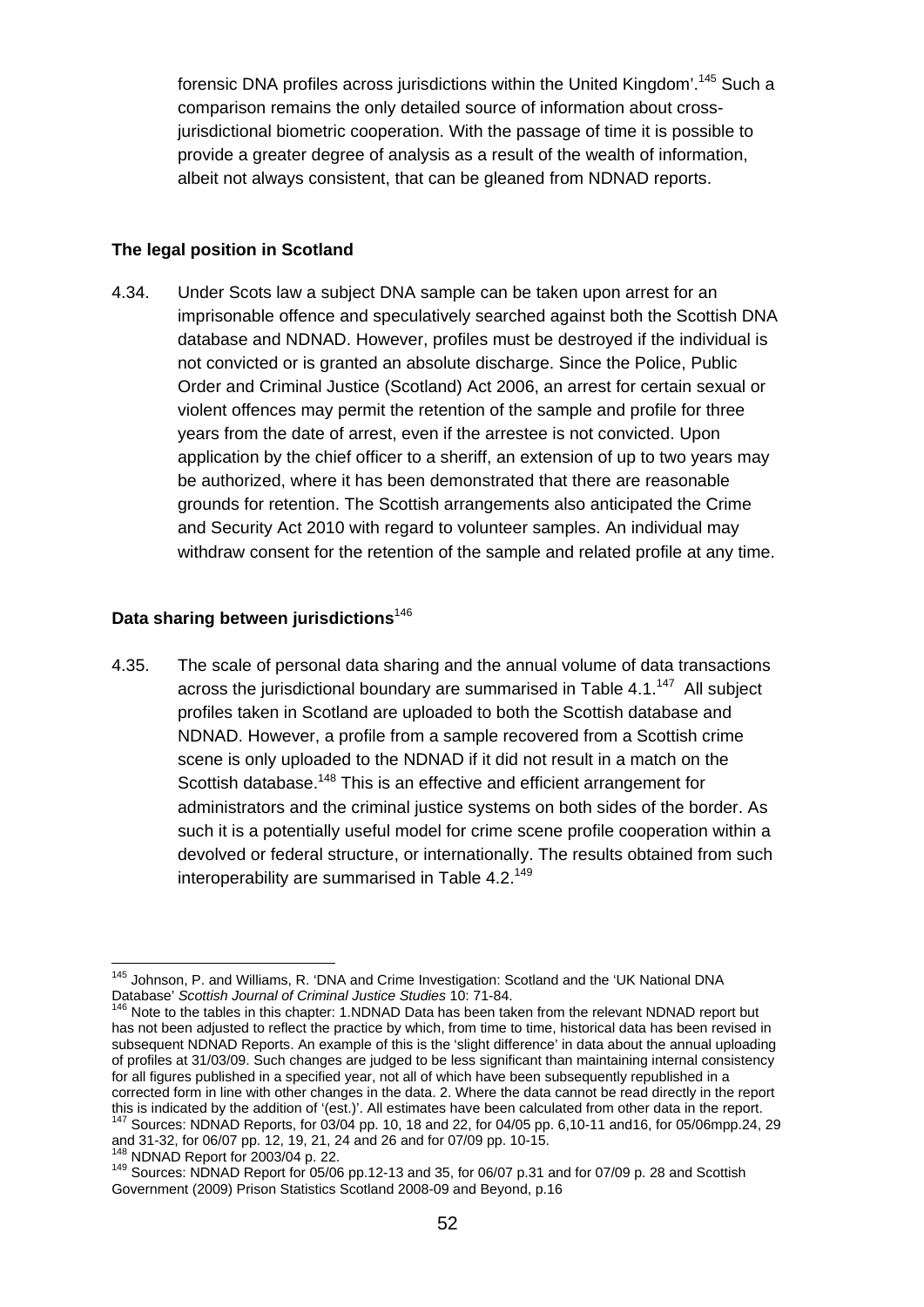**Table 4.1**: DNA database interoperability between Scotland and NDNAD: subject profile (sp) uploading and deletion. Note: ACPO sp retention policy was changed in December 2007. This change only affected the removal of English and Welsh sp from NDNAD.

| <b>Subject samples</b>                                                             | 2003/04                              | 2004/05                    | 2005/06                        | 2006/07                    | 2007/08      | 2008/09 |
|------------------------------------------------------------------------------------|--------------------------------------|----------------------------|--------------------------------|----------------------------|--------------|---------|
| Loaded (all sp)                                                                    |                                      | 521,117                    | 715,239                        | 722,464                    | 591,028      | 580,174 |
| Scottish sp Loaded<br>(Note: no volunteer<br>profiles)                             | 42,000<br>(est.)<br>(7% of<br>total) | 43,315<br>(7% of<br>total) | 46,856<br>$(6.4%$ of<br>total) | 55,339<br>(7% of<br>total) | <b>NA</b>    | NA      |
| Removals (E&W sp)                                                                  | <b>NA</b>                            | <b>NA</b>                  | 384<br>(est.)                  | 488<br>(est.)              | 162          | 283     |
| Removals (Scotland sp)                                                             | <b>NA</b>                            | <b>NA</b>                  | 21,748                         | 23,439                     | 19,211       | 16,562  |
| Removals (Scottish sp) as<br>% of loads (in same year<br>/previous year)<br>(est.) |                                      |                            | 46.4%/<br>50.2%                | 42.4%/<br>50%              | NA/<br>34.7% |         |
| Proportion of sp on<br><b>NDNAD from Scotland at</b><br>end of year (cumulative)   | 5.8%                                 | 5.5%                       | 5.1%                           | 4.8%<br>(est.)             | 4.7%         | 4.6%    |

**Table 4.2**: DNA database interoperability between Scotland, Northern Ireland and NDNAD crime scene profile (csp) matches.

|                                                                                          | 2005/06                                          | 2006/07                                          | 2007/08                      | 2008/09             |
|------------------------------------------------------------------------------------------|--------------------------------------------------|--------------------------------------------------|------------------------------|---------------------|
| All NDNAD csp matches<br>with subject profiles                                           | 49,247                                           | 44,244                                           | 40,406                       | 40,687              |
| Excluding matches with csp<br>from Scotland and NI                                       | 48,402 (est.)<br>(only Scottish<br>csp reported) | 43,332 (est.)<br>(only Scottish<br>csp reported) | 39, 575 (est.) 39,697 (est.) |                     |
| NDNAD csp matches with<br>subject profiles from<br>Scotland (as % of all)                | 1,388<br>(2.9%)                                  | 1,330<br>$(3.1\%)$                               | 1,119<br>$(2.8\%)$           | 1,357<br>$(3.4\%)$  |
| NDNAD csp matches with<br>subject profiles from NI (as<br>% of all)                      | 134<br>$(0.3\%)$                                 | 36<br>$(0.1\%)$                                  | 66<br>$(0.2\%)$              | 131<br>$(0.3\%)$    |
| Scottish database csp<br>matches plus NDNAD csp<br>matches relating csp from<br>Scotland | 3,971(est.)                                      | 4,653 (est.)                                     | N/A                          | N/A                 |
| NDNAD csp matches<br>relating to csp from Scotland<br>(as % of data in serial<br>above)  | 845<br>(21.3%)                                   | 912<br>(19.6%)                                   | 787                          | 880                 |
| Proportion of non-Scottish<br>residents in prison custody<br>in Scotland                 |                                                  |                                                  |                              | 3.6%<br>(June 2008) |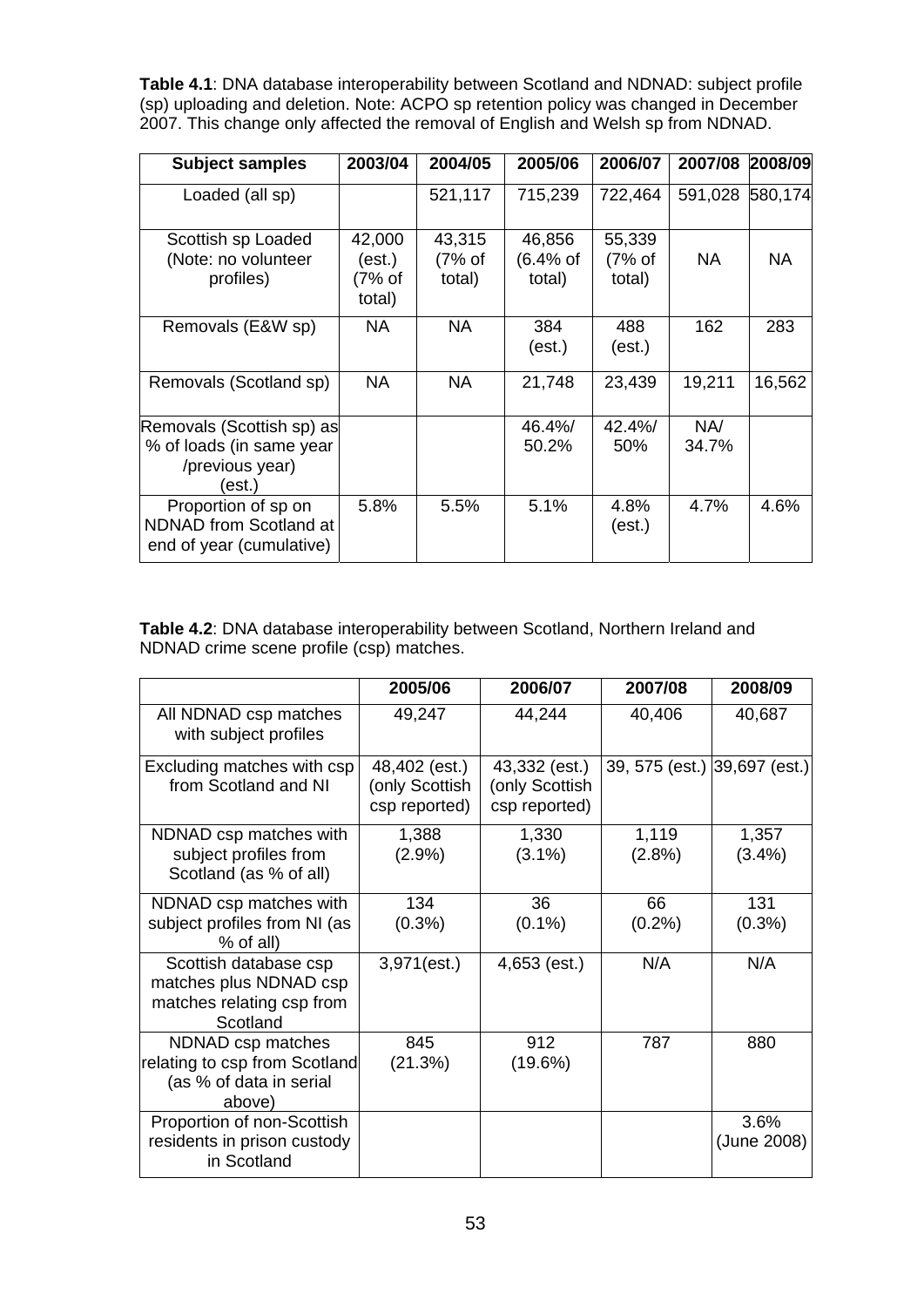4.36. Some weight has been placed upon an observation in the Nuffield Council on Bioethics' report:

> 'The match rates between stored subject profiles and new crime scene profiles, which is 52%, can be contrasted with that of the Scottish DNA Database, which has a higher match rate of 68%. This demonstrates clearly that the more limited retention policy in Scotland does not negatively impact upon its subsequent match rates.<sup>150</sup>

It is becoming apparent from data published since the Report's publication that the comparative utility of the different retention regimes cannot be as clearly demonstrated as the NCOB believed at the time of its report.

- 4.37. Irrespective of changes in the data, such comparisons need to be treated with caution for two reasons. First, the two sets of match rates may be distorted by the interoperability of the two databases, how the match rates are calculated, and technical issues that may affect the generation and reporting of matches. Second, they are also likely to be affected by significant criminological or criminal justice organisational variations between the two jurisdictions.
- 4.38. The interoperability of the two databases may reduce the NDNAD match rate. As indicated above, all subject profiles typed in Scotland are uploaded to the Scottish database and NDNAD. However, a Scottish crime scene will only be uploaded to the NDNAD if it does not result in a match first on the Scottish database. As a consequence, a proportion of NDNAD subject profiles (the extent to which the proportion of Scottish subject profiles on NDNAD has changed little in recent years is indicated at Table 4.1) are unlikely to be matched against crime scenes. This view might not hold true if Scottish criminals were unusually mobile. This possibility cannot be discounted, but sixty years of research in the UK, USA and Australia indicates that burglary in particular - the volume offence that generates a high proportion of DNA crime scene profiles - tends to be committed within a small radius of the offenders home.<sup>151</sup> Hence the annual NDNAD match rates may need to be discounted by a proportion of the 4.6% of its subject profiles currently from Scotland and possibly also those from Northern Ireland (1.2%).<sup>152</sup> Comparisons may also be affected by technical issues in one jurisdiction. The failure by the FSS over an extensive period to load some 26,200 crime scene samples to the NDNAD delayed 1,168 match reports.
- 4.39. In any case, there is increasing convergence between NDNAD and Scottish database match rates. The latter appears to have declined slightly in recent

<sup>150</sup> op.cit. n.113, para. 4.52.

<sup>150</sup> *op.cit*. n.113, para. 4.52. 151 Wiles. P., & A. Costello, '*The Road to Nowhere: The Evidence for Travelling Criminals'*, HO Research Study no.207, (Sept. 2000).

<sup>&</sup>lt;sup>152</sup> NDNAD Annual Report for 2007-09 p.15.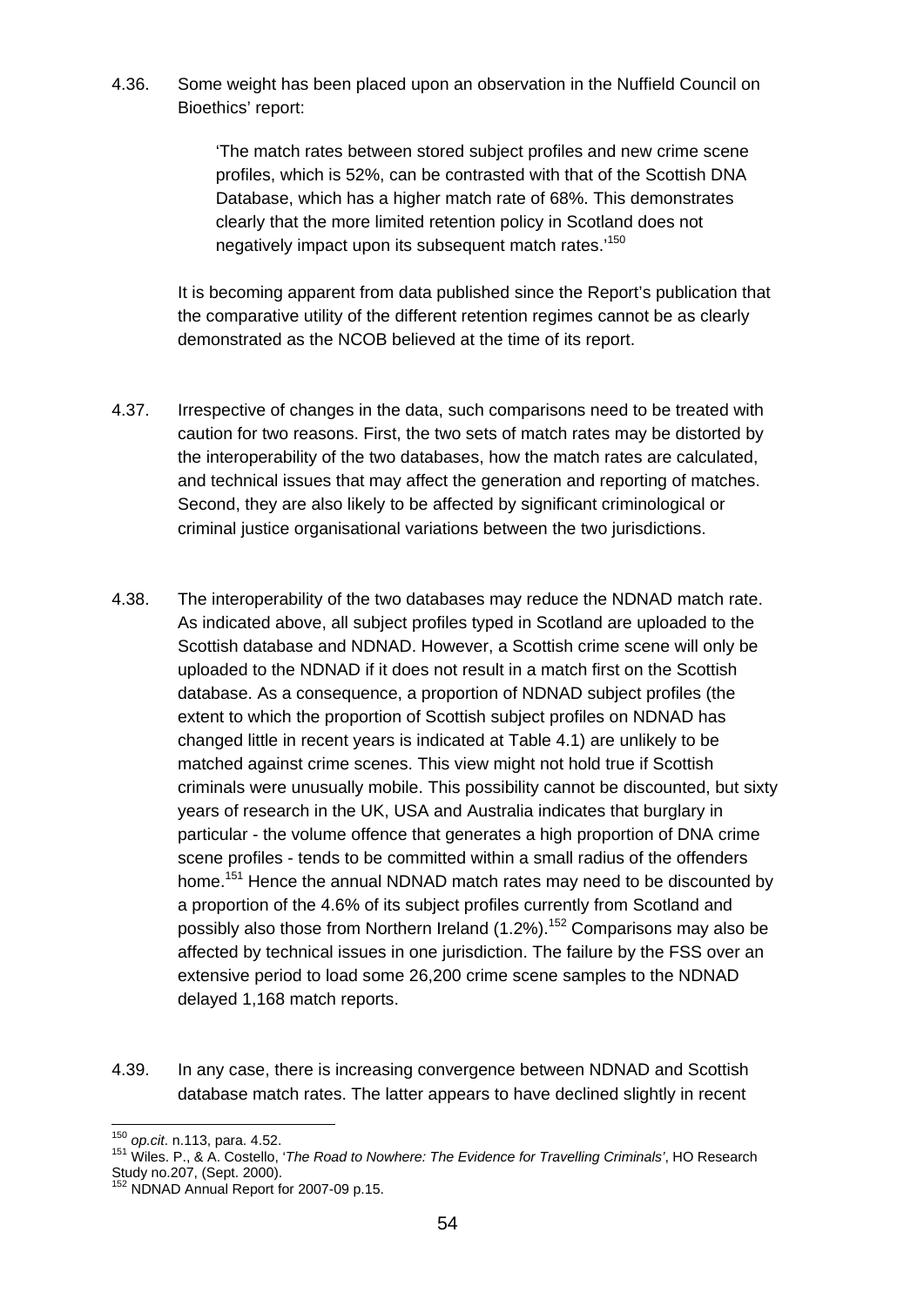years from 68% in 2005/06<sup>153</sup> to 65% in 2008-09,<sup>154</sup> whereas the NDNAD match rate has steadily increased and averaged 58.7% in 2008/09.<sup>155</sup> It would be difficult to draw any reliable conclusions from this. The analysis of the differences between the operation of the two criminal justice systems and variations in criminological context would be a complex task. This justifies a note of caution about attempts to draw conclusions between the utility of the two retention regimes. For example, Scottish recorded burglary rates (per 100,000) have consistently been approximately half those in England and Wales.<sup>156</sup> As a result there will be significantly fewer opportunities (on a proportionate basis) to utilise DNA.

- 4.40. That Scotland has some 30% more police officers (per 100,000) and that the number of offences 'cleared up' per police officer in Scotland is four times greater than England and Wales<sup>157</sup> indicates fundamental differences in the patterns of recorded crime and the resources available within the criminal justice systems as a whole. As Table 4.3 (overleaf) indicates, in addition to significantly better 'clear up' rates, there appears to be much less reliance on the DNA database within the Scottish criminal justice system than in England and Wales in terms of the overall level of activity (as measured by recorded crimes and detections) in proportion to the number of profiles uploaded.
- 4.41. Despite the methodological challenges and the difficulties of obtaining data, a comparative and detailed study of the use of DNA in England and Wales, and Scotland should yield more information about cross-border cooperation, providing valuable insights into the consequences of different sampling and retention policies. The most promising area for research initially might be a fairly modest exercise. As can be seen from Table 4.2, Scottish crime scene profiles uploaded to NDNAD have a modest impact on NDNAD matches. If, however, these NDNAD matches are counted within the overall number of matches arising in relation to Scottish crime scenes (i.e. by adding them to Scottish database matches), it is notable that subject profiles from NDNAD contribute some twenty percent of Scottish matches. Research on a case by case basis into the circumstances relating to the latter set of data might improve our understanding of the effects of the different retention regimes and other issues. The disparity of impact on this scale is certainly unlikely to be caused by a disproportionate number of residents from England and Wales committing crimes in Scotland for which DNA is used for the purpose of detection. It is much more likely to be influenced by different sampling and retention policies.

<sup>&</sup>lt;sup>153</sup> NDNAD Annual Report for 2005-06 p.24.

<sup>&</sup>lt;sup>154</sup> SPSA Annual Report and accounts 2008-09 p.21.<br><sup>155</sup> NDNAD Annual Report for 2007-09, p.33.<br><sup>156</sup> European Source Book 2006, Table 1.2.1.11.<br><sup>157</sup> Approximately 319 per 100,000 resident population in Scotland and 261 calculated (as FTEs) from The Scottish Government (2009) Police Officer Quarterly Strength Statistics Scotland, 31 December 2009, using the figure for December 2008, ACPO Police service strength in England and Wales at March 2008 (data at March 2008) and ONS 2008 mid-year population estimates.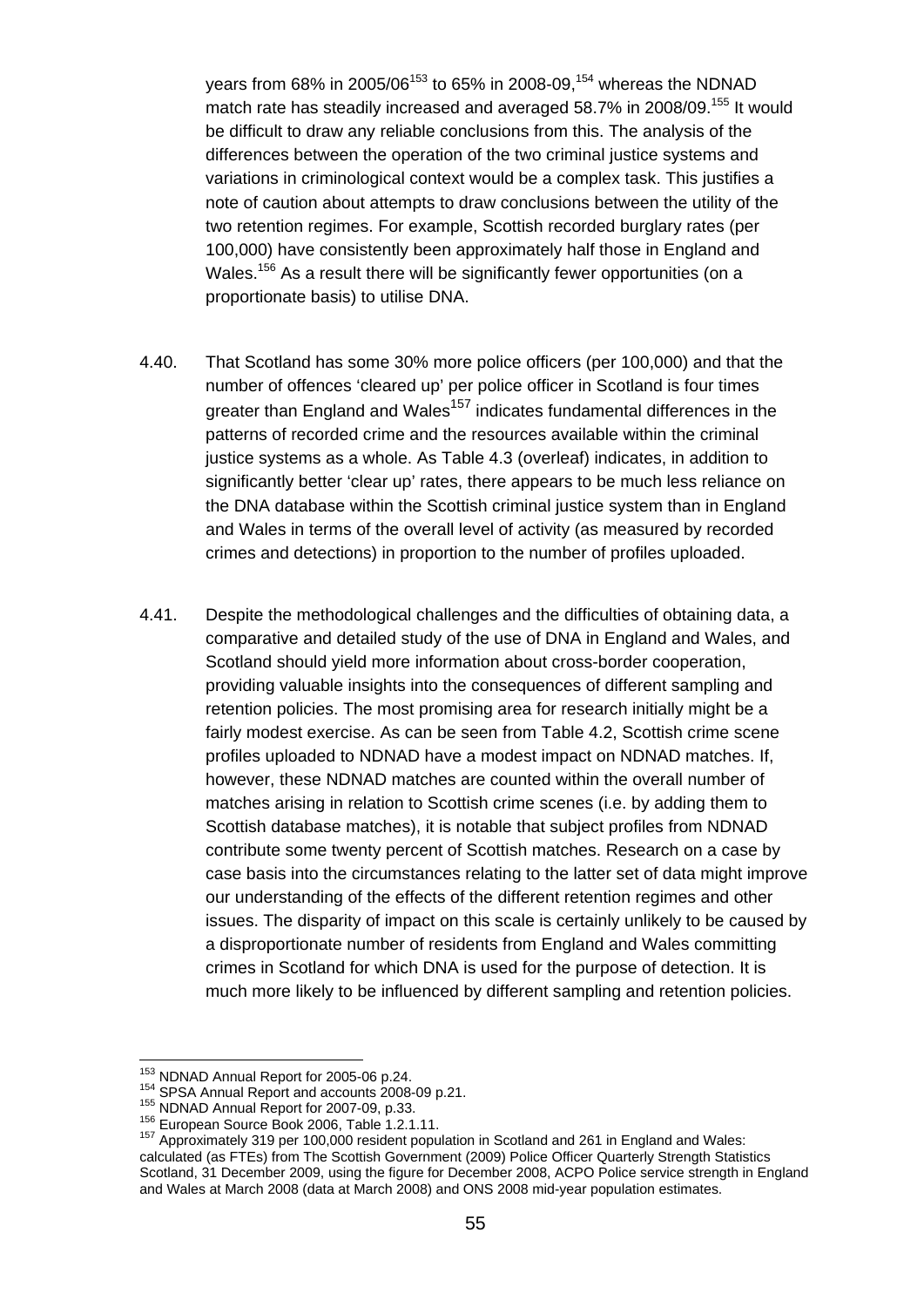**Table 4.3:** Recorded crime and subject sample uploads, 2004/05-06/07.158

|                                                                                                       | 2004/05 (2004 for | 2005/06 (2005 for | 2006/07 (2006 for |  |
|-------------------------------------------------------------------------------------------------------|-------------------|-------------------|-------------------|--|
|                                                                                                       | English stats.)   | English stats.)   | English stats.)   |  |
|                                                                                                       | thousands         | thousands         | thousands         |  |
| <b>England &amp; Wales</b>                                                                            |                   |                   |                   |  |
| Offences recorded                                                                                     | 5,641             | 5,557             | 5,428             |  |
| Offences 'detected'                                                                                   | 1,441             | 1,516             | 1,374             |  |
| Subject profiles (sp)<br>loaded                                                                       | 447               | 668               | 629               |  |
| Ratio of offences /<br>offences detected to<br>sp loaded                                              | 11.8/3            | 8.3/2.3           | 8.6/2.2           |  |
|                                                                                                       |                   |                   |                   |  |
| <b>Scotland</b>                                                                                       |                   |                   |                   |  |
| Offences and crimes                                                                                   | 1,077             | 1,018             | 1,026             |  |
| Offences and crimes<br>cleared up                                                                     | 791               | 749               | 765               |  |
| Sp loaded                                                                                             | 43                | 47                | 55                |  |
| Ratio of offences and<br>crimes / offences and<br>crimes 'cleared up to<br>subject profiles<br>loaded | 24.9/18.3         | 21.8/16           | 18.5/13.8         |  |

## **The interplay of policy & technological development**

4.42. Johnson and Williams' review of the use of DNA in Scotland highlighted differences in the culture of the Scottish system and views about the utility of DNA databases to those in England and Wales. They stressed how important distinctions were rooted in a Scottish Law Commission report in 1989 and the Royal Commission on Criminal Justice in England & Wales report in 1993:

> 'Both commissions focused on the essential need to allow the police to use genetic technology in a 'balanced and proportionate' way that would ensure the protection of individual rights and civil liberties as well as maximize the potential for criminal detection. Both commissions also placed great emphasis on the potential for DNA testing to exonerate individuals during police investigations, coupled with the idea of DNA as a definitive forensic method which could incorporate high statistical probabilities of certainty (and thus a form of 'objectivity') into legal proceedings. However, they differed in how this technology should be translated into practices for policing.'

<sup>1</sup> 158 Sources: Ministry of Justice (2008) *Criminal Statistics: England and Wales 2007*, Figure 1.1, p.10, National Statistics for Scotland (2009) *Criminal Proceedings in Scottish Courts, 2007/08*, Chart 2, p.7 and NDNAD reports for 2004/05, pp.10-11 and 22, for 2005/06 pp.25, 29 and 32, for pp12, 19 and 26.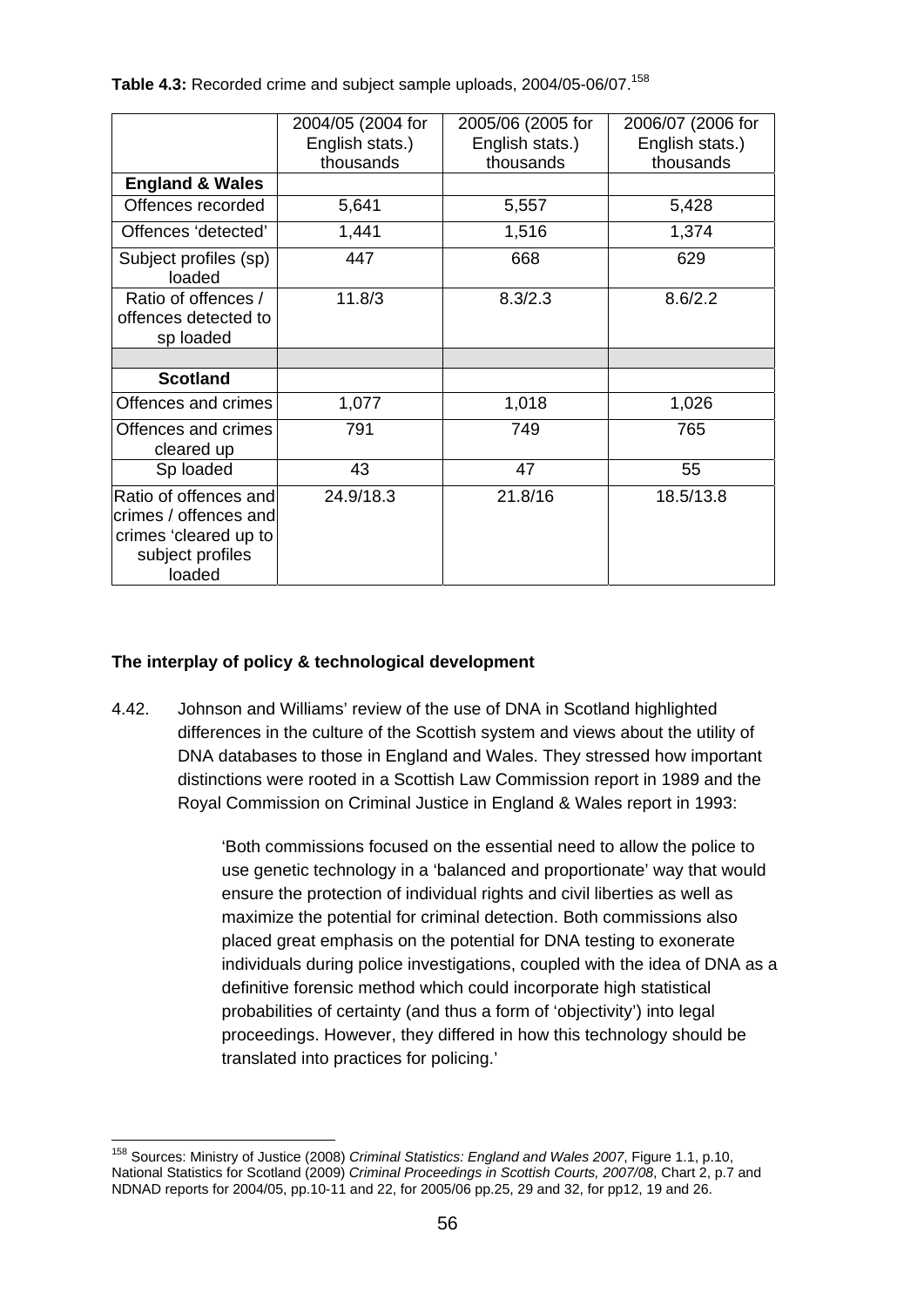- 4.43. The Scottish Commission, when considering the balance needed to enable DNA to work effectively, and the rights of the individual, proposed that the power to take samples without consent 'should not include anything which involves going inside a person's body'. This recommendation was not reflected in legislation. The 1995 Criminal Procedure (Scotland) Act allowed for the taking of a mouth swab without consent, reflecting the approach taken in the Criminal Justice and Public Order Act 1994. The only distinction was that this had to be authorised by an officer with a rank no lower than inspector. The 2003 Criminal Justice (Scotland) Act removed this requirement.<sup>159</sup>
- 4.44. Irrespective of the change in the law, ACPOS policy still places considerable stress on a police constable's individual judgment. It advises against the universal sampling of arrestees. Instead this should only happen where a person has been arrested or detained for crimes of violence, sexual offences or theft or, at the arresting officer's discretion, it is deemed 'appropriate'.<sup>160</sup> This could be explained, in part at least, by the minimal central government support for expanding the use of DNA, but there may equally be something in Scottish policing culture or a different perception of the value of the utility of the DNA database. Certainly some forces were reluctant to make use of the same legislation to retain samples relating to individuals who had not been convicted. When reviewing Scottish DNA retention policy, Fraser found that by December 2007, five of the eight Scottish police forces had still not made use of the extended power of retention that had come into effect.<sup>161</sup>
- 4.45. The technological development issues are easier to discern and it is possible to see how they might have contributed to a different approach. The deliberate restriction of sampling on arrest reflected a similar policy in England and Wales that prevailed while the FSS had insufficient capacity to undertake such work.<sup>162</sup> This approach was only reversed by the then Prime Minister's announcement of the DNA Expansion Programme, the aim of which was to have on record the DNA profile of 'every known offender'. This new policy, together with the ring-fenced central government funding, meant the volume of subject profiles uploaded to NDNAD trebled during 2000–2005.<sup>163</sup> The history of the use of DNA in Scotland shows a similar pattern of initial capacity constraint and subsequently greater encouragement to obtain DNA on arrest once analytical facilities had been automated and capacity had been brought back into balance with potential demand.

<sup>&</sup>lt;sup>159</sup> Johnson, P. and Williams, R. 'DNA and Crime Investigation: Scotland and the 'UK National DNA Database'*Scottish Journal of Criminal Justice Studies* 10: 71-84<br><sup>160</sup> NDNAD Report 2004/05 p.8.<br><sup>161</sup> Fraser, J. (2008) *Acquisition and Retention of DNA and Fingerprint Data in Scotland* p.14 as published in

September 2008 at www.scotland.gov.uk/Consultations/Current .<br>
<sup>162</sup> Blakey, D. (2000) '*Under the Microscope*', (London: Home Office), p.23.<br>
<sup>163</sup> Home Office (2006) DNA Expansion programme 2000-2005: Reporting Achieveme

Office), p.3-4.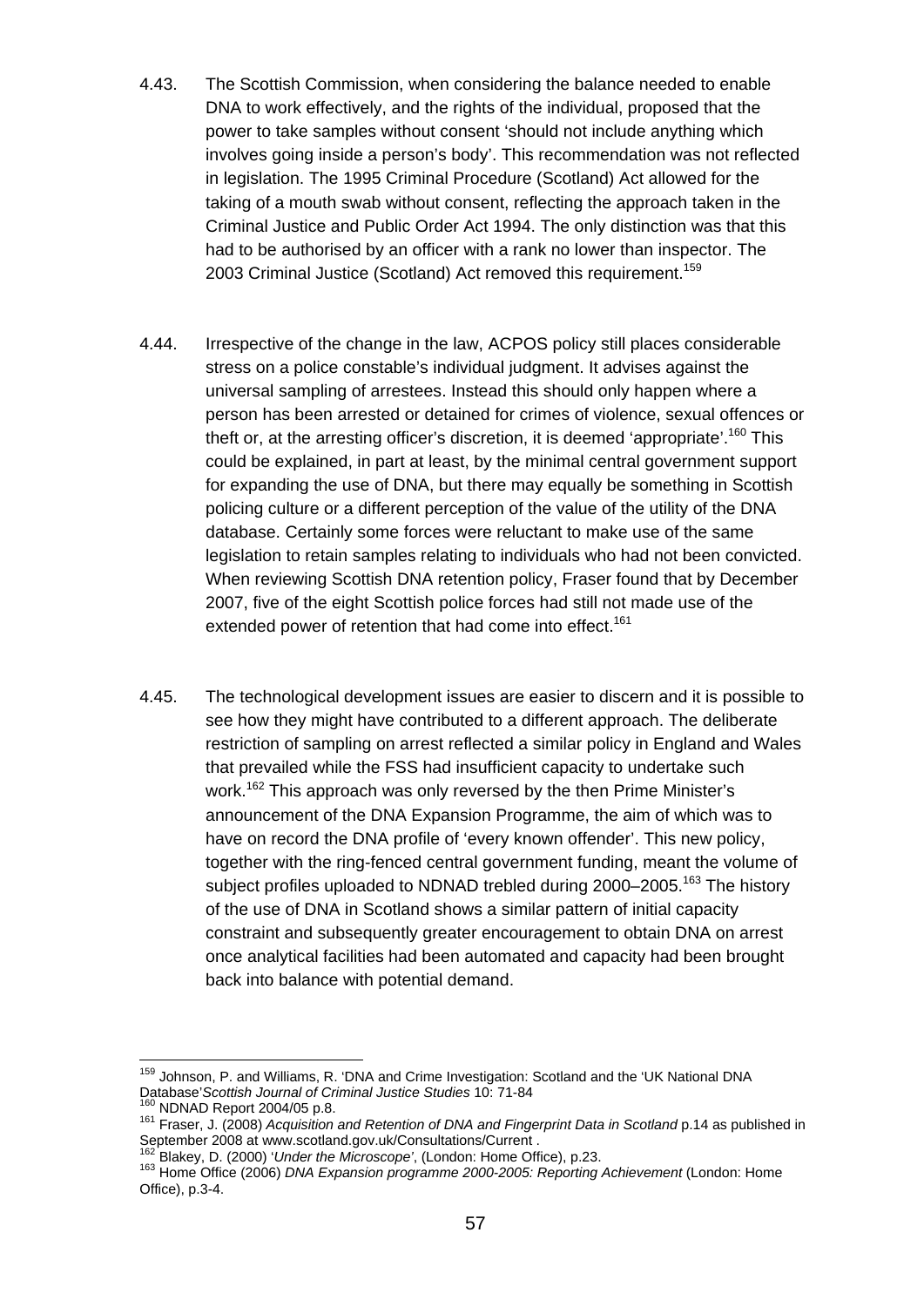4.46. The introduction of DNA sampling had been delayed north of the border so that by the time Scottish forces were submitting samples to the FSS for analysis there were already major backlogs. This meant that the proposed processing times offered to Scottish forces was unacceptable. Only then was it decided to create a separate Scottish database populated by profiles from Scottish police laboratories.<sup>164</sup> Thereafter investment in automation was much slower though its introduction was soon followed by expressions of concern about the level of 'forensic capture'. The SPSA reporting that:

> 'A marketing campaign has been introduced to increase awareness and to promote the capture of criminal justice samples and fingerprints by police officers. Posters have been designed and circulated via ACPOS to custody suites across Scotland promoting the message of forensic capture to ensure our DNA and Fingerprint databases are as up to date as possible in order to provide more opportunity for successful hits and identifications.<sup>165</sup>

- 4.47. The sampling and retention of child profiles also provides an insight into different legal, cultural factors. Although few children are involved and the ages of criminal responsibility are different, data suggest that the Scottish legal system has been more willing to authorise the collection of bioinformation relating to young people less than ten years of age than in England and Wales.<sup>166</sup> Legislation going through the Scottish parliament will expand retention to children who admit guilt under the Children's Hearing System, but the age of criminal responsibility is to rise from 8 to 12 years.
- 4.48. There is greater consideration of the Scottish position in Chapter 6, but conclusions from this brief consideration of the Scottish arrangements include the interoperability of NDNAD and the Scottish database, together with the ability of the forensic services of the two administrations and Scottish criminal justice colleagues to manage different retention regimes on a large scale as indicated in Table 4.1, is clear evidence that forensic cross-jurisdictional cooperation can be successfully managed on a large scale despite legal differences. While this report identifies some gaps and lack of consistency in the data and suggests where research is urgently needed, the scale and detail of the interoperability analysis indicates that NDNAD has set an example of greater openness nationally and internationally for criminal justice databases, including the exchange of information about fingerprints, and possibly genetic collections in the genetic research and health fields.

<sup>&</sup>lt;sup>164</sup> NDNAD Annual Report 2004/05 p.6

<sup>165</sup> SPSA Annual Report and accounts 2008-09 p.21.<br><sup>166</sup> SPSA Annual Report and accounts 2008-09 p.21.<br><sup>166</sup> In 2008/09 the number of profiles for children under ten on NDNAD was 96 for England and Wales and 33 for Scotland, which if recalculated as per 100,000 population corresponds to 0.18 and 0.63 respectively. NDNAD Annual Report 2008/09.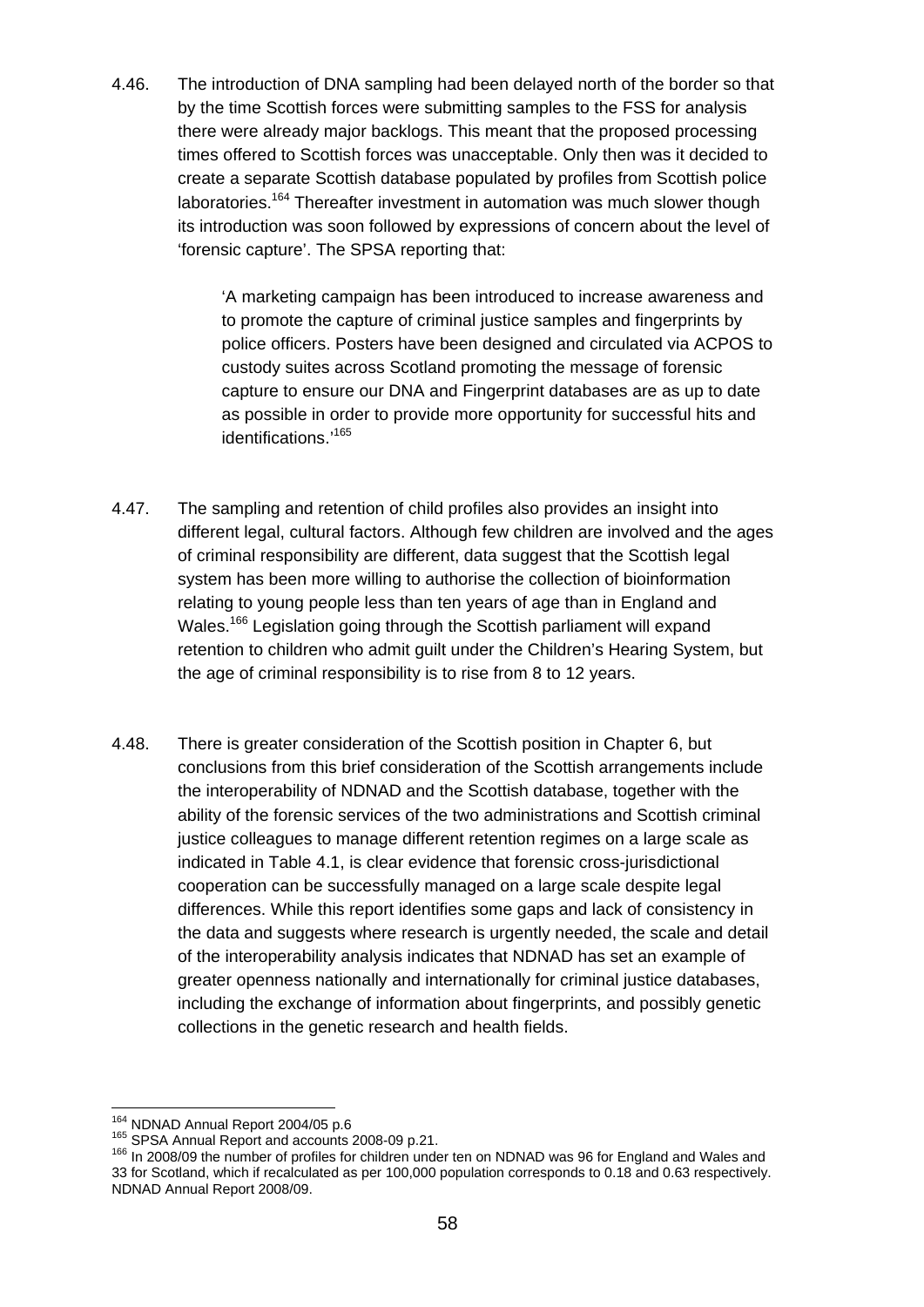4.49. Finally there is some evidence to support the contention made in this report that a margin of appreciation based on no more than a survey of legislation is a possibly more fragile basis for reaching views on proportionality than is suggested in *Marper*. Scotland may have achieved a very balanced approach to retention issues that still need to be settled south of the border. This appears to have been as much a chance outcome, as one of good professional and political judgment. It is far from clear however, from reading recent debates at Westminster that what we would argue is the defining characteristic of Scots law in this area – the exercise of individual discretion - has been fully understood.

# **Validity, technological development and DNA sample retention**

- 4.50. Discussion about validity during the seminars caused us to focus on three issues in particular:
	- False or adventitious matches, false eliminations and sample retention;
	- The challenge of ensuring the validity of dactyloscopic information;
	- The foreseeable technological obsolescence of the SGM+ multiplex.

The risk of these problems materialising is greatest when information is exchanged between foreign jurisdictions, but is present when poor material has been recovered from a crime scene and when using old records created with either a lower discriminating power or to poorer technical standards.

## **False or adventitious matches, false eliminations and sample retention**

- 4.51. Different modes of individualisation based on bioinformation give rise to different scientific and professional challenges, but common to all is the recognition that mistakes have unacceptable consequences for individuals and confidence in the criminal justice system. These issues are explored more easily by an examination of the forensic use of DNA because of the greater availability of information, but examples and specific points relating to fingerprints are also included where possible.
- 4.52. Within common law jurisdictions, debate about the validity of DNA matches has focused on adventitious and false matches.<sup>167</sup> An adventitious match is when the DNA profiles of two individuals, who are not identical twins, match. This is theoretically quite a rare occurrence within a DNA typing or multiplex that has a sufficient discriminating power. The risk is minimised chiefly by using a marker or typing system with an adequate number of loci for the size of the population of the database or network of databases from which a match is being sought.

<sup>1</sup> 167 See especially Lynch, M. Cole, S.A., McNally, R. and Jordan, K. (2008) *Truth Machine: The Contentious History of DNA Fingerprinting*, Chicago and London: Chicago University Press.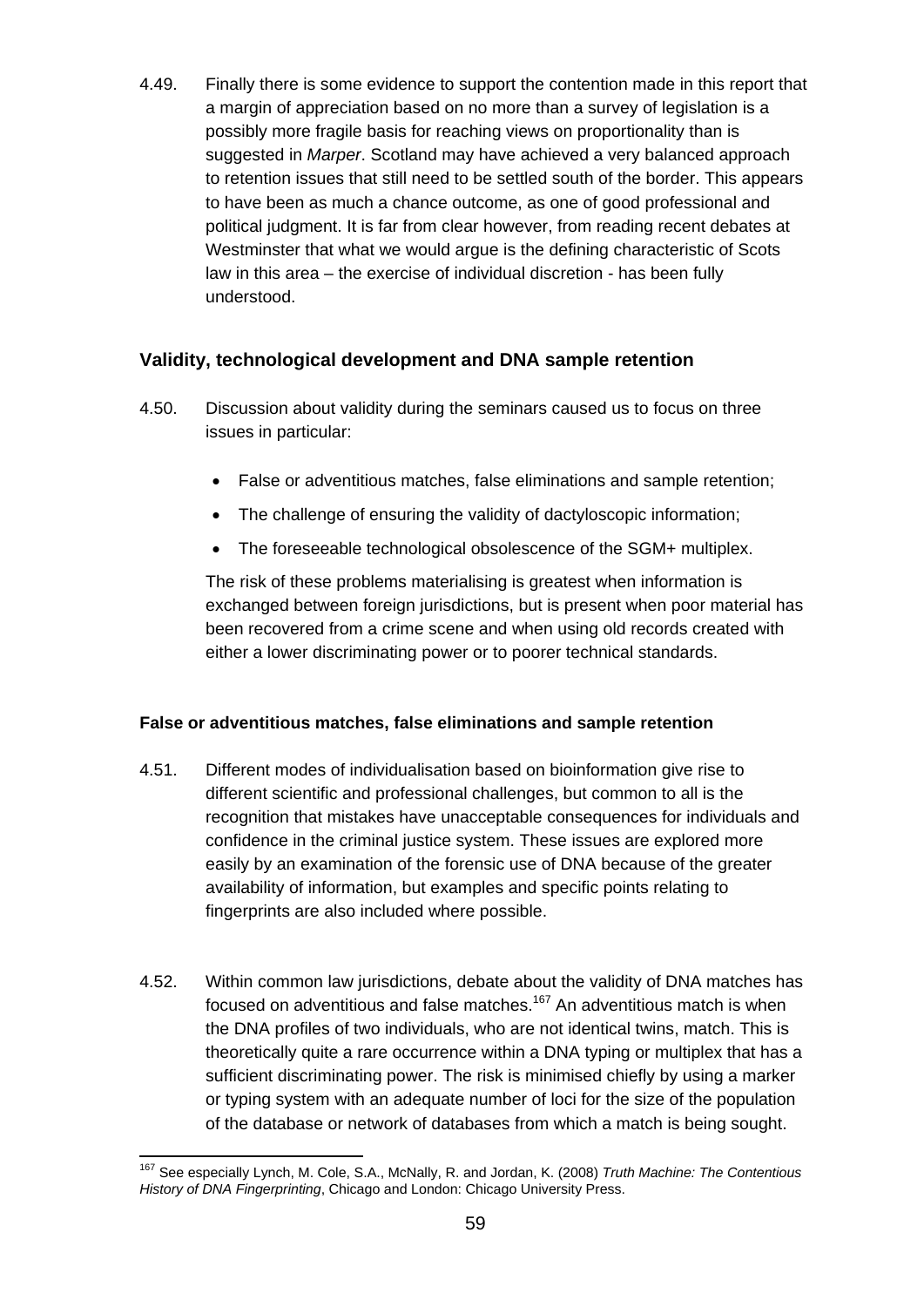With the UK SGM+ multiplex (10 loci plus Amelogenin) the chance of an adventitious match (for people who are not siblings) is reported to be 1 in 1,000 million.<sup>168</sup> In this report another term is used in respect of both DNA and fingerprints: a false match. This describes a more commonplace situation when there initially appears to be a match, but closer examination shows that result to be invalid. A false DNA match is likely to be the result of one or more of the following potential sources of error:

- Insufficient loci available for analysis from degraded DNA material recovered from the crime scene resulting in an inability to take advantage of the maximum discriminating power of the marker or typing system;
- A misattribution of the source of a loci reading to a specific individual when cellular material recovered from a crime scene belongs to more than one person (a 'mixed sample');
- An attempt to match an incomplete set of loci by using only the small number of loci it has in common with different marker or typing systems (e.g. during international exchanges or when samples generated by using the current multiplex system are compared with profiles produced by previous multiplexes that are less discriminating).

The third complication is both a source of error in its own right and a factor that can compound problems arising in respect of the other two. Genetically an adventitious match is a reliable result within the scientific parameters of the typing system, but a false match is methodologically unreliable. For the purposes of individualisation within legal proceedings both are invalid.

- 4.53. During seminars experts referred to the regular and beneficial exchange of fingerprint data between Austria and Germany over many years. However, very similar problems can occur in respect of fingerprint matches, particularly when what has been recovered from the crime scene is incomplete, degraded by decay or fire, distorted when the trace was made, or has been searched for by more than one proprietary algorithm. Problems can also arise from the use of poor tenprints obtained manually using ink and paper. Despite the extensive use of modern technology in wealthier countries, most tenprint records in use today were obtained manually and this century old method is still the main method used for enrolments, within criminal justice systems at least, in most countries of the world. Problems are compounded when the quality of an image is reduced in transmission internationally between different fingerprint bureaux.
- 4.54. It was suggested during seminars that equal attention should be paid to false eliminations, which arise for the same reasons as a false match. Indeed a risk is present whenever DNA analysis is used if there are only a small number of loci in common during a search involving profiles obtained from a multiplex with

 $\overline{1}$ <sup>168</sup> NDNAD Annual Report 2003-04, p 33.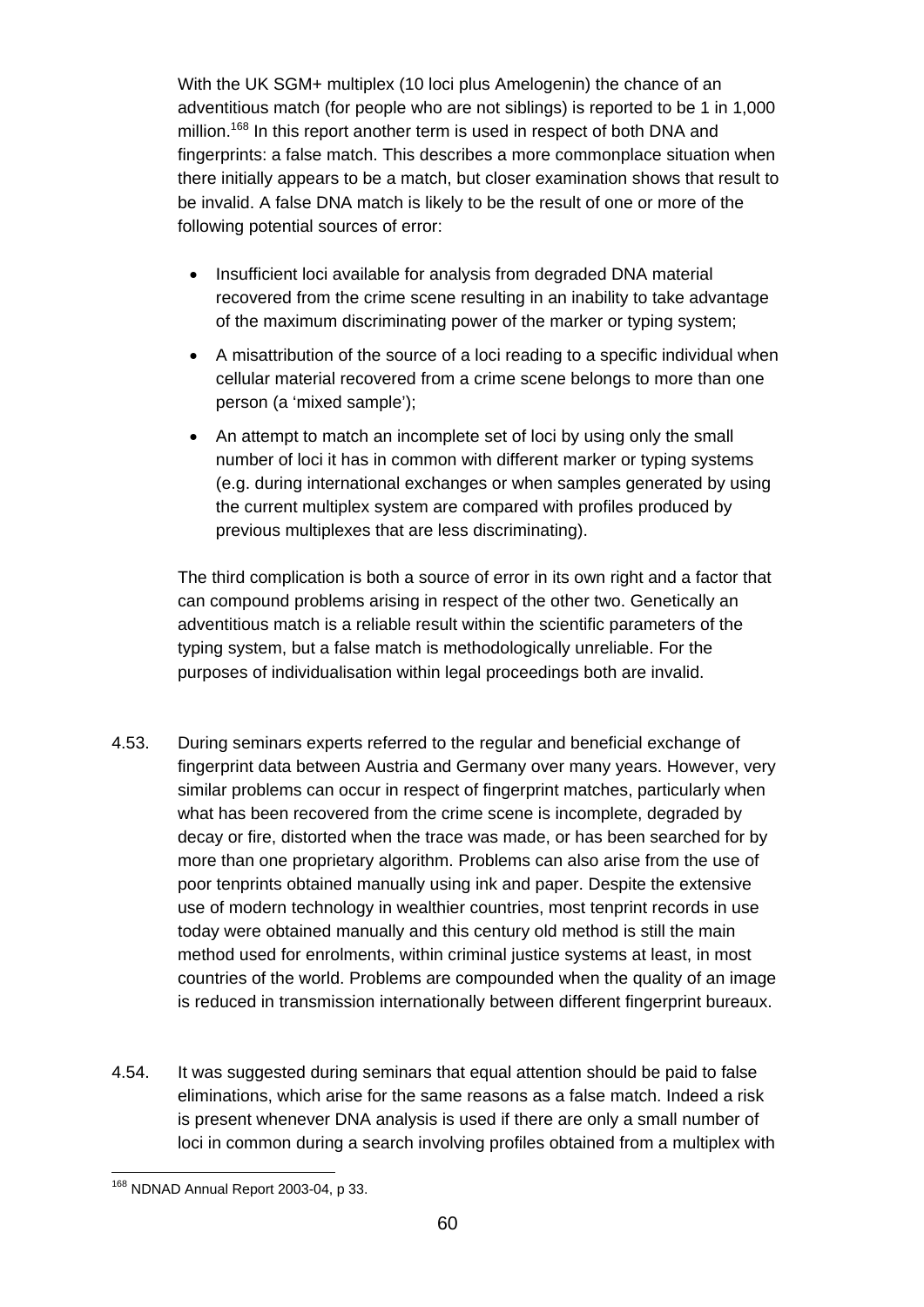a lower discriminatory power (within the UK, the SGM system), or during international searches involving multiplexes with a limited number of loci in common. It is most likely to occur when a crime scene sample is degraded and a limited range of alleles can be amplified. Problems may also arise because of variation in PCR when different typing systems are used. One of the kits used may not have resulted in one of a pair of alleles being amplified to a detectable level, but the other system may have amplified both alleles.

- 4.55. The limited evidence available from US fingerprint proficiency testing suggests that false eliminations may occur on a smaller scale. Reports of the proficiency testing undertaken by the American Society of Crime Laboratory Directors indicate that 8% of the latent prints deemed by those conducting the tests to be inadequate for identification were not so marked. In contrast, 2% of the latent prints deemed adequate were scored as unsuitable for individualisation.<sup>169</sup>
- 4.56. While the problem of false identifications is generally acknowledged, the consequences have not necessarily always been analysed. For example, the Human Genetics Commission suggested that a crime scene from Lewisham is more likely to be linked to a local resident, than a resident of Lisbon or Lugano.<sup>170</sup> Hence, the investigator will know that the inquiry should concentrate on the candidate match with a local resident, rather than one identified via, say by a six loci match (the European and Interpol standard set) elsewhere in Europe. In reality this would indeed be the case with a full SGM+ match (crime scene to personal profile stored on NDNAD). In the absence of such a clear result, it may be inappropriate to close minds to a possible foreign connection. Criminal investigation within Lewisham has to take account of the nature of its resident population. ONS research indicates that by 2008 almost a third of Lewisham residents were not UK born, although Lagos had much greater links with that borough than Lisbon or Lugano.<sup>171</sup>
- 4.57. During the seminars it was acknowledged, as the Human Genetics Commission suggested, that investigators will often be able to eliminate adventitious or false matches fairly easily because it will be apparent with minimum checking that the individual concerned has nothing to do with the crime under investigation. Sometimes however, the issues may not be easy to resolve. This can result in considerable intrusion into the private life of an individual. What has not been recognised is that such a situation would be the equivalent to the suspicion initiated by a close non-match obtained by the use of familial searching. The accidental and unknown nature of the linkage with the investigation however, means that none of the safeguards deemed essential for familial searching will

<sup>&</sup>lt;sup>169</sup> Pyrek, K.M. (2007) *Forensic Science Under Siege* (Burlington MA: Elsevier Academic Press), p. 269.<br><sup>170</sup> Human Genetics Commission, (2009) *'Nothing to Hide, Nothing to Fear'* London, Department of Health pp70-71.

<sup>171</sup> Ellis, A. Population Trends 135, Spring 2009: UK resident population by country of birth, at http://www.statistics.gov.uk/articles/populationtrends/PT135POPCOBARTICLE.pdf accessed 7 March 2010.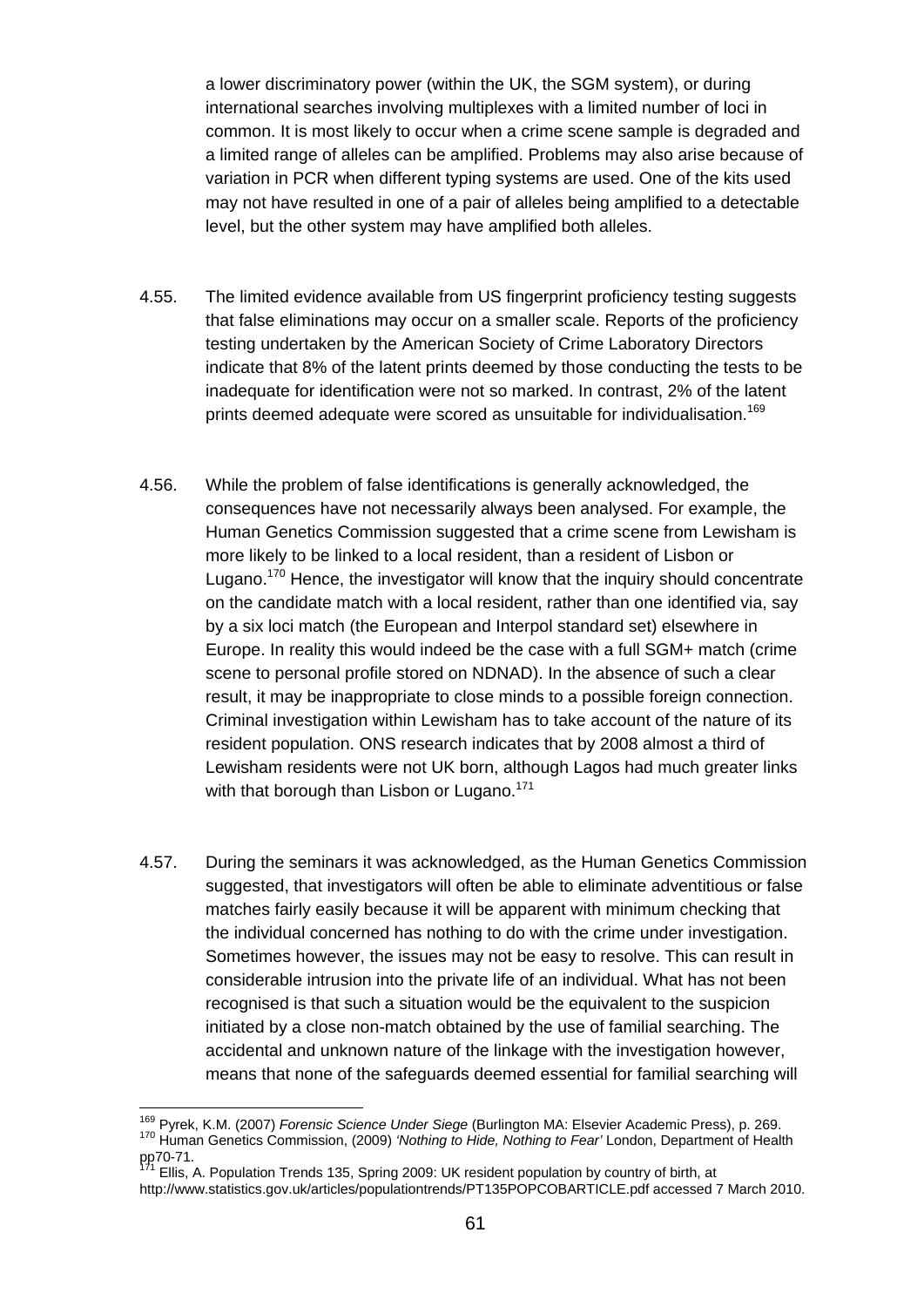be in place. In the worst case scenario, someone may be trapped in a nightmare situation because of a combination of a false match or near match and circumstances judged to corroborate an unreliable biometric result.

- 4.58. Dactyloscopic cooperation resulted in the most well known case of this kind: that of Brandon Mayfield. A US born lawyer and former Army lieutenant, Mayfield received \$2 million in compensation from the FBI for what he described as the 'horrific pain, torture and humiliation' caused to himself and his family as a result of a false fingerprint match.<sup>172</sup> He was detained (initially in a single cell for up to 22 hours a day) after the FBI claimed that his prints matched those found on a bag of detonators in Madrid following the 2004 train bombing. This result was challenged by the Spanish police. The FBI examiners later acknowledged that they did not re-examine their initial match decision as carefully as they should have done. They knew by that time that Mayfield was a convert to Islam, had an Egyptian wife and had represented a convicted Islamic terrorist in a child custody dispute. An official investigation largely exonerated the FBI examiners, focusing on the problems of dealing with 'confusingly similar prints' identified by an automated database search, as an 'unusually close nonmatch'. It concluded however, that the examiners had been willing to 'accept an extraordinary set of coincidences' in explaining their identification, and that internal reporting arrangements within the FBI had resulted in 'implicit pressure' on the examiner to declare a positive identification 'when faced with a difficult comparison in a case involving a particularly heinous crime'.<sup>173</sup>
- 4.59. The reverse situation a false elimination may be equally damaging for the administration of justice. A scientific or professional inability to match bioinformation from the crime scene with data held under a different system may result in an investigation being discontinued or being focused on the wrong suspect simply because of a vague circumstantial fit with the limited information about the crime. From our analysis of the political ambitions for the greater exchange of forensic bioinformation internationally, it is reasonable to assume that in the absence of technological, organisational and professional improvements, that this is likely to be a growing problem in the future. It may be however, that organisational improvement could be achieved simply through investment in information technology, including automatic database searching. This could be a costly mistake. With the increasing horizontal integration of criminal justice data, staff currently working on international cooperation could be overwhelmed by data and, as was seen in the Mayfield case, in major investigations face considerable pressure to confirm 'near close matches'.

<sup>&</sup>lt;sup>172</sup> Lichtblau, E. New York Times, 30 November 2006, 'US Will Pay \$2 Million to Lawyer Wrongly Jailed', at http://www.nytimes.com/2006/11/30/us/30settle.html?\_r=1, accessed 6 March 2010.

<sup>&</sup>lt;sup>173'</sup> US Department of Justice (2006) Office of the Inspector General Oversight and Review Division, A Review of the FBI's Handling of the Brandon Mayfield Case, especially pp.7, 9,11-12 and 20-21, at http://www.justice.gov/oig/special/s0601/PDF\_list.htm accessed 6 March 2010.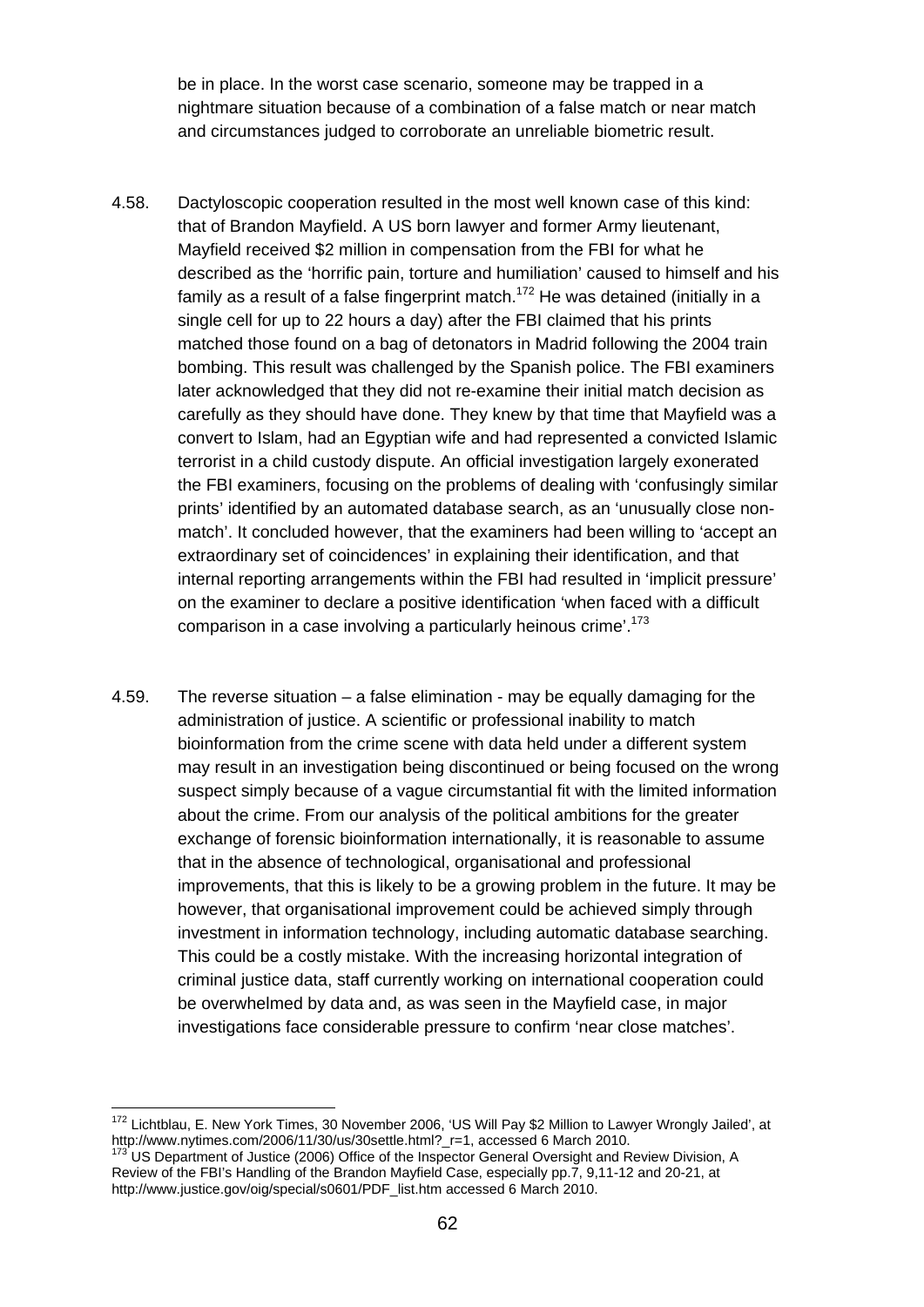- 4.60. The potential widespread distribution of automated searching for matches to latent print matches (under Prüm this could yield 10 closest matches from 26 countries), could quickly produce candidate match 'overload'. Greater reliance on automated matching however, could exclude a potential match by not putting it on the list of, say, ten candidate matches or closest near matches. This might incorrectly eliminate the offender from the inquiry. Similar problems were anticipated in respect of DNA by the ENFSI DNA Working Group in 2009. They concluded that while the European Standard Set of Loci are sufficient for the present 'occasional exchange of DNA-profiles between countries', the much higher volume of exchanges of DNA-profiles made possible by the Interpol DNA-database and the Prüm Treaty means that the chance of adventitious or false matches will no longer be negligible, and may become significant.<sup>174</sup>
- 4.61. The ENSFI report also provided clear examples of the risk of invalid results because of misplaced reliance on automation alone or inadequate software within an automated searching system. Some DNA-databases, such as CODIS, contain mixed DNA-profiles and can be searched internationally. This can be very helpful when investigating serious crimes. A numerical match between a reference sample and a mixed profile however, must always be visually checked against the plots of the DNA-profile because a numerical match may not be a real match as shown in Figure 4.1. In addition, when two profiles have been generated by using different multiplexes there is a risk of missing a match due to the occurrence of so-called 'null-alleles'. This is the result of a sampling variation between two multiplexes resulting in the failure by one to amplify an allele. One system might incorrectly detect only one allele present in the sample (apparent homozygote or two identical alleles at a given locus), but the second may have detected two alleles (apparent heterozygote or two different alleles at a locus). The presence of a null-allele is identified by observing the unexpected low peak height on the plots of the DNA profile of the apparent homozygote, but this requires an attentive DNA-analyst or intelligent allele-calling software.<sup>175</sup>

**Figure 4.1**: Example provided by the ENSFI DNA Working Group illustrating how three loci of a mixed stain and a reference sample which match on a numerical basis can be seen not to match when the mixed profile is attributed to a single individual contributor



<sup>&</sup>lt;sup>174</sup> ENSFI (2009) DNA-Database Management Review and recommendations at http://www.enfsi.eu/get\_doc.php?uid=345, accessed 6 March 2010, p.8.<br><sup>175</sup> *ibid.* pp.12-13 and 8.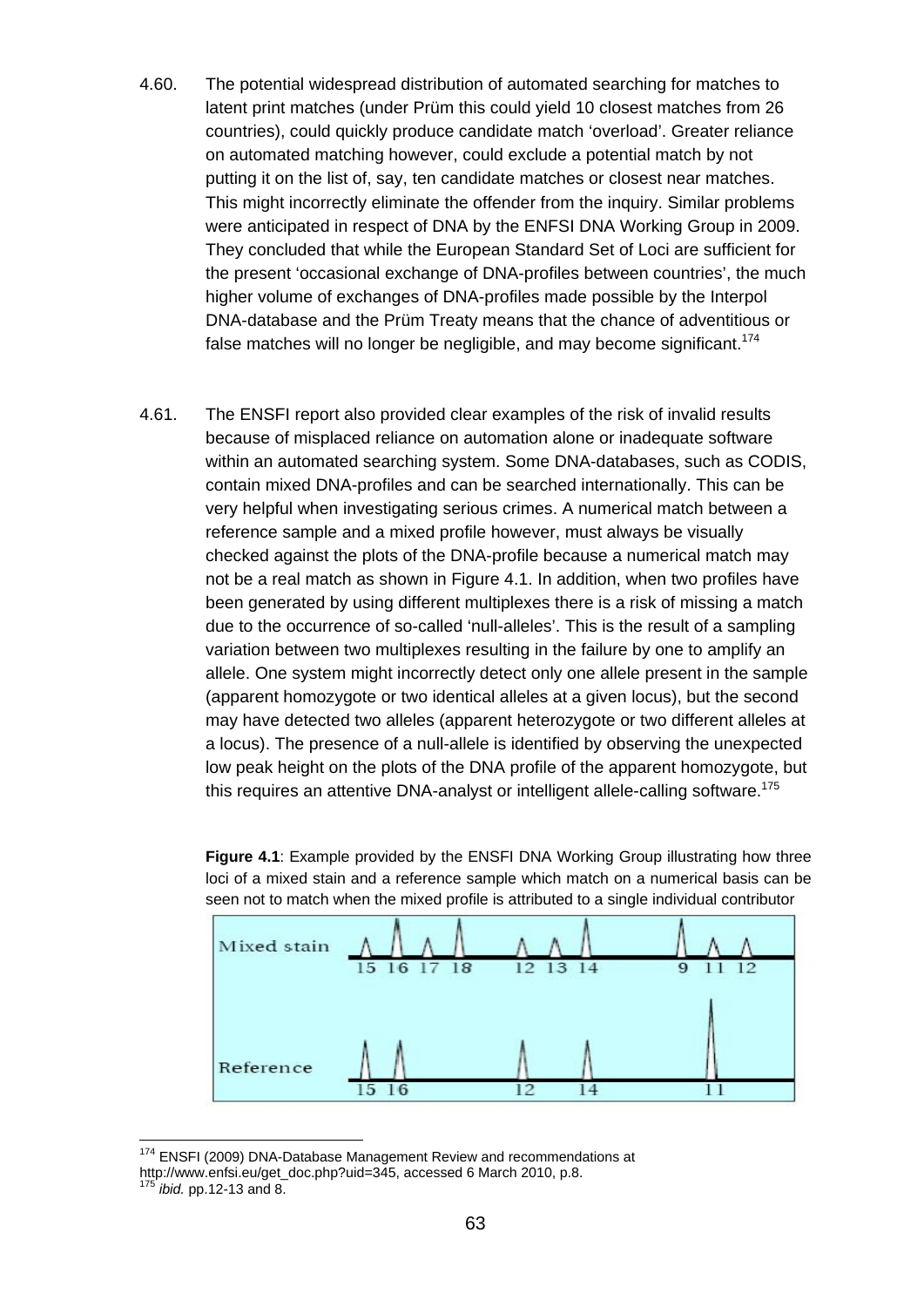- 4.62. The only effective way of dealing presently with invalid results when using DNA appears to be, as recommended by ENSFI, that of retaining cellular material for the same period as the profiles. It is also important to ensure that there are sufficient DNA and fingerprint analysts to scrutinise candidate matches in conditions where they are not placed under direct investigatory pressures. This is clearly not a satisfactory long-term solution and many organisations have significant privacy concerns. There are also cost implications. An interim option would be to bring the UK into line with best practice in North America, where demographic information is not sent to any FBI or RCMP forensic laboratory that analyses personal profiles. Cost reduction ultimately depends on considerable technological progress (considered below). In the meantime, samples are being retyped extensively when matches are identified between Germany and the Netherlands during their trials of the Prüm arrangements. This extra work adds significantly to cost and speed, making it less effective for finding forensic leads. However, these considerations may not detract from the possibly greater benefits from not unnecessarily sending demographic details to laboratories, a practice that opens possibilities for abuse and security lapses, and has been criticised by those running the laboratories themselves.
- 4.63. Similar obstacles can be anticipated in the progress of UK cold case review work as degraded crime scene material is reanalysed using a new multiplex. In either instance the problems of ensuring acceptable sample storage and the cost of retyping personal profiles might prove, on balance, to be acceptable. They need to be compared with the burden of potential investigative or legal work to avoid or respond to legal challenges during a trial if all candidate matches had not been exhaustively investigated for elimination purposes. Also, a judgment needs to be made about the potential impact of sample destruction. Not being able to follow-up 'near matches', and the ability to reanalyse old crime scene material, may negatively impact upon effectiveness as a result of foreseeable technological advances.
- 4.64. The analysis of these issues should take account of the existence of a proven option for reducing sample storage costs. The present storage of samples at -20 degrees Celsius could be replaced by FTA paper storage in ambient conditions. Regrettably it can be seen from the Impact Assessment published to support the Crime and Security Bill 2010 that the consideration given to this issue by the Government did not identify ambient storage as an option:

'It costs around £0.90/year to store a DNA sample in a fridge. Under the option of destroying all DNA samples, this cost would not occur. Given the large number of samples that would need to be removed we have estimated a saving of around £5.2m (one-off) and £7.7m/year.<sup>176</sup>

<sup>1</sup> 176 Home Office (2009), *Impact Assessment of the implementation of the S & Marper ECtHR judgment regarding DNA profiles, DNA samples and fingerprints retention* published at www.crimereduction.homeoffice.gov.uk/crimeandsecuritybill/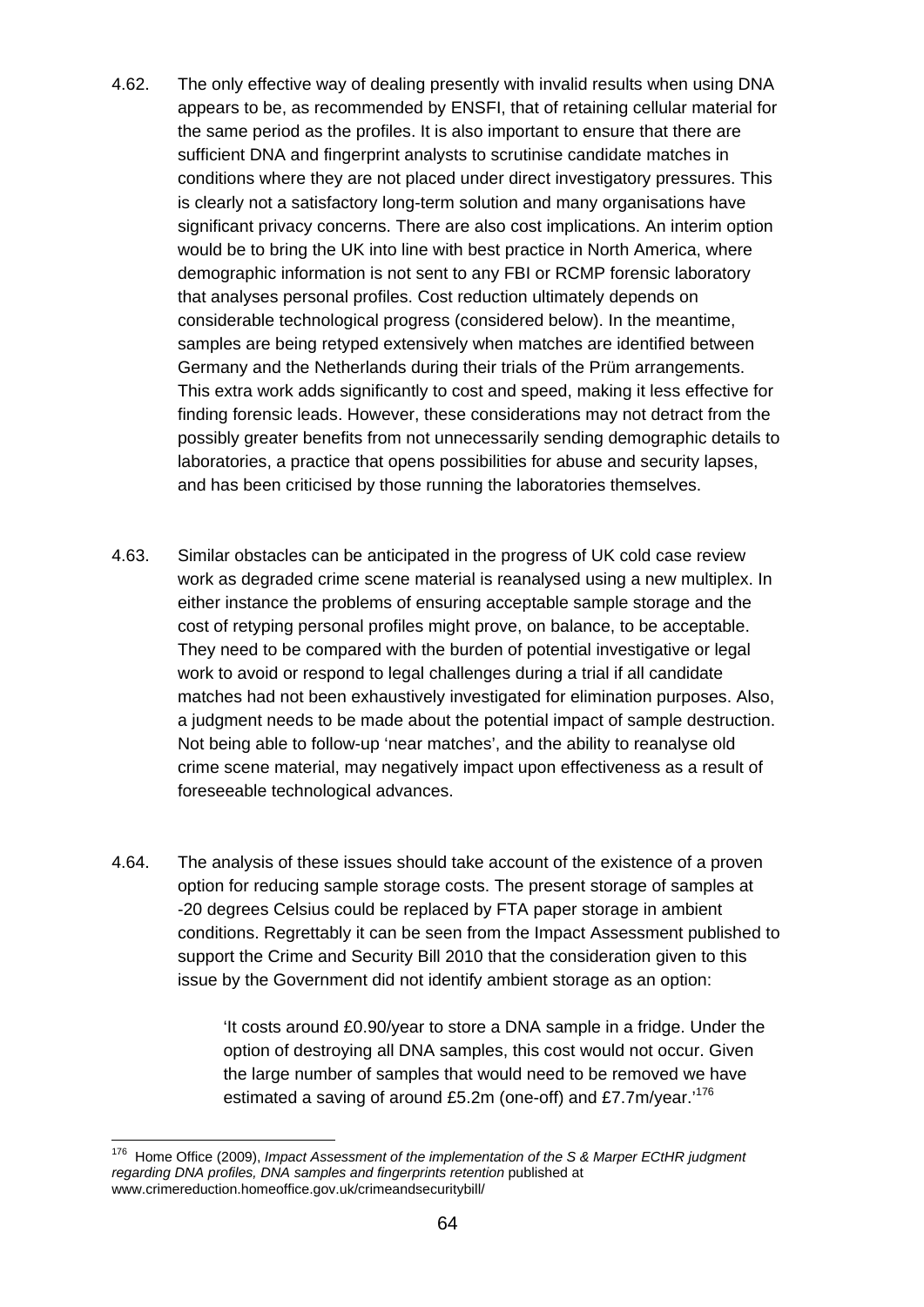4.65. The impact assessment acknowledged however, that the options for dealing with this issue had only received limited analysis during the consultation stage:

> 'While most respondents failed to differentiate between samples and the profiles which are derived from them, where they did, there was strong support from the public and civil liberties groups for the proposal to destroy samples. However, some caution was expressed by policing and prosecutorial organisations in terms of possible operational and evidential implications'.<sup>177</sup>

The Government also admitted that re-sampling 'may not be practical or appropriate in a large number of cases' should new techniques be developed to extract more information from crime scene samples or assistance be requested internationally. It accepted that investigations might fail both domestically and abroad due to the inability to produce the original sample.

#### **Ensuring the validity of dactyloscopic information**

- 4.66. As a forensic technique grounded in professional expertise rather than replicable and independently verifiable methodology, dactyloscopic examination faces major challenges in the light of the McKie case in Scotland,<sup>178</sup> and the Brandon Mayfield case in the USA. As a result of problems documented in the NRC 2009 report '*Strengthening Forensic Science in the United States: A Path Forward* ', there may be a new round of challenges to fingerprint evidence and other experienced based forensic disciplines. It is suggested in that document that there now needs to be a clearer understanding of the basis for valid fingerprint matches, together with research into causes of error and error rates.
- 4.67. The massive expansion in the exchange of such information for border control purposes, as well as the less dramatic growth of cooperation in the course of traditional criminal investigations, means that new fingerprint standards for establishing the validity of matches need to be applicable globally. The ENFSI fingerprint working group is seeking to establish what is being done in the different EU countries. Their analysis will cover national identification methods, the testing of procedures and the assessment of personal competency. The ENFSI fingerprint group and the International Association of Identification (IAI) have links, but it was suggested that both organisations need to achieve greater visibility and wield more influence internationally.

 $177$  supra.

<sup>178</sup> The Scottish Fingerprint Inquiry was established with the following terms of reference:

To inquire into the steps that were taken to identify and verify the fingerprints associated with, and leading up to, the case of *HM Advocate v. McKie* in 1999, and

<sup>♦</sup> To determine, in relation to the fingerprint designated Y7, the consequences of the steps taken, or not taken, and

To report findings of fact and make recommendations as to what measures might now be introduced, beyond those that have already been introduced since 1999, to ensure that any shortcomings are avoided in the future. For current developments see: http://www.thefingerprintinquiryscotland.org.uk/inquiry/21.html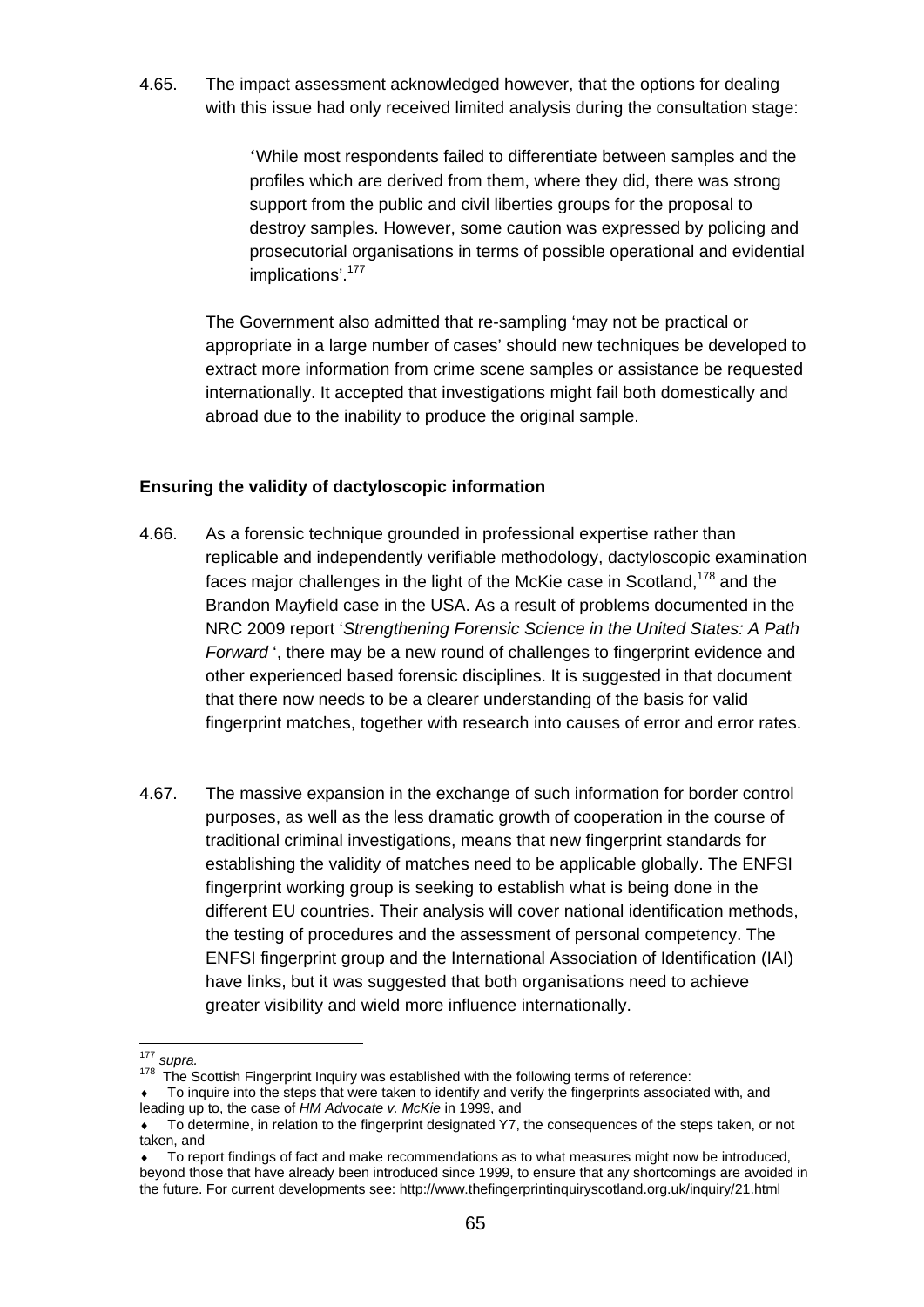- 4.68. During seminar discussion, developing a probabilistic basis for fingerprint identification or perhaps reaching agreement on a numeric standard were seen as the two most promising ways forward. This would enable the fingerprint community to follow the lead of ENSFI in introducing proficiency testing and audits. Whatever approach is adopted, it would be necessary to ensure that the transition to more highly complex and statistically demanding approach is made intelligible to existing practitioners whose existing working methods and professional expertise will undergo a major change. Dror and Mnookin have considered more systematically than was possible in our discussions, the increased risks of examiners making erroneous identifications because of the scale and speed of automated database searching. This arises from the increased chances that automated searching will produce an increased number of candidate matches based on incidental similarities and that some of these may be an 'artifact both of the relative similarity of the patterns being compared and of the human cognitive architecture involved in pattern matching'.<sup>179</sup>
- 4.69. Technical problems relating to the transmission of data and the preparation or presentation of information for analysis theoretically at least present fewer problems. The transmission of good digital images is critical. It should be possible to reach an international agreement and introduce changes quickly subject to available funding. This could include the minimal pixel quality of exchanged images and the replacement of ink and rollers with digital image capture such as LIVESCAN which is used in UK custody suites. However, it was noted that little progress had been made internationally other than a very limited agreement dealing with the file format for transmitting information.
- 4.70. Automated search systems generally decrease reliance on individual decisionmaking while reducing costs and speeding up database searches. While the manual scrutiny of candidate matches remains essential when dealing with latent marks, it is less important when comparing a LIVESCAN reading from someone brought into custody with an equally good set of tenprints on NAFIS. The introduction of 24/7 automation has made a huge difference in the ability of the police to verify the identity of persons in custody despite most UK fingerprint bureaux operating only five days a week.
- 4.71. The downside to the history of technological development in this field has been how this has been based on the ad hoc development of different proprietary search and image capture systems. Often different systems, sometimes even different versions of the same system from a single manufacturer, are not interoperable. Similarly, different algorithms used to retrieve stored prints in accordance with a specific input map of features may require fingerprint

<sup>1</sup> <sup>179</sup> Dror, I.E. and Mnookin, J.L., 'The use of technology in human expert domains: challenges and risks arising from the use of automated fingerprint identification systems in forensic science', *Law, Probability and Risk,* Advance Access, published January 22, 2010, p.21.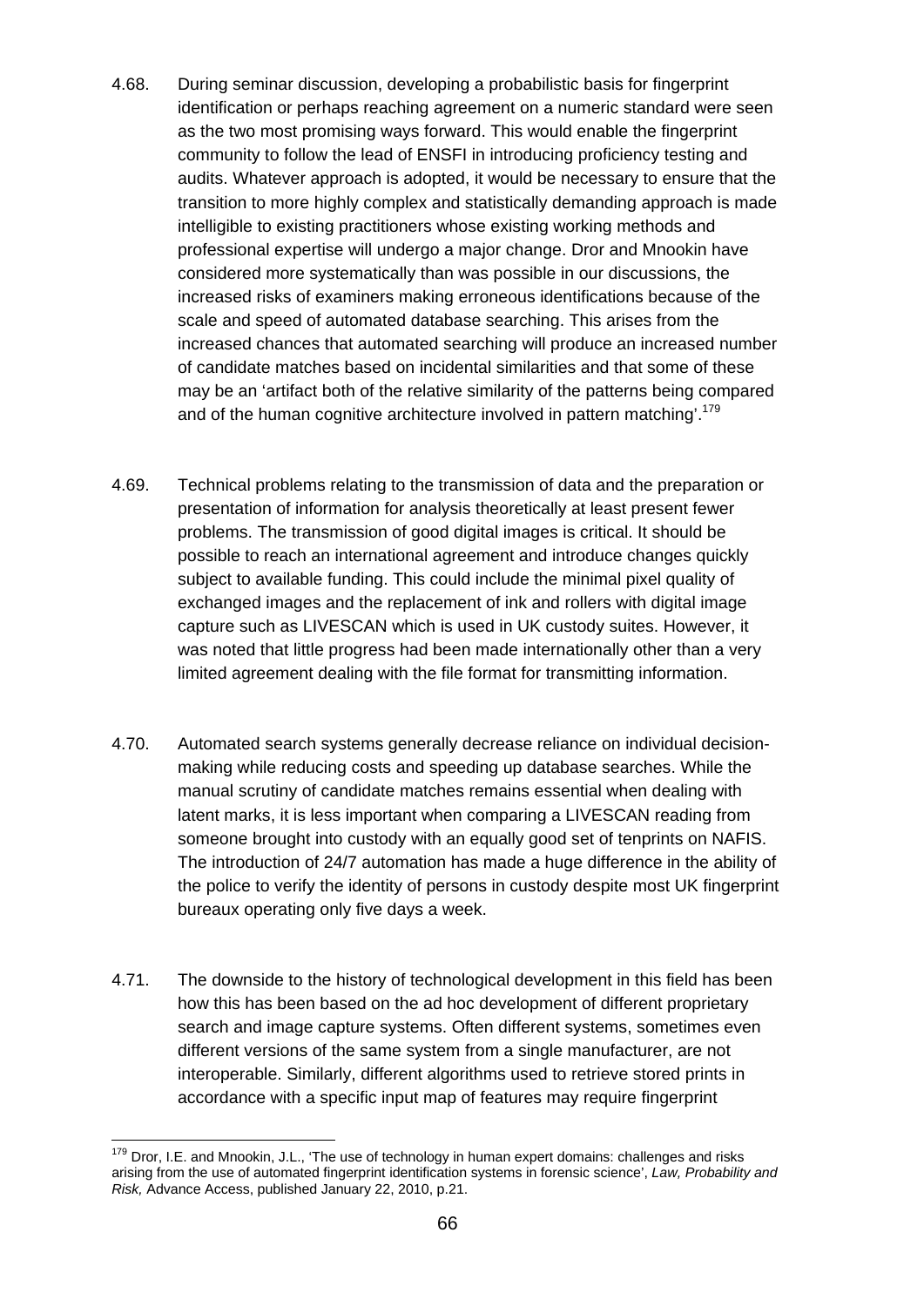examiners to learn system specific ways of annotating features on a latent print in order to maximise the chances of a successful identification. This situation was compared unfavourably in the NRC report with the high levels of interoperability achieved for other distributed information networks, including banking systems, such as ATM machines. The successful development of such IT systems requires 'finely crafted and agreed standards and protocols'. This, the report concluded, would require strong, high level support from government policy makers, and additional public funding.180

- 4.72. Seminar discussions also acknowledged that there may also be development aid, IPR, and strategic procurement issues that need to be addressed for the benefit of developing and middle income countries. Some have recently tried to consider systematically the increased risks of examiners making erroneous identifications because of the scale and speed of automated database searching. This arises from the increased chances that automated searching will produce an increased volume of candidate matches that are based on incidental similarities and that some of these may be an 'artefact both of the relative similarity of the patterns being compared and of the human cognitive architecture involved in pattern matching'.<sup>181</sup>
- 4.73. It is unclear within the UK how strategic coordination has taken place, even in terms of basic system design. The Home Office decided to use LIVESCAN tenprint scanning for subject enrolment for identity cards and passports. This is in contrast to enrolment on IDENT1, where the standard is based upon rolled prints. Both choices probably made sense in isolation. LIVESCAN enrolment is likely to be quicker and cheaper than rolled prints, but rolled prints was the standard judged necessary for comparisons with latent prints within the criminal justice system. The critical question is whether, if or when, the identity card and passport tenprints are accessed for criminal justice purposes, they will be suitable for this purpose? This may simply be a matter of ensuring a more intensive scrutiny of potential matches or near close matches when prints obtained outside the criminal justice system are compared with latent prints. At a minimum, there appears to be a prime facie case for interdependent assurance that in such a situation adequate safeguards are in place. One aspect that may have to be capable of being monitored is that there are a sufficient number of competent experts in place to scrutinise automatic search results, so that such reports can be properly verified or caveats attached before being passed to investigators.

<sup>180</sup> National Research Council of the National Academies (2009) *Strengthening Forensic Science in the United States: A Path Forward*, Washington DC: The National Academies Press, pp.269-278. <sup>181</sup> *op.cit*. n.179, p.21.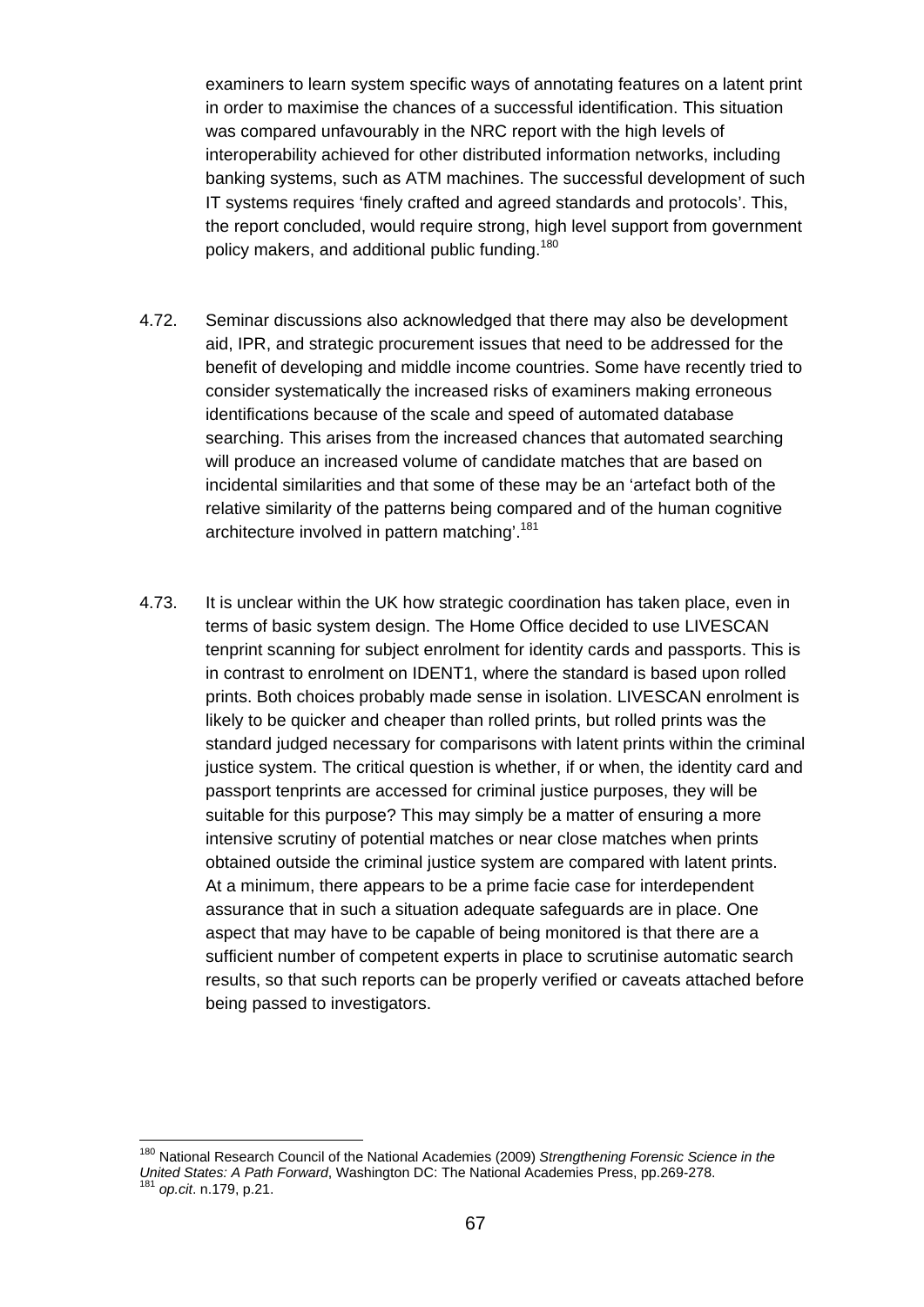## **The foreseeable technological obsolescence of SGM+**

- 4.74. During seminar discussion there was general agreement that the variety and differing configurations of multiplex introduced over a decade ago are barriers to efficient and cost-effective use nationally or exchange internationally. The systems used most frequently, especially in the UK and in countries from where the majority of known serious offenders in this country originate, are set out overleaf in Figure 4.2. Within the European Union this problem is to be dealt with in the medium term by introducing five new markers. These loci (Next Generation Multiplex - NGM) have been developed for two reasons. Firstly, they provide more discriminating power as national databases grow in size and are searched more frequently alongside other national databases. Secondly, they have a low molecular weight and will be more successful when used to analyse degraded samples. This multiplex was introduced at the end of 2009 and their use in all member states by November 2011 was recommended in a Council Resolution on 30 November 2009.<sup>182</sup>
- 4.75. The cost of switching will reflect not only higher analysis costs (extra reagents and additional processing), but also software upgrades for the NDNAD and other DNA (provider and Interpol) databases. We were told that within the EU it was estimated the five new loci would ensure sufficient levels of discrimination for another five years.

 $\overline{1}$ <sup>182</sup> EU Council Resolution on the exchange of DNA analysis results (2009/C 296/01).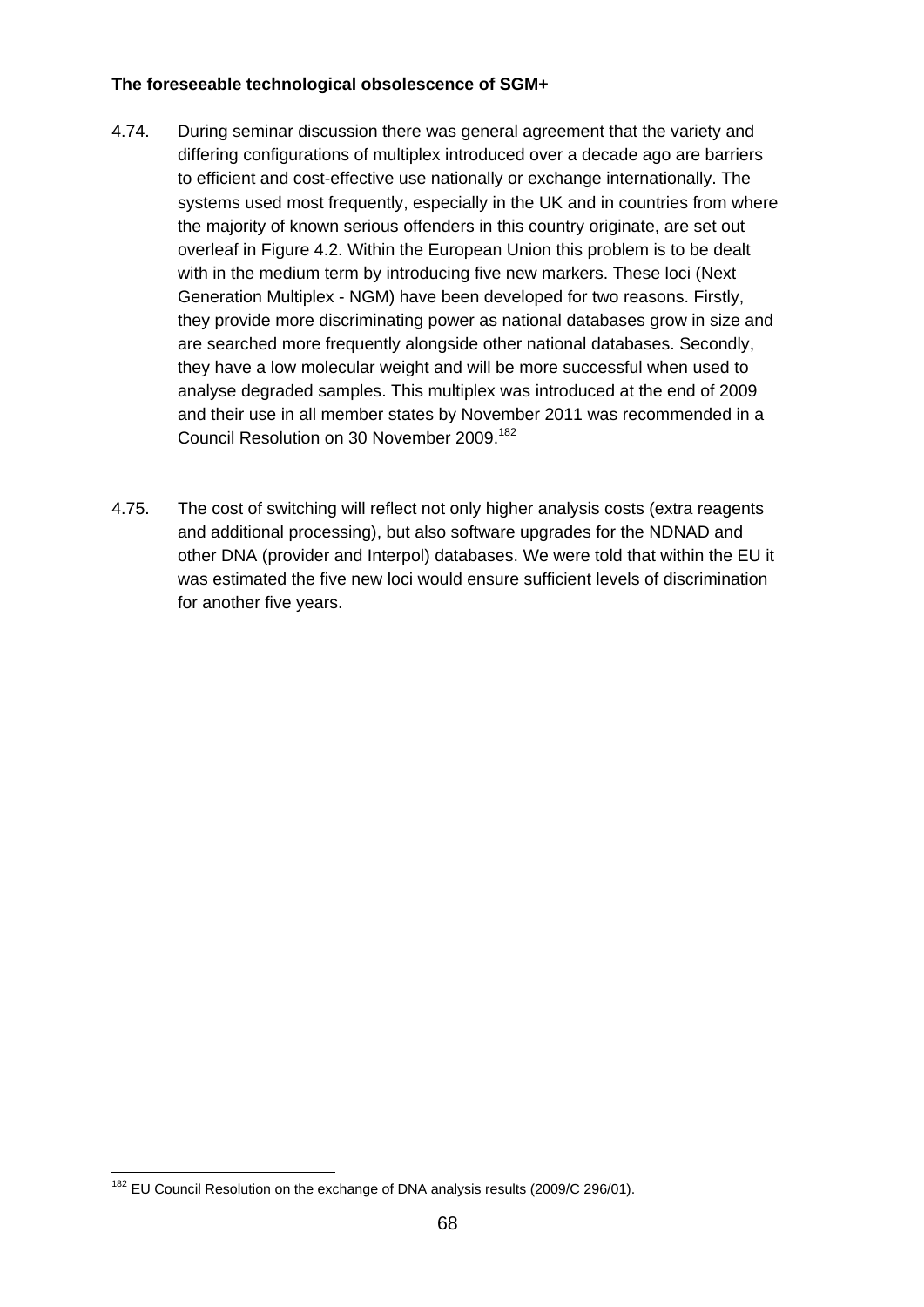**Figure 4.2:** Analysis of loci used in DNA multiplex in the countries with the most criminological links with the UK.

|                                     |               | <b>CODIS</b> | <b>Identifiler</b> | Type 15 (Sinofiler) | ě, | Pp2 | 虛  | È      | SGM+ | <b>ENSFI/Interpol</b><br>standard set |
|-------------------------------------|---------------|--------------|--------------------|---------------------|----|-----|----|--------|------|---------------------------------------|
|                                     | D6            |              |                    | ٠                   |    |     |    |        |      |                                       |
|                                     | D19           |              |                    | ٠                   |    |     |    |        |      |                                       |
|                                     | D2S1338       |              |                    |                     |    |     |    |        | ٠    |                                       |
|                                     | D19S433       |              |                    |                     |    |     |    |        | ۰    |                                       |
|                                     | <b>D5S818</b> | ۰            | ٠                  | ٠                   | ٠  |     | ٠  | ۰      |      |                                       |
|                                     | D7S820        | ۰            | ٠                  | ٠                   | ٠  |     | ٠  | ٠      |      |                                       |
|                                     | D13S317       | ٠            | ٠                  | ٠                   | ٠  |     | ٠  | ٠      |      |                                       |
|                                     | <b>CSF1PO</b> | ۰            | ٠                  |                     | ۰  |     | ٠  |        |      |                                       |
|                                     | <b>TPOX</b>   | ٠            | ٠                  |                     | ٠  | ٠   | ٠  |        |      |                                       |
|                                     | D16S539       | ۰            | ۰                  | ۰                   | ٠  |     | ۰  |        | ٠    |                                       |
|                                     | D18S51        | ۰            | ۰                  | ۰                   | ٠  | ٠   |    | ۰      | ٠    | ٠                                     |
|                                     | D8S1179       | ۰            | ٠                  | ٠                   | ۰  | ٠   |    | ۰      | ٠    | ٠                                     |
|                                     | D3S1358       | ۰            | ٠                  | ۰                   | ٠  | ۰   |    | ۰      | ٠    | ٠                                     |
|                                     | <b>THO1</b>   | ۰            | ۰                  |                     | ٠  | ۰   | ٠  |        | ٠    | ٠                                     |
|                                     | <b>VWA</b>    | ٠            | ٠                  | ۰                   | ٠  | ٠   | ٠  | ۰      | ٠    | ۰                                     |
|                                     | <b>FGA</b>    | ۰            | ٠                  | ۰                   | ۰  | ٠   |    |        |      | ۰                                     |
|                                     | D21S11        | ۰            | ٠                  |                     | ٠  | ۰   |    |        |      | ۰                                     |
|                                     | Penta D       |              |                    | ٠                   | ٠  |     |    |        |      |                                       |
|                                     | Penta E       |              |                    |                     | ٠  |     |    |        |      |                                       |
|                                     | Amelogenin    |              | ۰                  | ۰                   |    |     |    | ۰      | -    |                                       |
| dditional<br>NSFI<br>andard set     | D1S1656       | 2            |                    |                     |    |     |    |        | 2    | ٠                                     |
|                                     | D2S441        | 2            |                    |                     |    |     |    |        | 2    |                                       |
|                                     | D10S1248      | ?            |                    |                     |    |     |    |        | 2    |                                       |
|                                     | D12S391       | 2            |                    |                     |    |     |    |        | 2    | $\bullet$                             |
|                                     | D22S1045      | 2            |                    |                     |    |     |    |        | 7    |                                       |
| Correlation with SGM+<br>(?)/11)    |               | s.           | 9                  | s.                  | 9  | 7   | 3  | $\tau$ |      | 7.                                    |
| Correlation with CODIS<br>(?)/13)   |               |              | 13                 | 11                  | 13 | s.  | s. | ۰      | s.   | 7                                     |
| Correlation with Type 15<br>(?)/15) |               | 11           | $12 \overline{ }$  |                     | 13 | 7   | 7  | 7      | 10   | s.                                    |
|                                     |               |              |                    |                     |    |     |    |        |      |                                       |

4.76. For the UK the loci issue can be summarised as follows:

- Its multiplex, SGM+, is already technologically obsolescent, but adding the five NGM loci could considerably reduce the risk of false matches, adventitious hits or false eliminations (domestically as the NDNAD grows and internationally as the volume of data exchange increases). It would also increase the potential value of reinvestigating older crimes, particularly murders and serious sexual offences.
- Even the next upgrade, by adding the five NGM loci, may only be of value for about another five years.
- Even if the UK remains in step with other EU member states the origin of the most serious criminals known to have committed offences in this country means that in many cases the mulitplex used in their home country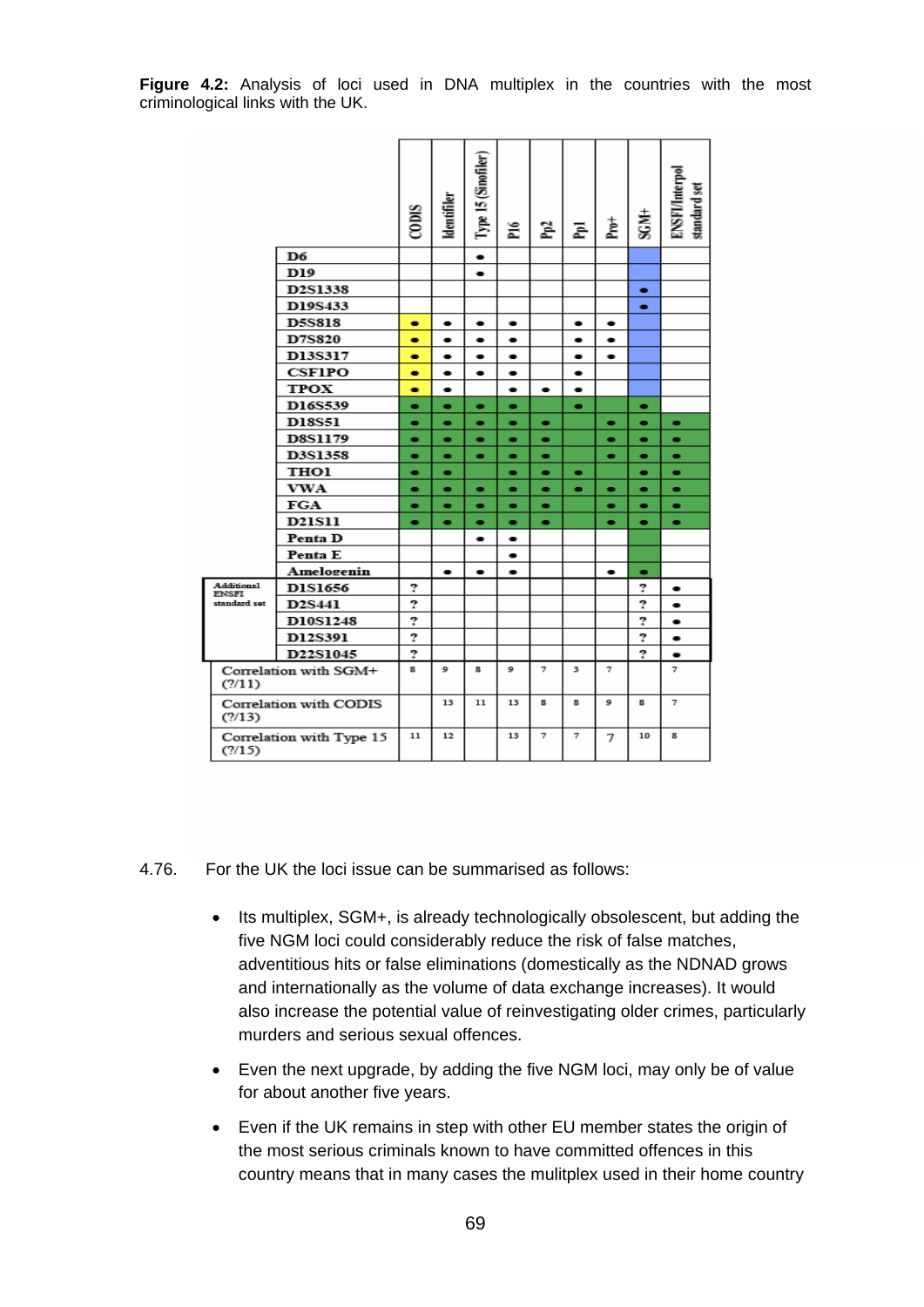and the UK do not have sufficient common loci to be confident of the quality of any exchanged information or evidence being reliable. This problem is illustrated at Figure 4.3.

**Figure 4.3**: The correlation (proportion of loci in common) of SGM+ with the mulitplex used (where known) by countries with 200 or more citizens in custody in England and Wales at 31 December 2008.



- 4.77. International data indicates that SGM+ is a significant multiplex globally and within the EU. Investment in five new loci is probably a good medium term option. The issue that needs to be grasped now is what should be available in five years time? In attempting to forecast possible trends the much closer convergence of China (the fastest growing DNA database) and the USA (the world's largest DNA database) is probably the most strategic public policy issue relating to the technological development of DNA multiplexes that the governments of the UK and EU, together with the Council and Commission have to address. China originally used 'Identifiler' (equivalent to CODIS plus Amelogenin), the same multiplex as Hong Kong, but some time ago a new kit was developed with 15 loci: Type 15 or 'Sinofiler'. This is identical to Identifiler except for the replacement of two CODIS loci and the addition of two loci not used in other systems. At present it is believed that half the profiling work in China is carried out with Identifiler, but eventually all analyses will use Sinofiler.
- 4.78. The problem with the development of new multiplex within Europe is the risk of being significantly out of step in terms of access to the benefits of technological development; more effective international law enforcement cooperation; and commercially with the predominant systems used elsewhere in the world. Links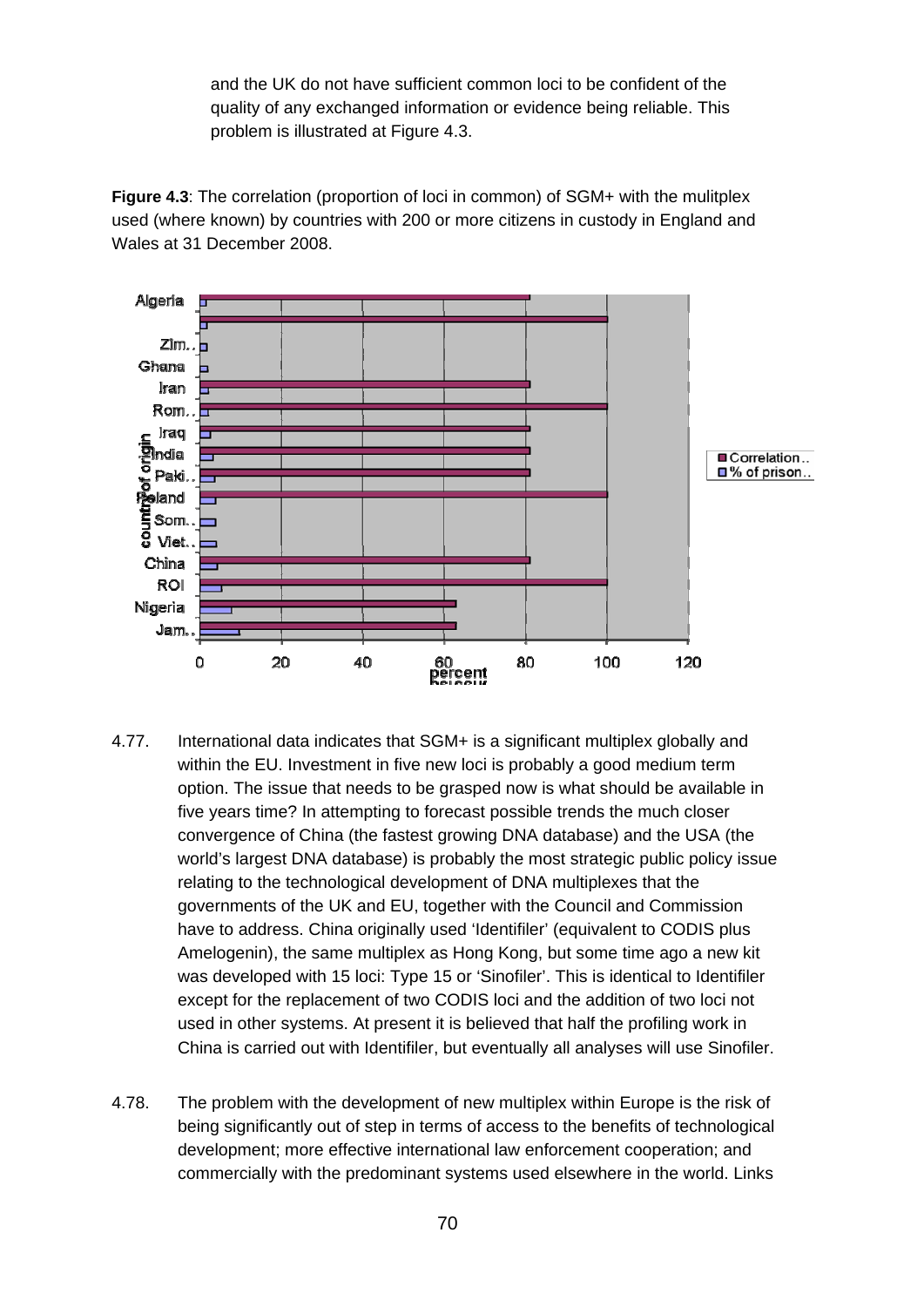with medium income countries through the Commonwealth will make no difference. South Africa is the key country within sub-Saharan Africa for undertaking DNA analysis for other countries in its region. It uses Pro+ (seven common SGM+ and Identifiler loci, together with an additional three Identifiler loci). Jamaica may be the country of origin for the largest proportion of foreign nationals (predominantly male) in English prisons, but the impact of Jamaican crime (as indicated by the deportation of Jamaican citizens for firearms and violent offences) is greater in the USA rather than the UK and Jamaica uses Powerplex systems not SGM+.

- 4.79. ENFSI works with the relevant US and Australasian bodies, SWGDAM (Scientific Working Group on DNA Analysis Methods) and SMANZL (Senior Managers Australian and New Zealand Forensic Laboratories), but it is quite difficult to co-ordinate and collaborate effectively with no regular funding and, as a voluntary organisation for forensic providers, cannot have a formal mandate to seek to promote coordination with North America or China. It exists on the basis of minimal public funding limited to travel expenses and small research projects, and no political support. Hence, progress in developing new multiplex had only been possible because of the goodwill of scientists and the advantage for two biochemical companies of ENSFI cooperation in developing a new product that might be marketed beyond Europe. There is some optimism that other countries will consider adopting the 5 loci that have been developed by ENFSI when expanding their core loci. There is however, a major technical barrier for achieving any kind of multiplex that would provide a more reliable overlap between the various CODIS based multiplex and the different systems developed in Europe. The kind of 20 loci multiplex that might make this possible would require new biochemistry, at present it is technologically impossible to go beyond a 15 or 16 loci system.
- 4.80. The absence of coordinated EU national or Commission strategic involvement also results in over dependence on commercial biochemistry. The absence of public funding to create a public sector IPR for the new markers reflects the weakness of the ENSFI, as the only EU forensic science body. We were advised that even attempts to reduce analytical costs by reducing the market dominance of the two dominant companies appear to have been blocked by legal action to prevent a new company entering the market. On the other hand, the limited number of commercial companies in the market has at least prevented an even greater proliferation of multiplex systems. There is also a more general economic issue arising in respect of IPR. For international cooperation to work and to assist poorer countries achieve a modern criminal justice system, it must be possible for less wealthy countries to access DNA profiling. This problem needs to be recognised as being akin to the issue of access to generic drugs for developing and middle income countries.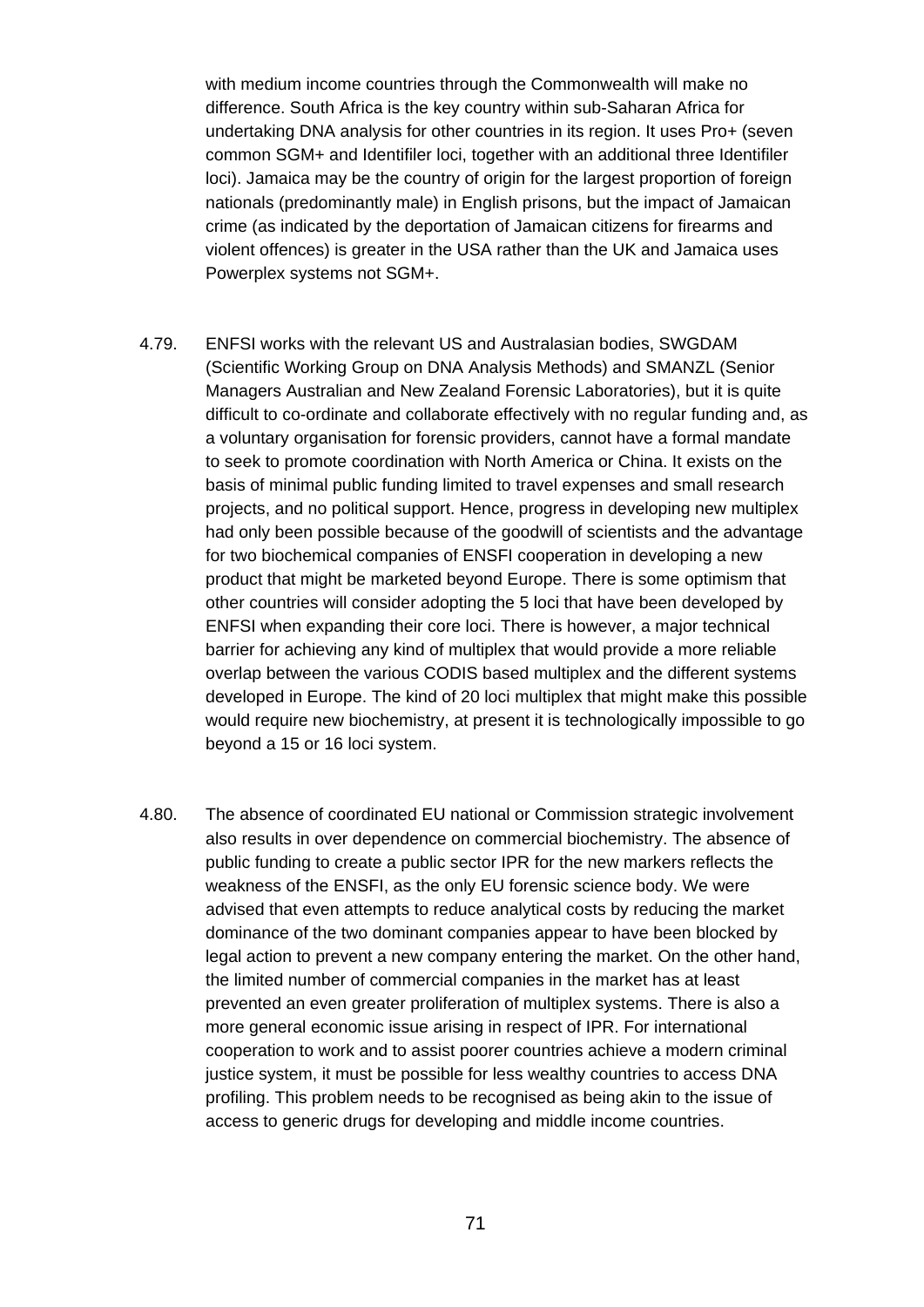# **Conclusion**

- 4.81. While information is scarce, the amount of cooperation involving the use of DNA appears to be occasional even when investigating serious crimes. Within the European Union this might change as a result of the Prüm Treaty, although the Council of the European Union has already sought to restrict the extent of future searching under Prüm, presumably to prevent analysts being overwhelmed by search requests and the need to verify results.
- 4.82. The interoperability of NDNAD and the Scottish database, together with the ability of the forensic services of the two administrations and Scottish criminal justice colleagues to manage different retention regimes on a large scale is clear evidence that forensic cross-jurisdictional cooperation can be successfully managed on a large scale despite legal differences. While this report identifies some gaps and lack of consistency in the data and suggests where research is urgently needed, the scale and detail of the interoperability analysis indicates that the NDNAD has set an example of greater openness nationally and internationally for criminal justice databases, including the exchange of information about fingerprints, and possibly genetic collections in the genetic medical research and health fields.
- 4.83. While the issues of validity, technological development and sample retention have been considered in the context of international cooperation, it is important to bear in mind that transnational crime is only a small proportion of recorded crime, particularly those offences where bioinformation can be obtained from a crime scene.<sup>183</sup> The advantage of considering such issues however, serves to identify some of the key strategic issues that will need to be addressed for domestic reasons and acts as a reminder that when engaged in these internal deliberations the possible global implications should not be neglected. An example of this is illustrated by the difficulties in reconciling strongly held bioethical positions with the practical needs of the criminal justice system when determining sample retention policy. There appears to be a consensus between the Government and civil society organisations about no longer retaining samples. The consequences of this will not necessarily just be, as police and prosecutors have indicated, missed investigative opportunities; it may also result in incorrect matches being identified. Limited data is available about the conversion of SGM personal profiles by using the SGM+ multiplex: that is an increase in maximum discriminating power from an estimate of about one in 50 million to something in the order of one in one billion. Of the 2,000 samples that were reanalysed in 2003/04, 19% were found to be invalid when the retained sample was reanalysed, but it was estimated by the NDNAD management team that the adventitious match rate could have been as high as 26%.<sup>184</sup>

<sup>&</sup>lt;sup>183</sup> Wilson, T. (2009), 'Forensic Science and the Internationalisation of Policing' in Fraser, J. G. and Williams, R. (eds.) *Handbook of Forensic Science* (Cullompton: Willan Publishing), pp. 493-500.<br><sup>184</sup>NDNAD Annual Report for 2003/4 pp. 16 and 19.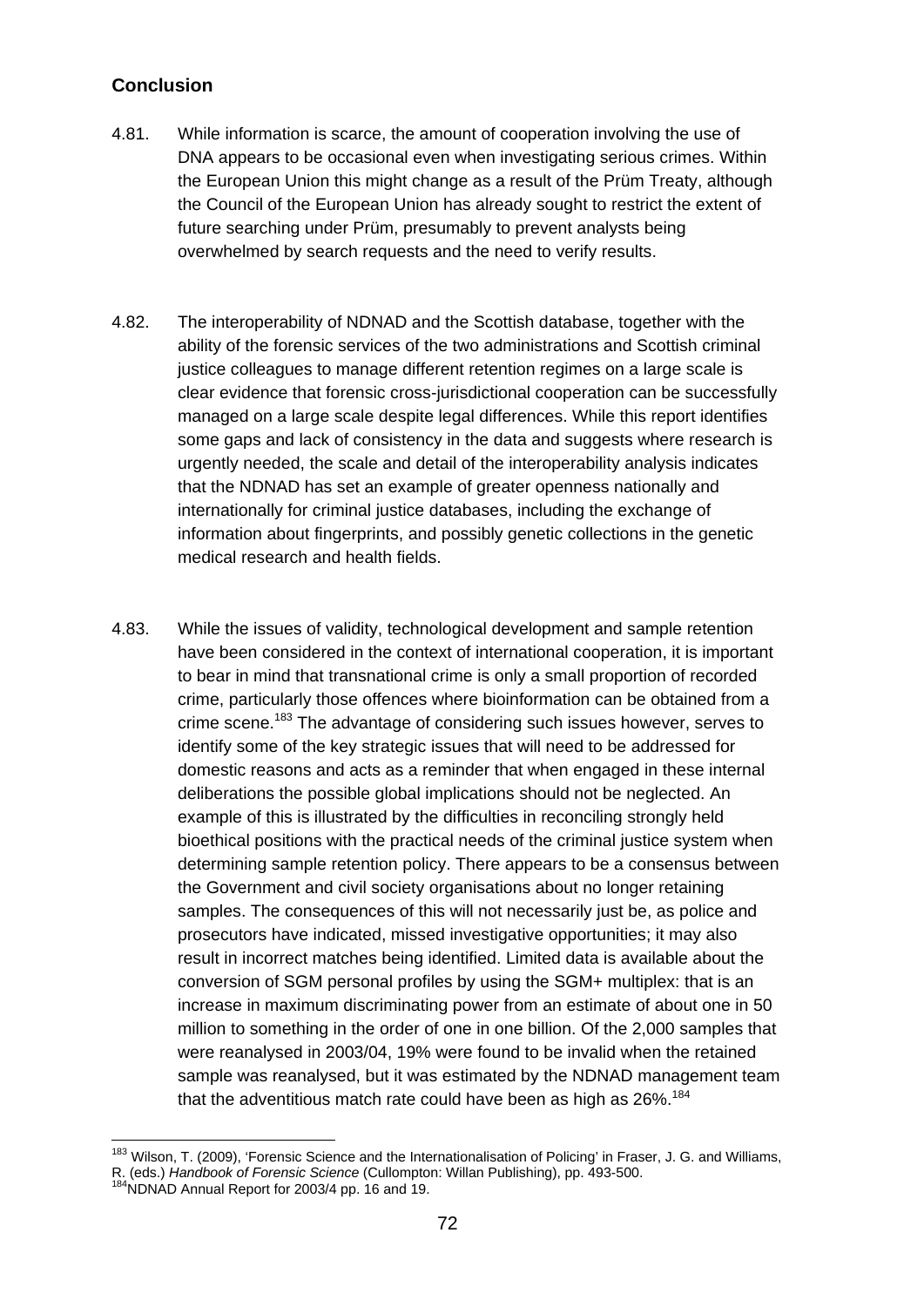- 5.1. The arrangements for the governance of forensic bioinformation collections in the UK are under unprecedented critical scrutiny. Recent years have seen significant changes in governance arrangements, especially of the NDNAD, but there remain concerns that the present governance arrangements may be inadequate for securing confidence in the ways in which such sensitive information is collected and deployed by the police.
- 5.2. The requirements for 'good' (effective and ethical) governance remain poorly understood in the context of forensic bioinformation, yet it is essential that consistent management, cohesive policies and robust processes can be established and evidenced. This includes the future 'steering' of forensic bioinformation policies as well as the mechanisms and consequences of their current delivery. The adequacy of transparency and accountability mechanisms, including the relationship between these matters and counterterrorism policy need examination. Further consideration needs also to be given to questions of integrity, including the setting and monitoring of quality standards and data protection and security measures. Further, there is a need for explicit deliberation about the positioning of forensic bioinformation within wider networks of personal information gathering undertaken by both State and non-State agencies.
- 5.3. There are concerns that governance arrangements of forensic bioinformation collections in the UK may be inadequate and lessons available from other bioinformation and biometric data collections in the UK and elsewhere are not being heeded. This is not because medical biobank governance is always exemplary; in fact the law governing biobanks in England and Wales has been found to be "highly complex, confusing, uncoordinated, and inadequate",<sup>185</sup> leading to the conclusion in 2007 that "there is no clear, appropriate, proportionate or effective framework for governing genetic databases, however reasonably defined, in England and Wales at the present time."<sup>186</sup> Recent analysis of the governance of biobanks within medical research,<sup>187</sup> has found regulatory structures to be "... outmoded and seriously deficient" with a governance patchwork which is "duplicative yet incomplete."188

<sup>&</sup>lt;sup>185</sup> Gibbons, S. J. Kaye, A. Smart, C. Heeney & M. Parker. (2007) 'Governing Genetic Databases: Facing Research Regulation and Practice', *Journal of Law and Society* 34 (2) pp163-189. p.171.<br><sup>186</sup> *ibid*. p.188.<br><sup>187</sup> E.g. ELSAGEN at www.elsgen.net; Ethox Centre 'Governing Genetic Databases' project at

http://www.ethox.org.uk/research/research-archive/governing-genetic-databases; ESRC Genomics Forum at : http://www.genomicsforum.ac.uk/

<sup>188</sup> Gibbons, S. 'Regulating Biobanks: A Twelve-Point Typological Tool', *Medical Law Review*, 17, (2009) pp313-346. p.314.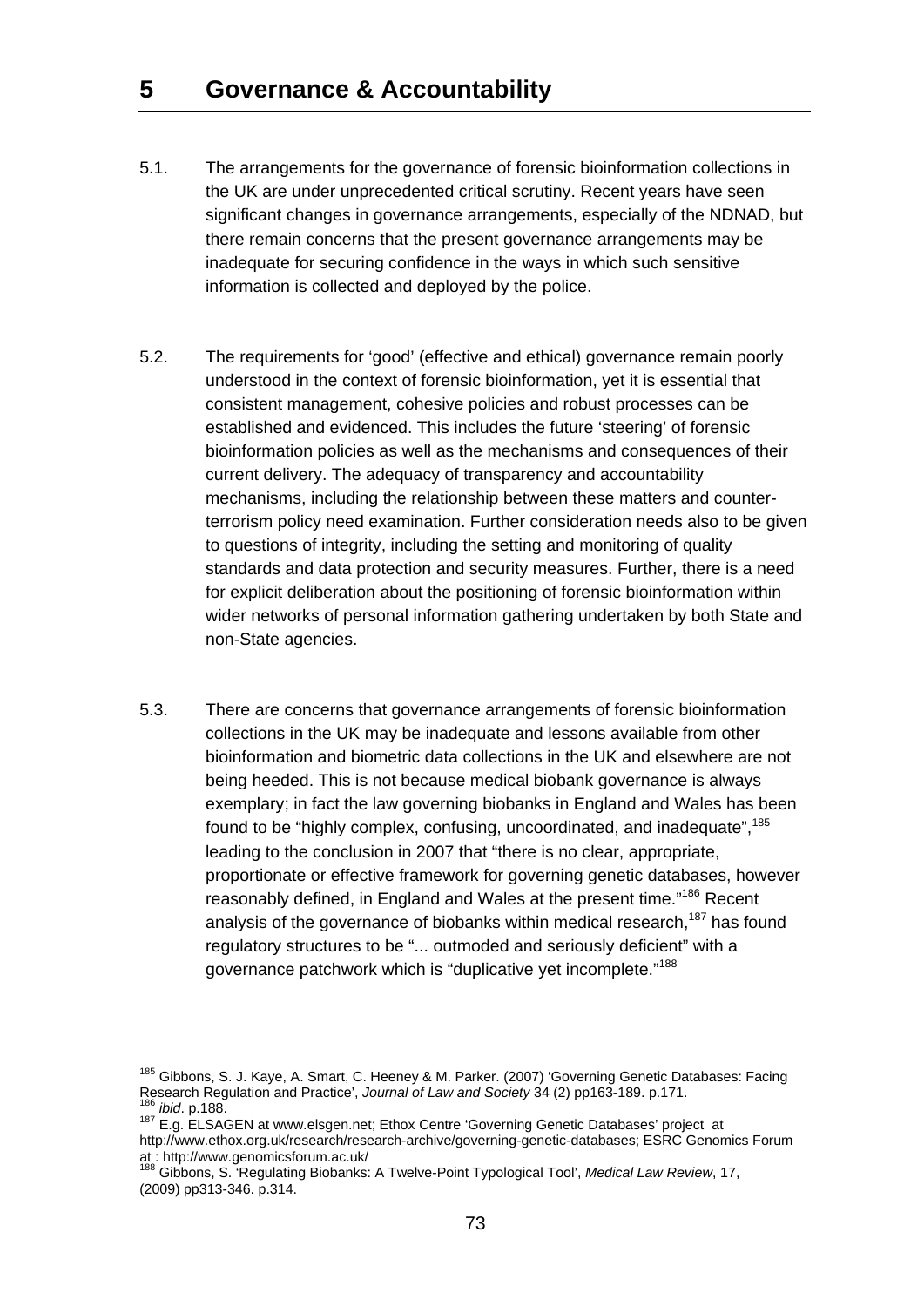5.4. Research into biobank governance has rarely given detailed attention to forensic genetic collections,189 governance of biobanks for medical purposes being seen as separate from criminal justice purposes. Yet, as has been articulated within the biobank regulation arena:

> "...where fundamental rights, values, competing interests, risks and (public) concerns are implicated, unfettered freedom is neither beneficial nor wise. In such areas, legitimacy, fairness, justice, and the statutory 'five principals of good regulation' arguably demand a much more focused, coherent, properly tailored, internally nuanced, yet suitably flexible and responsive regulatory regime."<sup>190</sup>

- 5.5. This idea of the distinctiveness of forensic bioinformation collections is reinforced by the Human Tissue Act, (which created the Human Tissue Authority). This Act was intended to bring oversight to collections of human tissue, yet does not cover tissue or analysis obtained by examining or testing material that may be considered to be evidence or information to further enquiries under PACE. This reflects an important and practical division of responsibility between medical regulation and the criminal justice system to ensure that, among other objectives, there is no conflict between this system of regulation and the law relating to criminal evidence. Until the passage of the Crime and Security Act 2010, the NDNAD could be described as "essentially self-regulated."<sup>191</sup> Recent conclusions concerning the regulation of biobanks may then be even more forcefully put when referring to the governance of the NDNAD: "[there is] a de facto over-dependence on informal systems, selfregulation, and 'soft' regulatory techniques; and a worrying legitimacy deficit."<sup>192</sup>
- 5.6. Research into the 'regulatory space' of medical biobanks has found that regulatory systems are reliant upon voluntary compliance with systems operated *by* medical professionals, *for* medical professionals, thus raising "the sceptre of 'regulatory capture' and the possibility that existing governance structures lack sufficient independence and neutrality."<sup>193</sup> Such a regulatory structure can also exclude other stakeholders and alienate the public, which has negative impacts: "as many studies have found, public accountability is vital for bolstering public trust, confidence, support and participation."194 The possibility of 'regulatory capture' is a serious risk within the field of forensic bioinformation, with databases run by the police, for the police, and overseen

 $\overline{a}$ <sup>189</sup> However, the ESRC Genomics Forum and GENEBANC project both have considered 'forensic' databases as part of their research. The former has responded to the recent HGC consultation, and the latter has published a report on forensic databanks. For an account of the latter, see GENEBANC: *Genetic Bio and Data Banking: Confidentiality and Protection of data. Towards a European Harmonisation Policy.* Bio and Bata Banking. Communitating a<br>Available at: http://www.genebanc.eu/ .<br><sup>190</sup> op.cit. n.188. p.346.<br><sup>191</sup> op.cit. n.185. p.178.

<sup>192</sup> *op.cit.* n.165. p.176.<br><sup>192</sup> *op.cit.* n.188. p.314.<br><sup>193</sup> Kaye, J. & S. Gibbons, 'Mapping the Regulatory Space for Genetic Databases and Biobanks in England and Wales' (2008) 9, Medical Law International, pp111-130. p.126-7.

<sup>194</sup> *ibid*. p.126-7.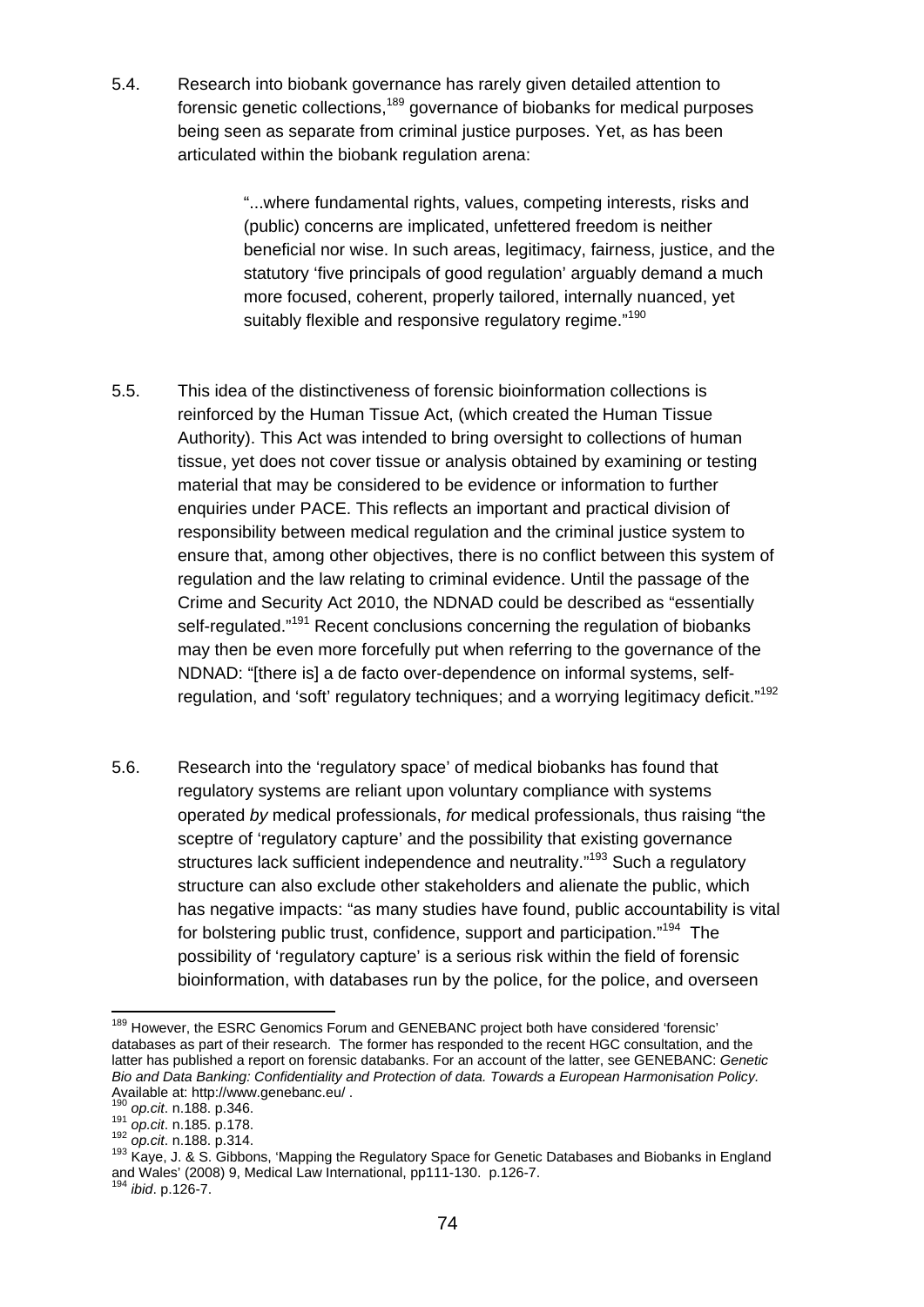largely by the police. However, the focus should remain on good governance with visible accountability and appropriate levels of external involvement, rather than demanding the police cede control of the databases altogether, as some commentators, most notably Sir Alec Jeffreys, have suggested. As 'owners' and 'users' of the databases, the police should always remain at the centre of any arrangements since:

"intelligent accountability requires more attention to good governance and fewer fantasies about total control. Good governance is possible only if institutions are allowed some margin for self-governance or a form appropriate to their particular tasks, within a framework of financial and other reporting."<sup>195</sup>

5.7. The government laid out 'principles of regulation' in the Legislative and Regulatory Reform Act 2006, s.21(a) which states that "regulatory activities should be carried out in a way which is transparent, accountable, proportionate and consistent". This Act was intended to bring into effect the Better Regulation Commissions' 'five principals of good regulation': regulation should be transparent; proportionate; accountable; consistent; and targeted only at cases in which action is needed.<sup>196</sup> However, to fully appreciate regulation, it is important to not simply focus on just legal 'rules' concerning an activity or process etc., or the legal powers invested in official 'regulators'. There can be other limitations or curbs on activities that, while they are not invoking 'law' directly to exert control, can nonetheless often have a regulatory effect.<sup>197</sup>

#### **The current network of forensic bioinformation governance**

5.8. There are numerous bodies, agencies and organisations that offer resources for the setting of ethical standards for collections of bio-information.<sup>198</sup> such as the Human Genome Organisation (HUGO); the Council of Europe; and the United National Educational, Scientific and Cultural Organisation (UNESCO). Most European States also have a National Ethics Council.<sup>199</sup> and while the UK does not have such an entity, both the Nuffield Council on Bioethics, and the Human Genetics Commission have reported on forensic bioinformation.<sup>200</sup> Many international organisations have outlined 'principles' of governance for genetic collections (mostly bio-banks for medical research purposes). According to Capron *et.al*, these have "...certain common assumptions,

 $\overline{a}$ 

<sup>&</sup>lt;sup>195</sup> O'Neill, Onora, 'The Reith Lectures 2002 - A Question of Trust.' Lecture Three, available at: www.bbc.co.uk/radio4/reith2002 .

<sup>196</sup> Better Regulation Task Force, *Regulation – Less is More: Reducing Burdens, Improving Outcomes: A BRTF Report to the Prime Minister* (2005) Annex B, see also the Legislative and Regulatory Reform Act 2006, ss2 and 21.

<sup>197</sup> See Baldwin, R. & Cave, M. *Understanding Regulation: Theory, Strategy and Practice*. (Oxford University Press; Oxford, 1999).<br><sup>198</sup> Known variously as 'biobanks'; 'genetic databanks'; and/or 'genetic databases'.

<sup>&</sup>lt;sup>199</sup> In the US there is the National Bioethics Advisory Commission (NBAC).<br><sup>200</sup> Human Genetics Commission *'Nothing to Hide, Nothing to Fear?'* (2009) and Nuffield Council on Bioethics '*The Forensic Use of Bioinformation: Ethical Issues* (2007).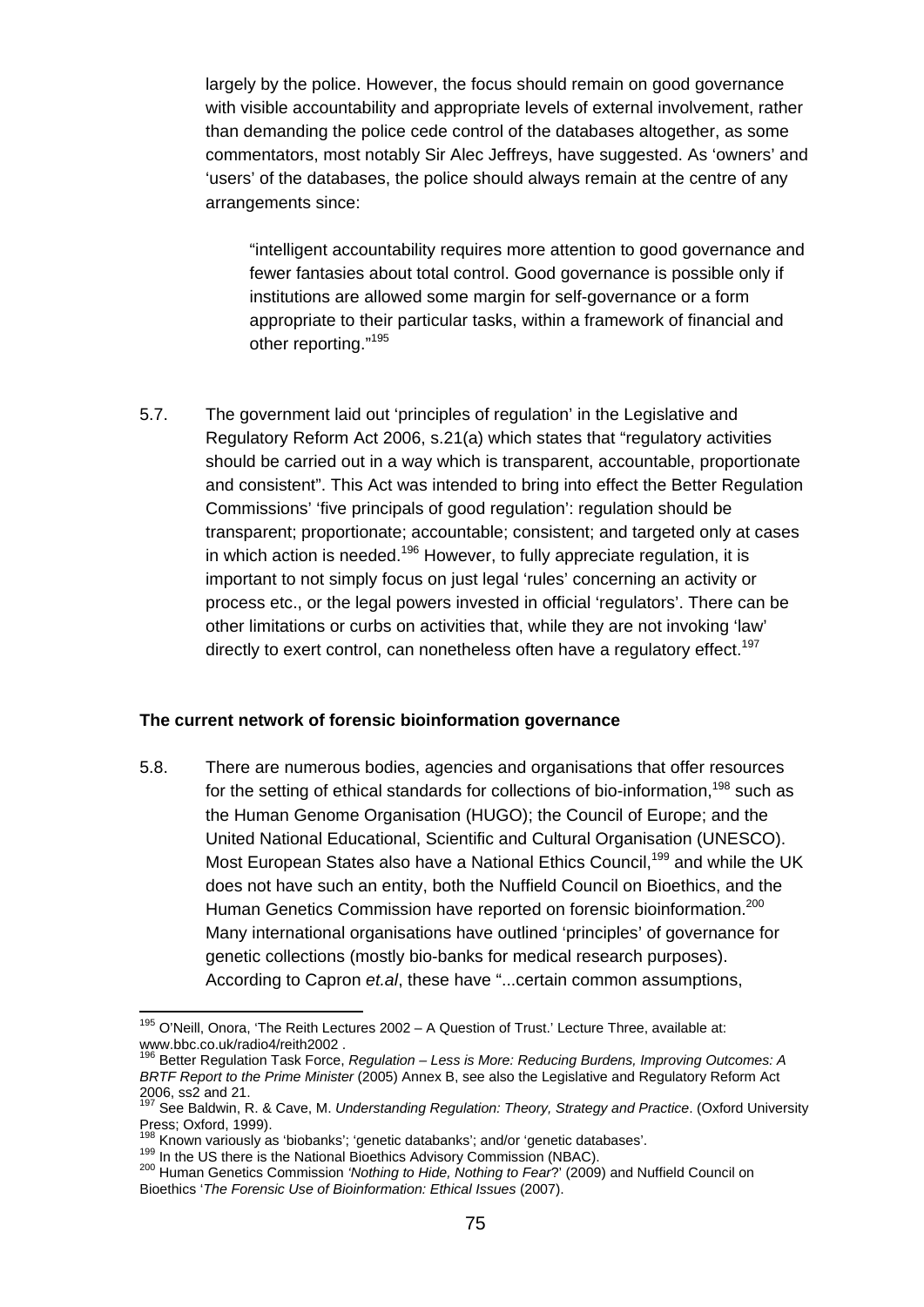numerous points of difference, and several lacunae regarding practical issues that are not fully addressed."<sup>201</sup> Indeed, the same authors claim that:

"Despite the rapid proliferation of genetic and genomic databases around the world, and the associated burgeoning of national and international guidance documents suggesting various ways of governing them, consensus over the most appropriate ethical norms and legal rules is still a very long way off."202

5.9. In particular, the 'ownership' of genetic material remains controversial for medical researchers and lawyers alike. Ethical guidance documents may "disguise the extent to which people use the term 'ownership' in very different, indeed, contradictory ways."<sup>203</sup> Within the realm of forensic bioinformation, it is usually asserted that all information is 'owned' by the police and inevitably, this claim to ownership has been important in the historical development of relevant governance structures. For instance, when applying to have personal information removed, it is to the Chief Constable of the force that obtained the bioinformation that one must apply, reflecting the force 'ownership' of the data and samples from which the data were derived. This mirrors the fact that information on both the PNC and IDENT1, 'belongs' to Chief police officers, and is administered on their behalf by the NPIA. Whether this concept of ownership of such large bioinformation collections continues to be appropriate was most recently questioned by the Home Affairs Select Committee, who were told that:

> "DNA profiles are owned by whichever police force entered them on the database, with the Chief Constable acting as the data controller... a strength of the current system was that data were owned by the individual police forces rather than a central organisation. They felt this guaranteed that greater care was taken in the recovery and recording of DNA material and profiles."<sup>204</sup>

5.10. This division of responsibility and implicit assumption about ownership are given statutory force through the Crime and Security Act 2010. Should there be an opportunity for more considered legislation, the ownership issue might be revisited and the hybrid arrangements in the Act - by which, chief officers of police may make deletion decisions at their discretion in the light of principles set out in the Act, but must comply with guidance issued by the NDNAD Strategy Board, might be replaced with mandatory principles set out in a single statutory code and with an independent tribunal to determine appeals.

<sup>201</sup> Capron *et al*, 'Ethical Norms and the International Governance of Genetic Databases and Biobanks: Findings from an International Study.' (2009) 19 (2) Kennedy Institute of Ethics Journal, 101-124, p.102.<br><sup>202</sup> ibid., p.101.<br><sup>203</sup> ibid., p.107.<br><sup>204</sup> Home Affairs Committee, '*The National DNA Database'* Eighth Report of

<sup>222-1.</sup> para. 39.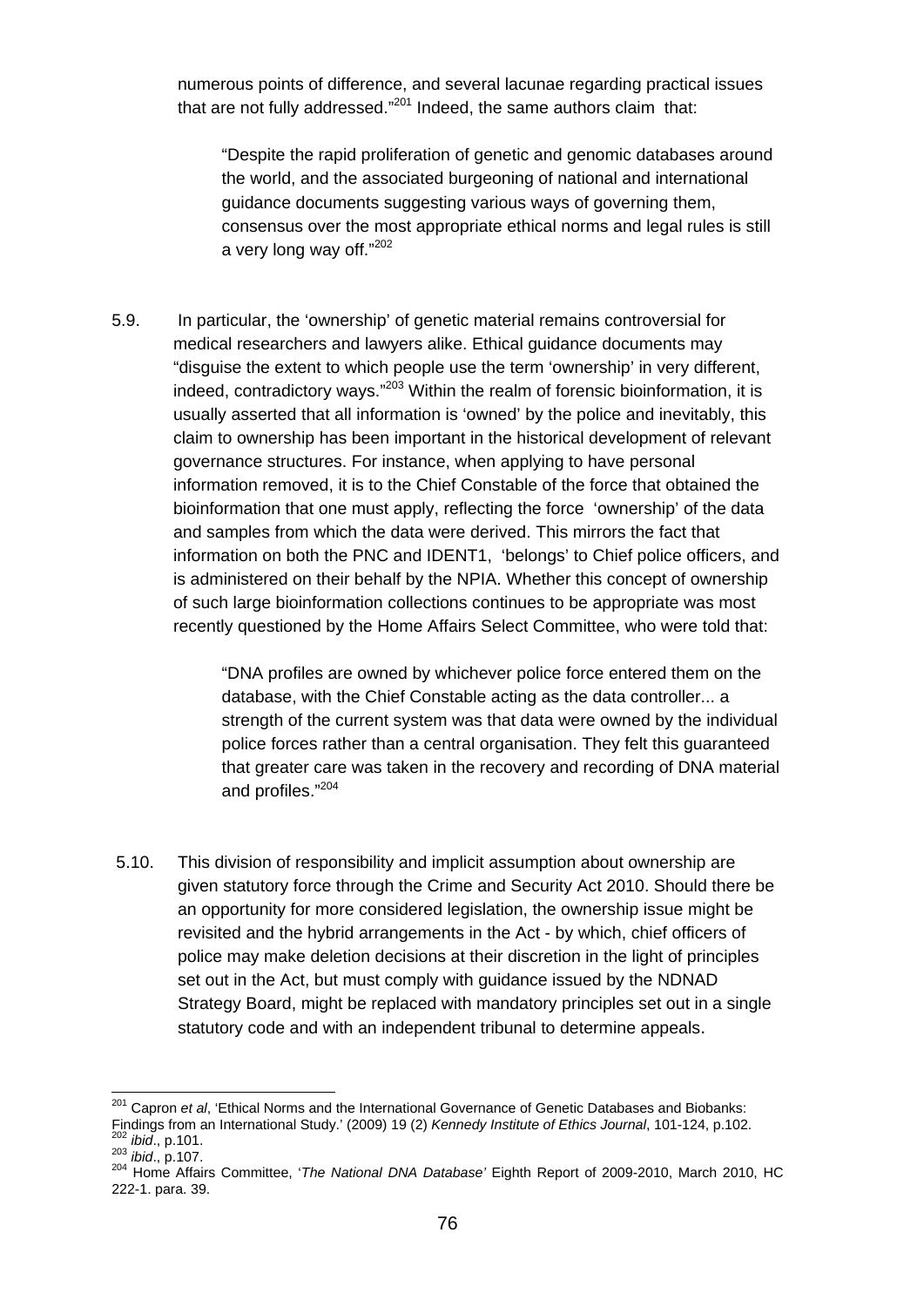- 5.11. While there have been recent changes to the governance of the NDNAD, these have been narrowly focussed and predicated upon the need to take the NDNAD out of the Custodianship of the Forensic Science Service, (once they became a government owned company) and then out of the Home Office. In April 2007, the NPIA took responsibility for the delivery and operational oversight of the NDNAD, ensuring it is operating to set standards as well as oversight of the laboratories and suppliers in terms of delivery of service, maintenance and accreditation.<sup>205</sup> The NPIA are also responsible for all IDENT1 services, overseeing the delivery (by Northrop Grumman) of NAFIS and LIVESCAN systems by the private contractor.
- 5.12. The NDNAD Strategy Board, chaired by the ACPO lead on DNA, is responsible for the overall strategic management of the NDNAD. The NPIA, as Custodian of the database, is responsible for:
	- Providing the IT infrastructure;
	- Setting the requirements and monitoring the supplier laboratories;
	- Delivering the NDNAD services to police forces;
	- Ensuring the integrity of the management of the NDNAD and the data;
	- Developing the database in line with police requirements;
	- Providing management information.

The Ethics Group acts independently, while the Forensic Regulator as their sponsor, is tasked with ensuring their independence and advising the Minister on the Group's findings and recommendations.

# **Issues and Prospects**

5.13. The governance of the NDNAD in many respects sets an international and national benchmark for transparency (e.g. with the amount of information now provided in the annual report and the NPIA website). Indeed, the governance arrangements for DNA have already been subject to more public deliberation than those for other police information, including IDENT1 and the Police National Computer (PNC). Nevertheless, NDNAD governance has developed piecemeal as it seeks to catch up with the UK's pioneering use of forensic DNA. The Magee Report of 2008, looking at the broader area of criminality information and public protection, pointed out that:

> "there is no overarching architecture for criminality information and no individual or organisation that could reasonably be held responsible for its absence. Each of the many organisations in the public protection network has its own accountabilities but none is accountable for the whole."<sup>206</sup>

<sup>&</sup>lt;sup>205</sup> NPIA Website, accessed 1 December 2009.

<sup>&</sup>lt;sup>206</sup> Sir Ian Magee, '*The Review of Criminality Information*' (The Magee Report) (July 2008) Home Office, London. p.7.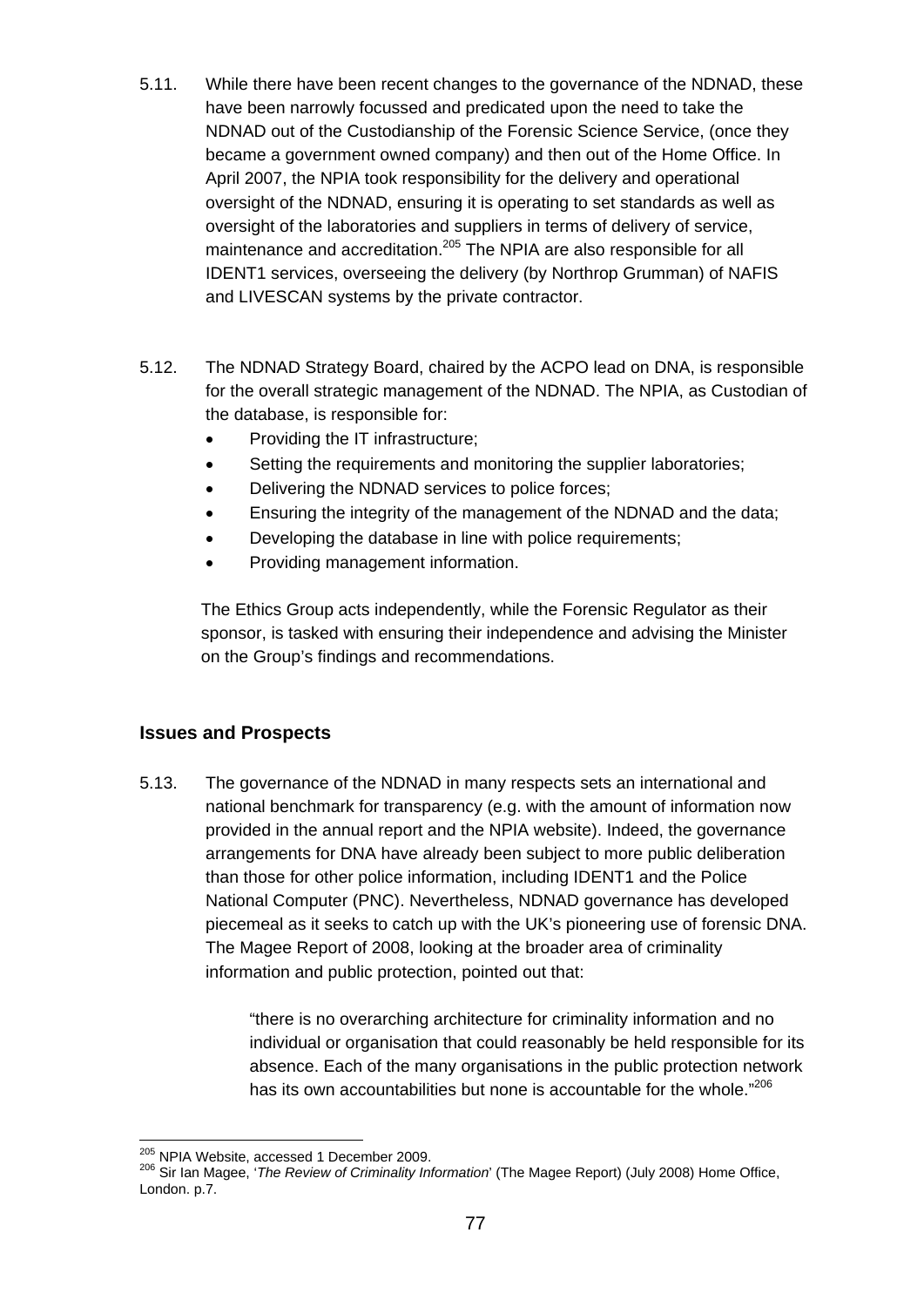- 5.14. The NPIA may have been more forward thinking with arrangements for the new Police National Database, having sought from the outset to create mechanisms to ensure its transparency. This body is also considering the governance of, and access to, the PNC, this being a recommendation of the Magee Report.<sup>207</sup> Indeed, Magee's first recommendation stated that all organisations dealing with personal information needed to clarify their governance arrangements, in particular, settling: "where ownership and accountability lie."208
- 5.15. There are however, concerns over the membership, oversight and transparency of the workings of the NDNAD Strategy Board. Efforts of Human Genetic Commission (HGC) members to publicly record concerns had not worked as intended and their informed 'lay' presence depends upon the continued cooperation and, indeed, existence of the HGC. A case can be made for further widening lay membership in order to maximise public involvement and engagement in order to secure confidence in the transparency of the working of the Board as well as to ensure consideration of a range of public concerns.
- 5.16. In the foreword to the 2009 NDNAD Annual Report, the Chairman of the Strategy Board conceded that the governance of the NDNAD needs to be more 'broadly based' and should "recognise the individuals and organisations that can input and contribute to the effective operation of the NDNAD." To this end, he proposes extending membership of the Board to include "the DNA Ethics Group, Human Genetics Commission (HGC), NPIA, Forensic Science Regulator and representation from Northern Ireland and Scotland and the Information Commissioner Office (ICO) as an observer." Whether this is 'broadly based' remains open to question, with members of the HGC already on the Board (as 'lay' members) and the Ethics group already playing a role. Other agencies – like the Regulator and NPIA are already included within the existing networks of forensic influence. It is also important to note that the ICO representative is included as an 'observer' only. However, he also stated encouragingly that "a collaborative approach by all the relevant agencies is the most effective way to provide oversight and direction for the NDNAD."209
- 5.17. A comparison with the National DNA Index System (run by the FBI) may be instructive. US National and State DNA Boards include a range of police, government, academic and civil society actors on their oversight bodies. The National DNA Index System is also monitored and audited by the Department of Justice Office of the Inspector General. There would be value in further considering the composition and remit of these bodies and those which exist in other jurisdictions. The relationship between these kinds of oversight bodies,

<sup>&</sup>lt;sup>207</sup> Recommendation 24: By Spring 2009, ACPO working with NPIA and stakeholders, should clarify the governance of the PNC and develop a clear and agreed approach in the light of the issues this report<br>identifies as to who in which organisations should have what access to the PNC." The Magee Report p.72.

 $^{208}$  Thomas, R. & M. Walport 'Data Sharing Review' (July 2008).p.2.<br> $^{209}$  All quotes from: Chairman's Introduction, NDNAD Annual Report 2007-09, p.2.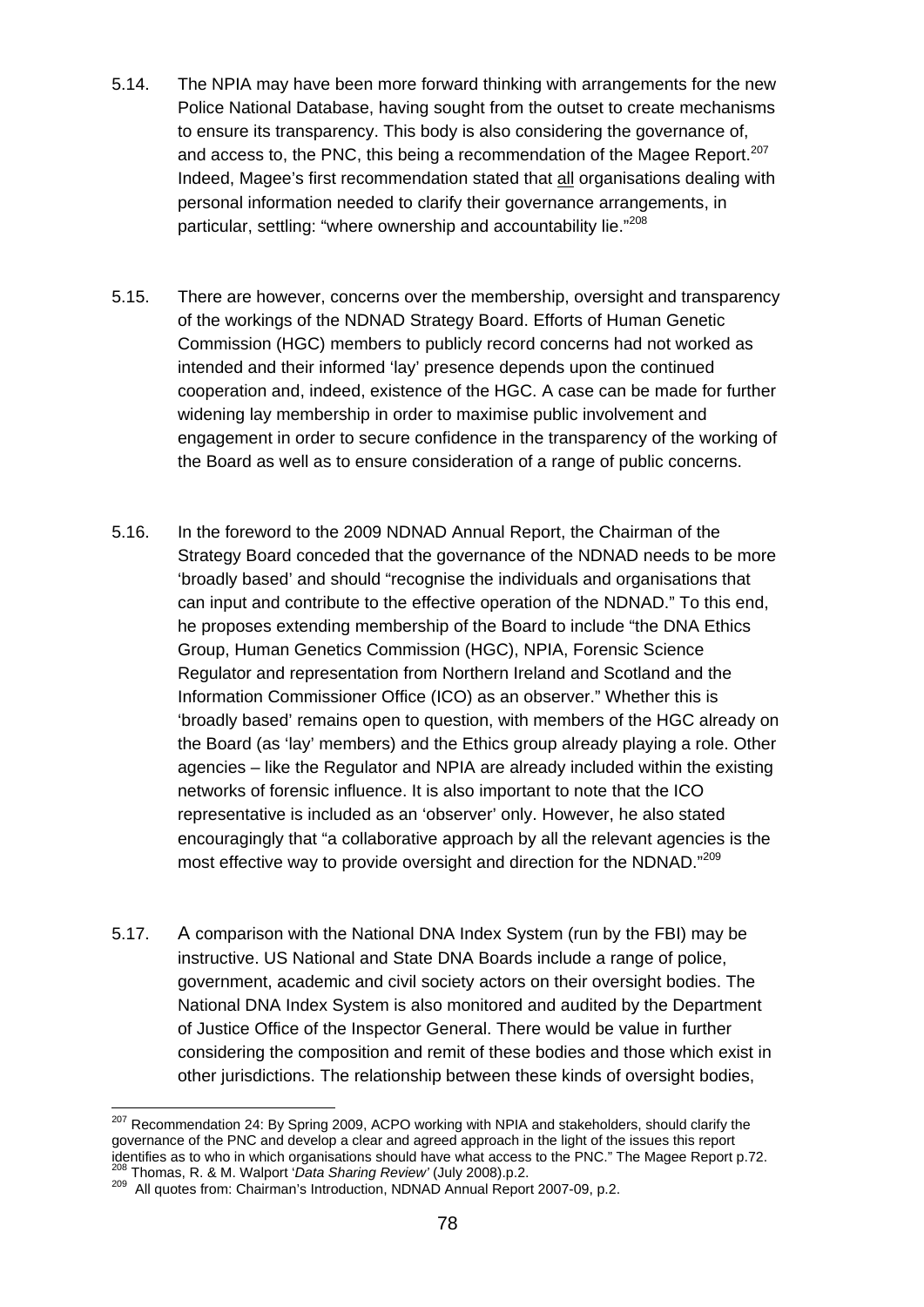regulators, and the various technical working groups that seek to establish quality standards in the US and elsewhere is also a subject of interest and should be investigated further. What models might be found for acceptable governance frameworks in, for example, Canadian, French or Dutch DNA database legislation? Finally, Ireland is to establish a DNA database in 2010, which will be overseen by an independent oversight committee, with unrestricted access to the database. The Committee, to be chaired by a judge (or former judge) of the High Court or Circuit Court, will report annually to the Justice Minister. There are severe penalties in place (5 years imprisonment and a Euro 50,000 fine) for unlawful disclosure of data from this database, similar to laws in place in the EU and applicable in England and Wales. $210$ 

- 5.18. As long ago as 2001, the House of Lords Science and Technology Committee called for the establishment of an independent body: "to oversee the workings of the National DNA Database, to put beyond doubt that individual's data are being properly used and protected."211 Similarly, in their 2002 Report '*Inside Information'*, the Human Genetics Commission voiced concerns about oversight of the NDNAD, recommending: "at the very least, the Home Office and Association of Chief Police Officers establish an independent body, which would include lay membership, to oversee the work of the National DNA Database custodian and the profile suppliers." They claimed that the Government had indicated it would consider this, and "conduct a review aimed at improving the security and efficiency of the National DNA Database".<sup>212</sup> The HGC repeated their call in 2009: "we recommend that an independent body be established to oversee the management and use of the NDNAD, and that this body should conduct its business in an open and transparent way to the fullest extent that the operational sensitivities of policing will allow."<sup>213</sup>
- 5.19. The consultation paper, '*Keeping the Right People on the DNA Database'*, envisaged supplementary arrangements to the NDNAD governance structure, but the scope and timing of these were vague. The Forensic Regulator will still have no direct oversight of the NDNAD, but will be involved in establishing and enforcing relevant scientific quality standards with respect to the NDNAD and DNA profiling. The latest government proposals in response to the consultation continue to suggest minimal changes to governance structures, with few details, except for a requirement for the Home Secretary to lay the NDNAD Strategy Board's annual report, subject to any redactions, before Parliament, and for them to take responsibility for the guidance issued to Chief Constables over removal requests. These changes also look to be limited to the governance of the NDNAD, with no explicit mention of IDENT1.

<sup>&</sup>lt;sup>210</sup> 'Gardai get new powers to collect DNA from bodies', The Irish Independent, 21 December 2009.

<sup>&</sup>lt;sup>211</sup> House of Lords Science and Technology Select Committee, Fourth Report '*Human Genetic Databases'* March 2001). Para.1.27.<br>
<sup>212</sup> Human Genetics Commission, *'Inside Information'* (May 2002, London). p.23.

<sup>212</sup> Human Genetics Commission, *'Inside Information'* (May 2002, London). p.23. 213 Human Genetics Commission, '*Nothing to Hide, Nothing to Fear*,' (November 2009, London) p.7.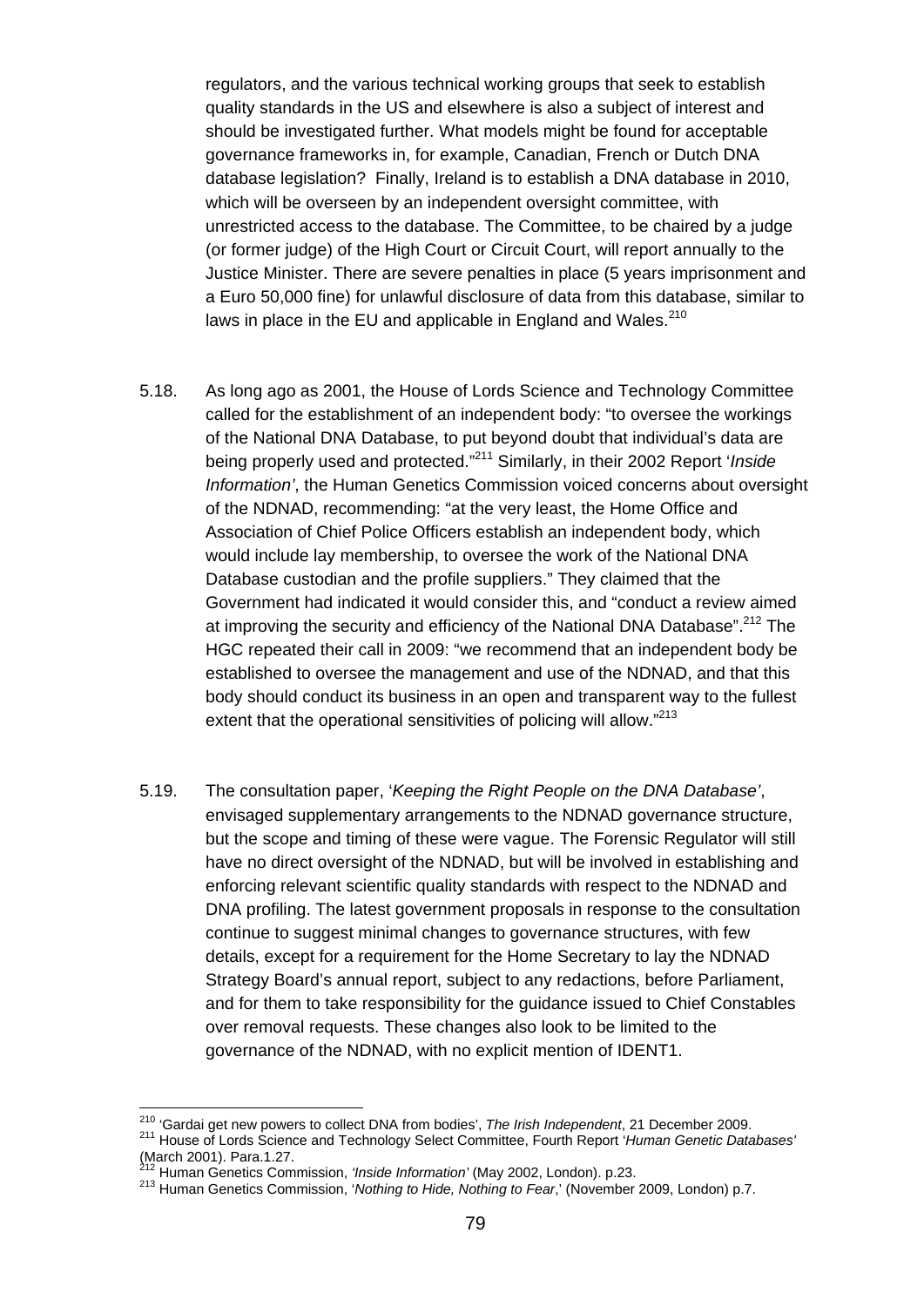- 5.20. With regard to fingerprints and IDENT1, there remain significant governance questions. There is no annual report published for IDENT1, in contrast with the NDNAD. There is also no equivalent 'IDENT1 Strategy Board' that is apparent. With the demise of the National Fingerprint Board, and the absence of any replacement, the NPIA (under the guise of Forensics21) now provides oversight of fingerprint issues nationally. Arrangements for the governance of fingerprints reflect their dual purpose: the validation of identity (e.g. to expose alias use during police enquiries or after arrest); and the establishment of identity of those individuals whose fingerprints are recovered from scenes of crime. Both of these processes are managed internally within the police service.
- 5.21. The NPIA set the operating model for the use of fingerprints, and also run the Police Database Board, (which covers all police databases), where major stakeholders are represented (though there are no external lay members). The NPIA have undertaken reviews of quality and policy and made recommendations in reports submitted to Chief Officers. There has also been comparative work undertaken between forces to ensure improvement and compliance where appropriate. These reports are submitted to the Home Office who monitor the cost benefits of their subsidy for LIVESCAN units. However there is some remaining confusion over the governance of fingerprint work. Whilst there continue to be regional meetings, practitioners need guidance on quality and policy issues surrounding fingerprinting. The international exchange of fingerprints is an issue of particular significance and seems likely to require the further development of current governance arrangements.
- 5.22. Whilst there is evidence of dissatisfaction with current arrangements for the governance of forensic bioinformation, it is also difficult to see any consensus on what mechanisms are needed to assure transparency and accountability of the uses and users of forensic bioinformation. Any mechanisms have to account for commercial considerations and interests in commercial confidentiality at the same time as making publicly available as much information consistent with concerns with security and confidentiality. There is also a need for appropriate levels of consistency in policy and practice in the management of different kinds of forensic bioinformation databases.
- 5.23. The *Marper* judgment presents a major opportunity to review current arrangements. Parliament could seek to set out 'principles of governance' either for all bioinformation collections or all forensic science collections – including both DNA and fingerprints. This requires a forward-looking perspective to provide flexibility to deal with - as yet - either unanticipated futures or developments not yet validated, in the science and its application. It may be helpful to consider the relevance of Gibbons et al (2007) eight 'desiderata' for an ideal medical biobank governance framework. In this account, a framework governance structure would: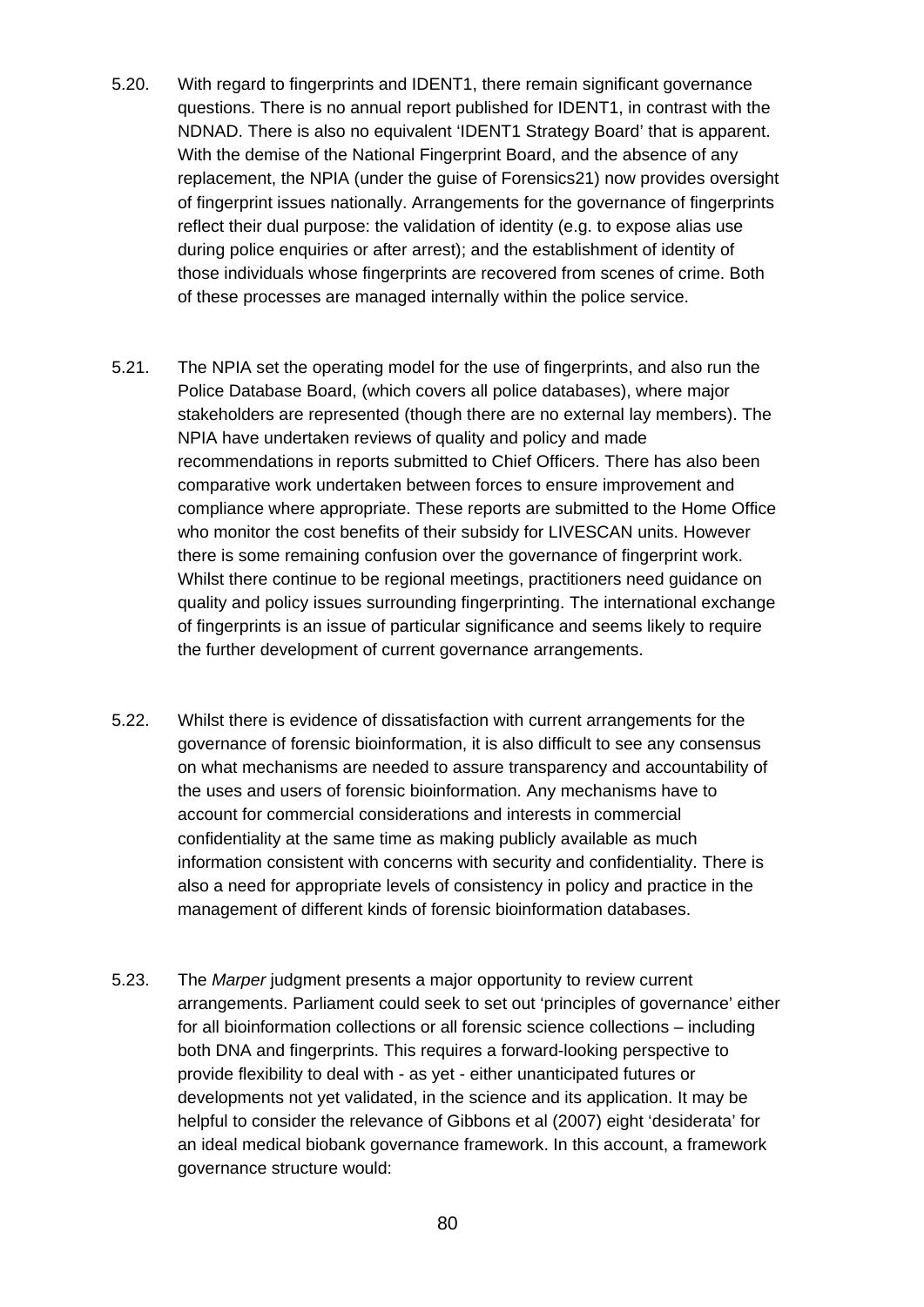- be firmly grounded in principle and normatively justifiable;
- reflect the characteristics and address the issues identified as being important by scientists, researchers and clinicians;
- promote and facilitate valuable, lawful, and ethical genetic research;
- provide appropriate protection for individual rights and public interests;
- contain mechanisms to resolve conflicts between competing rights, values or interests;
- be straightforward, accessible, and clearly drafted;
- have coherence, clarity and internal consistency; and
- be readily adaptable to reflect future reforms, technological advancements or changing needs.<sup>214</sup>
- 5.24. In addition, there is a need for an 'ethically robust' approach to forensic science practice, which should be the starting point of a governance structure. As Irwin comments when considering science and 'values':

"Although scientific knowledge does not have a moral dimension in itself, science is conducted by individuals who certainly possess morality and values and these should be applied to their work. Scientists should 'declare' these values, engage with the values of the public, (and in so doing become far more likely to command public support)."<sup>215</sup>

Such an ethically robust approach to governance, which began with attentiveness to human rights principles would require identification of relevant rights and expectations – privacy, consent, transparency, accountability, proportionality, etc.

- 5.25. It should also be borne in mind, that while the UK has presently not ratified the European Charter of Fundamental Rights, it became law for most EU countries on 1 December 2009. This Charter includes respect for private and family life (Article 7) but also includes Article 8, the Protection of Personal Data (see Data Protection later) and Article 41, the Right to Good Administration, which states:
	- Every person has the right to have his or her affairs handled impartially, fairly and within a reasonable time...
	- This right includes:
		- o the right of every person to be heard, before any individual measure which would affect him or her adversely is taken;
		- o the right of every person to have access to his or her file, while respecting the legitimate interests of confidentiality and of professional and business secrecy;
		- o the obligation of the administration to give reasons for its decisions.

<sup>1</sup> 

<sup>&</sup>lt;sup>214</sup> *op.cit*. n.185. p.171.<br><sup>215</sup> Irwin, A. 'The Politics of Talk: Coming to Terms with the 'New' Scientific Governance', *Social Studies of Science,* (2006) 36 (2) 299-320, p307.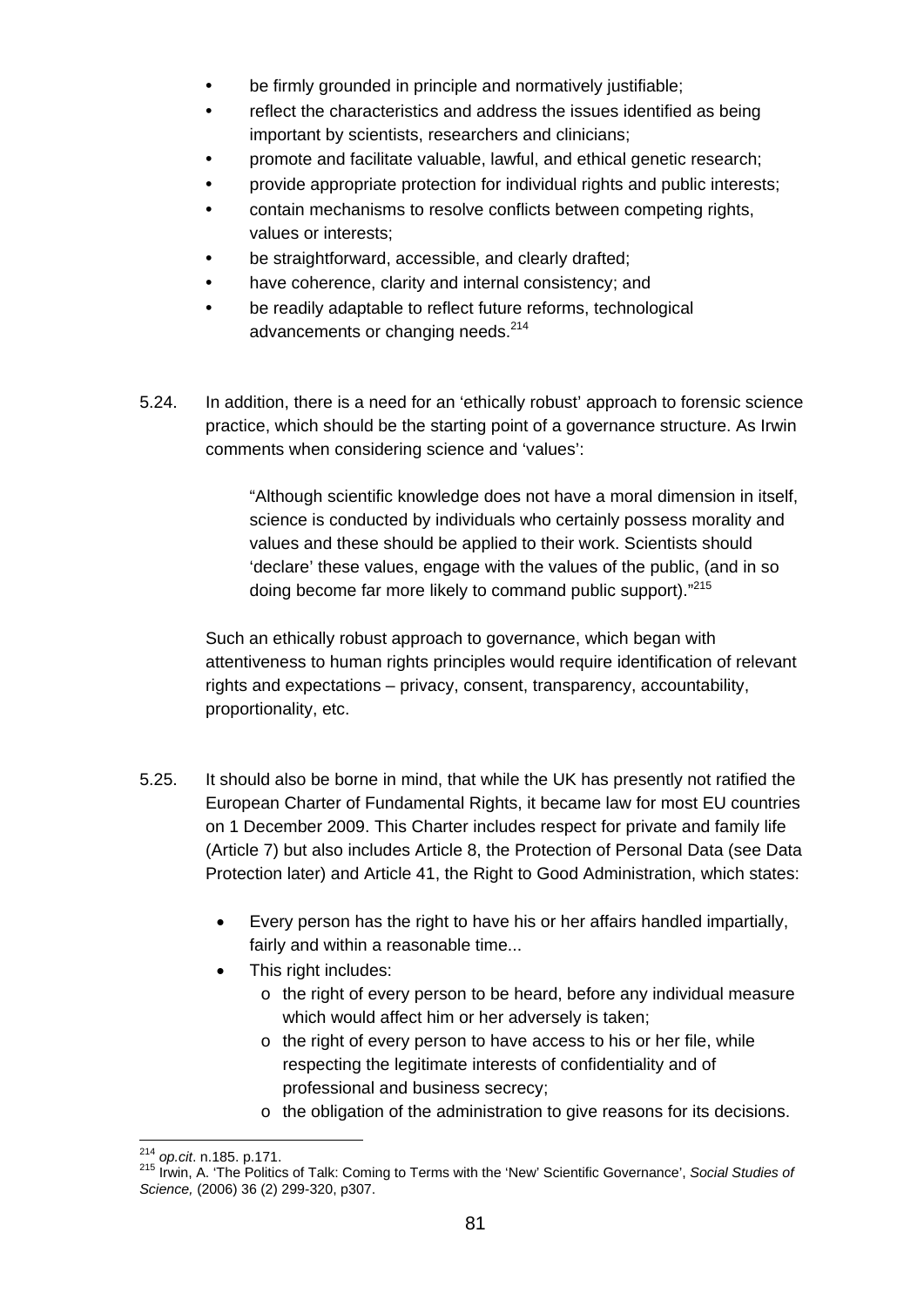Of course this Charter remains new and 'untested', and there remain difficulties in specifying the operational meaning of key terms. It cannot be applied in the UK and there is no agreement on whether this should be a consideration, or whether governance would be better shaped by reference to existing human rights protections.

5.26. 'Principles' need to be built into legislation (though readiness to rhetorically evoke such principles is often not matched by rigorous attempts to define them in the context of forensic science, the justice system or even the ECtHR). At present, the incremental approach to bioinformation, with no primary legislation effectively setting out the basis of the NDNAD or IDENT1, has meant that:

> "We now have multiple pieces of legislation which need to be fitted together in order to understand exactly what is going on… what is missing is independent, accountable and powerful oversight; a fundamental reappraisal of the basis of the National DNA Database; a suitable framework for its development, it's management and it's governance – which is not actually in law at the moment – clarity of purpose and also articulation of the values that actually underpin this, which are lost in a morass of laws...".<sup>216</sup>

- 5.27. In '*Inside Information'*, the HGC started with an overarching principle of 'respect for persons' from which they derived a number of secondary principles, including the principles of privacy; consent; confidentiality and nondiscrimination.<sup>217</sup> Such 'principles' could then include (*inter alia*):
	- consent (for victims, witnesses and volunteers), or when the law requires from suspects or convicted offenders;
	- proportionality (recognised as particularly difficult to define in legislation);
	- transparency (public confidence/ trust);
	- accountability;
	- inclusiveness (including independent lay membership of governing bodies).
- 5.28. There may be alternative or additional principles that need to be considered, and the changing conceptions of issues such as 'privacy' in the 21<sup>st</sup> century also need to be taken into account. How are such principles best incorporated into legislation (i.e. in relatively inflexible primary legislation, in more easily amended secondary legislation or to be interpreted and developed as a 'living document')? Should measures for ensuring conformity of practice and governance in line with such principles only take place at a national level when police forces are organised locally?

<sup>1</sup> <sup>216</sup> Prof. Graeme Laurie, Evidence to the House of Lords Select Committee on the Constitution,

*<sup>&#</sup>x27;Surveillance: Citizens and the State'*, 2nd Report of Session 2008-09, (TSO, London). para. 209. 217 Human Genetics Commission, *'Inside Information'* (May 2002), p.14.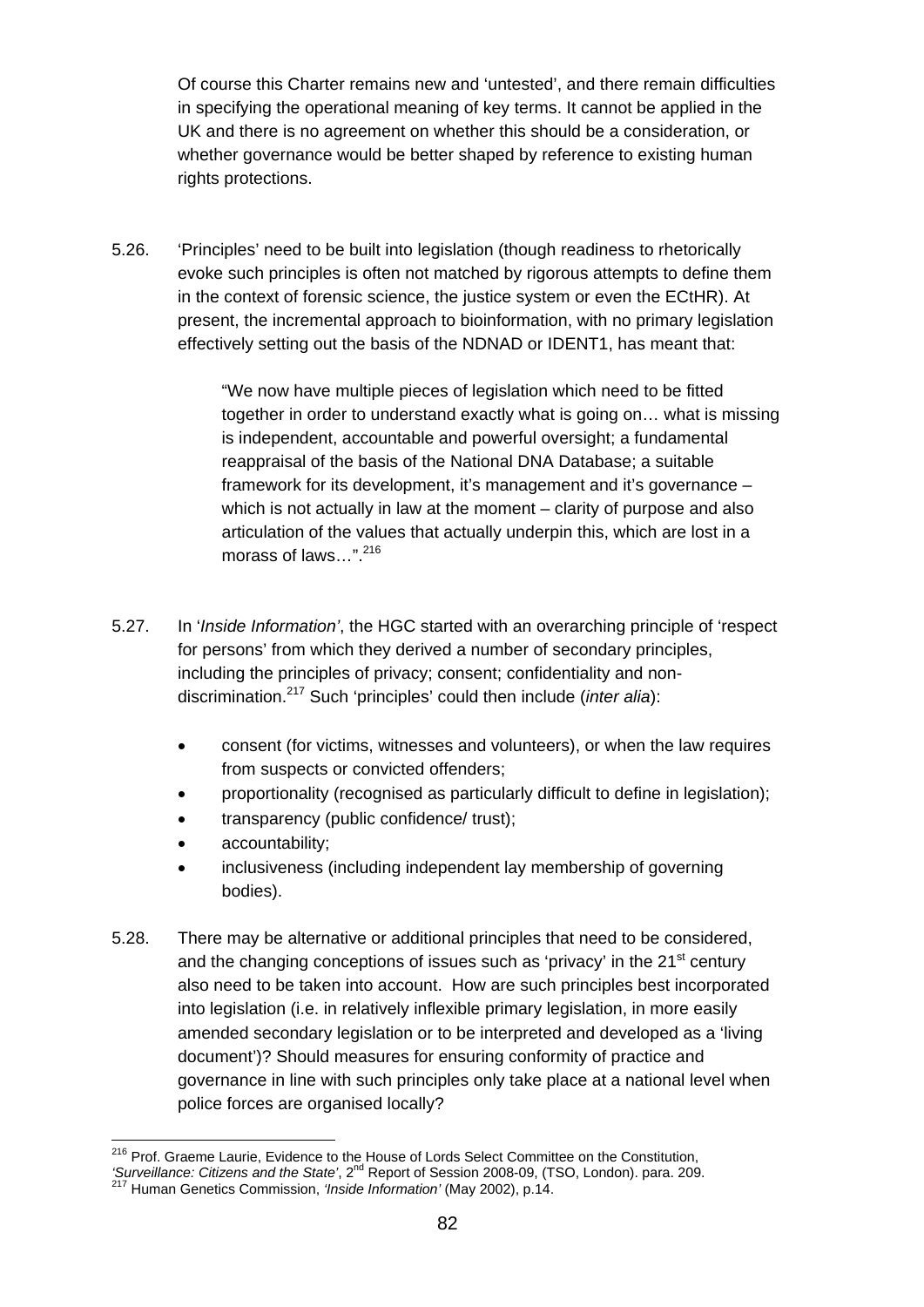- 5.29. Instead of a fragmented and disjointed legislative and jurisprudential framework, there is a need for a statutory basis for biometric governance which would be based upon these fundamental principles, and attentive to human rights and ethical considerations. This could take the form of primary legislation with extensive powers to modify the details of the scheme in line with the evolution of science and practice via secondary legislation. However, whilst some argue for a single piece of legislation providing the framework for the governance of all collections of forensic bioinformation, others believe that greater consideration has to be given to the intended uses of such information prior to constructing an appropriate legislative framework.
- 5.30. Any system of governance has to be capable of distinguishing between different objects of interest as well as the differing uses to which the information can be put. Whilst one-to-one identification may seem the underlying ambition of profile comparison and fingerprint matching, the additional uses of DNA samples and profiles (e.g. for familial searching and for ethnic inferencing) may create special problems that need to be separately addressed in any regulatory framework or governance arrangements. A governance strategy also needs to address issues arising from the regulation of a mixed economy within forensic science.
- 5.31. It can be argued that decisions concerning the content and use of databases and their regulation are inextricably linked. It is useful then to think first about DNA and fingerprint practice – the collection from whom, comparison with what records for what investigative purposes, etc. – and only then decide on the appropriate framework within which regulation should be located. The Human Genetics Commission have called for a 'definition of purpose' and stress that there is a need for a clear purpose will then precipitate clarity on other questions such as retention, governance etc. Legislation and operational practice can then follow, for example, legislation should clearly delineate 'boundaries' for the use and protection of bioinformation/ forensic science e.g. if used for 'counter-terrorism' purposes.
- 5.32. So before legislation is drafted, a number of questions need to be addressed in order to ensure clarity, and that the legislation is providing the powers and governance that are necessary for 'success'. Such questions would include:
	- What are the range of uses to be made of the data (bioinformation) and what safeguards are required to protect its integrity and keep it secure?
	- What is it that makes data 'sensitive' when the state/ police hold it?
	- Is bioinformation more 'sensitive' than any other police information?
	- Is DNA data more 'sensitive' than fingerprint data?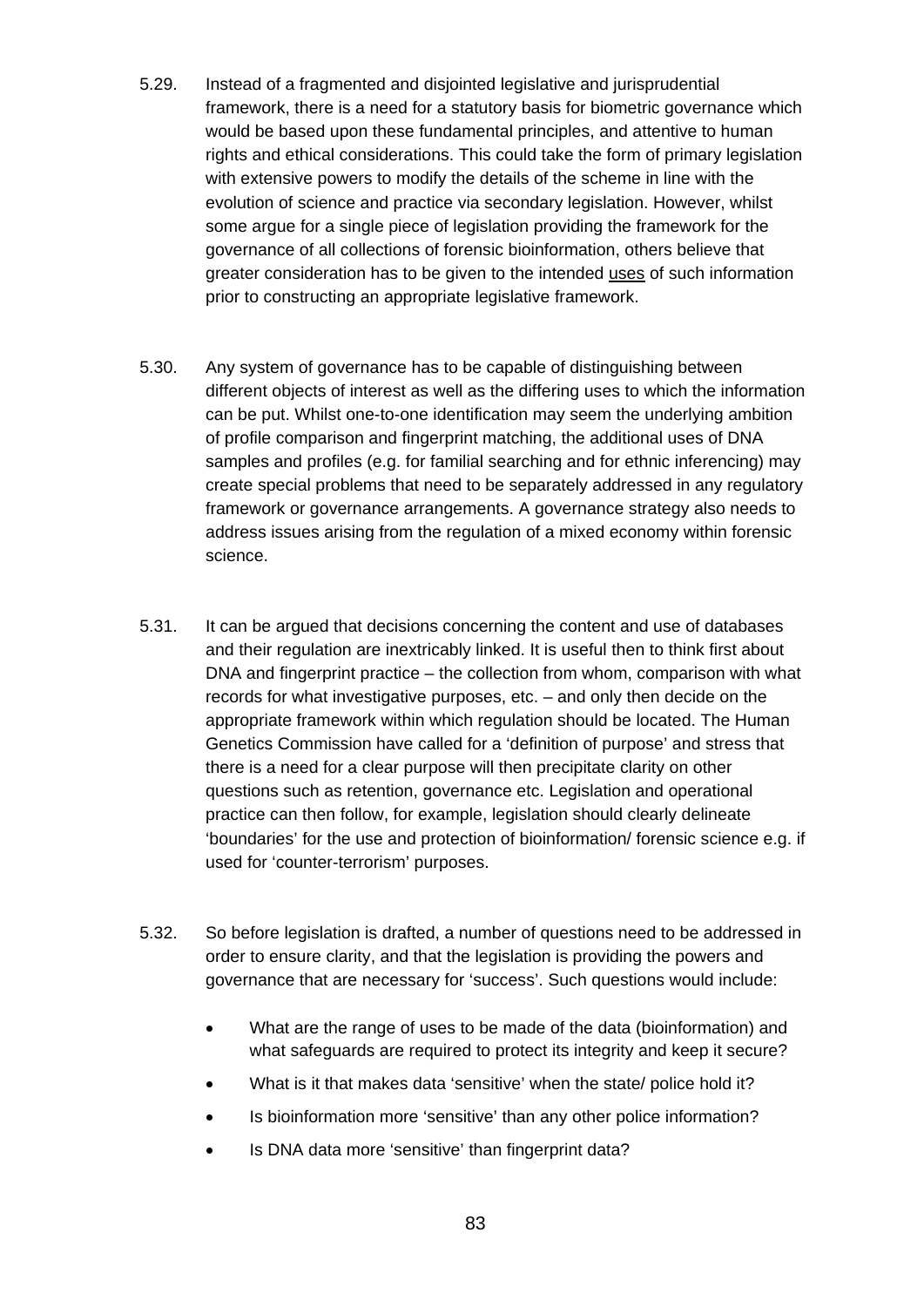- Can requirements for good governance of bioinformation stand apart from the requirements for good governance of forensic science in general?
- Is any police information 'more' sensitive than other types of public protection information (i.e. immigration; vetting and barring information etc.) – in which case do we need a 'public protection information' governance framework?
- Are new issues raised by:
	- o the increasing effort to 'join-up' information databases;
	- o the needs of counter-terrorism;
	- o the increasing use of such data collections for the identification of bodies, especially in Disaster Victim Identification work?
- 5.33. Greater consideration of the type of information, and the uses to which it can be put are essential for shaping any new governance structure for this domain of public life. As Magee points out: "effective governance requires an appropriate balance of ownership, process and control… the key requirement is for a governance mechanism that is aligned to the purpose it serves."<sup>218</sup> There may be a need for multiple frameworks of governance, particularly if the new governance structures are intended to have broad application – for example, to all forensic bioinformation types, to all forensic science, or even all personal information managed by the police, or information for public protection.
- 5.34. If bioinformation were to be regarded as primarily a source of information for the police, then it might come to be managed under MOPI (Code of Practice on the Management of Police Information, 2005).<sup>219</sup> This Code of Practice was introduced in direct response to criticism in the Bichard Report about the handling of information concerning Ian Huntley prior to the murder of two young girls. This would clearly have an impact on the overall governance structure, and integration of different forms of information and management of MOPI, together with the ultimate scrutiny of police information by the Information Commissioner's Office.
- 5.35. Magee has recently called for the creation of a 'public protection network' which would encompass all agencies that have a public protection and crime prevention remit, and hold and process personal data to fulfil that role.<sup>220</sup> This

 $\overline{a}$ 

<sup>&</sup>lt;sup>218</sup> Magee '*The Review of Criminality Information*' (Magee Report, July 2008) Home Office, London. p.23<br><sup>219</sup> MOPI is described as 'a statutory code'. It has been is promulgated by the Home Secretary under <sup>219</sup> MOPI is described as 'a statutory code'. It has been is promulgated by the Home Secretary under<br>the Police Acts of 1996 and 1997 (as amended by the Police Reform Act 2002). This legislation sets out the scope of the code and requires that any such code be laid before Parliament after promulgation and may contain requirements about consultation, but not that the code itself requires consent or may be annulled by Parliament as if it were secondary legislation. 'Chief Officers [of police] are required under the Act to "have regard" to any such codes' (Forensic Science Regulator (2008) Manual of Regulation - Part One: Policy and Principles, p19 (London, Home Office).<br><sup>220</sup> This would then include the police and all associated departments under the police umbrella (such as

SOCA/ counter terrorism groups etc.); 'barring and vetting' agencies such as the Criminal Records Bureau; immigration agencies including the UK Borders Agency, and the Independent Safeguarding Authority etc..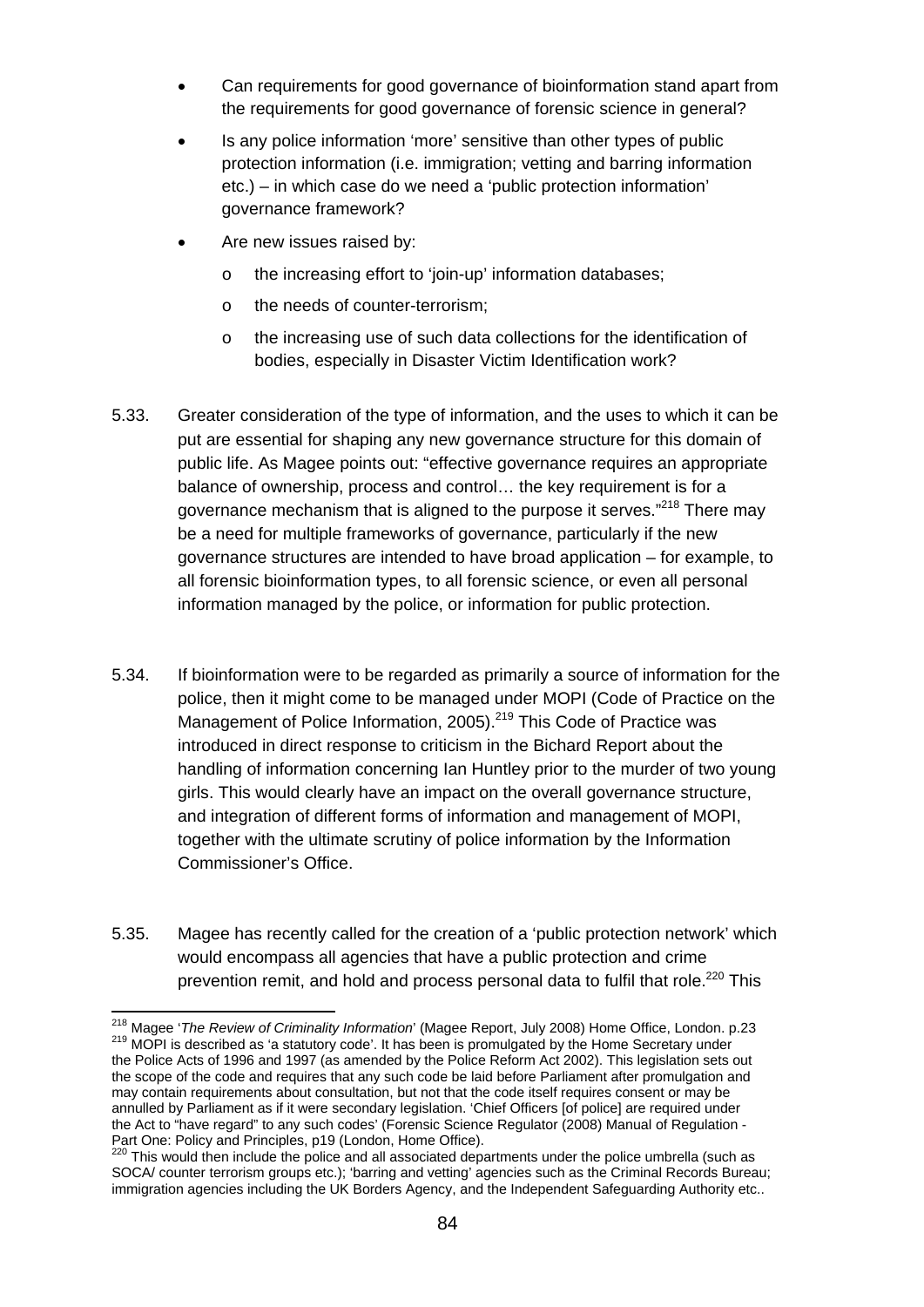network would then include all relevant agencies and their data, although the size and complexity of the network would create particular challenges:

"On the one hand we need agile, empowered organisations that can respond swiftly to specific and local needs. On the other we need mechanisms that will ensure the safe and appropriate capture, sharing and use of criminality information between these organisations – including between nations – and which will command public confidence."221

Magee outlines those details requiring explicit agreement and recording across the protection network that would make clear ownership and decision making rights, including:

- "Capture: what information do we seek, for what purpose, and how do we gather it?
- Storage: where do we store it, for how long, and under what security?
- Access: how can it be accessed, who has the right to do so, and do they have the ability to change the information?
- Sharing: what interconnections should and do exist between repositories of information, what is the nature of those connections? E.g. does one master copy of the record exist, or is the information broadcast to multiple repositories? How rapidly is information available to those who need it?
- Analysis: is information available in a format suitable for its intended use and when it is needed?
- Action: do decision-makers act on the basis of the information available, and do their actions result in successful outcomes?
- Management: do managers understand the performance of the PPN, the contribution of this information to this and are they able to communicate it to staff?"222

The challenge of governing a large and dispersed group of agencies and individuals would be met by: "focused, independent and long-running accountability...".<sup>223</sup> This would not be a task for the Information Commissioner alone as decisions about the effective use of the data for public protection would be beyond the (present) scope of his role.

<sup>221</sup> *op.cit*. n.218. p.23. <sup>222</sup> *op.cit*. n.218. p.28. <sup>223</sup> *op.cit*. n.218. p.33.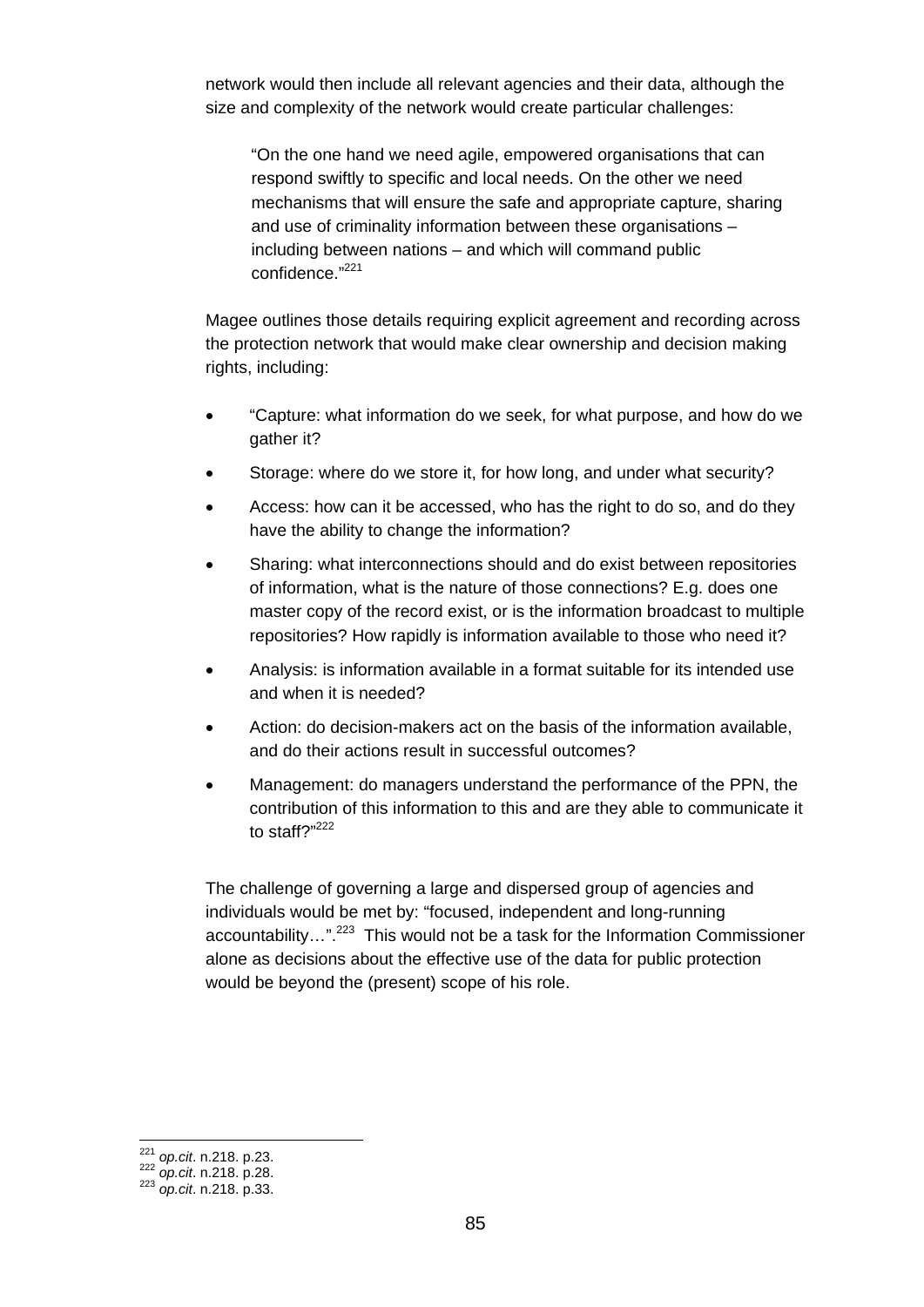# **Scientific and Organisational Integrity**

# **Quality Standards**

- 5.36. Much effort in recent years has gone into establishing and sustaining consistent quality standards in DNA profiling. The strong emphasis on quality assurance for this technology contrasts with other forensic disciplines. The role of the UK Forensic Regulator, with the responsibility of overseeing the quality of all forensic science, was created in 2007. The Regulator's Manual (still in draft form and requiring detailed appendices) sets out requirements for all forensic science services, in order to maximise the effectiveness of the criminal justice system and maintain public confidence in the quality and reliability of the forensic science provided to police forces and others. To do this, the Regulator establishes and monitors quality standards and ensures accreditation of suppliers of forensic services, including quality standards which apply to national forensic science intelligence databases. The NDNAD is mentioned specifically in this regard, although IDENT1 is not. $224$  Section 12 of the Regulator's Manual states that the Regulator has a role in overseeing quality standards applicable to national forensic science intelligence databases. The December 2009 Report from the Regulator states that he is to release quality standards for the NDNAD and National Ballistics Intelligence Service databases for consultation in early 2010.
- 5.37. The Interim Regulator undertook two reviews of the application of forensic DNA technology during the first year of the Regulator's office. However, neither have been made public because of 'commercial confidentiality'. A third review, of LCN DNA was undertaken by the new Regulator during 2008 and was published on the Home Office website.<sup>225</sup> In 2010, the Regulator is undertaking reviews of familial searching as well as setting standards for new common frequency databases to be used in future DNA profiling systems.<sup>226</sup>
- 5.38. The Forensic Regulator oversees accreditation (via UKAS) of all laboratories that supply DNA profiling services to the police. Scenes of crime examination are included within his accreditation schedule. However there remain questions over whether quality regulation reforms are being applied equally to all aspects of bioinformation collection, retention, and usage. The regulator does not for example, play a similar role in accrediting fingerprint bureaux, nor police custody suites, where fingerprints and DNA samples from suspects are acquired. Seven suppliers currently provide profiles to the NDNAD.<sup>227</sup> each of whom must be accredited to ISO17025 & Custodian Standards for accreditation

FDS (Forensic DNA Services); Eurofins (EFS & Medigenomix) with another coming on stream in 2009.

<sup>1</sup>  $224$  The Forensic Science Regulator, Business Plan 2008/09 – 2010/2011, para 3. available at http://police.homeoffice.gov.uk/publications/operational-policing/Forensic\_Science\_Regulator\_3.html .<br>
<sup>225</sup> ibid., para 11.<br>
<sup>226</sup> The Forensic Regulator, Report, (December 2009), p.9.<br>
<sup>227</sup> The FSS Ltd: LGC Ltd: Orchid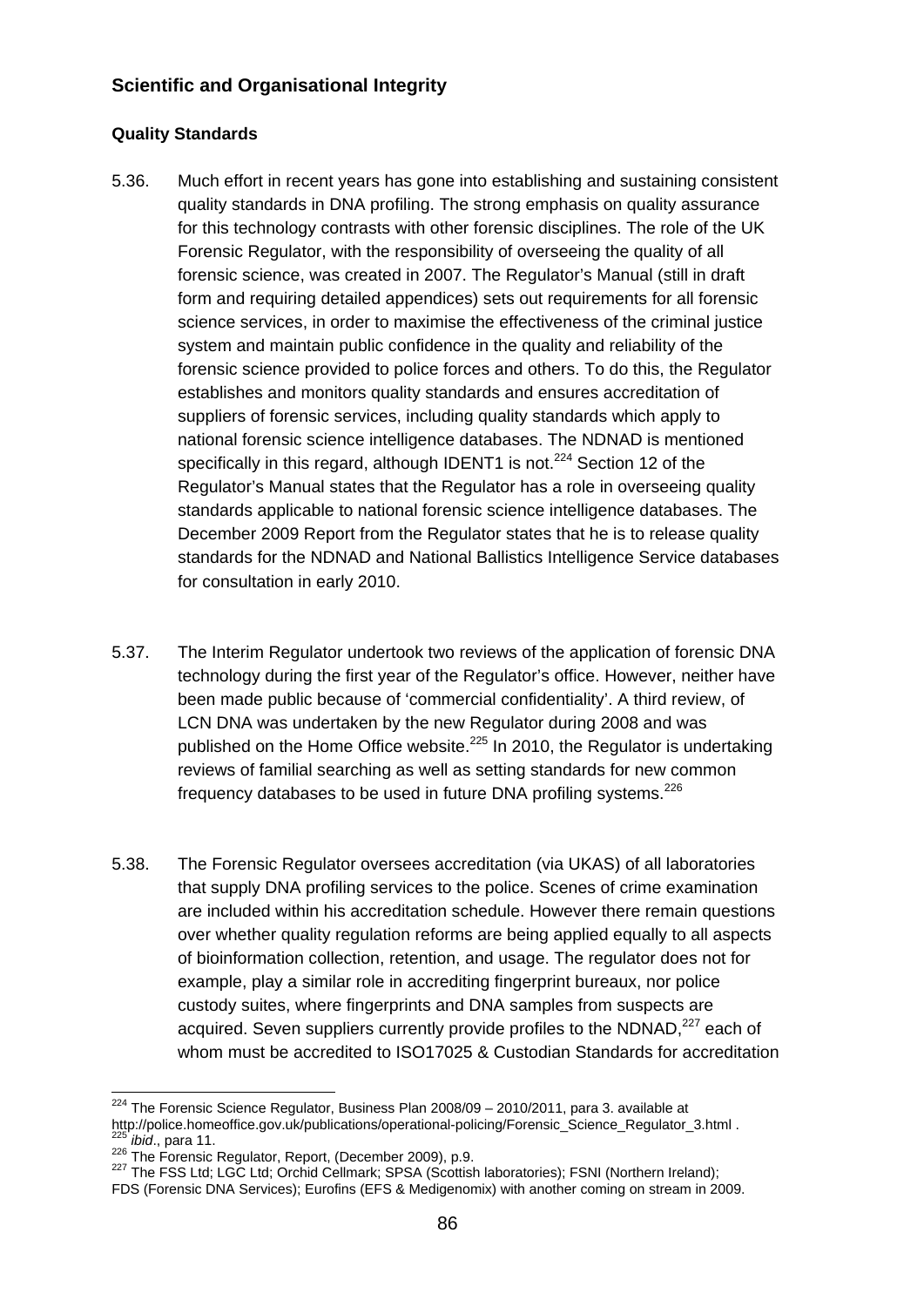(LAB 32) and approved by the National DNA Database Strategy Board. They need to demonstrate that they have in place anti-contamination measures (including elimination databases of staff and manufacturers, and un-sourced contaminant profiles). Their profiles must meet the minimum load criteria and meet duplication requirements. They must also take part in closed proficiency testing and validate their process and system changes.

- 5.39. On the one hand, the introduction of a regulator was presented as creating a generic standard for forensic science providers in the UK – based on ISO standards and 'a light touch' in steering providers, but there remain concerns about perceived lack of 'teeth' and gaps in regulation with a fear that accreditation may prove to be superficial. Civil remedies for breaches of regulatory standards may be too little, too late and cannot provide an answer to mistakes already made within the criminal process. It is a matter of regret that the UK, as a world leader in privatising its forensic science providers within an adversarial system, had not properly set-up a regulator system before the introduction of a mixed economy. The emerging shape of the forensic science marketplace remains difficult to discern. The work of regulating the provision of goods and services within this marketplace has only recently begun and deserves careful examination.
- 5.40. The December 2009 Regulator's Report states that the Home Office has now established a 'Forensic Science Strategy Group', including the Regulator and Chaired by a Home Office senior civil servant, which will meet monthly. This group is intended to supplement the work of the Regulator, whose remit does not extend to the broad range of risks to the supply and use of forensic science, although the Regulator will also be forming an additional sub-group to 'identify and manage this broader array of risks'.<sup>228</sup> The Regulator is also extending his work to provide guidance on the interpretation and presentation of forensic evidence to prosecuting authorities and courts, with a new specialist group established for this purpose. There are clear moves then to extend the Regulator's work into areas that he had previously been reluctant to enter. There will also be interplay between the Home Office forensic science strategy group and the work of the Regulator. The constitution and remit of the Home Office group is as yet unknown.
- 5.41. The requirement to have quality standards and accreditation has now become part of an EU Council framework decision (15905/09). With international exchange increasing, it is vital that quality standards in forensic science can be assured across Europe: "The adoption of common quality standards for forensic science across Europe has become ever more important as the international exchange of DNA profiles offers greater potential to increase public safety in a

 $\overline{a}$ <sup>228</sup> The Forensic Regulator, Report, (December 2009), p.3.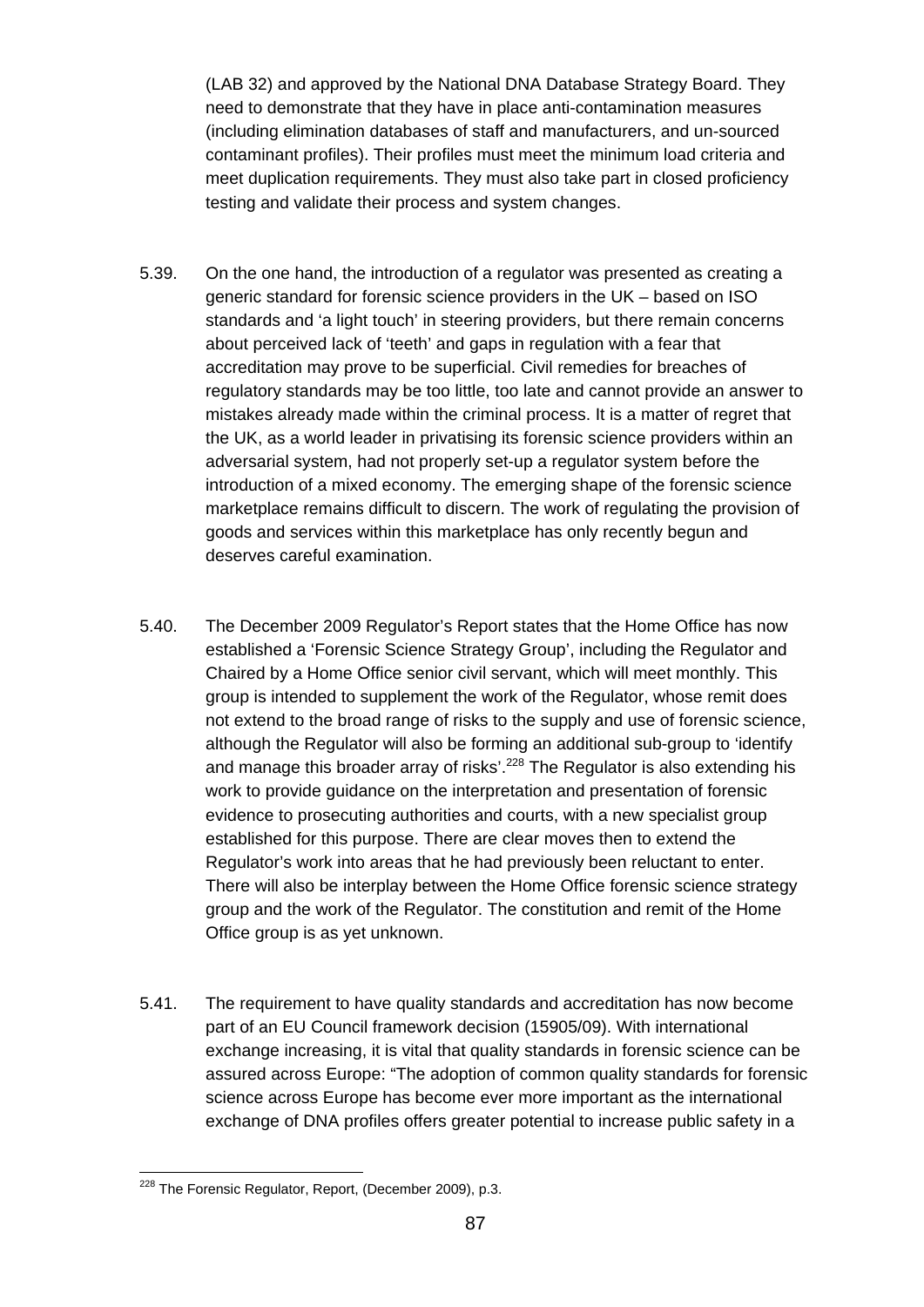significantly more mobile society."<sup>229</sup> Now, 'laboratory activities' carried out by forensic science providers must be accredited so that public authorities in each country can recognise results generated by a laboratory in another EU country. The national accreditation body of each member state will then ensure compliance with the relevant international ISO standard. However, there may still remain gaps in oversight with regard to forensic bioinformation, with fingerprint bureaux not included under 'laboratories', only fingerprint development laboratories. This distinction permits police fingerprint bureaux to continue operating without requiring ISO accreditation.

## **Data Protection and Security**

5.42. Concerns over the use of personal information are not new, though they may be attracting greater attention. The European Commission found that in Europe:

> "public unease about the use of personal information is widespread and has remained consistent for almost twenty years. Some 64% of EU respondents – and as many as 77% of UK respondents – expressed concerns about whether organisations holding their personal data handle it appropriately."<sup>230</sup>

The security of data, particularly personal data, has gained prominence however, since a series of high profile losses of sensitive information, mostly by public sector agencies, as highlighted in the Thomas & Walport report:

 "Repeated losses of sensitive personal information in both the public and private sectors demonstrate the weakness of many organisations in managing how data are shared. The advent of large computer databases has allowed the loss of massive datasets in ways that were simply impossible with paper records."231

5.43. The Trustguide Report (2006) found a feeling of 'vulnerability', where people reported a lack of 'control' over the data collected about them, and this was most acutely felt around their 'identity':

> "Technology creates many new challenges and causes us to redefine that which we may have taken for granted in the physical world and one field where this is most apparent is the creation and protection of one of our most valued and most used attributes – our identity. ... Attendees reported that as more data is gathered and stored electronically, particularly in centrally controlled databases, they feel more vulnerable. Most of this vulnerability is focused on a lack of control over who is collecting their

<sup>&</sup>lt;sup>229</sup> Foreword, CC Neyroud, NDNAD Annual Report 2007-09, p.4.

<sup>&</sup>lt;sup>230</sup> Eurobarometer: Data Protection in the European Union – Citizens Perceptions (February 2008). – available at http://ec.europa.eu/public\_opinion/archives/flash\_arch\_en.htm . 231 Thomas, R. & M. Walport '*Data Sharing Review'* (July 2008).p.i .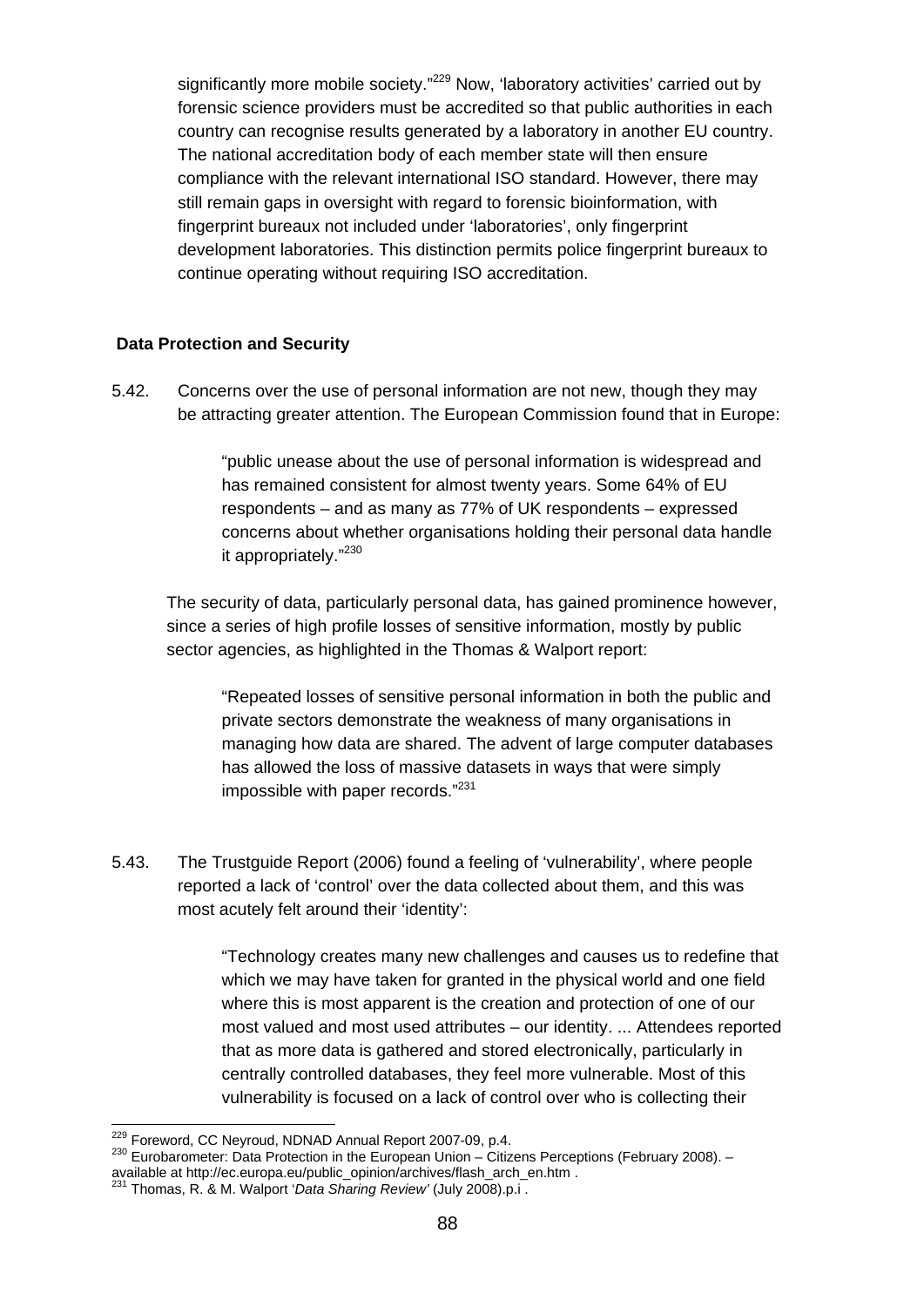data, who might have access to it, how their data may be used now or in the future and the potential for function creep.."<sup>232</sup>

- 5.44. The Coleman Report (2008) examined the risk of fraud, accidents (including loss of data); cyber-attacks and threats etc. to government information holdings.<sup>233</sup> There is clear public concern over the processing and sharing of data by government agencies as well as how securely they hold them. Victim Support state that they believe the public are unconvinced that DNA data can be stored securely: "…the Government should take steps to assure the public that data on the [DNA] database is secure, and that the database contains only that information which is necessary to adequately protect the public."<sup>234</sup>
- 5.45. The Information Commissioner dealt with 94 breaches of the Data Protection Act in the five months preceding April 2008 alone, indicating that these are far from isolated incidents. Control of data becomes a greater issue with increases in the amount of protected data and the number of users of the data. Many breaches, some which may occur daily, can be relatively insignificant, with little impact and no sanctions necessary. However, some breaches have been significant, with serious implications and high profile media attention has led to a plethora of reports, inquiries, and reviews, including the '*Data Handling Review*' (Hannigan Report), which culminated in a new Security Policy Framework which provides the guidance on security and risk management for all government (and associated) bodies, including the police. The SPF contains 70 minimum security requirements that must be adhered to by all government bodies and agencies, including suppliers of services.
- 5.46. The NDNAD Annual Report (2007 2009) states that "many of the minimum standards...were already met or exceeded by the security measures in place for the NDNAD.<sup>"235</sup> However, a comprehensive security review resulted in new working practices and increased monitoring of activity, leading to improvements including: reinforced security training for staff; revised incident management scheme which includes reporting to the ICO; additional specific measures to protect personal information; stricter controls and measures for the use of removable media; security clauses in all contracts with external providers; increased audit and management accountability. The NDNAD has also been brought within the NPIA main data centre and the use of fax machines has been phased out, with all communications now undertaken via secure government email with strict audits and controls and overlying encryption when required. The NDNAD Annual Report goes on to affirm that:

<sup>&</sup>lt;sup>232</sup> Lacohee, H., S. Crane, and A. Phippen, *'Trustguide: Final Report'*, (Trustguide, October 2006).p 84.<br><sup>233</sup> *Protecting Government Information* – Independent Review of Government Information Assurance (The Coleman Report), June 2008, Chapter 3.

<sup>&</sup>lt;sup>234</sup> Victim Support, '*Response to Keeping the Right People on the DNA Database'* (July 2009), p.1 <sup>235</sup> NDNAD Annual Report 2007-2009, p.36.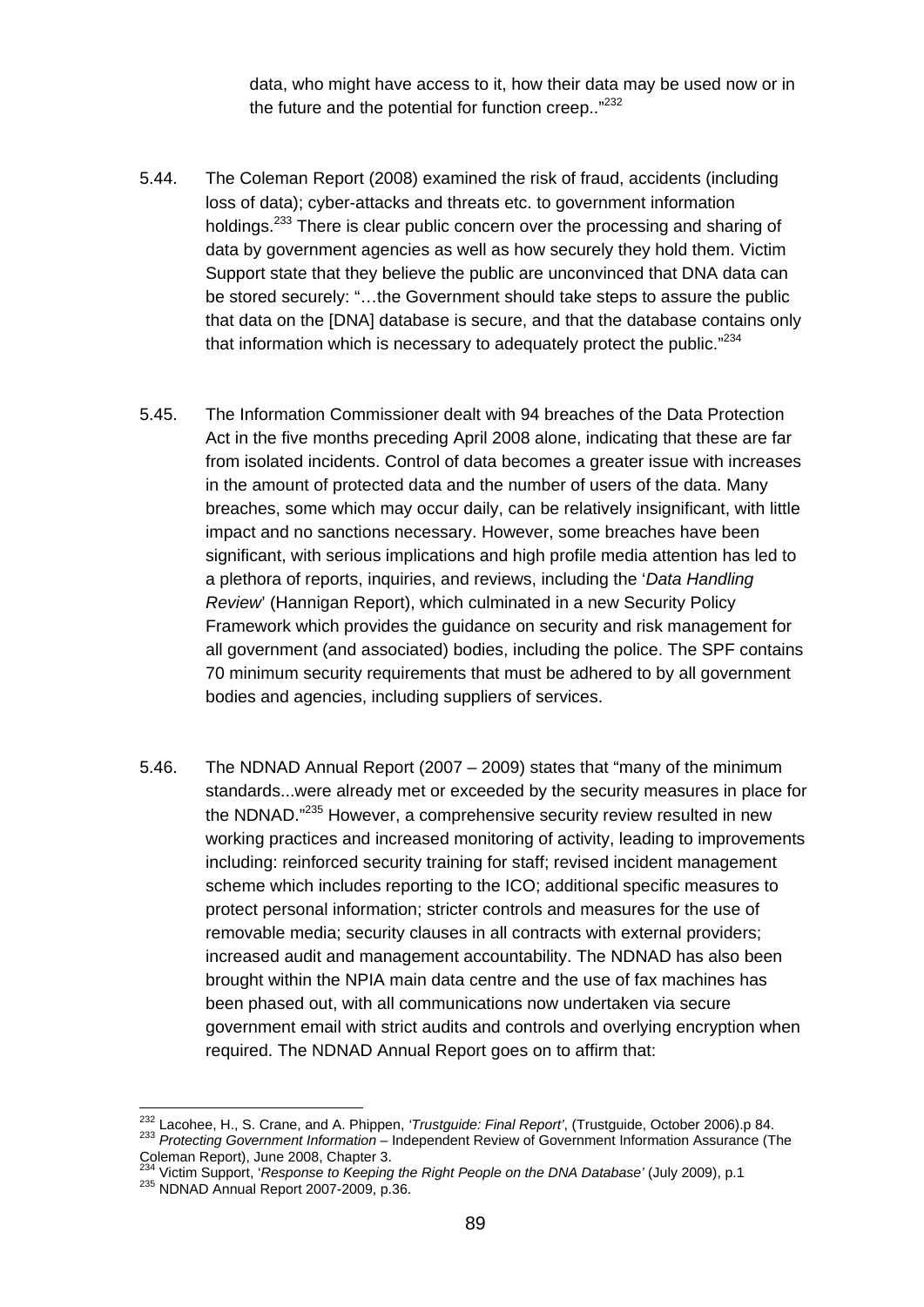"Security continues to be given the highest priority within the NDNAD Delivery Unit and by the NPIA senior management who are committed to a process of continuous improvement for the NDNAD and to an ongoing programme of technical and procedural compliance audits to ensure that the high standards which have been set are embedded and being implemented within day operational practices by all operational staff."<sup>236</sup>

- 5.47. The generous accessibility of the PNC, in addition to the practice of sending demographic details attached to DNA samples to laboratories for analysis, demonstrate that there may still be ample opportunity for improper access or lapses in security. The Crown Prosecution Service, in the spotlight for serious data losses, have recently reviewed and altered policies on their security, including the use of portable media and encryption. Work on further reducing risk and strengthening "information risk governance, covering both personal data and other sensitive information" is ongoing.<sup>237</sup> Other law enforcement agencies that receive or use forensic bioinformation may also be forced to undergo such reviews to ensure their data security.
- 5.48. Relevant to discussion of data governance is consideration of what kind of data protection laws exist in relation to DNA profiles and fingerprints generated for criminal justice purposes only. In some jurisdictions, data protection regimes differentiate between the collection and retention of personal data for criminal justice and other purposes, but however these regimes operate it is necessary to understand their application to DNA profiles and to fingerprints before there can be agreement on a governance model for forensic bioinformation.
- 5.49. The EU Directive 95/46/EC on Data Protection,<sup>238</sup> which is currently under review, came into force in October 1998, being given effect in domestic law by the Data Protection Act 1998. The EU directive focuses on the protection of individuals with regard to the processing of personal data and the free movement of such data and applies to DNA data unless specific DNA legislation determines otherwise. Article 6 of the EU Directive states that personal data must be: adequate, relevant and not excessive in relation to the purposes for which they are collected and /or further processed; and kept in a form which permits identification of the data subjects for no longer than is necessary for the purposes for which the data were collected or for which they are further processed. The preamble to the Directive states:

 $236$  ibid., p.37.

<sup>236</sup> *ibid*., p.37. 237 The Cabinet Office, '*Data Handling Procedures in Government: Final Report'* (The Hannigan Report), June 2008, p.29.

<sup>&</sup>lt;sup>238</sup> See: Status of implementation of Directive 95/46 on the Protection of Individuals with regard to the Processing of Personal Data, available at

www.europa.eu.int/comm/justice\_home/fsj/privacy/law/implementation\_en.htm .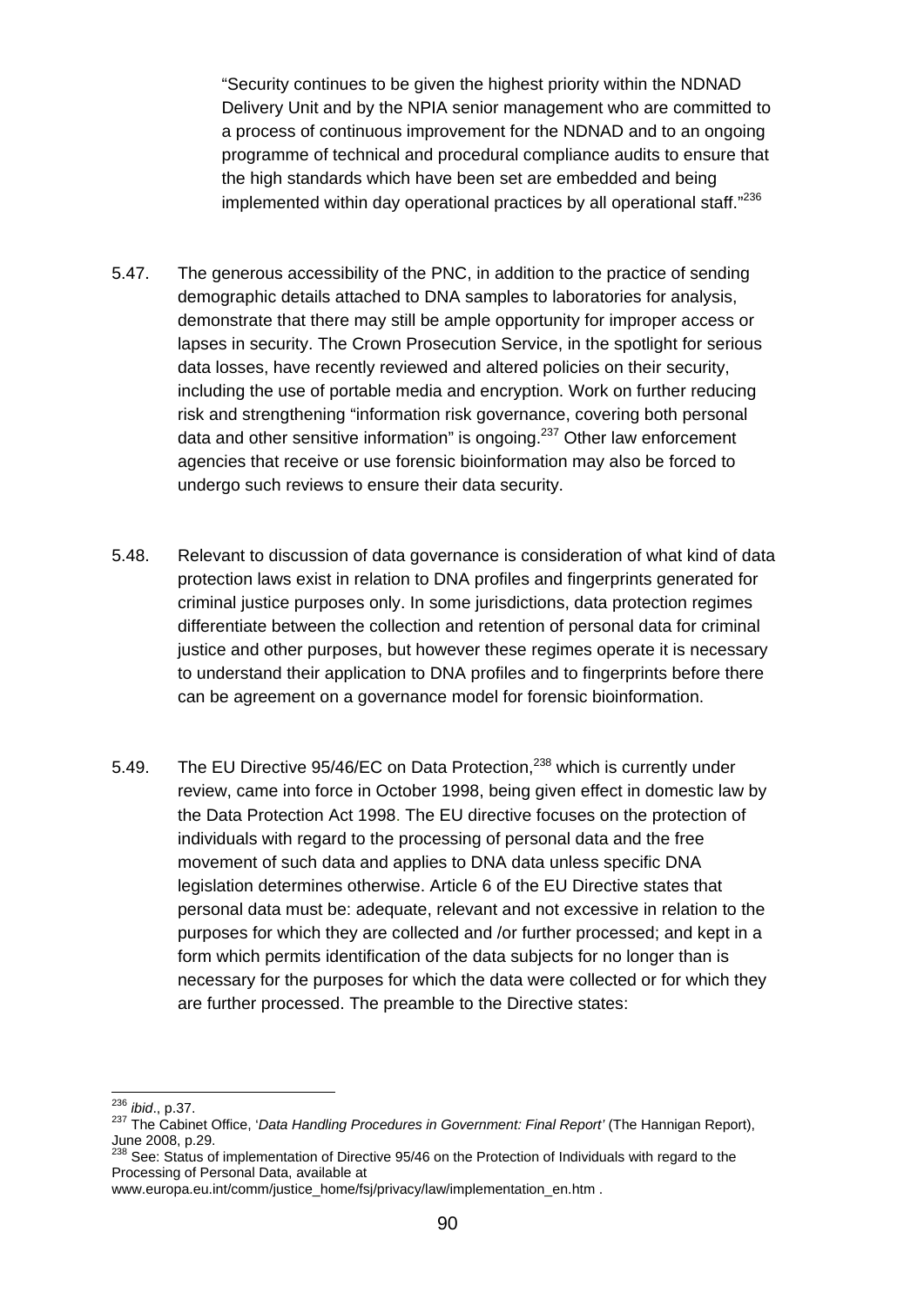28) Whereas any processing of personal data must be lawful and fair to the individuals concerned; whereas in particular, the data must be adequate, relevant and not excessive in relation to the purposes for which they are processed; whereas such purposes must be explicit and legitimate and must be determined at the time of collection of the data; whereas the purposes of processing further to collection shall not be incompatible with the purposes as they were originally specified."

Not all UK commentators feel that Section 64 of PACE is sufficiently exact to meet the requirements of this Directive.

- 5.50. The Data Protection Act 1998 is based upon eight data protection 'principles' derived from this EU Directive, that can be applied to the use of all personal data, including the third principle that states that data must be adequate, relevant, and not excessive in relation to the purpose for which they were obtained, while the fifth principle states that data should not be kept for longer than is necessary for the purpose(s) for which it was collected. The seventh principle states that "appropriate technical and organisational measures shall be taken against any unauthorised or unlawful processing of personal data and against accidental loss or destruction of, or damage to, personal data."
- 5.51. In 2001, the EU established a European Data Protection Supervisor to oversee the implementation of data-protection standards within EU institutions. Regulation (EC) 45/2001 also introduced strict rules on data processing and rights for citizens to access their data. Article 20 however, permits law enforcement authorities significant exemptions from the data protection regime, including the processing of forensic data. This limits the role of the EDPS with regard to forensic data, although he has been highly critical of the Prüm Treaty.
- 5.52. In the new European Charter in Fundamental Rights (which the UK has not signed), Article 8 concerns the protection of personal data, stating that:
	- Everyone has the right to the protection of their personal data;
	- Such data must be processed fairly for specified purposes and on the basis of the consent of the person concerned or some other legitimate basis laid down by law;
	- Everyone has the right of access to data which has been collected concerning him or her, and the right to have it rectified;
	- Compliance with these rules shall be subject to control by an independent authority.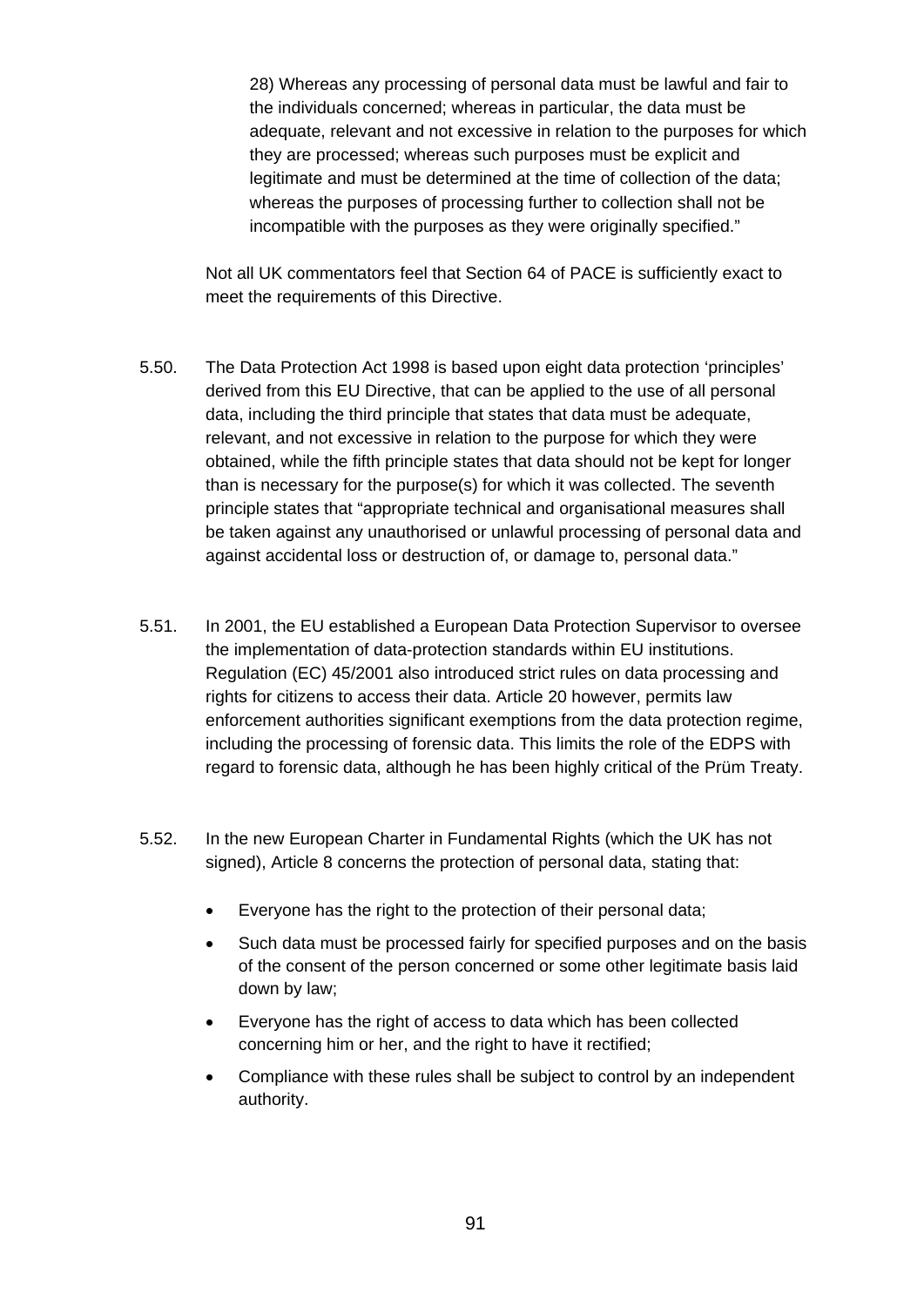5.53. It is probably the case that such requirements would be easily met by proper adherence to the Data Protection Act 1998. However, application to all data – whether for policing or other purposes – would mean that data protection would encompass the use of forensic bioinformation across the EU and could have significant implications, and may require the greater involvement of the Information Commissioner than has hitherto been the case in the UK (even though he now sits on the NDNAD Strategy Board as an 'observer').

#### 5.54. The original EU Directive may also be in need of updating:

"Fuelled in part by technological, commercial and social developments since its adoption in 1995, voices in some quarters are increasingly questioning whether the Directive, and by inference the UK's DPA, is still fit for purpose. Some are calling for the Directive to be reviewed."<sup>239</sup>

Moves to strengthen data protection across the EU may dramatically impact upon domestic data protection. For example, the European Council Framework Decision of 24 June 2008 on the protection of personal data processed for police and judicial cooperation in criminal matters emphasises the need for timelimits for erasure and review. Yet in the UK, following the Bichard Inquiry, changes to the law including: the retention of fingerprints and DNA; the admissibility at trial of bad character evidence; obligations to provide information to the CPS and the courts, etc. resulted in ACPO reviewing their 'weeding' policies (removing 'old' convictions from the PNC). Though still maintaining the 'step down' system (where some old convictions are made only available to the police), they moved to a complete system of retention whereby no convictions are deleted or 'weeded' from the PNC except in exceptional circumstances (i.e. if the conviction was wrongly obtained).  $240$ 

5.55. The 'Five Chief Constables' case<sup>241</sup> was prompted by the disclosure of old convictions relating to five individuals, to potential employers as the 'stepping down' procedure did not prevent disclosure in such circumstances. The Information Tribunal ruled that this policy of permanent retention of all convictions was unlawful under the Data Protection Act 1998, and this was appealed by five Chief Constables in the Supreme Court. The Appeal concerned whether two of the principles of the DPA were being complied with: DPP 3 which states that excessive data must not be retained and DPP 5, that data must not be retained longer than necessary. The police used the ability to re-open 'cold cases' with DNA advances as just one justification for permanent retention of conviction data.

240 The areas of bad character evidence, the CPS and courts' requirements were covered in the EU

<sup>&</sup>lt;sup>239</sup> Thomas, R. & M. Walport 'Data Sharing Review' (July 2008).p.22.

Framework decision 2009/315/JHA and updated provisions are in the Coroners and Justice Act 2009. <sup>241</sup> *Chief Constables of Humberside Police; Staffordshire Police, Northumbria Police, West Midlands Police, and Greater Manchester Police, and the Information Commissioner, and the Secretary of State for the Home Department* [2009] EWCA CA Civ 1079.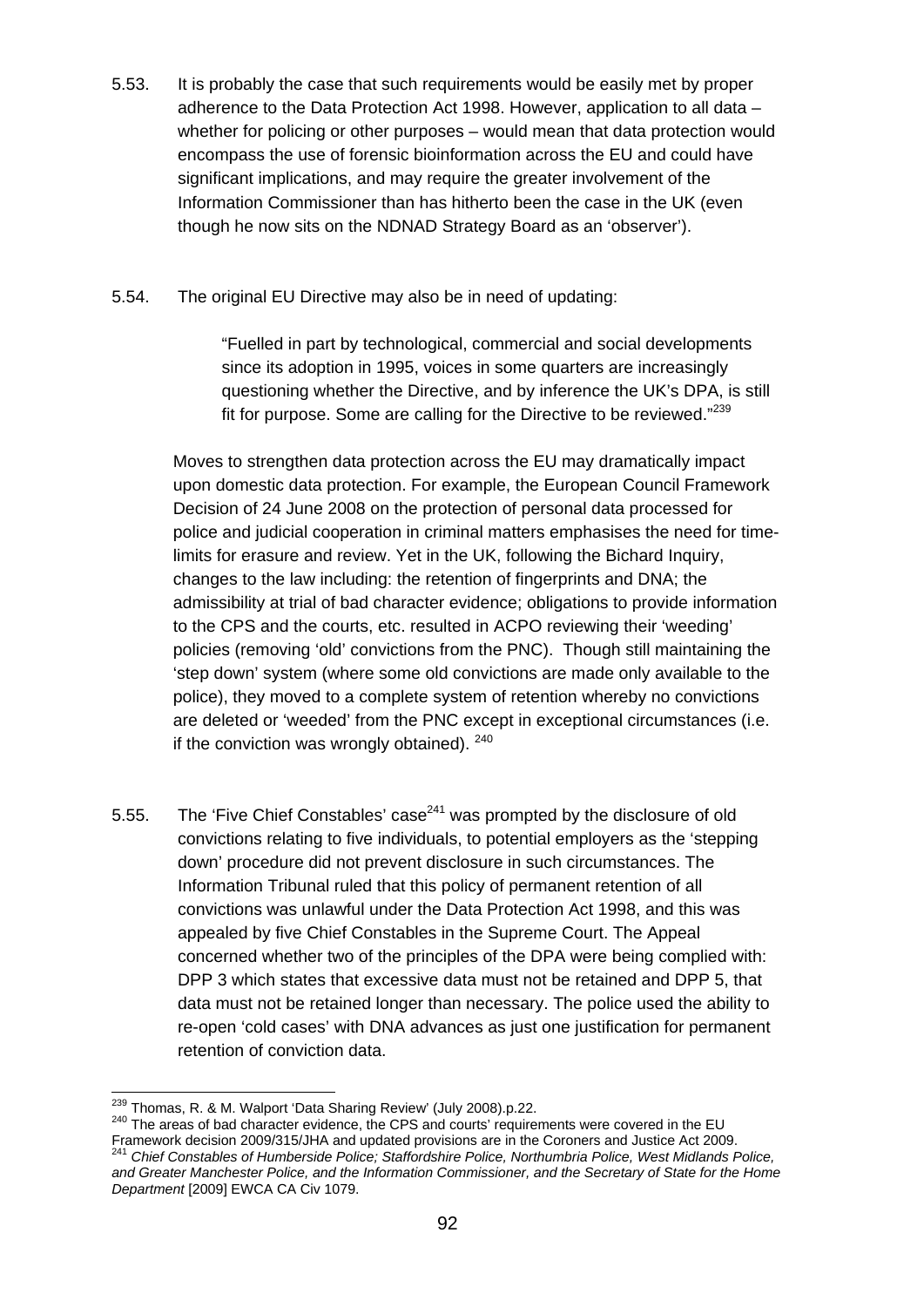- 5.56. Lord Justice Waller stated that compliance with the first Data Protection Principle (that data must be processed fairly and lawfully) did not require constraints be placed upon the purposes for which data is retained (as long as they are lawful), but that it is important "that people know what the data is being retained for and so that the Information Commissioner and data subjects can test the principles under the DPA by reference to the purposes identified."<sup>242</sup> Further, Lord Justice Carnwath ruled that with respect to the PNC, Article 8 (5) of the EU Directive recognised the importance of maintaining a 'complete register of criminal convictions' provided that it is "under the control of official authority" and there existed suitable safeguards provided under national law, thus: "The power to maintain "a complete register", to my mind, logically encompasses power to maintain records of all convictions, without regard, for example, to age or relative seriousness."<sup>243</sup> It was pointed out that with regard to the *S & Marper* ruling, "the nature of the information was quite different." and the case "is no authority for the proposition that a record of the mere fact of a conviction engages Article 8."<sup>244</sup>
- 5.57. Questions of the effectiveness of data protection legislation with regard to forensic data then raise uncertainties about the powers of Data Protection Commission staff. In the 'Five Chief Constables' case, it was ruled that the ICO was meant simply to 'review' the police policy on data retention, not replace the police judgment with his own. While the ICO has recently been given the power to impose financial penalties, questions remain surrounding the proper use and extent of his powers. There is also a need for better understanding of how these powers are actually exercised in the course of routine and exceptional uses of forensic bioinformation. The Dutch Data Protection Authority has the right to audit the DNA database and exercises this right regularly. The ICO has been involved in discussions with ACPO in respect of some uses of the NDNAD (in particular familial searching). The resulting 'Memorandum of Understanding' details safeguards that have been agreed and the ICO has approved the use of familial searching when: "restricted to the most serious cases and intrusion into the private lives of individuals is minimised. $245$  The precise nature of relevant safeguards are unknown, however as the MOU is not a public document.
- 5.58. To date, the ICO has had limited involvement with the NDNAD, prior to the commencement of his observer role on the Strategy Board. It is unclear whether the ICO has any involvement or oversight of other forensic intelligence databases. However, the Information Commissioner's response to the Government consultation expressed surprise at the lack of mention of the DPA, given that the issue centred upon the fair and lawful use of personal data. As he and others point out, the obtaining and retention of forensic bioinformation clearly engages the First Principle of the DPA, while the indefinite retention

 $\frac{^{242}}{^{243}}$  *ibid.*, para.31.<br> $\frac{^{243}}{^{243}}$  *ibid.*. para.72.

<sup>242</sup> *ibid*., para.31. <sup>243</sup> *ibid.*. para.72. <sup>244</sup> *op.cit*. n.241. para.80. <sup>245</sup> *op.cit*. n.218. p.89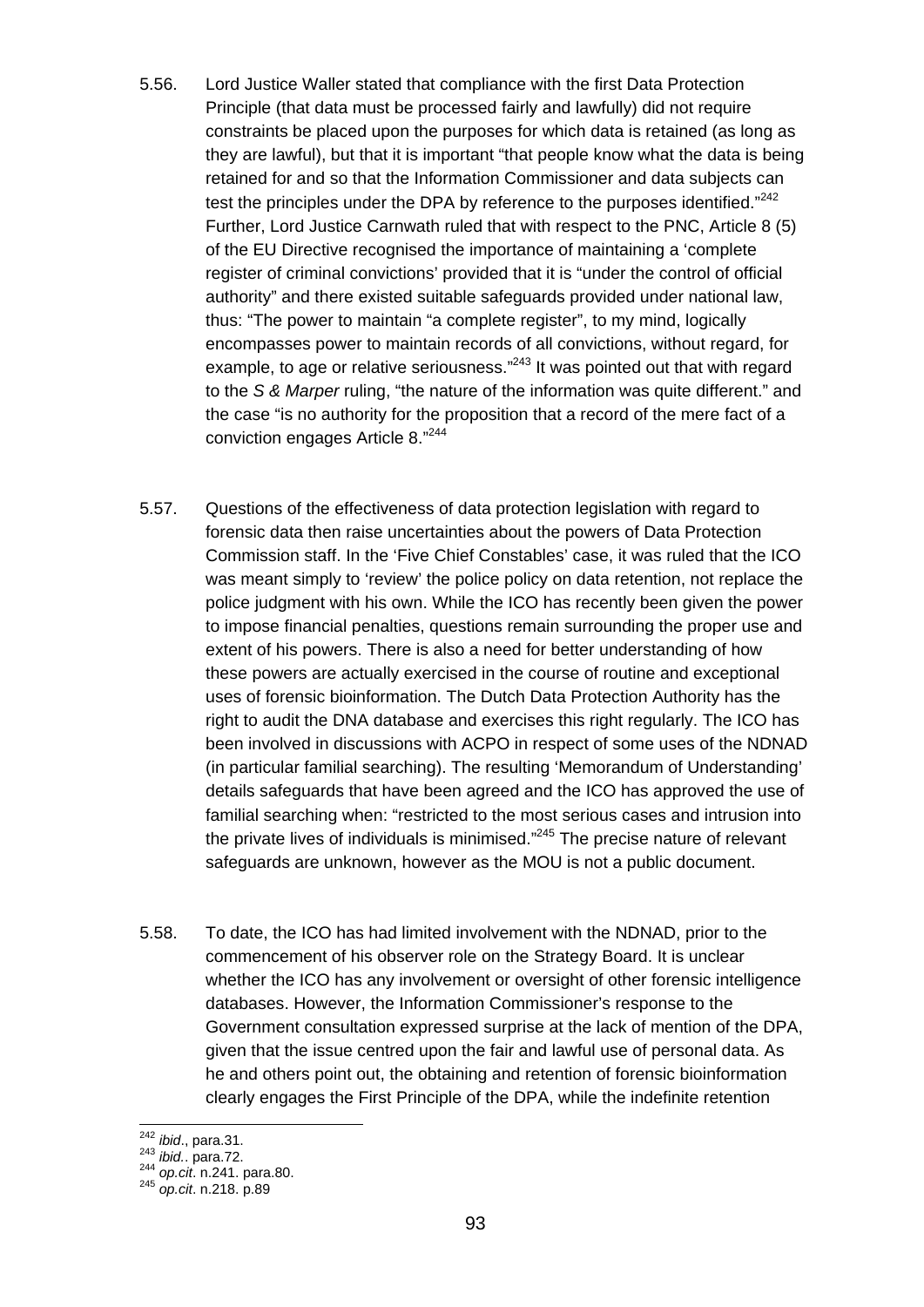engages the requirements of the Third and Fifth Principles:

"The fifth Data Protection Principle requires that personal data processed for any purpose or purposes shall not be kept for longer than is necessary for that purpose or those purposes. For DNA profiles on those who have not been convicted the retention period needs to be necessary for the purpose of policing. 'Necessary' in this context, means more than useful."246

Yet no attempt was made throughout the consultation document representing the Government response to *Marper*, to "address any of the obvious data protection compliance issues."247

## **Scientific Research and Technological Development**

5.59. The use of genetic collections for research is well established in the medical field, and there is a wealth of material available on how research is to be approved etc., though the network of ethical committees are often labyrinthine. The House of Lords Science and Technology Select Committee affirmed the need for strong oversight of research using genetic databases in 2001, or the promise of genetic research would not be realised:

> "...robust systems with strong oversight mechanisms were needed to ensure that research on human genetic databases was carried out to the highest ethical standards, in both private and public sectors...."<sup>248</sup>

> "arrangements for the handling and analysis of personal data held in human genetic databases should be carried out to the highest ethical standards, with proper attention to the rights of the individual to privacy and confidentiality of their personal medical and other data. It is essential that there is high public confidence in this activity, otherwise some or many of the benefits to be gained from the advances in genetics will not be realised."249

5.60. The maintenance of high scientific standards is dependent largely upon proper forensic research. However, the role of Research Councils and major charities in funding forensic science research remains unclear. Efforts by the NPIA, the Association of Chief Police Officers (ACPO) and others to encourage university research should be supported in the hope that the wider scientific community becomes willing to participate in this work. Such university research will require

<sup>246</sup> Information Commissioners Office, *Response to 'Keeping the Right People on the DNA Database'*, August 2009, p.7.

<sup>247</sup> *ibid*., p.4. 248 House of Lords Science and Technology Select Committee, Fourth Report '*Human Genetic Databases'* (March 2001). Para.7.34.

<sup>249</sup> *ibid.,* para.7.46.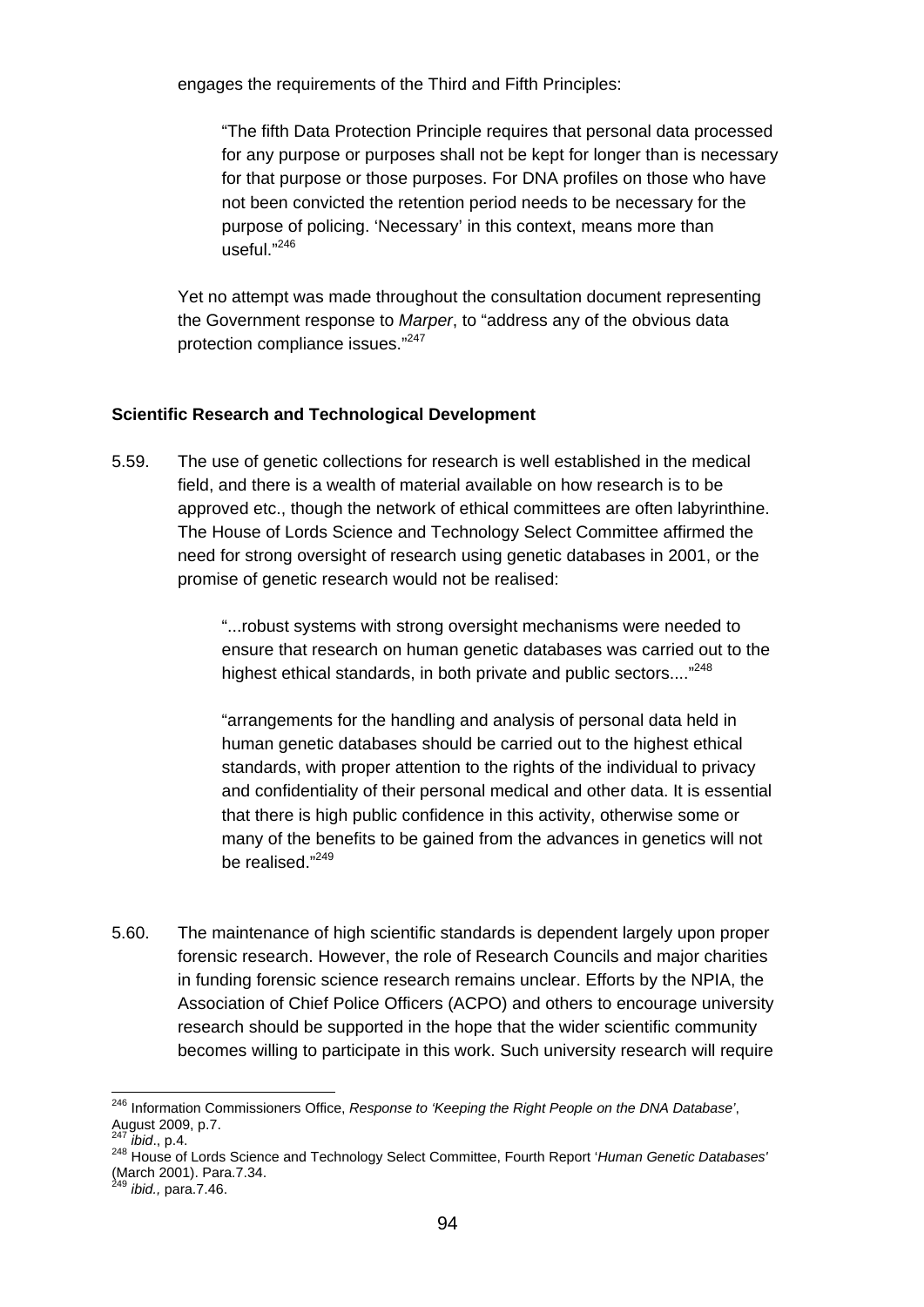support in terms of access to data. It may be useful to consider what kind of partnerships may be possible between NPIA and other actors in order to secure research and development funds. The UK forensic field is not proactive in assessing risks and measuring 'quality' however. Moreover, unlike the USA's National Institute of Standards and Technology (NIST), there is no longer a government/publicly funded organisation in the UK to set relevant standards for the forensic community.

- 5.61. Arrangements for the use of the NDNAD or cellular materials retained by providers for research have become more transparent in recent years. The Ethics Group made it one of their main priorities to prepare proposals for the Strategy Board that would create a clear and effective governance framework for this. At present, those making research requests direct these to the Custodian, who then provide the details to the Strategy Board. Each proposal is assessed on its merits and further advice sought from the Ethics Group. The NDNAD annual report states that requests are not agreed unless they have 'clear operational benefits to the police', but details in the public domain remain scant as 'commercial confidentiality limits what details can be provided about specific research proposals.<sup>250</sup> Figures are provided with a short description outlining the general purpose of the research. Since 1995, there have been 46 requests for access to samples or data with 26 have been approved, 18 have been rejected and two remain under consideration (as at  $31<sup>st</sup>$  March 2009).<sup>251</sup> For further 'operational' work to be done using the NDNAD (e.g. Y-STR work) written authorisation is required from the police force ACPO officer, the CPS caseworker, as well as the Chair of the NDNAD Strategy Board.<sup>252</sup>
- 5.62. Despite the use of so-called 'junk DNA', as the Police Foundation have claimed, this process may be insufficient and requires clarity and transparency:

"DNA samples are an intimate window into a person's make-up and reveal a wide range of genetic information including details relating to their personal health and family relationships. The Police Foundation would welcome detailed guidelines on how the DNA will be used and assurances as to the future use of profiles or planned research as well as confirmation as to which bodies will be allowed access to the data."<sup>253</sup>

It is clear however, that the use in research of DNA profiles or retained samples by third parties is a matter of public concern. The HGC Report '*Inside Information*' reported that:

<sup>&</sup>lt;sup>250</sup> NDNAD Annual Report 2007-2009 p.41.

<sup>251</sup> NDNAD Annual Report 2007-2009 p.41.<br><sup>251</sup> *ibid.*, p.38.<br><sup>252</sup> *ibid.*, p.42.<br><sup>253</sup> Police Foundation response to '*Keeping the Right People on the DNA Database'*, (2009), p.4.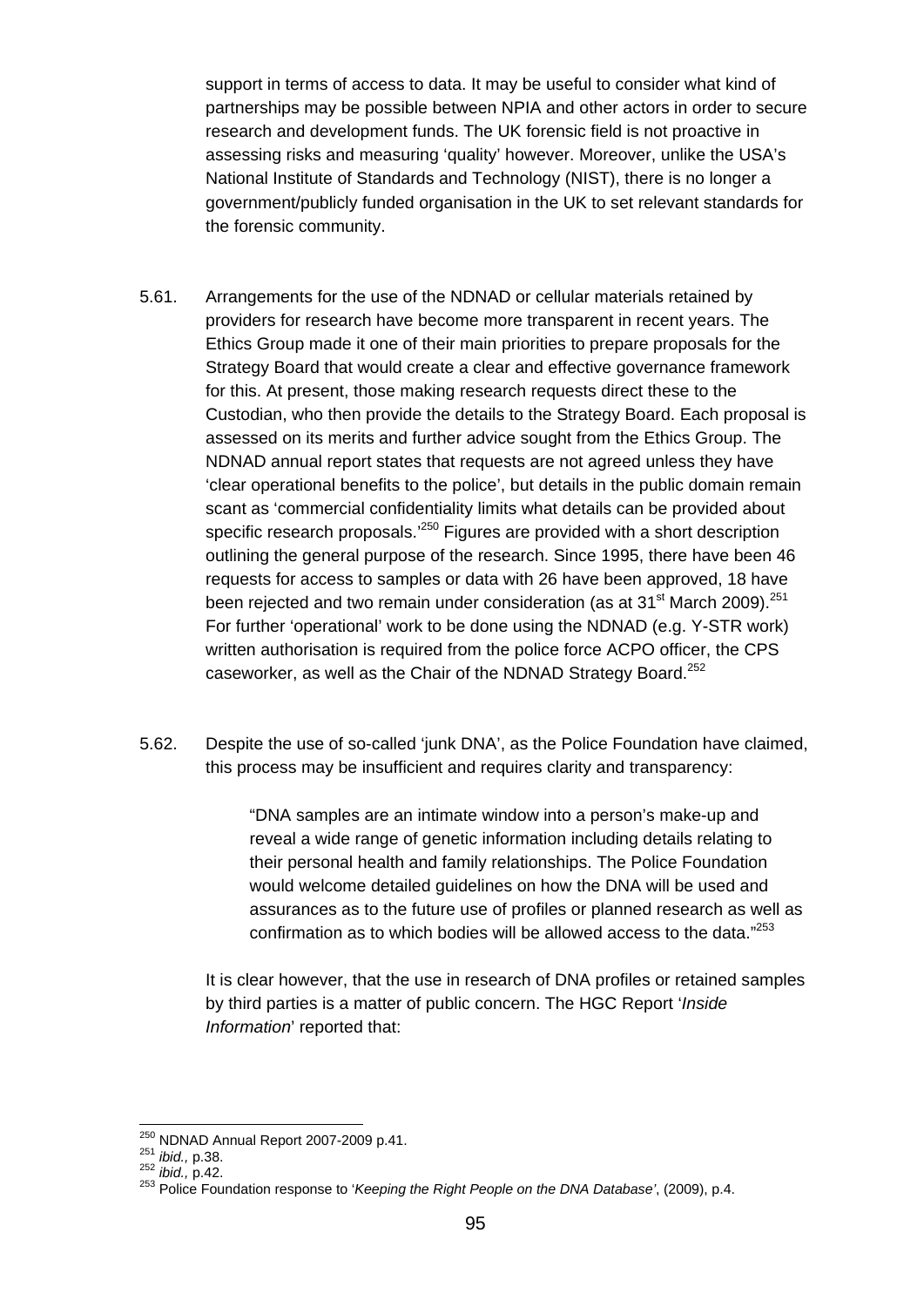"Two thirds of those in our People's Panel survey felt any access was inappropriate. Others felt that if there is to be any access.... for research purposes then this should (a) only by for the purpose of crime detection and prevention and (b) the normal conventions of medical research should apply with regard to informed consent and confidentiality." 254

5.63. Research with actual or potential forensic science applications may often be carried out 'on the back of' more generic scientific research conducted in universities and elsewhere. However, following the changed status of the Forensic Science Service, it is not clear which bodies may have a role in searching for or disseminating the results of scientific work with potential forensic applications. There remain significant and distinctive problems surrounding IPR in forensic science research, and ways need to be found of balancing the need for commercial confidentiality with the interests of the court in transparent and reproducible scientific work.

# **Public Confidence and Trust**

5.64. A key criterion for effective policing is public consent. As Flanagan stated in his 2008 review of policing:

> "Policing is far too important to be left to the police alone. It is a public service and one that can only be effectively carried out with the support and consent of the public. Using and developing this engagement with the public is one of the most important challenges in modern policing and it is a challenge that must be met at all levels."<sup>255</sup>

Indeed, Flanagan states that the public: "must always be the single most important aspect of policing" as it is only through engagement with the public can the police understand their priorities, and be accountable.<sup>256</sup> Public opinion is therefore an important aspect of policing by consent, but more widely, is vital to any policy decision-making within a representative parliamentary democracy.

5.65. For public consent to policing to be maintained, they must have confidence in the police and their governance. Public confidence features prominently in Public Service Agreement 24 concerning the effectiveness, transparency and responsiveness of the criminal justice system as a whole. Openness and transparency are crucial to the gaining and maintenance of public confidence and trust in the operation of all organisations. It is crucial not just for the operation of the criminal justice system, but for government as a whole, that

<sup>&</sup>lt;sup>254</sup> Human Genetics Commission, 'Inside Information', para.9.50.

<sup>254</sup> Human Genetics Commission, '*Inside Information'*, para.9.50. 255 Flanagan Report '*The Review of Policing – Final Report'* (February 2008) Home Office, p.5 available at www.police.homeoffice.gov.uk/publications .

<sup>256</sup> *ibid*., p.7.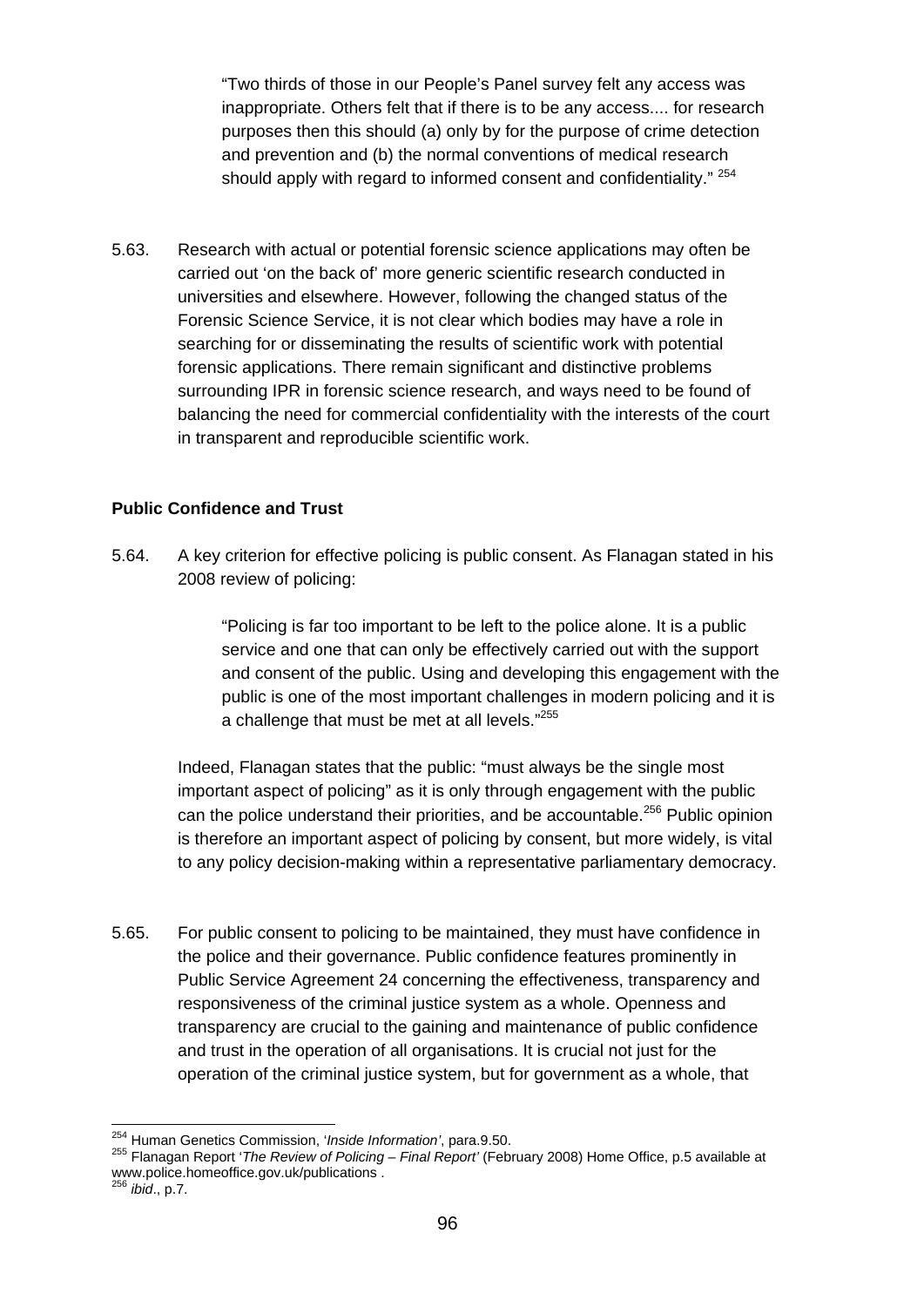there is trust in public institutions, indeed, "Trust is the basis for human rights and democracy."<sup>257</sup>

- 5.66. As has been stated on many occasions, the use of forensic bioinformation during investigations and prosecutions requires the confidence of the public for it to be effective in securing convictions. The public may also expect the government to exercise their duty of care and utilise technologies available to them in order to protect the public.<sup>258</sup> However, the public also need to trust that government will use technologies wisely and not overreach their powers. With the storing of sensitive data, the public need to have confidence that the databases are secure and being used legitimately. As the Fraser Report states: "The DNA database stores private genetic information and continued public confidence in the legitimate use and adequate safeguarding of this information relies on accountability and transparency of information."<sup>259</sup>
- 5.67. The House of Lords Select Committee on the Constitution previously claimed that policy-making in the area of surveillance has not been up to standard, with too few details and a lack of specificity in legislative Bills, meaning that Parliament was unable to effectively scrutinise proposals.<sup>260</sup> The Committee also stated that: "The openness of organisations, both about their personal information and surveillance plans and practices, and about ways in which the public can be more effectively involved in understanding and shaping them, is important."261 The Committee argue that:

"If trust in relationships between the citizen and the state is to be maintained, public understanding of surveillance and the way in which personal data are processed must involve organisational transparency, starting at an early stage in the Government's policy proposals."<sup>262</sup>

5.68. The Thomas-Walport Report also portrayed transparency as a prerequisite for public trust, emphasising that public bodies must provide clearer and better information to the public about data sharing. $263$  That standard-setting bodies must operate in an open and transparent way is a 'basic requirement for public trust'.264 The Royal Commission on Environmental Pollution considered that 'transparent' meant: "there must be full publicity for their existence, their terms

<sup>1</sup>  $257$  O'Neill, Onora, 'The Reith Lectures 2002 – A Question of Trust.' Lecture Two, available at: www.bbc.co.uk/radio4/reith2002<br><sup>258</sup> Royal Academy of Engineering, *Dilemmas of Privacy and Surveillance* (RAE, London, March 2007) p.44.

<sup>&</sup>lt;sup>259</sup> Fraser, J. (2008) Acquisition and Retention of DNA and Fingerprint Data in Scotland p.14 as published in September 2008 at www.scotland.gov.uk/Consultations/Current .<br><sup>260</sup> House of Lords Select Committee on the Constitution, 'Surveillance: Citizens and the State', 2<sup>nd</sup> Report of

Session 2008-09, February 2009, The Stationary Office, London. para. 357.<br>
2683 *ibid.*, para.433.<br>
<sup>261</sup> *ibid.*, para.433.<br>
<sup>262</sup> *ibid.*, para.434.<br>
<sup>263</sup> Thomas, R. & M. Walport 'Data Sharing Review' (July 2008). para

<sup>(</sup>London, The Stationery Office).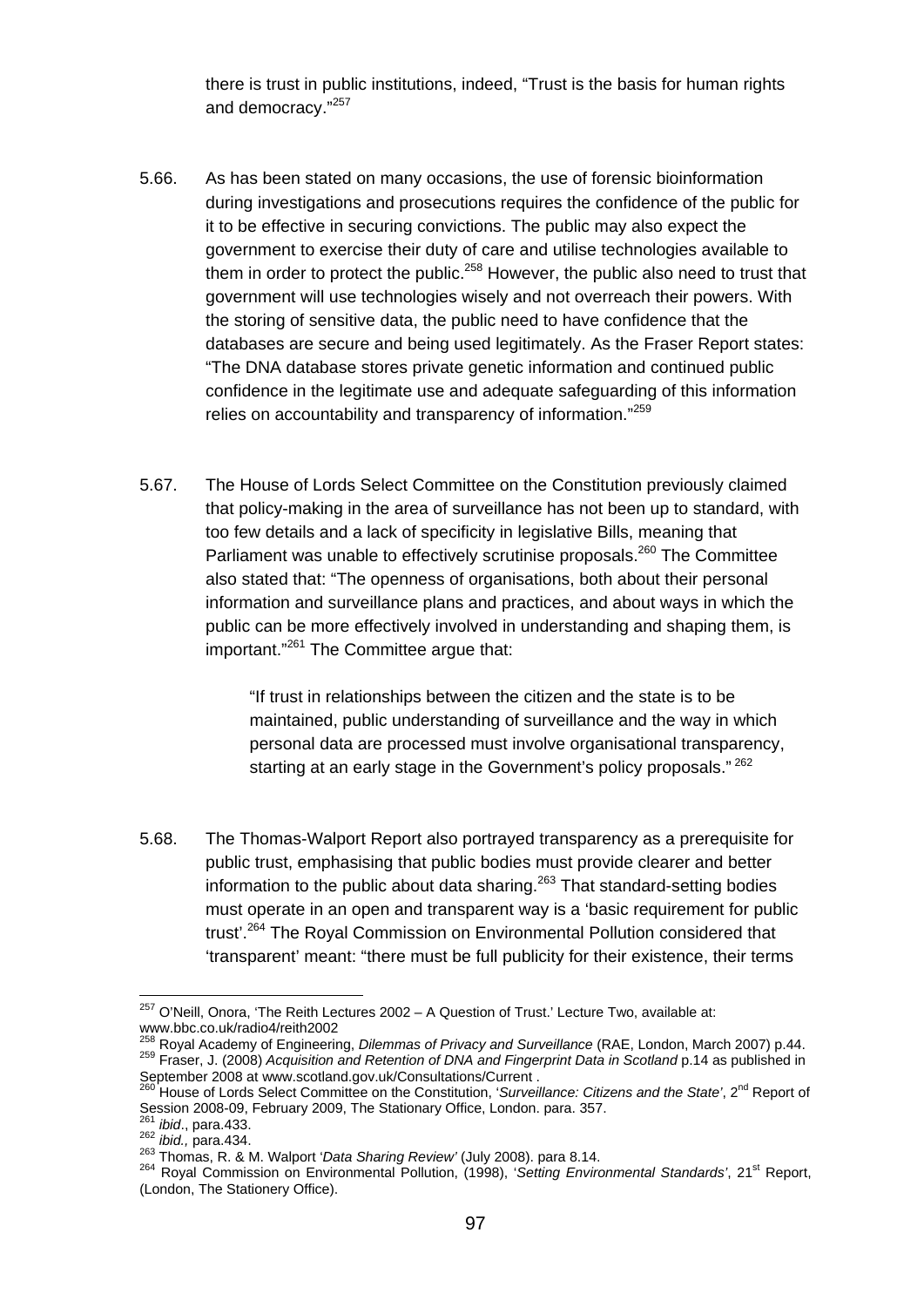of reference, the decisions they take and the reasons for them…", while 'openness meant that: "there must be adequate opportunities for those outside an institution...to contribute fully to the decision-making procedure."<sup>265</sup> 'Transparency' however can be a catch-all term that can mislead, with the Thomas-Walport Report leading to provisions in the 2009 Coroners and Justice Bill, later dropped, that included almost carte-blanche data-sharing between government departments and bodies, a move that was widely rejected.

- 5.69. The Government has made a commitment to enhanced transparency, outlining 'key principles' to which they will give due regard when reviewing policy:
	- Are robust safeguards in place to protect information and individual liberties?
	- Are our plans and actions proportionate to the damage and the threat they are seeking to prevent?
	- Are we being as transparent as possible? Are citizens being given the right amount of choice?<sup>266</sup>

All government departments are required to publish 'Information Charters' which outline the information they keep, how it is used and contained, with a presumption of openness. However, "there will always be some information and some uses of it (e.g. in the area of national security and law enforcement arenas) where transparency must rightly be limited..."<sup>267</sup> The government has however, demonstrated this commitment to openness and transparency in other areas, for example in 2008 the National Security Strategy was published,<sup>268</sup> committing government departments to publicly available standards, and in 2009, the new Security Policy Framework, which sets out universal mandatory standards for security of information in government, has largely been placed in the public domain for the first time; "allowing greater access, increasing awareness, transparency, and sharing good practice."<sup>269</sup>

5.70. However, the development of IDENT1 and the establishment of the NDNAD have until recently been considered operational policing matters and decisions have been taken internally, without public consultation or external involvement. A similar situation as has occurred in other countries setting up their DNA databases, resulting in difficulties with public confidence:

<sup>&</sup>lt;sup>265</sup> ibid., p.124.

<sup>266</sup> Government Response to the House of Lords Select Committee on the Constitution's Report: Surveillance: Citizens and the State', 13 May 2009, Cm7616, The Stationery Office, London. p.1.<br><sup>267</sup> The Cabinet Office, 'Data Handling Procedures in Government: Final Report'. June 2008, p.23.<br><sup>268</sup> Cabinet Office Homepa

<sup>&</sup>lt;sup>269</sup> Sir Gus O'Donnell, 'Foreword' in '*HMG Security Policy Framework'* (October 2009), p.5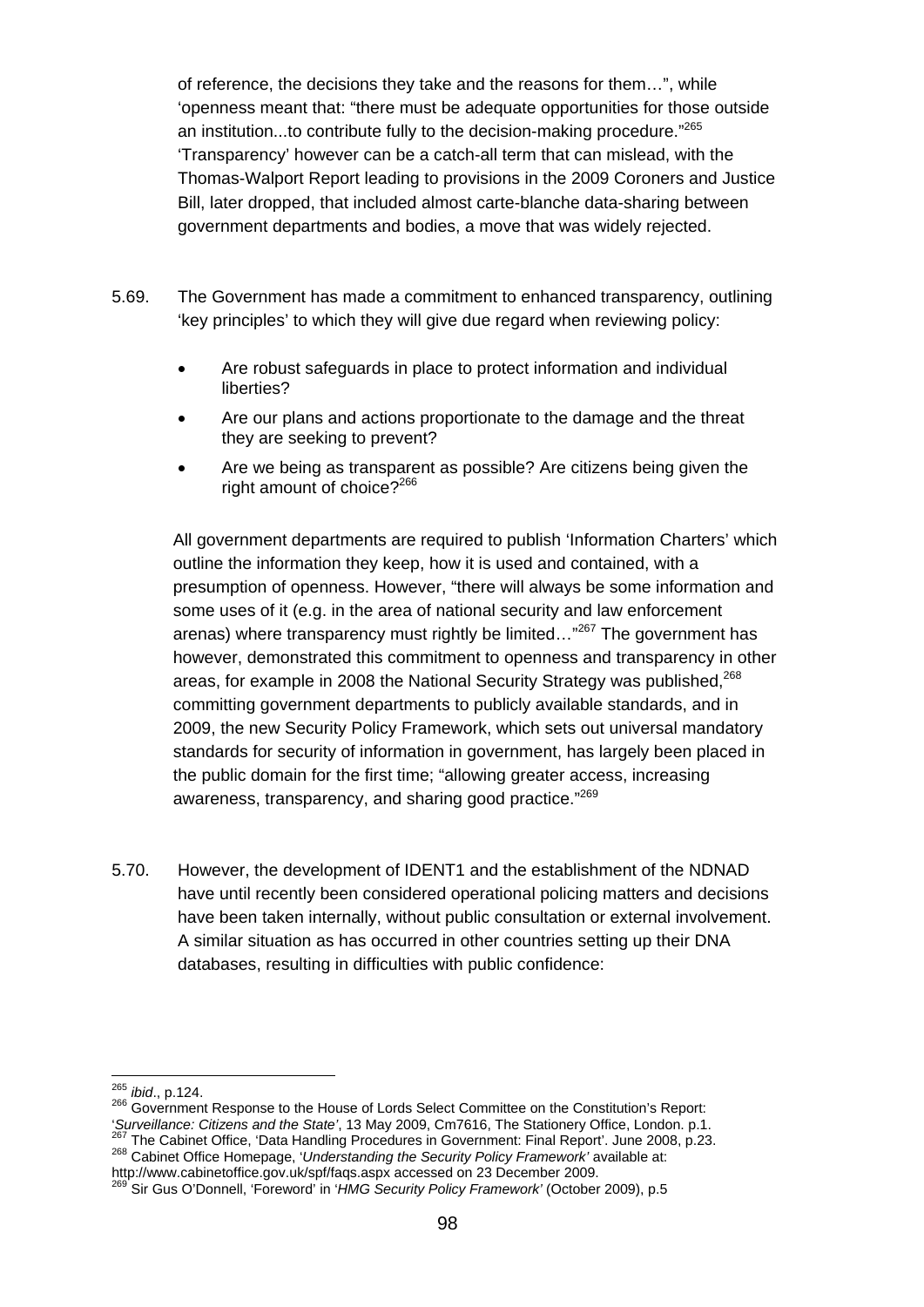"Clearly there has been little opportunity for civic engagement and biological citizenship with respect to the establishment and operation of forensic DNA databases in Australia... there has been a technocratic policy approach....A strong companion of technocratic systems in public distrust."270

- 5.71. Rose & Novas's concept of 'biological citizenship', $271$  stresses the importance of democratic decision-making with regard to bioethical issues. In recent years the Government have at least espoused a new more 'open' form of decision making, with the public engaged in science policymaking. Tony Blair claimed in 2002 that: "the benefits of science will only be exploited through a renewed contract between science and society, based on a proper understanding of what science is trying to achieve."<sup>272</sup> Indeed, in 2000, the House of Lords Select Committee on Science and Technology recommended that "direct dialogue with the public should move from being an optional add-on to science based policymaking and to the activities of research organisations and learned institutions, and should become a normal and integral part of the process."<sup>273</sup>
- 5.72. However, a commitment to social consensus on science policymaking assumes the location of an elusive 'public' with a homogenous 'public opinion'.<sup>274</sup> The House of Lords Select Committee on the Constitution have previously stated that: "Assertions about what 'the public' feel or want concerning surveillance are not conclusive, although they do often go unchallenged."<sup>275</sup> Within the realms of forensic bioinformation, this can clearly be seen to be a false expectation, as public opinion concerning forensic bioinformation varies widely. Accordingly it is legitimate to ask how seriously public engagement is taken in this area of scientific development "in particular, what is the relationship between this broad rhetoric and institutional practice?"<sup>276</sup>
- 5.73. It is not obvious that the consultation: "*Keeping the Right People on the DNA Database*", seriously affected the Government's eventual proposals. The range of responses tended to support the argument that even when the public respond negatively to developments, or disagree with policy suggestions, the more centralised control over risk management, and 'professionalisation' of bodies such as the police/ Forensic Regulator, to make decisions, could mean

<sup>1</sup>  $270$  Hindmarsh, R. (2008) 'Australian biocivic concerns and governance of forensic DNA technologies: confronting technocracy'. *New Genetics and Society,* 27(3) 267-284, p.278.<br><sup>271</sup> Rose, N. & C. Novas (2005) 'Biological Citizenship', in: A.Ong, & S.Collier (eds) *Global Assemblages:* 

Technology, Politics and Ethics as Anthropological Problems. Oxford, Blackwell, 439-463.<br><sup>272</sup> Tony Blair, 'Science Matters', 10 April 2002 available at: www.number-10.uk/output/Page1715.asp.<br><sup>273</sup> House of Lords Select Co The Stationery Office), p.43.

<sup>274</sup> see: Irwin, A. 'The Politics of Talk: Coming to Terms with the 'New' Scientific Governance' *Social Studies of Science*, (2006) 36 (2) 299-320, p.303.<br><sup>275</sup> House of Lords Select Committee on the Constitution, '*Surveillance: Citizens and the State'*, 2<sup>nd</sup> Report of

Session 2008-09, February 2009, The Stationary Office, London. para. 399. <sup>276</sup>*op.cit.* n.274., p310.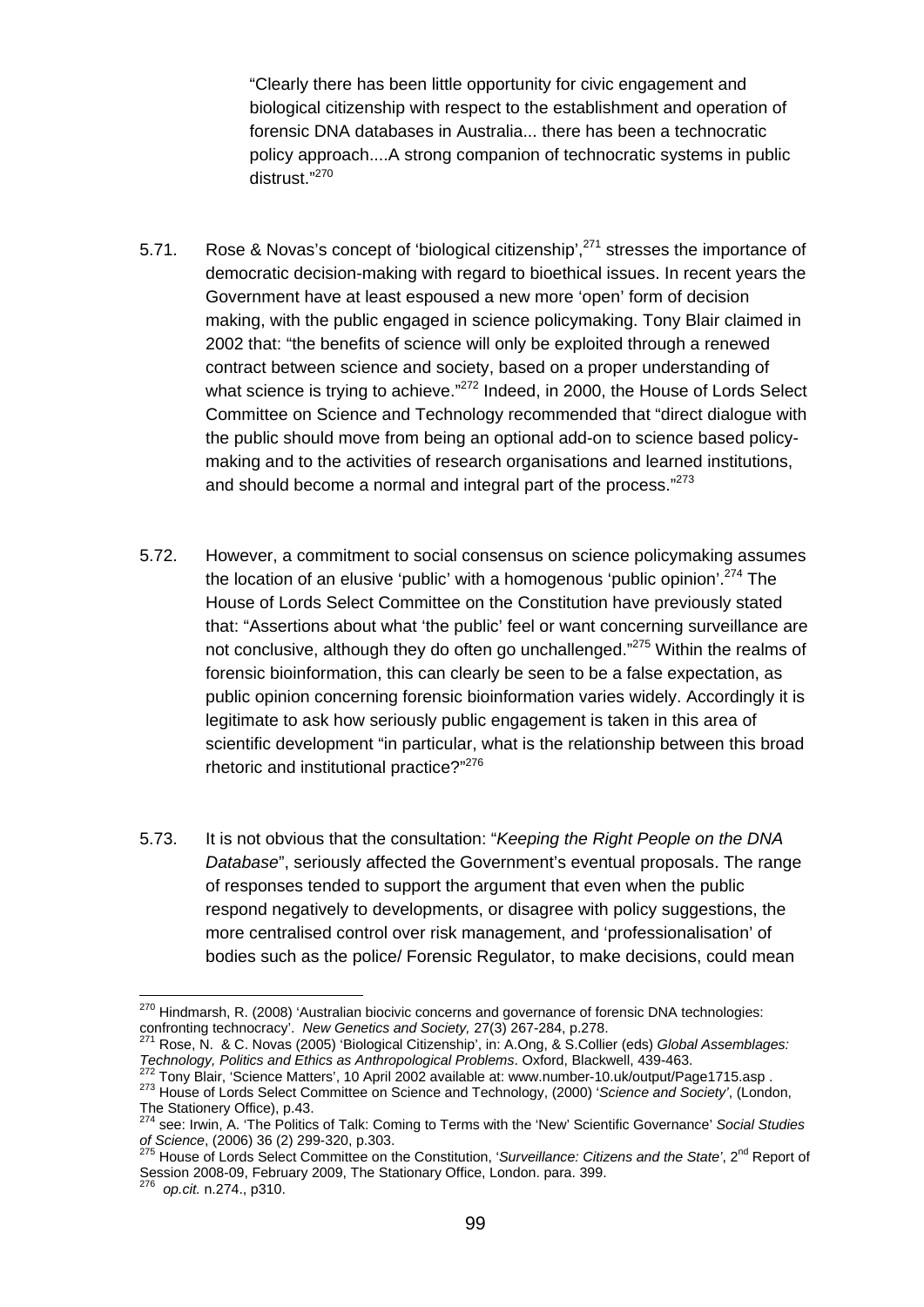that: "the possibilities for public challenge to the dominant institutional framework of risk management will be constrained."277 As Hindmarsh explains;

"... for effective participatory transitions or civic trajectories that are not simply add-on components... inclusive participatory approaches need to address the overarching institutional context of the socio-technical system under investigation..."<sup>278</sup>

- 5.74. There have been attempts to engage with the public around issues of DNA etc., with the HGC Citizen's inquiry<sup>279</sup> and the Trustquide Report.<sup>280</sup> Both held focus groups around UK drawn from general public, discussing issues of forensic DNA use and retention, and public trust in technology and data protection. The HGC inquiry led to 29 core recommendations for the HGC to consider in their final report. Recommendations from citizens included a nationwide public awareness campaign and substantive proposals about DNA retention, rules on collecting samples, the governance of the NDNAD and other issues. The HGC argued persuasively that there is a need for in-depth engagement with public at this level, and less reliance on instant 'opinion polls' which do not give people time to think about or absorb information required to understand issues.
- 5.75. The Trustguide Report reached similar conclusions on the need to engage at a deeper level with the public. They found that many citizens did not believe the government's reasons for needing to keep biometric data (though not specifically relating to forensic purposes). Focus group members also tended not to trust the Government's reported reasons for greater surveillance and data collection and felt that DNA collection by the government (not the police) was the most unacceptable form of data collection. There was apprehension about 'function creep' with the retention of biometric data in particular,<sup>281</sup> apprehension that the European Court of Human Rights considers 'legitimate':

"The Court maintains its view that an individual's concern about the possible future use of private information retained by the authorities is legitimate and relevant to a determination of the issue of whether there has been an interference. Indeed, bearing in mind the rapid pace of developments in the field of genetics and information technology, the Court cannot discount the possibility that in the future the private-life interests bound up with genetic information may be adversely affected in novel ways or in a manner which cannot be anticipated with precision today.<sup>282</sup>

 $\frac{277}{278}$  op.cit. n.274., p307.<br> $\frac{278}{278}$  op.cit. n.270., p.280.

<sup>277</sup> *op.cit*. n.274., p307. <sup>278</sup> *op.cit*. n.270., p.280. 279 Human Genetics Commission, '*A Citizens' Inquiry into the Forensic Use of DNA and the National DNA* 

*Database: Citizens Report'.* July 2008.<br><sup>280</sup> Lacohee, H., S. Crane, and A. Phippen, '*Trustguide: Final Report'*, (Trustguide, October 2006).<br><sup>281</sup> *supra.* 282 *S & Marper v UK*, [2008] para.71.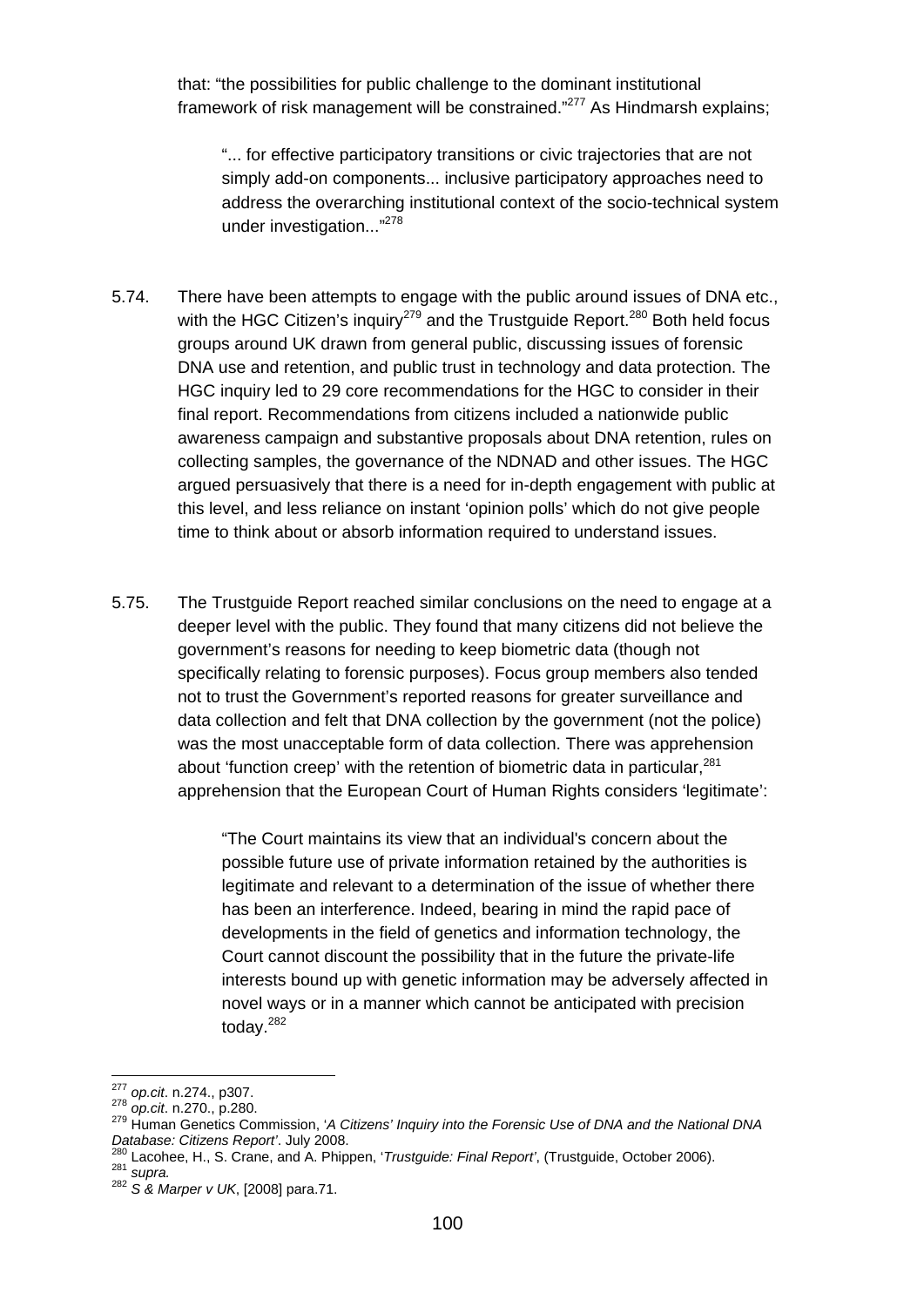5.76. Bigger political issues (particularly the creation of a national ID card) may be causing a shift in public opinion regarding the capture and retention of personal information. In addition, the use of predictive profiling (mostly in the US), is propagating the idea that certain amount of data could, and will be used against the provider. A series of records that could lead to refusal of rights/ surveillance etc. could make people increasingly nervous about linking of databases and the use of databases.<sup>283</sup> The Royal Academy of Engineers argues that 'reciprocity' is essential to establishing and maintaining trust in both public and private sector data collection schemes:

> "Data collection and use systems should be designed so that there is reciprocity between data subjects and owners of the system. This includes transparency about the kinds of data collected and the uses intended for it; and data subjects having the right to receive clear explanations and justifications for data requests."<sup>284</sup>

However, with regard to forensic bioinformation databases, there cannot realistically be such a degree of reciprocity at the level of the individual. Although some of these requirements should be expected – such as clear information upon bioinformation collection. It may be however that demands could be made for this level of reciprocity at the level of the 'public'.

5.77. The American Public Health Association Code of Ethics stresses that the effectiveness of institutions is reliant upon public trust and reciprocity, and that trust can be dependent upon actions on the part of the institution, including: "...communication; truth telling; transparency; (i.e. not concealing information); accountability; reliability; and reciprocity. One critical form of reciprocity and communication is listening to as well as speaking with the community."<sup>285</sup> The Standing Committee for Youth Justice have warned however, that the issue of 'public confidence' in the NDNAD is complex. Some of the reasons for public distrust involve:

> "lack of trust in sampling and retention procedures, concerns about how this highly personal data may be used, and the public recognition of the lack of tangible evidence informing how decisions around the NDNAD are made. Evidence of the disproportionate use of the database to record information about certain groups in the population, such as individuals from black and ethnic minority backgrounds, is also of serious concern."286

<sup>1</sup> <sup>283</sup> There are concerns that linking datasets diminishes privacy as information on individuals becomes centralised and more accessible. A debate in medical research is whether more protections need to be in place to prevent biobanks being accessed by the police – akin to the certificates of confidentiality in the USA.<br><sup>284</sup> Royal Academy of Engineering, '*Dilemmas of Privacy and Surveillance'* (RAE, London, March 2007) p.9.<br><sup></sup> August 2009, para.12.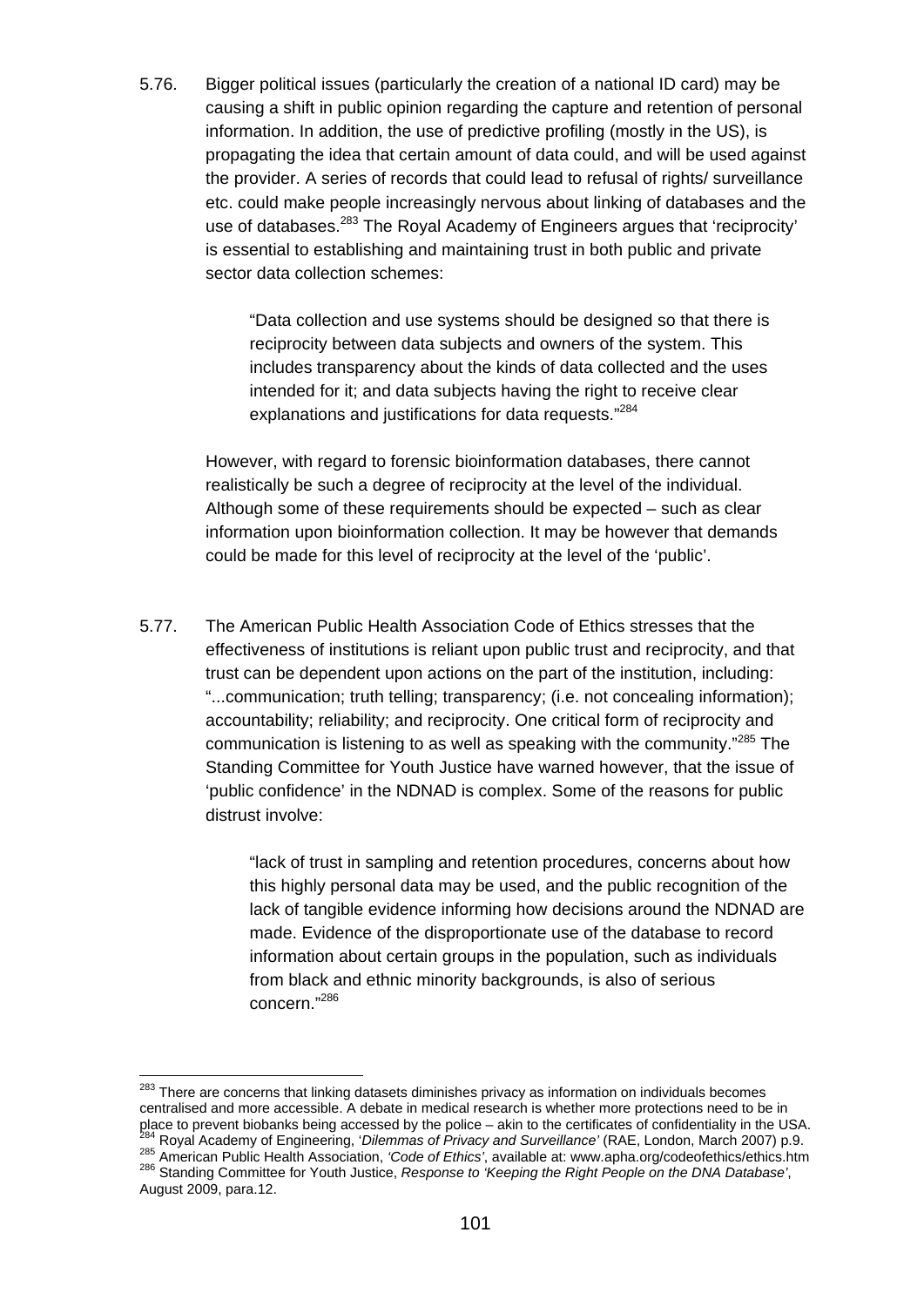5.78. Underlying such concerns is the wider question of public understanding of the police uses of forensic bioinformation (including the commissioning of research on samples and profiles collected by the police in support of criminal investigations). Thomas and Walport stress that the utility of databases is lessened if the public do not trust the organisations handling the data:

> "Only when people better understand what happens to their personal information will they invest more trust in the organisations that process it. And only when levels of trust are suitably high will organisations be able to take full advantage of the potential benefits offered by the use of personal information...."<sup>287</sup>

Such issues underlie calls for an 'independent body' to administer the NDNAD, and several responses to the Government consultation called for the retention of profiles to be subject to the scrutiny of an independent body reporting directly to Parliament, bypassing even the Executive and Ministers.

5.79. There remain serious shortcomings in the ways in which 'forensic' matters are communicated to the general public. Given the importance of public confidence to the success of policing, more work needs to be done on developing public communication and consultation. This issue has most recently been taken up by the UK Statistics Authority, in their current examination of why crime statistics are not trusted or believed by the public, with a preliminary focus being on the communication of such statistics to the public.<sup>288</sup> There are further complications caused by the misrepresentation of forensic science by media outlets. Where there is irresponsible reporting, there is a false impression of what forensic science can achieve and how complex issues like error rates should be understood. As O'Neill states, transparency is only a 'good' if the information can be made sense of, and simply demanding more information may not increase trust:

> "increasing transparency can produce a flood of unsorted information and misinformation that provides little but confusion unless it can be sorted and assessed. It may add to uncertainty rather than to trust. And unless the individuals and institutions who sort, process and assess information are themselves already trusted, there is little reason to think that transparency and openness are going to increase trust. Transparency can encourage people to be less honest, so increasing deception and reducing reasons for trust: those who know that everything they say or write is to be made public, may massage the truth."<sup>289</sup>

<sup>&</sup>lt;sup>287</sup> Thomas, R. & M. Walport 'Data Sharing Review' (July 2008).p.56.

<sup>288</sup> UK Statistics Authority, 'Overcoming barriers to trust in crime statistics', (December 2009).<br><sup>289</sup> O'Neill, Onora, 'The Reith Lectures 2002 – A Question of Trust.' Lecture Four, available at:

www.bbc.co.uk/radio4/reith2002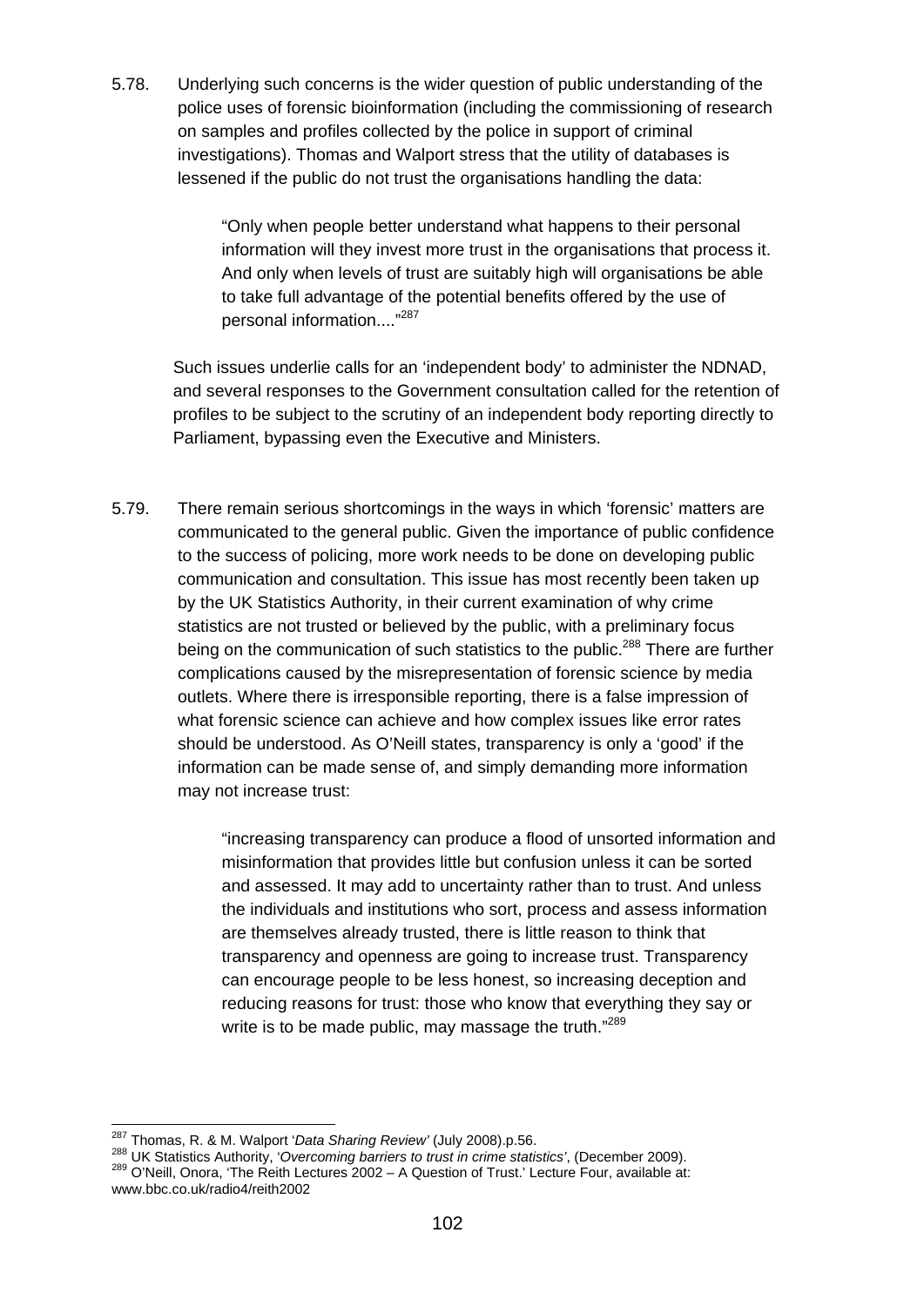It is essential that information is from a reliable source that can be checked:

"global transparency and complete openness are not the best ways to build or restore trust. We place and refuse trust not because we have torrents of information (more is not always better), but because we can trace specific bits of information and specific undertakings to particular sources on whose veracity and reliability we can run some checks."<sup>290</sup>

5.80. If provided with accurate, reliable, and 'checkable' information, the public can then be suitably 'informed' to consent: "informed consent can provide a basis for trust provided that those who are to consent are not offered a flood of uncheckable information, but rather information on whose accuracy they can check and assess for themselves. This is demanding."<sup>291</sup> Both the Royal Academy of Engineers and the Human Genetics Commission have called for greater transparency and provision of information to the public:

> "data collection and use systems should be designed so that there is reciprocity between data subjects and owners of the system. This includes transparency about the kinds of data collected and the uses intended for it; and data subjects having the right to receive clear explanations and justifications for data requests."<sup>292</sup>

"A condition of public support and informed debate is that there should be sufficient, reliable information available. Openness (access to information) and transparency with regard to how the information is produced, as well as the amenability of information to non-specialist understanding and appropriate support for the public's ability to understand and interpret the information, are all important."<sup>293</sup>

5.81. There is then a need for a proper communications strategy to dispel myths, and inform and educate ministers; judges; lawyers; and the public, emanating from reliable sources. This should include key processes/ technologies etc. with clear and agreed upon definitions and explanations so as to ensure clarity. For example, all parties will need to agree on what 'deletion' or 'retention' means in practice, what is 'familial searching' etc. (to be understandable by public). Only once the public and stakeholders are all properly informed, and speaking in the same language, will progress be possible toward effective governance that retains public confidence. It may be useful to consider how civil society groups may be informed of strategic developments in forensic science in general and the uses of forensic bioinformation in particular at a relatively early stage – and whether they may have a stronger voice in discussions surrounding these developments. As Irwin states, such 'openness': "is not intended to block

<sup>&</sup>lt;sup>290</sup> ibid., Lecture Two.

<sup>&</sup>lt;sup>292</sup> *Ibld.*, Lecture 1 wo.<br><sup>292</sup> *ibid.*<br><sup>292</sup> Royal Academy of Engineering, '*Dilemmas of Privacy and Surveillance'* (RAE, London, March 2007) p.9.<br><sup>292</sup> Royal Academy of Engineering, '*Nothing to Hide, Nothing to Fear?*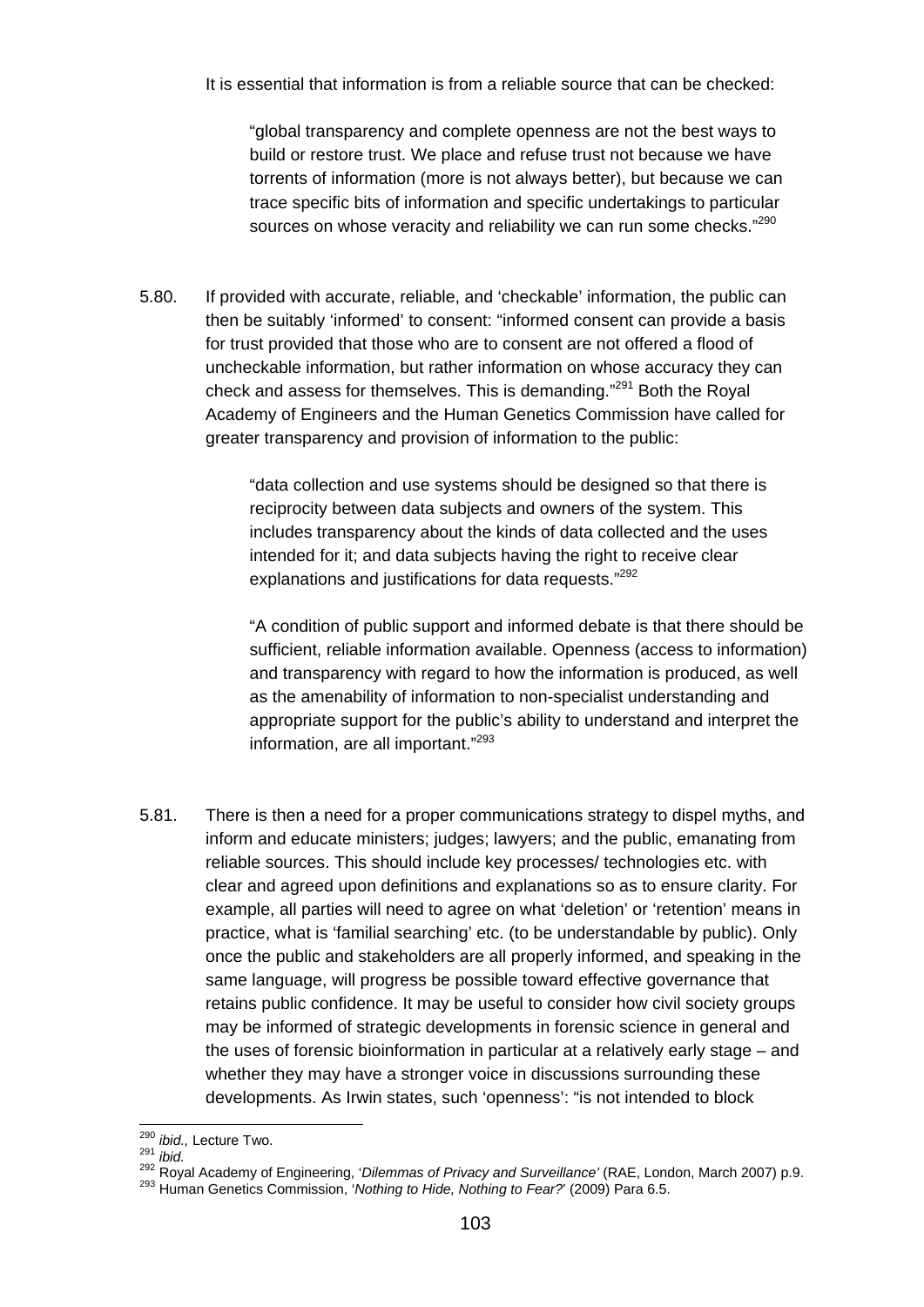scientific progress, but instead create a more open and reflective culture where new scientific possibilities can be fully realised."<sup>294</sup>

5.82. Magee stresses that positive attitudes to biometric data for use in public protection are vital: "Ministers need to lead a public debate to help improve public understanding and confidence."<sup>295</sup> There is also need for ongoing engagement with statisticians to work on how forensic science may be clearly explained to juries and legal professionals with minimum risk of confusion. There also needs to be absolute clarity about the potential uses of forensic bioinformation to prevent unauthorised use or 'mission creep'. This can occur most often where there is confusion or initial lack of clarity over the intended primary functions of the resource. Not that all 'mission creep' should be considered negatively:

> 'Function creep is often beneficial and has been a means to real progress in many areas of human endeavour. However, where the potential exists for function creep to lead to unwelcome consequences, there is a need for appropriate safeguards. Two safeguards can be applied: the clear and precise definition of the proper function; and effective regulation of use (the second being ineffective without the first).'296

What may be required is further public and parliamentary debate on the legitimate uses of forensic bioinformation, for example, should the NDNAD be used to find or identify 'missing' persons?

### **Integration**

- 5.83. As both the Flanagan review and Magee report have stressed, policing takes place within a network of actors and agencies: "Policing is not simply the preserve of the police. Modern policing is carried out in partnership with a wide range of local agencies, from councils to primary care trusts to schools".<sup>297</sup> The use of forensic bioinformation, like any police information, needs to be integrated successfully into such networks, to ensure its effective use. There is also a need to demonstrate that forensic bioinformation is being effectively integrated both within policing domestically; and international systems for crime control; surveillance (intelligence gathering); and movement of persons.
- 5.84. Despite the importance of such integration, there is no clear, or explicit guidance on how forensic bioinformation is successfully, (or should be) integrated into wider policies and practices in policing and criminal justice. How should such information be integrated with other sources/ types of information

<sup>&</sup>lt;sup>294</sup> op.cit. n.274, p308.

<sup>295</sup> Op.cit. 11.274, p500.<br>296 Magee '*The Review of Criminality Information*' (Magee Report, July 2008) Home Office, London,p.88.<br><sup>296</sup> Human Genetics Commission '*Nothing to Hide, Nothing to Fear'* (London, 2009), para 5.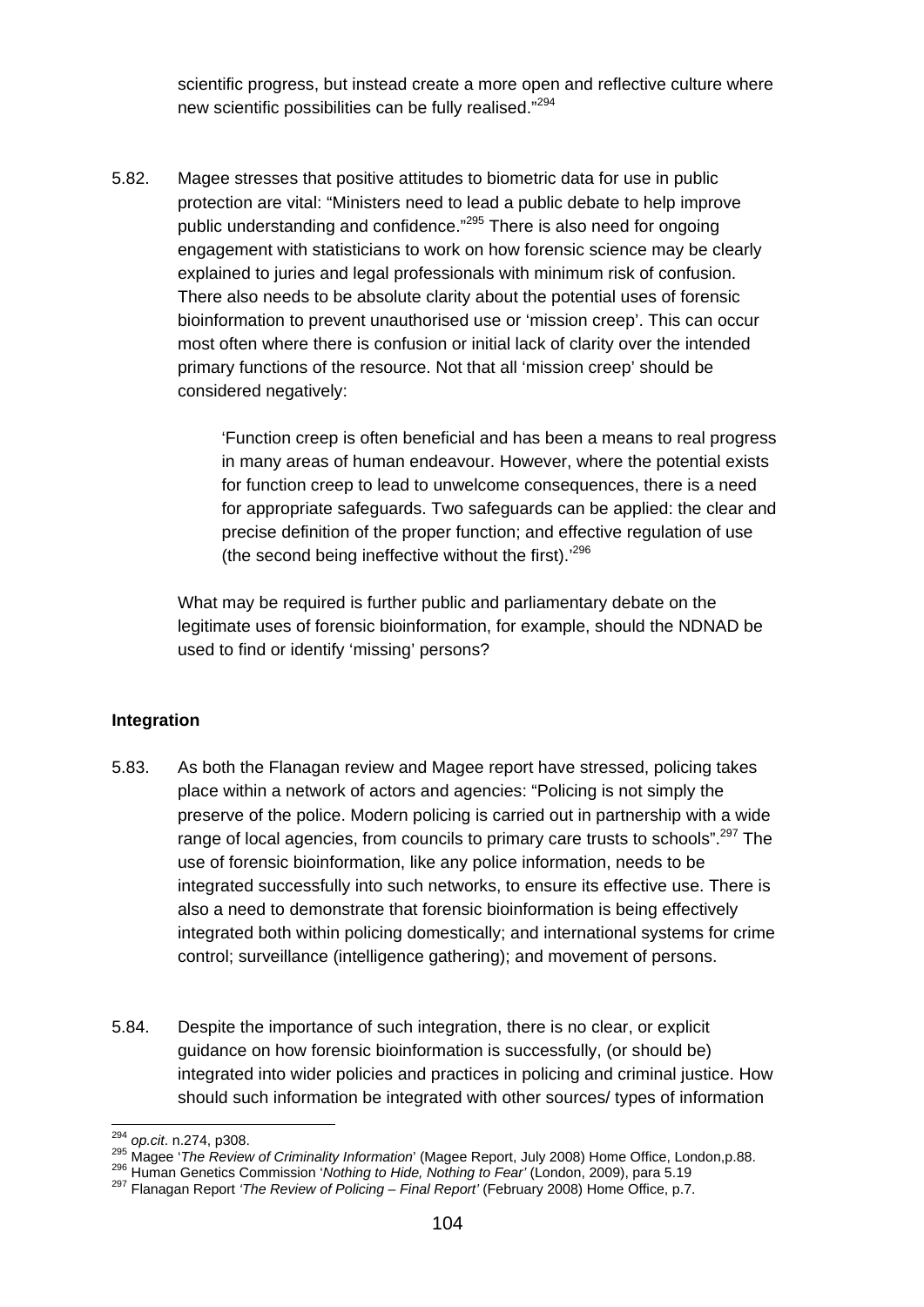regularly relied upon by the police, courts, and other law enforcement agencies? The Home Office/ACPO strategy of  $2004$ ,  $298$  replacing the DNA Expansion Programme, made a commitment to a more integrated approach to forensic science, particularly in improving the effectiveness of fingerprints. Yet it is difficult to find evidence of any strategy being implemented in practice. The use of fingerprints in particular is becoming increasingly widespread, across several agencies, some that rely upon their own databases, others utilising IDENT1 (i.e. UK Borders Agency *et al*). 'Sharing' of IDENT1 is expected to increase, with the NDNAD the sole preserve of the police, although we have noted in Chapter 4, the emergence of DNA as a border or immigration control measure and UKBA's interest in whether it might assist them to determine asylum applications.

- 5.85. The Bichard Report of 2004 was critical of the ability of police forces to share information on individuals and recommended that the police nationally improve the management and sharing of information and intelligence at both national and local levels. The IMPACT programme responded to this recommendation, creating a statutory Code of Practice on the Management of Police Information (MoPI) in 2005, and the IMPACT Nominal Index (INI), which will allow authorised users in one force to quickly identify which other forces hold information on a person of interest. These will both be supported by the Police National Database (PND) which will provide a national intelligence sharing system. There is a draft Code of Practice on the operation of the PND, which aims to "promote consistent and lawful use of the PND across the Police Service." All forces must comply with the MoPI Code of Practice by 2010, in order to assist with the rollout of the PND, delayed until 2011.<sup>299</sup>
- 5.86. The Magee Report praised the IMPACT programme stating that "the framework drawn up by the police, the MoPI in 2006, is a good example of efforts to....implement a structure to facilitate the sharing of criminality information."300 While praising these efforts, Magee recalls that there has been significant investment (over £2bn) in IT schemes across the criminal justice sector since 2001, with some benefits for individual agencies, but connections between these systems so that they can 'communicate' have been an 'afterthought'.<sup>301</sup> The IMPACT programme has also been like many government IT programmes, in that it has had troubles "with delays, funding problems, cost overruns and delivering fewer business benefits than originally envisaged."<sup>302</sup> There have also been issues regarding accountability, which has not been a strong feature of major government IT programmes.

1

<sup>298</sup> Home Office (2004) *Confident Communities in a Secure Britain: the Home Office Strategic Plan 2004-08* (London: The Stationery Office) p.73<br><sup>299</sup> NPIA Website accessed 16 December 2009

<sup>&</sup>lt;sup>300</sup> NPIA website accessed 16 December 2009<br><sup>300</sup> Magee '*The Review of Criminality Information*' (Magee Report, July 2008) Home Office, London p.41<br><sup>301</sup> *ibid.*, p.69<br>*ibid.*, p.69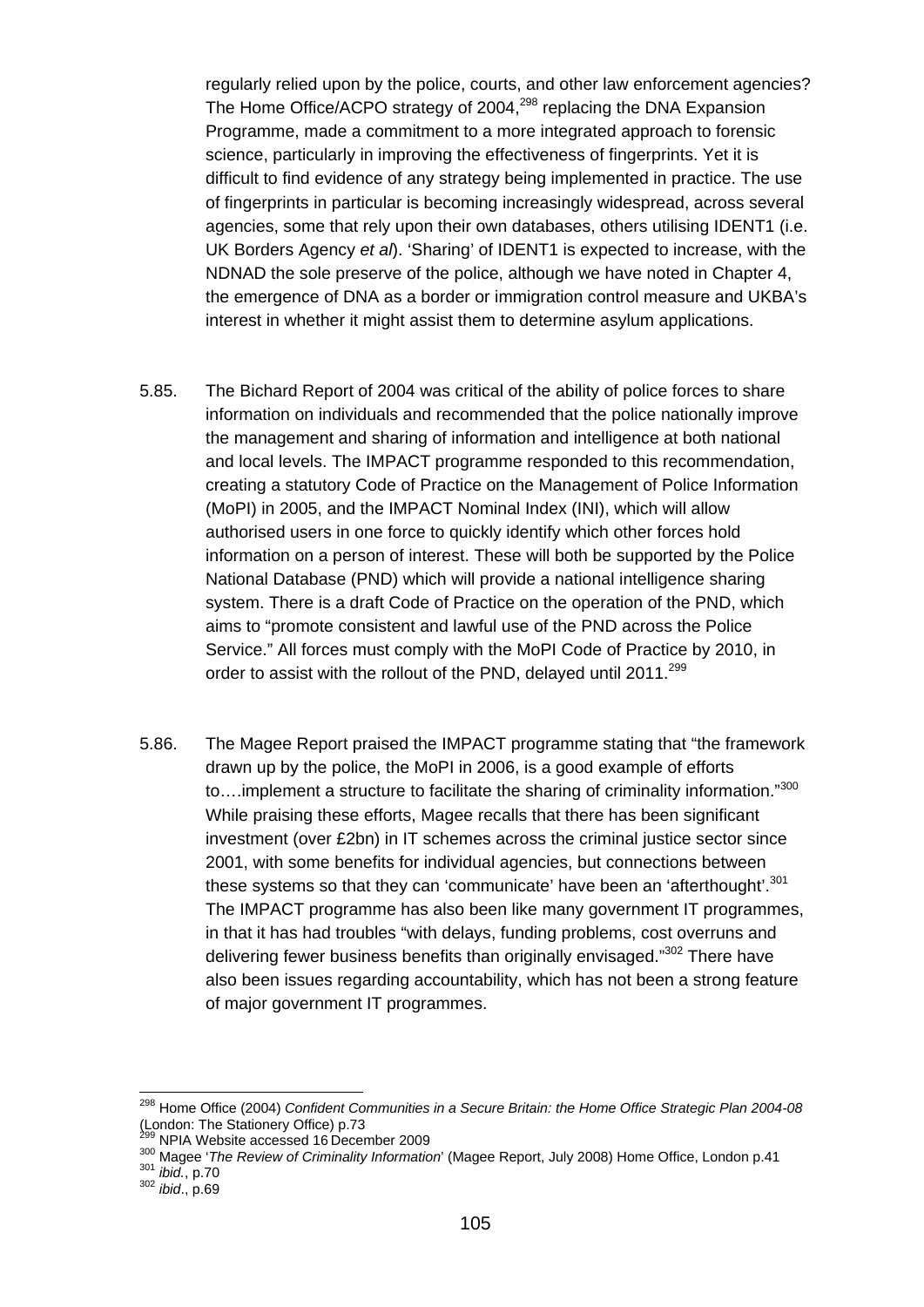- 5.87. Recent changes in the organisation of key government departments will impact on policy and practice in forensic science support to policing. Key to these will be the emerging role of NPIA. Existing networks of influence involving the Home Office, ACPO, and as a government owned company, the Forensic Science Service (FSS) and others are likely to be modified by the presence of the NPIA as an agency with a role in both policy making and practice improvement. It will be important for NPIA to effectively integrate the work and interests of a number of scientific, operational and other communities. The bulk of the NPIA budget is spent on the national delivery of services; accordingly the sum available to support the development of strategy and the assessment of potential innovations remains small (and most likely shrinking). Policing and priorities in developing scientific applications need to be subject to ongoing ethical scrutiny, although it is not clear what body exists – or should exist – to assist in such scrutiny. It will be important for the NPIA to effectively integrate the work and interests of a number of scientific, operational and other communities as it seeks to deliver the several work streams of Forensics21.
- 5.88. The number of databases and the organisation of the police and other relevant agencies has leant itself to duplication, with SOCA being a prime example. SOCA inherited over 350 databases from predecessors upon its creation (they are hoping to reduce this to between 50 and 60).<sup>303</sup> The attempt to create an explosion on a Delta Airways flight on Christmas Day 2009 also highlighted the issue of potentially counter-productive duplicity of databases with numerous, vast 'watch-lists' in existence around the world with minimal communication.<sup>304</sup> The proliferation of data has limited efficient and effective exchange of information between databases, with technological issues often overwhelming. Just domestically, with 43 police forces across the country, this is exacerbated by sheer volume of data, with the police of England and Wales estimated to hold over 70 million operational records across 350 different systems.<sup>305</sup>
- 5.89. The UK experience has shown that the expansion of DNA retention enabled by legislation in 2001 and 2003 also created the necessity for keeping 'criminal' records for those not convicted of a criminal offence. Changes in the DNA and fingerprint retention regime will require the consideration of the necessity for the parallel removal of 'criminal' records of those whose DNA profiles and fingerprints are to be destroyed although there is no intention (presently expressed) to return to the 'weeding' that was previous ACPO policy. The move to retain all arrest information indefinitely has been supported by the 'Five Chief Constables' ruling which found indefinite retention of all PNC records lawful. This emphasises the need for more widespread consideration of the retention of all criminal justice information and what should be the relationship between bioinformation databases and the criminal justice process and public policy.

 $303$  ibid., p.71

<sup>303</sup>*ibid*., p.71 304 'World terror watch lists flawed', *Washington Post* (Online), 9 January 2010. 305 Magee '*The Review of Criminality Information*' (Magee Report, July 2008) Home Office, London p.42.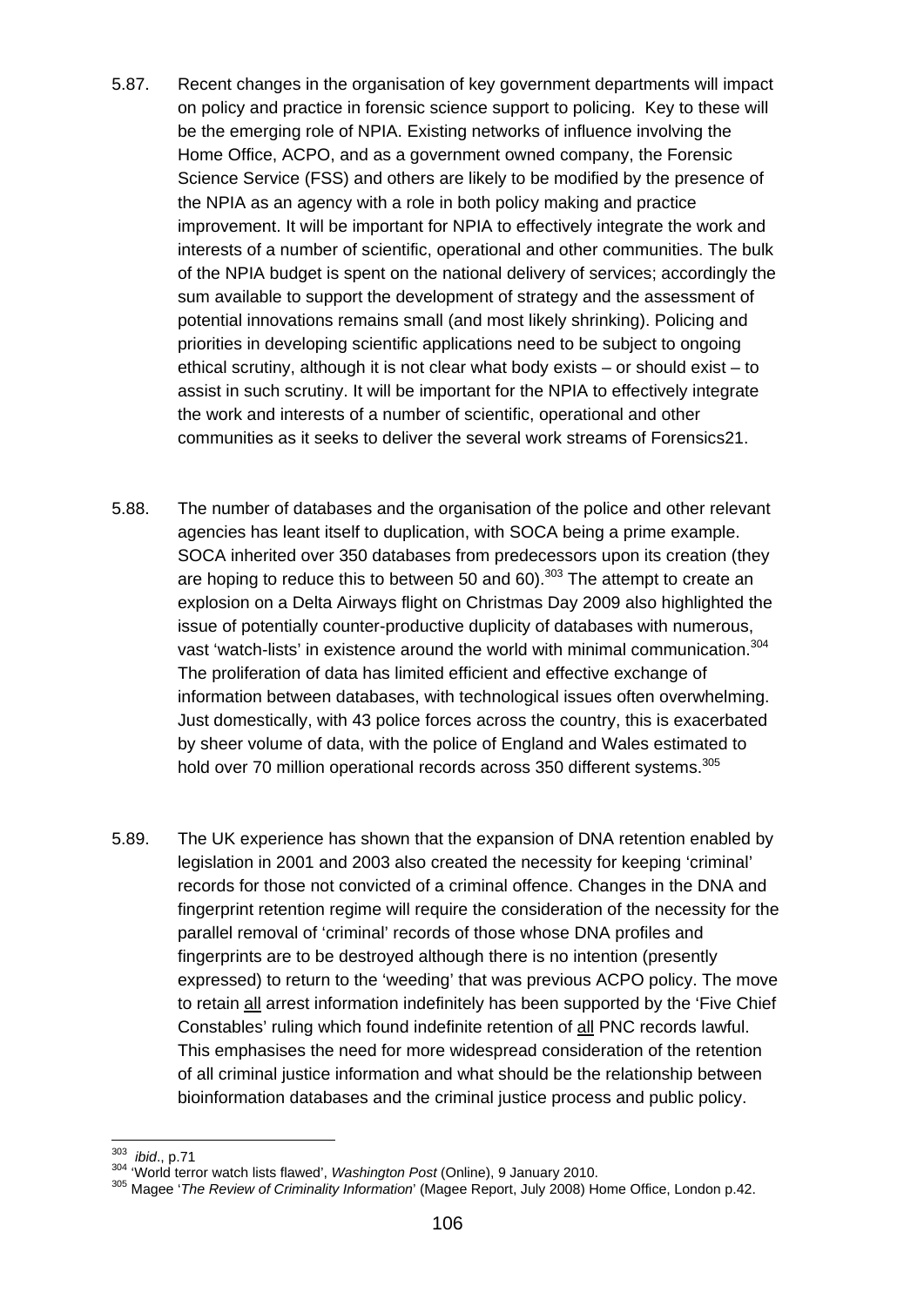- 5.90. Magee called for a 'Public Protection Network' (PPN) encompassing an array of agencies, moving from the idea of 'police' data; 'prisons' data; 'immigration' data etc. and promoting the sharing of 'criminality' information under the umbrella of 'public protection' data.<sup>306</sup> He calls upon the Ministry of Justice to lead in the area of criminality information, with its portfolio of prisons, probation, courts and criminal justice IT, making it ideally placed for this role.<sup>307</sup> With a PPN, Magee believes that there could be strong oversight and governance, permitting the productive exchange of information with connectivity across the various agencies and government departments who deal with 'criminality' information. With strong governance, the public could have confidence in the PPN, and believe "…that action is taken is proportionate to the risks being addressed, that there are sufficient checks and balances in place and that governance arrangements will ensure high standards.<sup>308</sup> This could go some way to meeting the request by the Joint Committee on Human Rights, that the government show: "…that any proposal for data sharing is both justifiable and proportionate, and that appropriate safeguards are in place to ensure that personal data is not disclosed arbitrarily but only in circumstances where it is proportionate to do so."309
- 5.91. Magee argued that it is critical that the public have confidence that the PPN is "…collaborating to meet the new challenges posed by advances in criminality information and the problems and opportunities presented by international information."310 As the 'Data Sharing Review' by Thomas and Walport (2008) highlighted, there are risks in sharing and also not sharing information: "There are symmetrical risks associated with data sharing – in some circumstances it may cause harm to share data, but in other circumstances harm may be caused by a failure to share data."<sup>311</sup> They also stressed the need for good governance: "It is equally important that such decisions [about sharing personal data] are taken in the context of good mechanisms of governance including transparency, audit and accountability."312

### **Conclusion**

5.92. Public trust is an essential precondition for the effective use of forensic bioinformation. The government need trust to enable 'consensus' legislation. The police need trust in order to utilise the technologies and only trust can allay suspicions of 'Big Brother' futures. With trust in the institutions responsible for collecting, using, and governing forensic bioinformation, individuals and

<sup>&</sup>lt;sup>306</sup> ibid., p.90

<sup>306</sup> *ibid*., p.90 <sup>307</sup> *ibid*., p.70 <sup>308</sup> *ibid*., p.5. 309 Joint Committee on Human Rights, '*Data Protection and Human Rights Report'* (Fourteenth Report of Session 2007-08) para.14.

<sup>&</sup>lt;sup>310</sup> Magee '*The Review of Criminality Information*' (Magee Report, July 2008) Home Office, London, p.5.<br><sup>311</sup> Thomas, R. & M. Walport '*Data Sharing Review'* (July 2008).p.i.<br><sup>312</sup> *ibid.,* p.ii.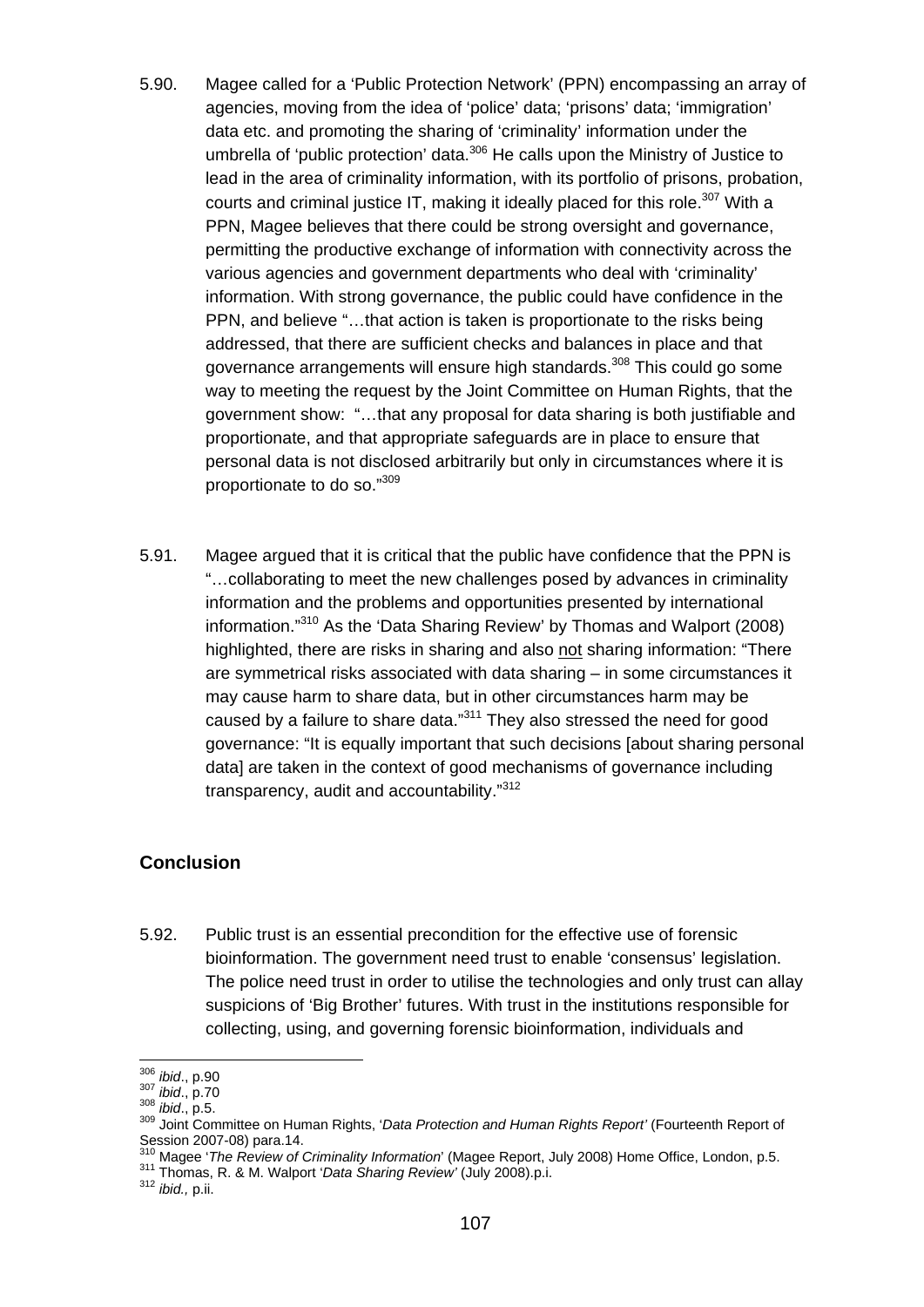communities can gain the benefits of these technologies yet still know that respect for human rights and the democratic process remain unchallenged. These are not simply matters of technology and science:

"If we are to design and develop trusted technologies we need to understand the complex inter-relationship between trust, confidence, control and security. The first issue that arises here is the need to understand that this is not simply a technological problem that can be solved in isolation..."<sup>313</sup>

5.93. Securing and maintaining trust in any institutional arrangements requires clear lines of accountability and the possibility of appropriate levels of independent oversight. Sufficient information must be available to enable relevant publics to give support and consent. This information needs to emanate from reliable sources, and be 'checkable', and therefore available to external researchers.

> "...public confidence is reflected in government policy through legislation and budget. Privacy debates and lingering civil liberty concerns can erode public confidence, and replacement of misinformation with factual DNA information is essential."314

5.94. Trust in the operation of forensic databases is especially sensitive to the provision of security and adequate data protection: 'While it may take years of effective governance to establish institutional trust, it can be wiped out very quickly, however fairly or unfairly, by high profile mistakes or accidents."<sup>315</sup> There cannot be room for failure as this will be followed by a catastrophic loss of confidence in those who manage such data as well as in the management procedures themselves. Clarity of purpose and aims secured through proven quality standards and the oversight of such standards will also contribute to the healthy regard necessary for these technological innovations to be used for the achievement of the public good.

<sup>1</sup> <sup>313</sup> Lacohee, H., S. Crane, and A. Phippen, *'Trustguide: Final Report'*, (Trustguide, October 2006).p84.<br><sup>314</sup> INTERPOL. *'Handbook on DNA Data Exchange and Practice'* 2<sup>nd</sup> edn. (2009) available at www.interpol.int p.49.

<sup>315</sup> Royal Academy of Engineering, '*Dilemmas of Privacy and Surveillance'* (RAE, London, March 2007) p.44.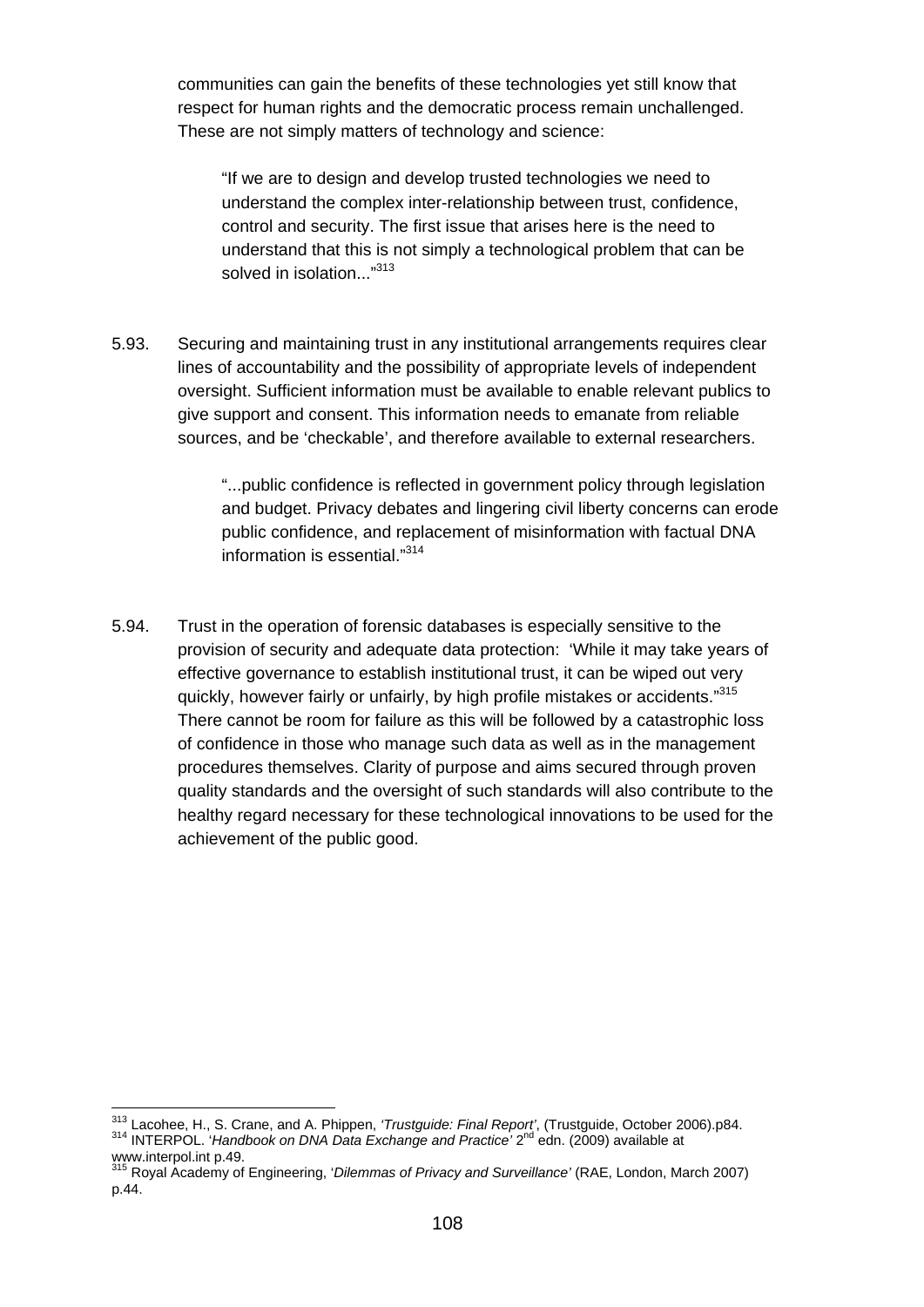# **Summary and A Proposal**

### **Beyond** *S & Marper*

- 6.1. England & Wales is clearly at a crossroads, with significant decisions to be made regarding the direction now to be taken about the collection, retention and use of forensic bioinformation. Recent debate remains dominated by the exchange of bold claims made for the usefulness of forensic bioinformation (e.g. "The NDNAD continues to provide the police with the most effective tool for the prevention and detection of crime since the development of fingerprint analysis over 100 years ago. $^{316}$ ) rather than by the careful analysis of robust data. A further limitation on the ability to conduct the much demanded 'informed debate' is that the potential for, and limitations of, the use of bioinformation globally in law enforcement and related activities have been inadequately discerned.
- 6.2. After years of developments in forensic bioinformation occurring away from public gaze, with minimal parliamentary debate or media attention, the ruling at the European Court of Human Rights in *S & Marper* has thrown a spotlight on forensic bioinformation databasing. While the NDNAD was increasingly featuring in studies of 'surveillance', $317$  and also had been the subject of reports by the Nuffield Council on Bioethics, the Human Genetics Commission, and numerous papers by Genewatch, Liberty, Justice *et al*, it has now received renewed and highly focused government attention. Since the ruling in December 2008 there have been two government Bills containing proposals on forensic bioinformation preceded by two consultation papers. The Home Affairs Select Committee also conducted a brief inquiry into the National DNA Database (although they did not mention IDENT1 in their inquiry).
- 6.3. This period of consultation and deliberation, has ceased for now, with the legislative response of the UK Government apparently dealt with in the 'washup' period of Parliament before the general election, with the passing of the Crime and Security Act 2010. However, it is clear that the ECtHR judgment will have ongoing ramifications, with its requirement to radically reshape the forensic bioinformation regime of England & Wales, and will also serve to shape emerging regimes elsewhere in Europe. However, the debate has focussed upon the 'retention' of forensic bioinformation, since the court in Strasbourg ruled that UK police powers to retain bioinformation breached human rights. 318 There is perhaps then a lost opportunity if the debate cannot move beyond this one narrow issue of retention (and the retention of the bioinformation of 'innocent' individuals at that).

<sup>316</sup> Foreword, CC Neyroud, NDNAD Annual Report 2007-09, p.4.

<sup>316</sup> Foreword, CC Neyroud, NDNAD Annual Report 2007-09, p.4. 317 i.e. Home Affairs Committee 5th Report of Session 2007-08 '*A Surveillance Society*? HC 58-1 (The Stationery Office, London, June 2008) ; House of Lords Select Committee on the Constitution: '*Surveillance: Citizens and the State'* HL Paper 18-1 (The Stationery Office, London, February 2009). 318 In particular, the right to privacy found in Article 8.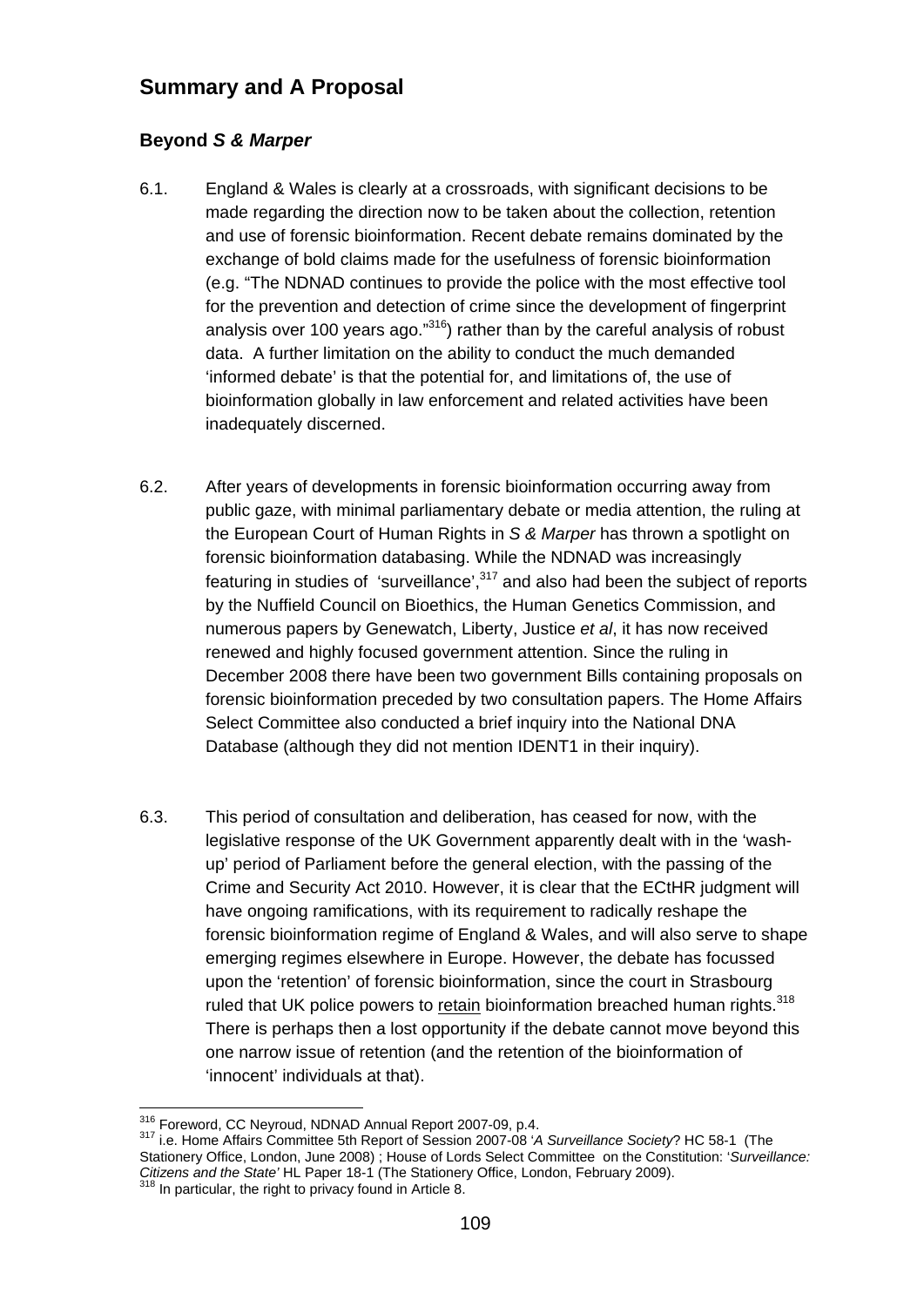- 6.4. The European Court of Human Rights, in reaching their unanimous decision, were scathing of the UK's 'indiscriminate and blanket regime' of retention, stating that the government needed (and had failed) to provide 'weighty reasons' for their policies and practices. They also stated that the UK bore a 'special responsibility' as a country at the vanguard of forensic bioinformation use. Most other EU countries have not followed England, Wales and N. Ireland in implementing such an extensive retention regime. The initial response of the UK Government to the judgment was met with derision (not assisted by the scandalously poor quality 'evidence base') and their initial proposals for changes were dropped from the Policing and Crime Act 2009. Amended proposals were brought forward in primary legislation - the Crime and Security Bill - in the dying days of parliament before breaking for a general election.
- 6.5. The issue dominating debate and government efforts since the *Marper* judgment is the 'blanket and indiscriminate' retention regime for DNA and fingerprints. In both the ruling and subsequent debate, comparison with the Scottish retention regime has been a constant feature. This might reflect views about a procedural difference (retention in the absence of conviction only, in effect, after case by case scrutiny by a procurator fiscal in Scotland,) $319$  as well as the variation between outcomes following arrest that trigger retention in England and Wales compared with Scotland. The government are clear in their intention to avoid individual case by case decisions, except possibly in 'terrorist' cases where a Chief Constable can authorise ongoing retention 'in national security interests' for two years, which is then renewable.
- 6.6. The Government have attempted what they have designated a 'scientific' approach to retention in order to demonstrate the 'utility' of retaining bioinformation in crime detection, rather than an ethical, or legalistic, or human rights approach (for instance, relying on ethical, legal, or human rights based tenets or arguments). The difficulty is that the evidence produced for this 'scientific' approach has failed expert scrutiny and so has not been able to provide a base upon which to build proposals.
- 6.7. The Council of Europe Committee of Ministers (which monitors the responses to ECtHR judgments and sees that they have effect), raised a series of questions regarding the governments' proposals in the Policing and Crime Bill.<sup>320</sup> In their assessment of the provisions set out in the Bill, they asked whether the proposed retention regime was proportionate and struck a fair balance between public and private interests. They specifically pointed to the proposal to retain DNA from arrestees for non-serious offences, stating that this did not conform to the requirement of proportionality. They also stated that the

<sup>1</sup> <sup>319</sup> See Section 18A (1) of the Criminal Procedure (Scotland) Act 1995 (as amended): 'that criminal proceedings ….were instituted…..'.

<sup>&</sup>lt;sup>320</sup> The response to *S & Marper vs UK* was considered at the 1065<sup>th</sup> Meeting, September 2009.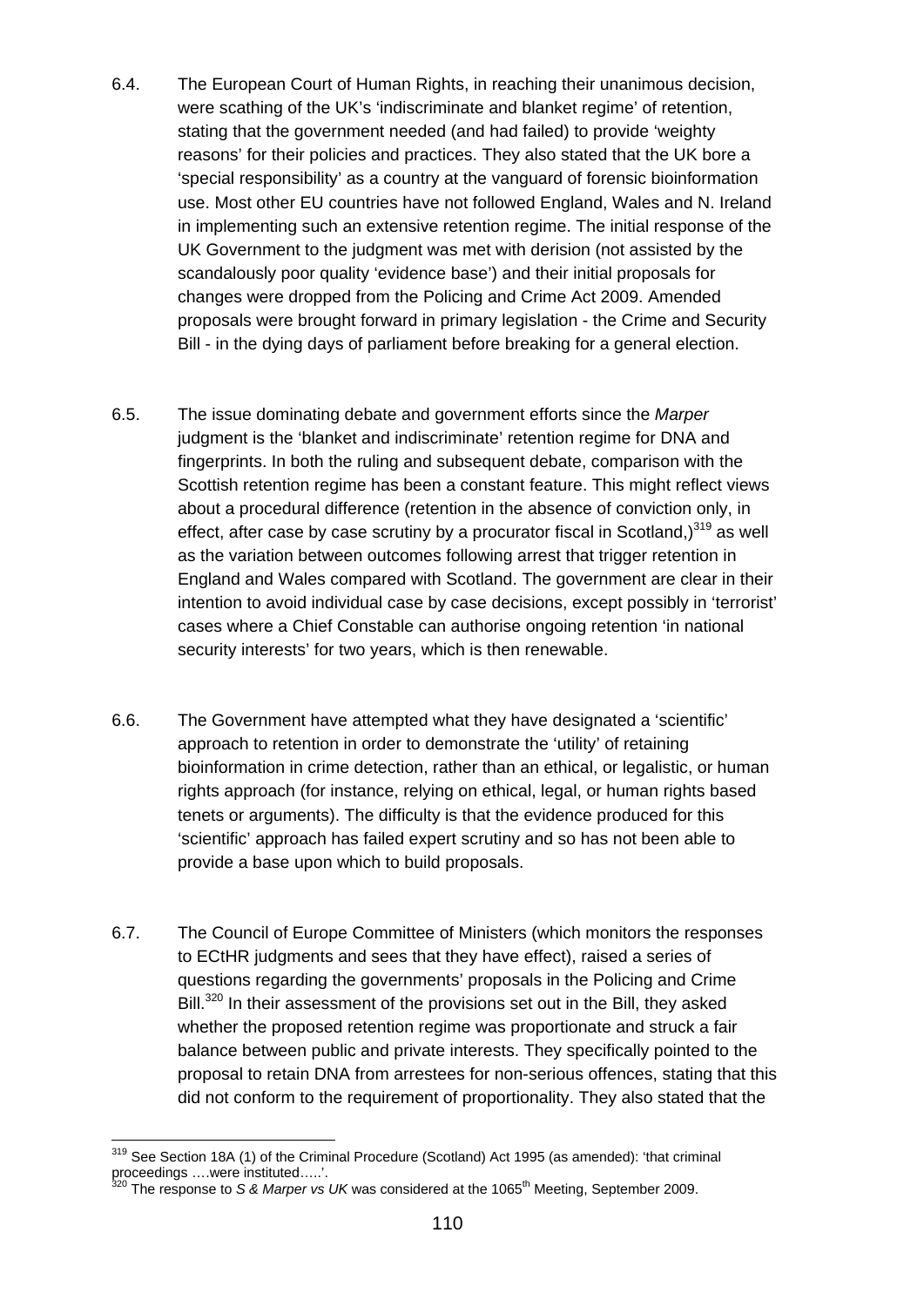provisions for children and adults were too similar and did not respond to the requirements of the judgment in *S & Marper*. Similarly, the continuation of the mechanism for the destruction of profiles did not respond to the Court's wish for an independent review mechanism and was an ineffective response. The Committee also criticised the 'evidence' used to inform the proposals, stating:

"Given the UK's claimed 'pioneer role', reliance only on academic studies, two of which do not relate to the United Kingdom and an approach to those studies which appears to rest on the principle that unconvicted individuals will commit criminal offences, do not appear sufficient to justify retention periods which do not appear to be in conformity with the Court's judgment."

- 6.8. In *W v The Netherlands*, 321 the ECtHR held that retention of DNA for convicted persons was acceptable where it was retained "for a prescribed period of time dependent on the length of the statutory maximum sentence that can be imposed for the type of offence committed." This was in direct contrast to the approach of the UK government, which "does not consider retention on the basis of any link with the maximum sentence but rather on the possibility of future offending." Indefinite retention of DNA from convicted offenders does not itself have unqualified support, with many questioning retention in cases which are very minor, or in which DNA plays no part. The Equalities and Human Rights Commission have called into question the legality and usefulness of retention in some cases, i.e. a conviction for a minor offence (perhaps single offence) of insurance fraud.
- 6.9. In a subsequent meeting in December 2009, the Committee of Ministers referred to the revised proposals in the Crime and Security Bill, but still noted that "a number of important questions remain as to how the revised proposals take into account certain factors held by the European Court to be of relevance for assessing the proportionality of the interference with private life here at issue, most importantly the gravity of the offence with which the individual was originally suspected, and the interests in deriving from the presumption of innocence." They also queried where further proposals were in relation to "the institution of an independent review of the justification for retention in individual cases."322
- 6.10. It should be possible to develop a retention regime that is Article 8 compliant. Some technological protections may afford a more 'privacy friendly' regime and such (albeit partial) solutions should be considered. It must also be borne in mind that any changes resulting from the *Marper* judgment will impact on the private organisations that hold samples on behalf of Chief Constables (the

 $321$  W vs The Netherlands (application No. 20689/08, decision of 20/01/2009)

<sup>&</sup>lt;sup>322</sup> 1072<sup>nd</sup> (DH) Meeting, December 2009. Decisions Adopted at the Meeting. Section 4.2.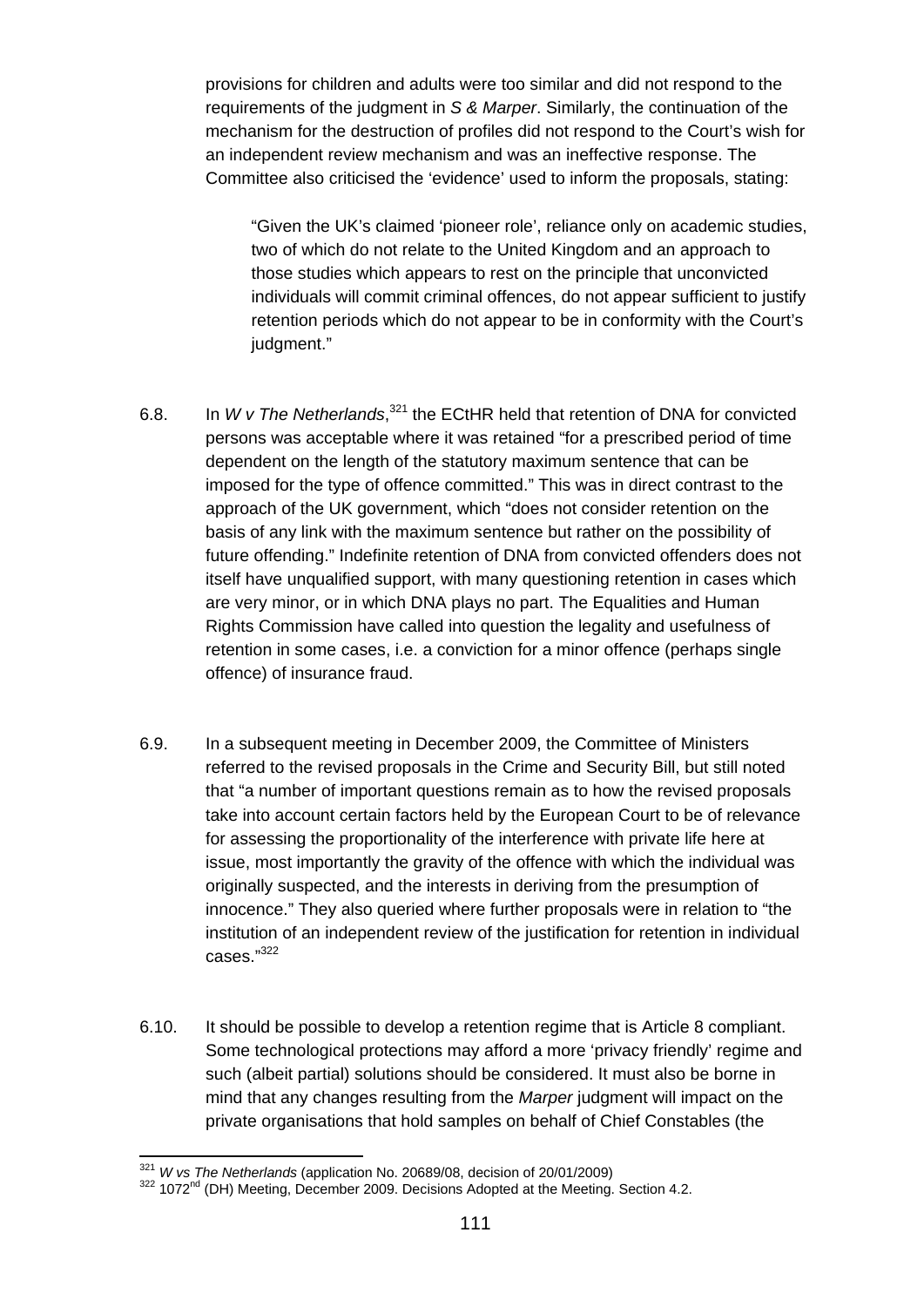forensic service providers) and methods will have to be put in place to ensure compliance with agreed understandings. The regulations regarding the uses made by private organisations of such samples, along with their holding of identifying information need to be reconsidered (along with the bioinformation data held by other agencies such as the Crown Prosecution Service (CPS). It is also important that any revised retention regime keeps in mind the significance of DNA and fingerprint records for the successful investigation of crime, especially those crimes – like violent offences and serious sexual assaults - in which biological evidence can be central to an investigation and prosecution. Consideration should be given to collecting and retaining the best possible data on uses of the NDNAD after any legislative changes. Only in this way will it be possible to measure the effect of the changes and monitor satisfaction with the resulting regimes in case there is demand for further changes, or indeed future challenges to the legality of forensic bioinformation use.

- 6.11. The issue of requests for removal has been the focus of the Home Affairs inquiry, prompted by Damian Green MP's arguments that a 'postcode' lottery exists depending upon which force 'owns' the DNA and their rates of acceding to requests. The NDNAD Ethics Group has repeatedly drawn attention to their dissatisfaction with the 'removal' process, preferring: "an independent, statutory appeals procedure in order to provide an effective remedy".<sup>323</sup> Without such a process, they argue that there is a risk that the process is; "inconsistent and discriminatory…In particular there is no element of independence that is at the heart of a requirement to provide an effective remedy under the ECHR".<sup>324</sup> Liberty go further in questioning: "why a person must make out 'exceptional circumstances' before deletion can be considered. This test bears no relationship to the tests of necessity and proportionality found in the Human Rights Act or to the Data Protection Principles…."325
- 6.12. There is still then no satisfactory consensus on how best to approach questions on the use and retention of forensic bioinformation. The preference in England and Wales has been to begin by focussing on police powers and on questions of 'utility', a preference which has generated piecemeal legislation largely uninformed by more general considerations. An alternative is to begin by considering principled questions of human rights. The European judges have reminded us of the necessity of justifying the police retention of bioinformation which in many circumstances can be seen as a breach of privacy, but acknowledged there were differences between the three categories of personal data that would require careful scrutiny although their ruling did not consider in detail the differences between DNA profiles, samples and fingerprints.

1

<sup>&</sup>lt;sup>323</sup> NDNAD Ethics Group *Response to "Keeping the Right People on the DNA Database*" August 2009, p.7.<br><sup>324</sup> *ibid.* p.8.<br><sup>325</sup> Liberty, *Response to "Keeping the Right People on the DNA Database*" August 2009, p.29.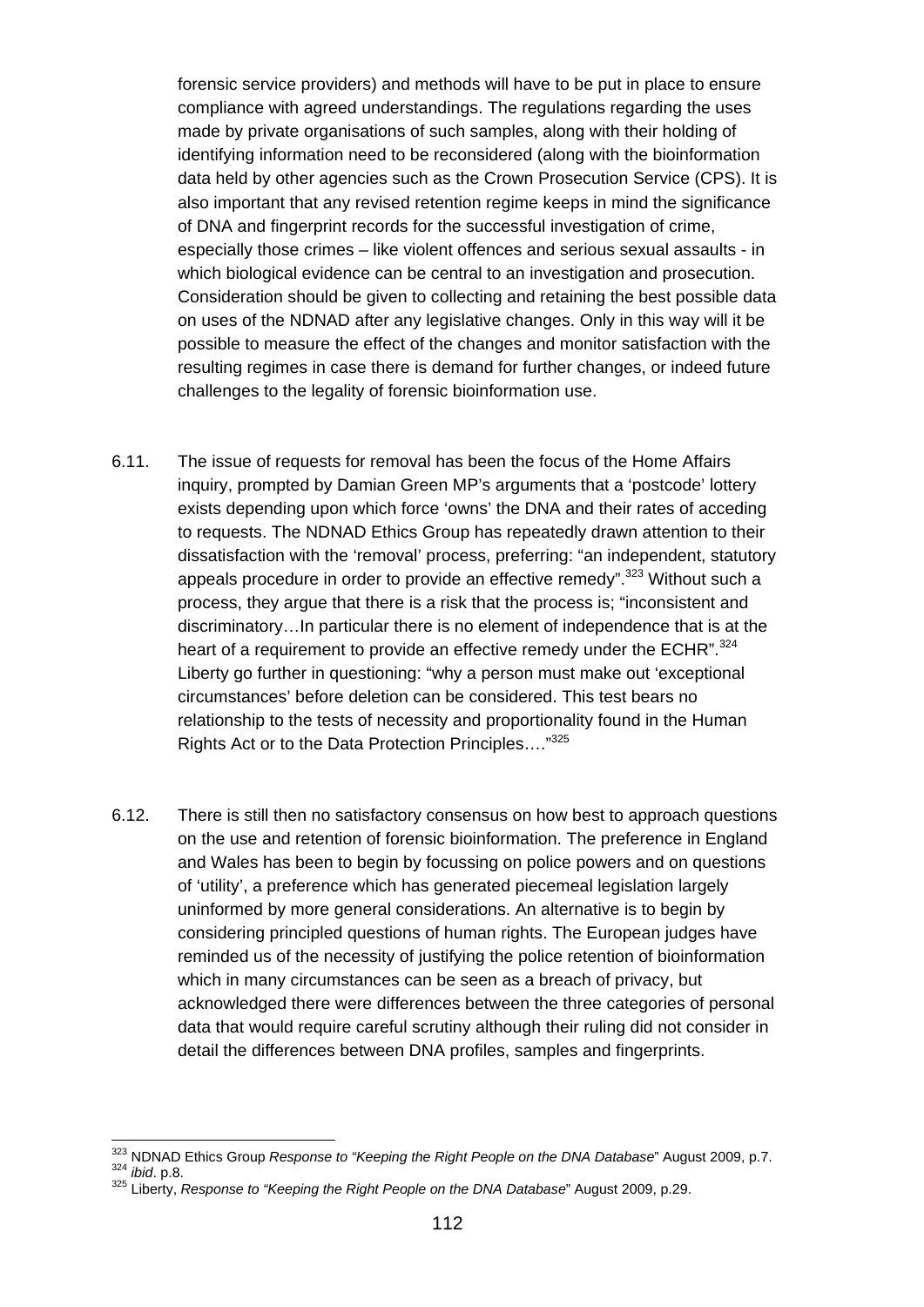6.13. In determining whose information (including bioinformation) should be retained when the activity giving rise to an arrest has not been subject to judicial deliberation, it may be necessary to improve the quality of information about the circumstances of any arrest and charge as well as the reasons for failing to proceed with a case, or failing to obtain a successful prosecution of a suspect offender. The use of arrest as the 'trigger' for taking bioinformation could be the critical issue (rather than subsequent retention). Indeed, in their response to the government's consultation, the NDNAD Ethics Group states that:

> "The use of arrest as the trigger for retention of those unconvicted encompasses many people who are not subsequently either charged or proceeded against…. We seriously question whether this is a sufficient basis for justifying retention. We therefore recommend that further research needs to take account of these points in order to reach a better understanding of the proportionality of appropriate 'triggers'<sup>326</sup>

6.14. Soothill and Francis explain why the arrest 'trigger' may be inappropriate, but more importantly, why 'arrest hazard rates' are not satisfactory indicators of offending behaviour, and therefore a base on which to make predictions of future offending (and therefore justify retention):

> "While police arrests are not whimsical, they come at the beginning and not the end of the criminal justice process. Some people are disproportionately at risk of being taken into questioning by the police and being arrested. In contrast, a conviction is the outcome of the evidence being tested in court. In fact, arrests are useful indicators of police action, but not of guilt. Re-arrests are dangerous indicators and making arrests the pivotal criterion encourages the notion that we are moving towards becoming a police state."<sup>327</sup>

6.15. It may be true that, particularly when dealing with young offenders, a swift and appropriate sanction may be preferable to waiting for a court disposal, indeed significant efforts have been made to increase non-court disposals to avoid lengthy delays and this may have beneficial impacts on both the court system and the offender, suggesting that dependence upon a court to decide upon 'guilt' may not always be ideal. Better knowledge of offending patterns as well as potential 'dangerousness' needs to be subject to consideration if something more discerning than 'blanket retention' is to be acceptable. In the absence of such data, 'blanket retention' may continue to be seen as providing the best opportunities for the identification of offenders through fingerprints and DNA profiles, and may support calls for a 'universal' database.

1

<sup>&</sup>lt;sup>326</sup> *op.cit.*, n.326. p.8.<br><sup>327</sup> Soothill, K. & Francis, B. 'Keeping the DNA Link' (17 July 2009), *New Law Journal*, 1021-1022: 1021.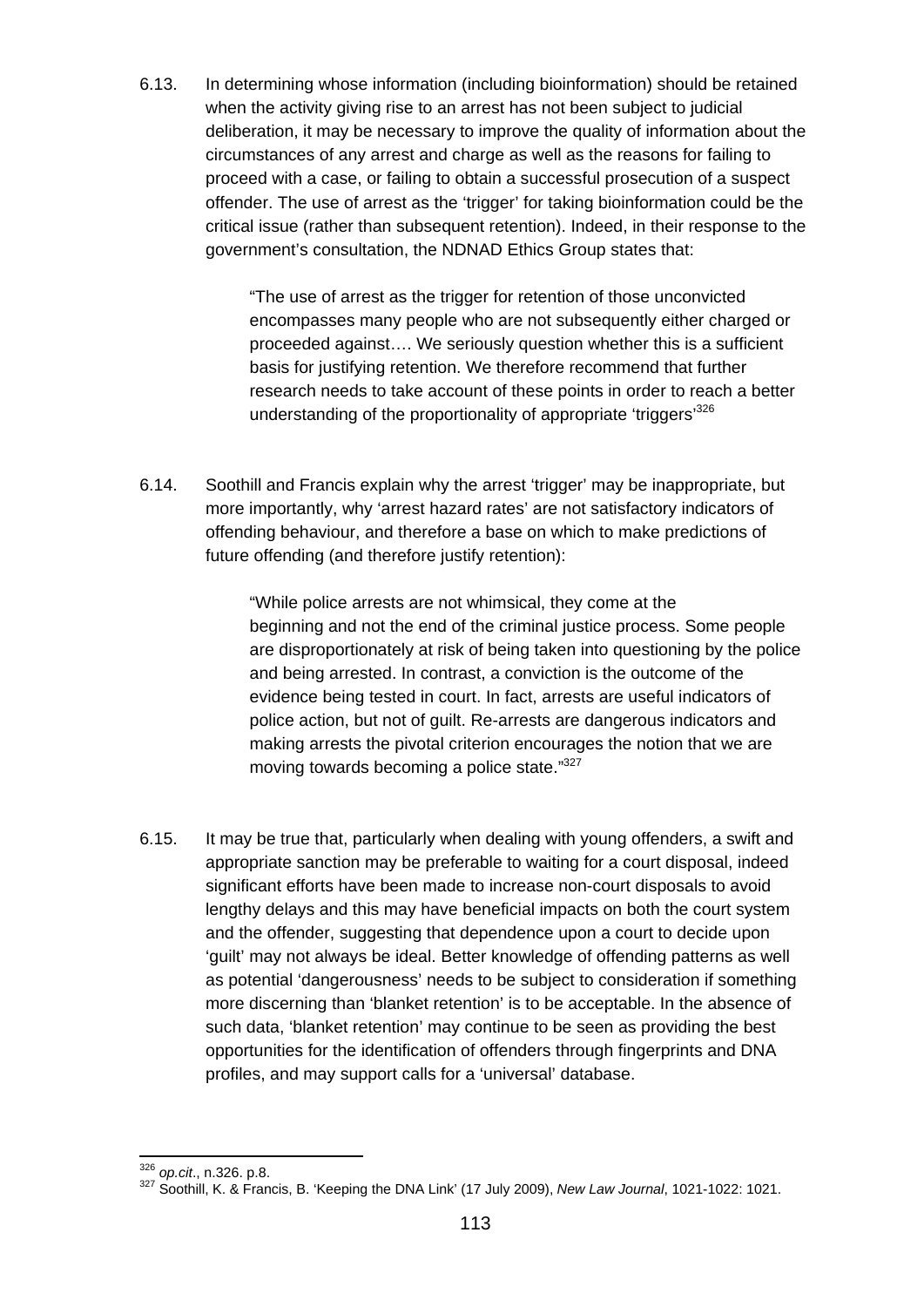- 6.16. New considerations arise when the collection and retention of forensic bioinformation is viewed from the perspective of crime prevention rather than criminal prosecution. The traditional repertoire of checks and balances function largely in relation to prosecuting accused persons within the context of criminal trials. However, the modality of crime prevention is informed by a different set of considerations about checks and balances, and this is not always realised. Without such consideration there is a real danger of function creep, and it is easy to lose transparency in the proprietary – and legality - of such uses.
- 6.17. In recent debates there has been a tendency to attribute the sustained drop in crime since 1997 in part, to the use of forensic DNA. This in part has intimated that the DNA database has some 'deterrent' effect which has led to a decrease in offending. However, there is no evidence of the deterrent value of the NDNAD. While it is feasible, if difficult, to assess the utility of DNA in investigations and prosecutions, measuring any 'deterrent' effect would be extraordinarily difficult, if not impossible. Arguments therefore that the retention of DNA can 'deter' must necessarily always fail without any possibility of evidence to support such claims.
- 6.18. Indeed, sociological theories of the power of 'labelling'328 may be relevant to debates around bioinformation retention, which would lead to diametrically opposed conclusions regarding the 'deterrent' effect of retention. Labelling theory would suggest that by attaching to an individual labels such as 'future suspect' or 'potential criminal', as is arguably achieved by the Government's current policy of assessing the 'risk' posed by arrestees as warranting retention for six years, you actually increase the likelihood that the individual will 'live up' (or in this case 'down') to the label. According individuals (particularly young people) status as a future offender creates the perfect conditions for these individuals to fulfil these prophecies (the 'self-fulfilling prophecy' a well established phenomenon in psychology).
- 6.19. It could be argued, with the support of such theories, that by treating people as 'future' criminals (or 'pre-suspects'329), you might make it more likely that this will become true. Newspaper reports have already highlighted an instance where the presence of a DNA entry on the PNC, brought to a police officers' attention through mobile checking of a driver's identity while on patrol, led to differential treatment and increased suspicion.<sup>330</sup> It cannot be discounted that

<sup>1</sup> 328 There is an extensive literature on this approach to criminology that addresses the issues*, inter alia*, of the subjectivity of the processes that are sometimes used to identify deviant behaviour, and the consequences of this for both society and the labelled individual. Key texts include, Becker H.S. (1963) *Outsiders*, Cohen, S.(1972) *Folk Devils and Moral Panics* and Plummer K (1979), 'Misunderstanding Labelling Perspectives' in Downes, D. And Rock, P. (eds.) *Deviant Interpretations*. 329 Lynch, M., Cole, S., McNally, R. And Jordan, K. (2008) *Truth Machine: The Contentious History of DNA* 

*Fingerprinting* (Chicago and London, The University of Chicago Press), p. 152. 330 'DNA Database – Head to Head', BBC Website, available at:

http://news.bbc.co.uk/2/hi/uk\_news/8354740.stm accessed 25 April 2010.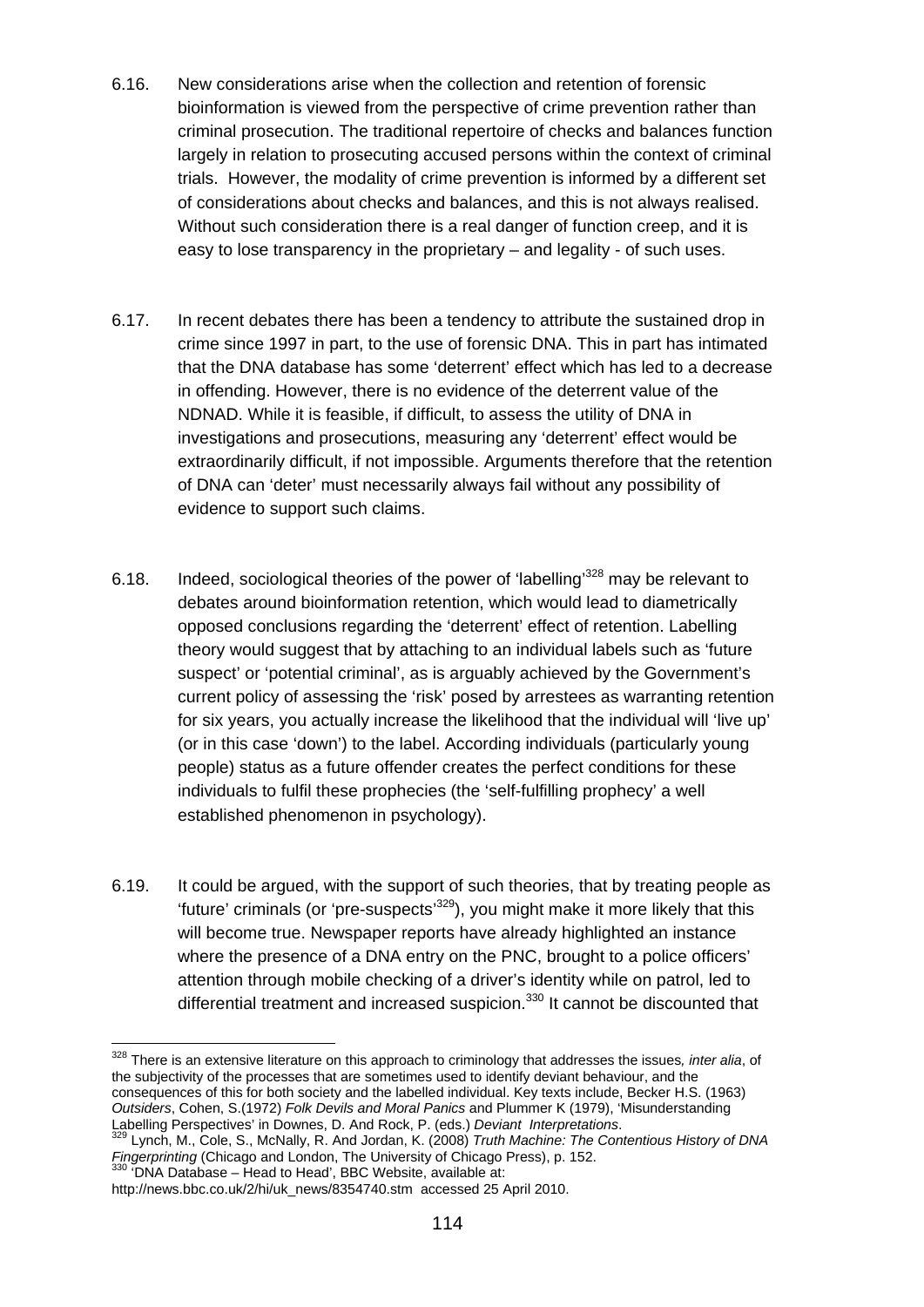the behaviour of others alters when interacting with an individual who has their details retained on the PNC, retention that will be necessary due to the requirements of the bioinformation retention regime. It is already clear that such retention of details on the PNC has an adverse impact on visa applications, and potential employment.

- 6.20. It is necessary to distinguish between efforts to regulate the retention of DNA profiles and fingerprints taken from known individuals and those collected during the search of crime scenes. It generally seems to be the case that there is no restriction on the retention of the latter kind of information regardless of the apprehension or prosecution of criminal suspects, albeit that in England and Wales, these data are removed from databases (a situation that should also be addressed but currently does not feature in debates).
- 6.21. There are also significant linguistic issues at stake when questions of forensic bioinformation (and other kinds of police-relevant information) retention are raised. There are problems in translating key terms across jurisdictions, and there are also issues surrounding the uses of polyvalent terms like 'innocent' when political arguments take place. Decisions about the proper balance between liberty and public protection need to take into account the differing meanings attributed to words like 'innocent' and 'serious crime' for example, by a range of police and other actors. This linguistic and definitional aspect is particularly relevant as the definition of a 'serious crime' can be subjective. Whilst some may relate this term to offences of murder, rape, robbery etc, a 'minor' domestic violence case may be reported after years of abuse and may be the precursor to more serious domestic violence if not treated as a 'serious offence' from the outset.
- 6.22. The comment by ECtHR about the 'blanket and indiscriminate' nature of the retention regime need not necessarily result in the rule base approach advocated in *Keeping the Right People on The DNA Database,* which proposed that DNA profiles should be retained automatically in a narrower range of circumstances and for a shorter time period than at present. This has been presented as similar to Scots law with simply a wider range of circumstances that might give rise to retention (and a longer retention period). Crucially this misses the really distinguishing feature of the Scottish arrangements: the case by case scrutiny by a Procurator Fiscal and the scope for judicial supervision. This analysis is reinforced by the information about a more selective sampling policy followed by the police themselves. During the initial seminar participants were reminded that the Nuffield Council on Bioethics had been advised during the preparation of its report that the scrutiny of individual decisions was unaffordable. Further discussion elicited comments that because in Scotland a smaller number of profiles are processed, it is easier to make case by case decisions about retention. The comparatively lower levels of recorded crime,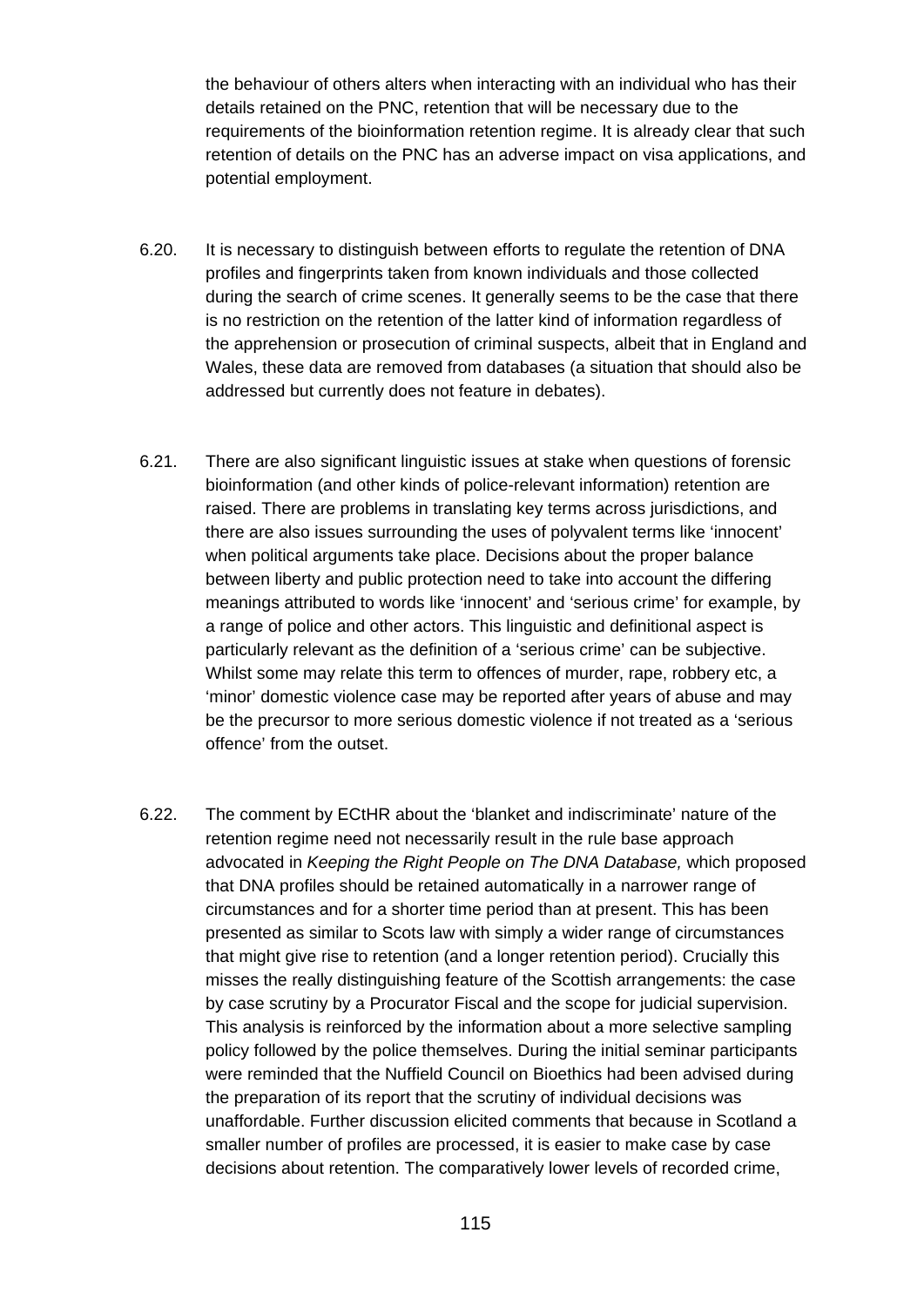higher clear-up rates and the more generous number of police officers in Scotland (per 100,000 of population) supports this observation.

- 6.23. During the Commons Committee stage of the Crime and Security Bill, ACPO stated that retention proposals based on the Scottish arrangements should be rejected for England and Wales for reasons of additional cost. Instead, ACPO argued for simple retention rules based on offence categories with deletion via computer algorithm, enabling the whole process to be managed by algorithm. The Scottish system, with its emphasis on an examination of individual circumstances, 'was rejected because it would take up an inordinate amount of police resources'.<sup>331</sup>
- 6.24. It was also suggested during the third seminar that Scotland might be able to establish a central clearing house for such decisions, but that to put such a system in place in England and Wales would be more difficult. This was not followed up at the time (indeed it was a final remark at the end of a long day). It is possible, however, that this was not raised as a financial or logistical issue, but one relating to the notional ownership of samples or profiles. Certainly the legislation hurriedly pressed upon Parliament prior to dissolution appears to offer a hybrid of uncertain central influence over decision making by individual chief constables in respect of the DNA profiles.
- 6.25. These arguments fail to address the point that the real lesson from Scotland may be that it offers a model of individuals within the criminal justice system exercising professional judgment on a case by case basis. Such an approach would meet concerns about both excessive retention and the problem of formulating rules to predict potential future harm. For example, if a person was arrested but it soon appeared that it was a case of mistaken identity or to ensure that bioinformation was collected from a potential witness for elimination purposes, it should be a simple matter for those handling the case to have the profile deleted or retained temporarily as a volunteer sample. The individual concerned should not have to initiate a deletion process and might reasonably expect that no trace of the sample having been taken remains on the PNC. In contrast, even when no charges were laid or proceedings were discontinued, information about an individual may be retained for good reasons. The latter circumstances were recognised as an important lesson from the failure to take action that might well have prevented the double murder at Soham and is reflected in the individual case management of information set out in the MOPI code. Neither a hybrid of central and local decision making, nor deletion by algorithm are acceptable substitutes for the individualised decision making at all stages of the criminal justice system and local procuratorial or judicial review available to some six million fellow UK citizens.

 $\overline{a}$ <sup>331</sup> Public Bill Committee, 26 January 20010, Q93 and 97-100.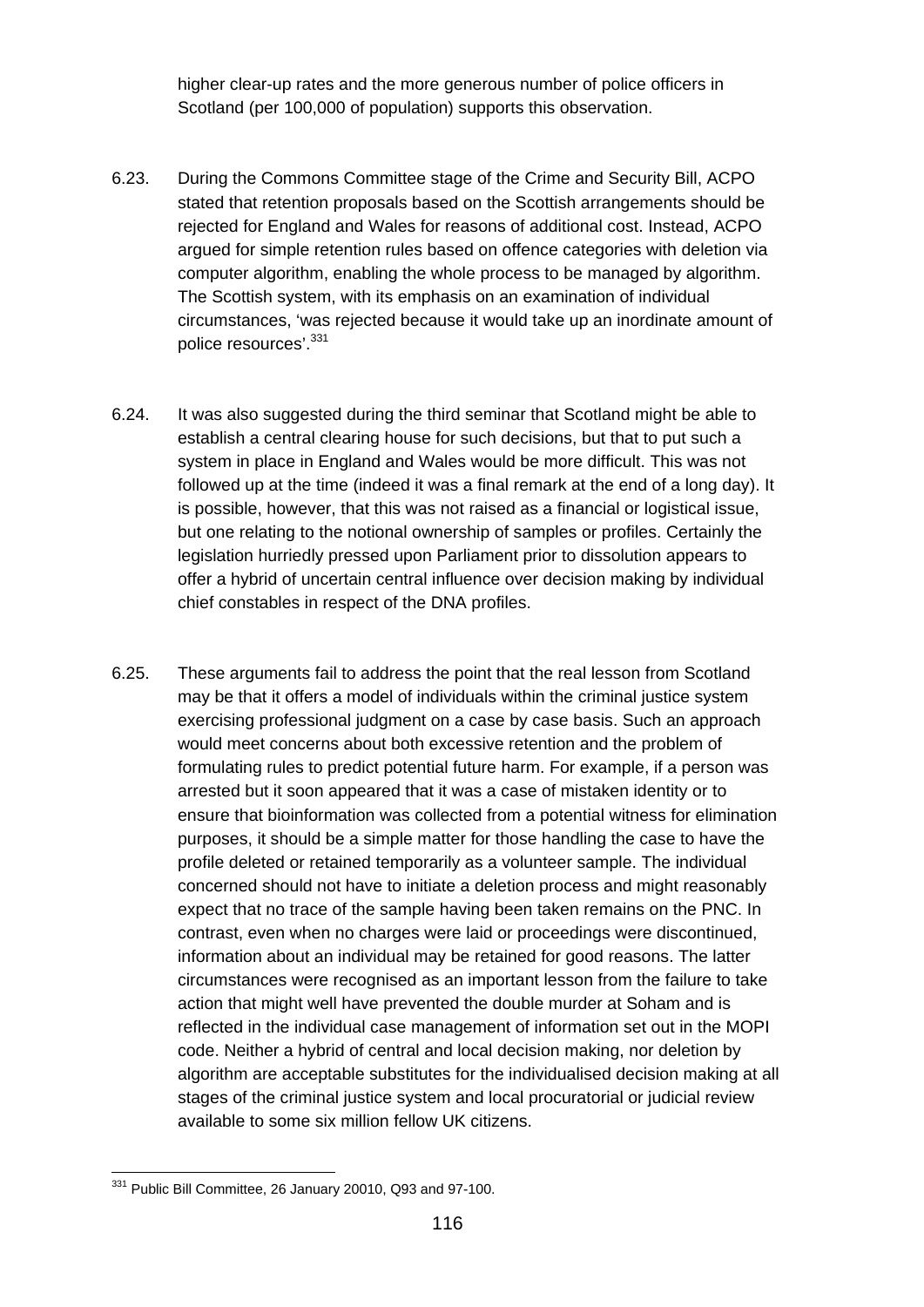6.26. If decisions are taken at the right time it is difficult to see how an approach should lead to higher costs. Ironically, the exercise of greater discretion by individual police officers was the main element in evidence given to the Public Bill Committee by the Government's 'Police Bureaucracy Czar' and the Chairman of the Police Federation when testifying about another aspect of the legislation now enacted as the Crime and Security Act 2010. In contrast, ACPO's stance appears to demonstrate insufficient concern for both legitimate concerns about privacy and the deskilling of the police work. On the latter issue, the Chairman of the Police Federation commented:

> 'Although we are very good at following the quantitative, measuring approaches, what matters to the public is not the quantity of what we do, but the quality. It is no accident that we have inspectors and superintendents in the police service. They actually used to inspect and superintend what those under their control did. We have lost that to some degree. The quality of what officers are doing seems to be less important to those in command than the quantity, and we have to get away from that.'332

6.27. Finally, there is some evidence to support the contention made in this report that a margin of appreciation based on no more than a survey of legislation is a possibly more fragile basis for reaching views on proportionality than is suggested in *Marper*. Scotland may have achieved a balanced approach to retention issues that still need to be settled south of the border. This appears to have been as much a chance outcome, as one of good professional and political judgment. It is far from clear, however, from reading recent debates at Westminster that what we would argue is the defining characteristic of Scots law in this area, the exercise of individual discretion, has been fully understood.

### **Evidence and Assessment**

6.28. Whilst forensic science in general is a major police consumable,  $333$  it is also highly vulnerable to arbitrary cuts during budgetary crises.<sup>334</sup> The changing regime for funding expenditure on forensic science has already forced the police to question whether existing or expanded forensic spending represents good value, and there is not always support amongst senior levels within the police service for the maintenance of the priority accorded to forensic science in

<sup>332</sup> Public Bill Committee, 26 January 20010, Q 15.

<sup>&</sup>lt;sup>333</sup> Accounting for approximately half the ICT spend and slightly less than on transport: Home Office Police Science and Technology Strategy 2008-2009 (London: Home Office, 2004) p26.<br><sup>334</sup> Often due to a lack of scientific awareness among senior police officers, see: Blakey, D.

<sup>(2000).</sup>*Under the Microscope*, (London: Home Office), Blakey, D. (2002) *Under the Microscope Refocused* (London: Home Office) and Coleman, D. (2004) '*Beyond DNA in the UK – The Police Perspective'*, in Townsley, M. and Laycock, G. (eds) Forensic Science Conference proceedings: *Beyond DNA in the UK – Integration and Harmonisation* (London: Home Office), pp 9-10.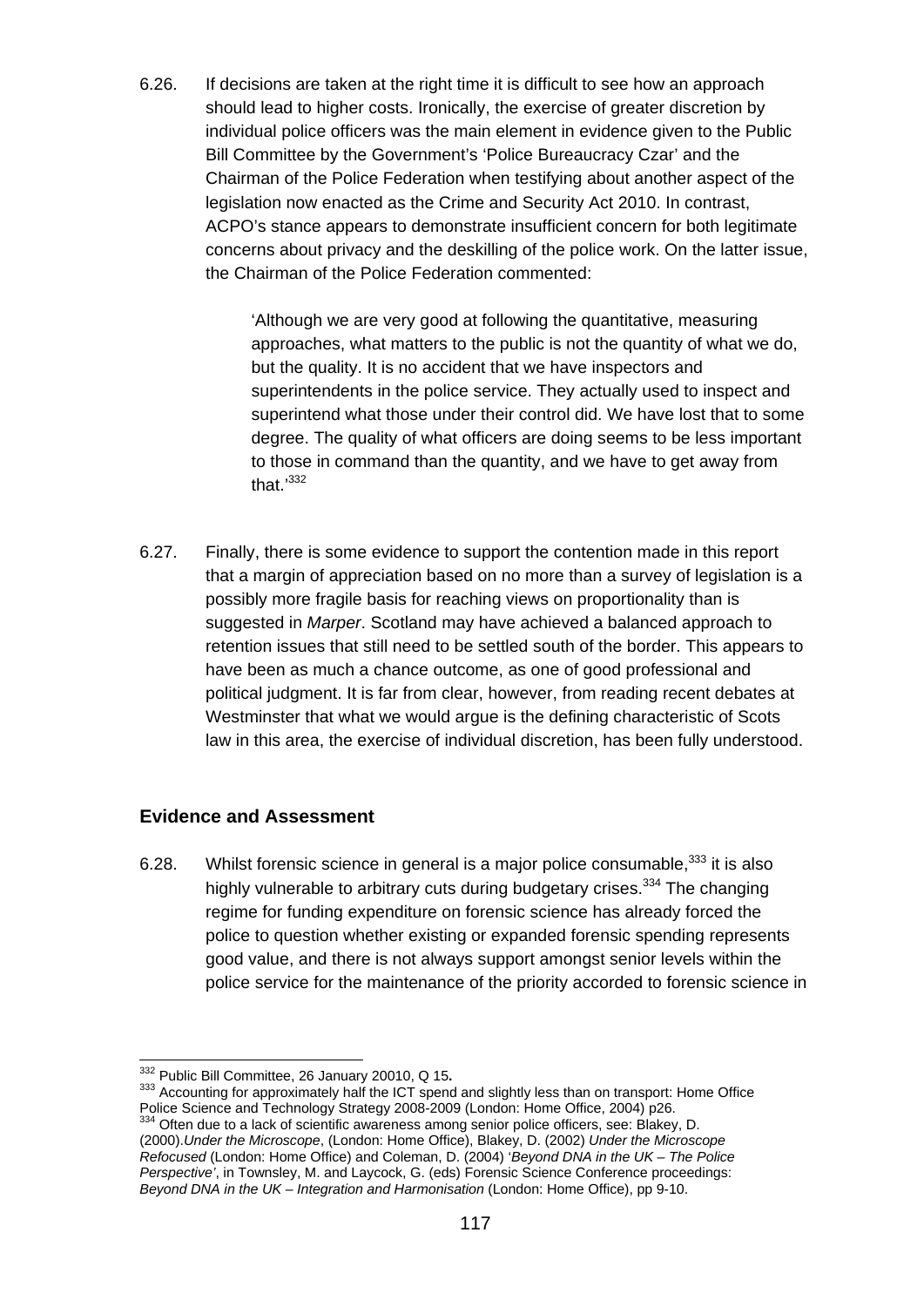recent years compared with other policing budget items.<sup>335</sup> Other agencies, such as the Crown Prosecution Service, also face significant decisions regarding their future requirements for the provision of forensic bioinformation, decisions that need to be informed by a sound understanding of the implications of 'staged reporting' arrangements for the production and utilisation of forensic science results. Such decisions necessarily impact upon the whole legal system with regard to the direction of limited financial resources.

- 6.29. Expenditure on DNA and fingerprints like all other activities within the criminal justice system should, wherever possible, be assessed for its effectiveness in line with other budget items and subject to cost-benefit analysis, even though such assessments are notoriously difficult to carry out.<sup>336</sup> Failing this the police and the NPIA should at least demonstrate that the collection and use of forensic bioinformation is being organised optimally, that they do not divert resources from budgetary items that are proven to be more beneficial, and that police internal forensic organisation and procurement of external forensic services are cost-effective. It is necessary then accurately to assess the opportunity costs of expenditure on forensic bioinformation, its impact upon the state's ability to offer justice to all citizens, and its implications for the wider resourcing of the criminal justice system.
- 6.30. In summary, arguments over fundamental issues concerning the collection, retention and use of forensic bioinformation as well as disagreements about how key problems are to be resolved, continue to be poorly supported by a credible evidence base on which to ground important decisions. Instead, after an unconvincing consultation exercise, the current UK government appears to have abandoned the idea, discussed when we began our work, of publishing a forensic science White Paper. It has recently conceded that there is a need for new primary legislation dealing with forensic bioinformation collection, retention and database governance, which resulted in provisions in the Crime and Security Act 2010.

#### **Internationalisation & Exchange**

6.31. With increasing mechanisms, and imperatives to exchange law enforcement data, internationally and particularly within the EU, and the extent to which decisions about this have to comply with rules and policies negotiated with other governments or have been influenced by bodies outside this country, an

<sup>1</sup> <sup>335</sup> Peter Neyroud, NPIA Director, 31st March 2008, in evidence to Home Affairs Select Committee inquiry into the '*Surveillance Society'*. Available at:

http://www.parliament.uk/parliamentary\_committees/home\_affairs\_committee.cfm .<br><sup>336</sup> The most recent work assessing value for money and the ability of economic analysis to inform decision making within policing was highly cautious about the application of such techniques (see Stokedale, Whitehead, & Gresham (1999) Police Research Series Paper 103 '*Applying Economic Evaluation to Policing Activity'* (London: Home Office), since then there has been a major increase in data to which such techniques might be applied.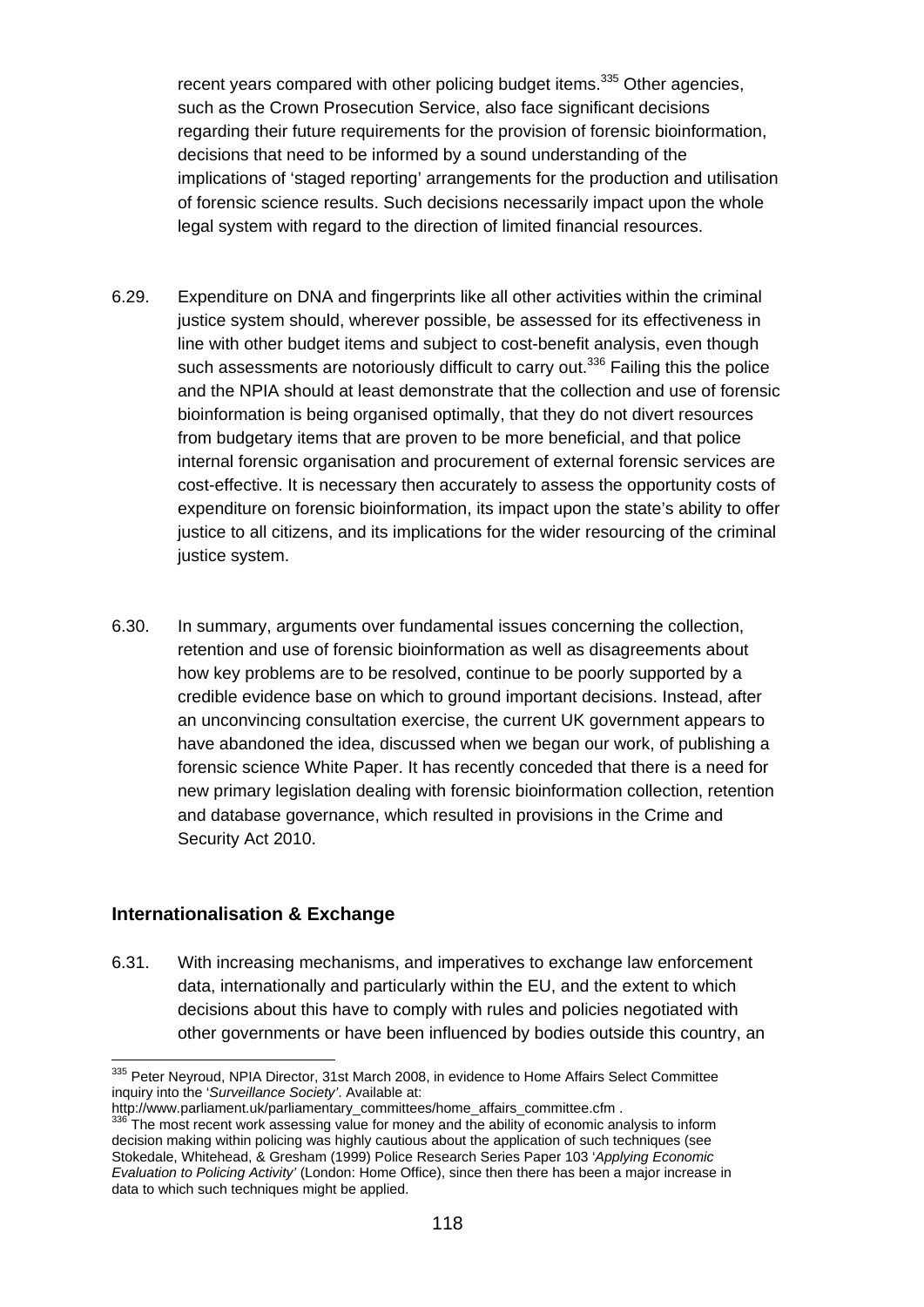examination of the UK situation can no longer be undertaken without consideration of the international context in which policing and efforts to maintain 'security' are now played out. The Secretary General of Interpol argued that DNA profiling is 'a discovery that has benefited mostly the wealthiest of countries' and yet there was a clear need for greater international cooperation using this forensic technique.<sup>337</sup> Despite this exhortation, little has been published about the scale of international cooperation or the effectiveness of recent and emerging measures taken to share police information, forensic or otherwise, across national boundaries.<sup>338</sup> There are also pressing, but as yet unresolved scientific, and policy issues, brought into stark relief by the Prüm Treaty, which automates the exchange of some forensic bioinformation.

- 6.32. International cooperation involving the exchange of forensic bioinformation is in its infancy. While information is scarce, the amount of cooperation appears to be occasional even when investigating serious crimes. Within the European Union this might change as a result of the Prüm Treaty, although the introduction of technologically advanced searching systems and databases alone will not necessarily result in major increases in activity. The Council of the European Union has already sought to restrict the extent of future searching under Prüm, presumably to prevent analysts being overwhelmed by search requests and the need to verify results. This state of affairs may not be in the interests of justice. There is a consistent, but almost anecdotal view held by experienced investigators about the value of routinely exchanging bioinformation for dealing with transnational crime. In the absence of statistical analysis and independent case evaluation however, it is difficult to reach an informed view about the optimal scale and arrangements for such cooperation.
- 6.33. Currently there are many jurisdictional differences in practice both within common law jurisdictions and between common and civil law jurisdictions. In some jurisdictions (e.g. US and Canada) legislation operates at both State and Federal level. Whilst complexities arise from this, there are many jurisdictions in which such levels exist and it seems unlikely that relevant local agencies in such jurisdictions will easily surrender sovereignty to national bodies. However, the interoperability of NDNAD and the Scottish database, together with the ability of the forensic services of the two administrations and Scottish criminal justice colleagues to manage different retention regimes on a large scale (as indicated in Table 4.1) is clear evidence that forensic cross-jurisdictional cooperation can be successfully managed on a large scale despite legal differences. While this report identifies some gaps and lack of consistency in the data and suggests where research is urgently needed, the scale and detail of the interoperability analysis indicates that the NDNAD has set an example of greater openness nationally and internationally for criminal justice databases,

<sup>1</sup> <sup>337</sup> Noble, R.K. (2007) Opening Remarks at 5th International DNA users' conference for investigative officers, 14 November 2007 (Lyon, Interpol) published at www.interpol.int .<br><sup>338</sup> Smith, D. (2007) Uncorrected Transcript of Oral Evidence to House of Commons Home Affairs

Committee, 23 January 2007, published at www.publications.parliament.uk .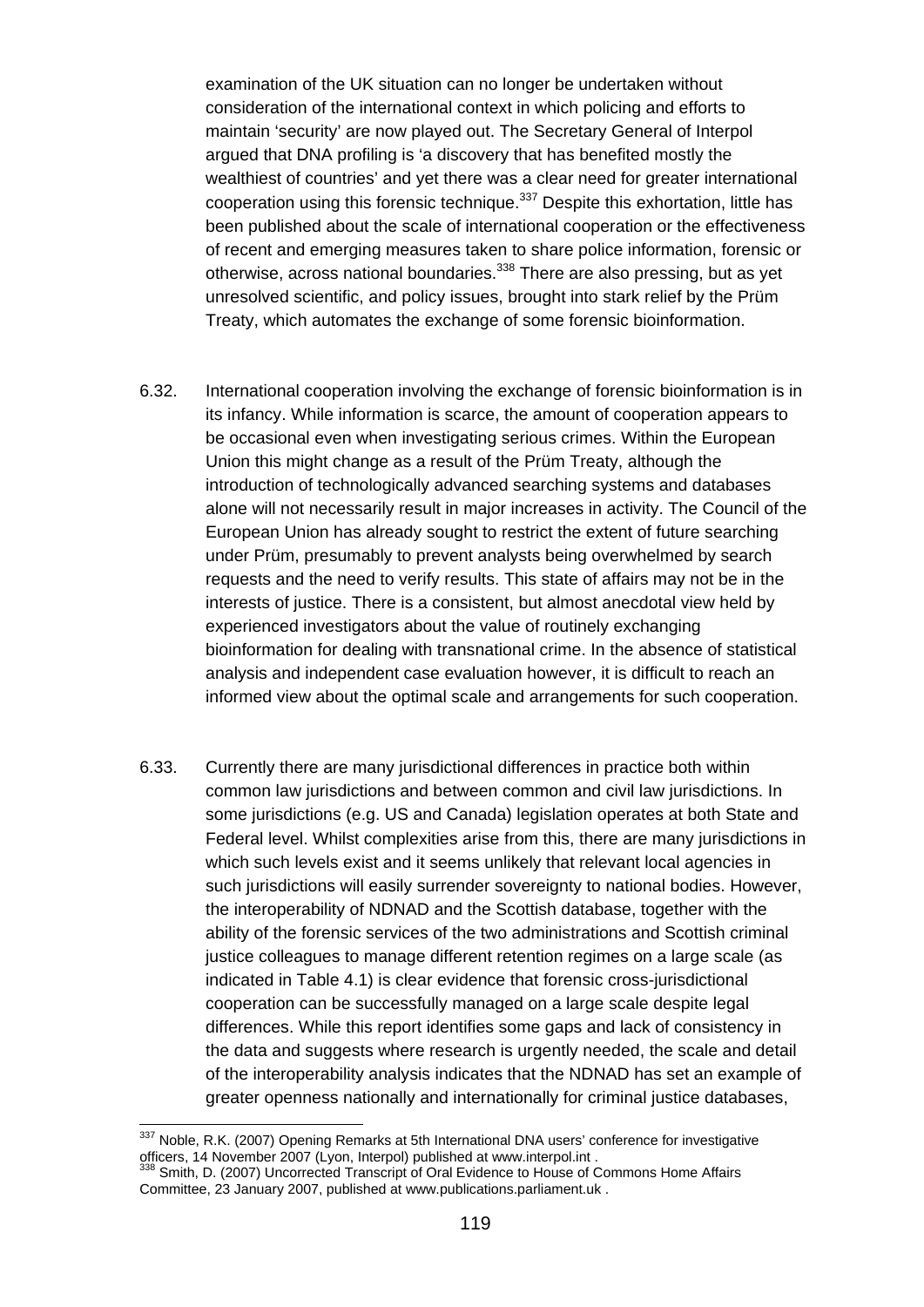including the exchange of information about fingerprints, and possibly genetic collections in the genetic medical research and health fields.

- 6.34. Any consideration of the multinational exchange of forensic bioinformation is unlikely to give rise to novel technical issues. In some countries the size of AFIS databases and the use of different multiplex systems or differences within the same jurisdiction present the same problems as those that have to be resolved before international cooperation can be successful. It helps to identify with greater clarity some of key strategic issues facing the forensic community. This is of little value, however, in the absence of institutions with the resources and authority to foster greater national coordination.
- 6.35. The key issue is higher risk of erroneous or missed identifications arising from essentially the same type of problems in respect of both fingerprints and DNA: the recovery from the crime scene of incomplete (both), degraded (DNA), damaged (fingerprints) or distorted (fingerprints) material. Experts working in both disciplines face similar questions about contamination or poor recovery, transmission or storage techniques, but the main risk of missing a correct match or declaring an incorrect identification stems from specific reasons inherent to each discipline. The cognitive issues arising in respect of the identification of similarities and differences in patterns by fingerprint examiners are undoubtedly intensified by the scale and speed of modern database algorithmic searches, and the ability of individual examiners to understand and manipulate the operations of different proprietary systems.
- 6.36. For UK DNA international casework the chief obstacle now and increasingly in the future are the different multiplex systems used across the globe, the known technological obsolescence of SGM+ and the considerable scientific difficulties in moving to a sufficient number of overlapping loci with the other widely used systems developed in the USA and China. These problems will undoubtedly increase, as the Government has admitted, because of its decision to no longer retain DNA samples. The initial trials involving Germany and the Netherlands under Prüm have demonstrated that with many countries obtaining valid results from cooperation depends on the ability to reanalyse cellular material taken from a known individual.

### **Governance and Accountability**

6.37. Irrespective of views on the *Marper* judgment, there is a clear consensus that the advances made technologically in the forensic use of DNA in England and Wales have not been balanced by equal attention to the governance of this emerging field of activity. This can be contrasted unfavourably with the arrangements in Canada and some European countries. While it remains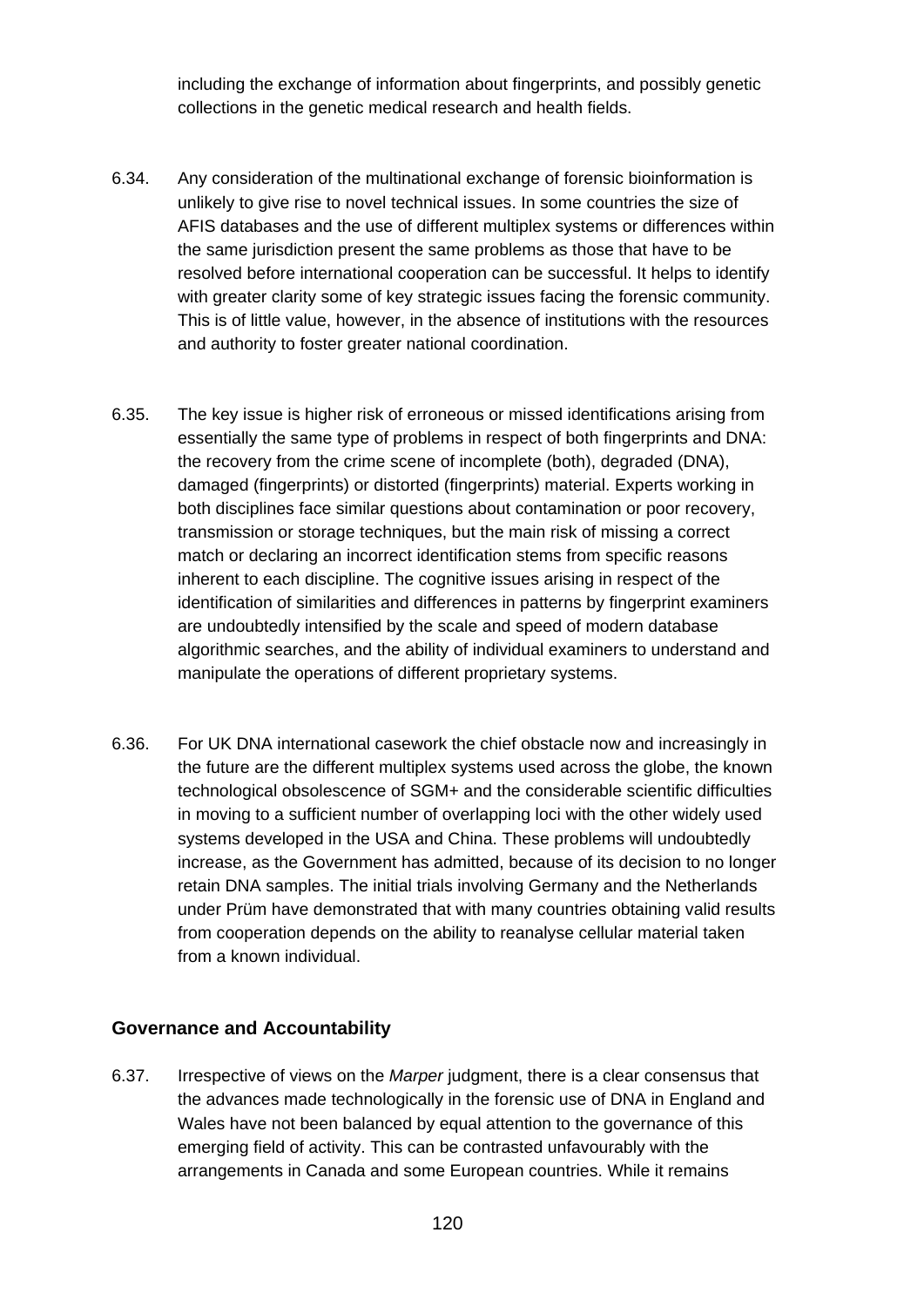questionable whether direct and periodic legislative scrutiny, along the lines of the Canadian model, is the best and most informed approach for ensuring public trust in the nature of future trajectories in the forensic use of bioinformation, it remains perhaps preferable to foregoing any scrutiny at all. Self-regulation is problematic and self-regulatory systems are prone to failure, pointing to the need for stronger safeguards to be in place.

- 6.38. There remain questions over how to regulate the taking of bioinformation by the police (not considered in *Marper* or in ensuing debates). It is not mandated and often occurs in cases where apparently a complete irrelevance, while it is not taken in other instances, such caprice adding to public mistrust. Sensitivities surrounding retention are exacerbated by the difficulties encountered by the public in finding out their rights when having/ had DNA taken, in particular, getting data removed, a point forcefully made by the recent Home Affairs Committee Report on the NDNAD.
- 6.39. A proper response to *Marper* must also include an effort to define key terms ('transparency', 'accountability', 'safeguards', 'proportionality' etc) in a way that establishes clear general principles for the governance of forensic bioinformation in the UK. Innovations in current practice can then be interrogated and positioned properly by reference to those principles. There is also a need to think more generally about 'data about individuals' rather than simply 'bioinformation'. This means consideration of what kinds of forms such data can take, where such data should be stored, how they should be accessed, by whom and for what purposes. There needs to be recognition of different levels of sensitivity and significance and not develop regimes which constrain less intrusive forms and uses simply because some other forms and uses may be especially contentious.
- 6.40. Whatever governance arrangements are put in place, it is crucial that public confidence and trust remain the touchstones for 'success'. The UK Statistics Authority, in their interim report on crime statistics, suspect that there is a wide mistrust of official information, and argue that the way that information is reported is critical to public perceptions and confidence:

"Trust is compromised if official statistics are not produced in a way that is professionally independent, and seen to be independent…. But trust can also be undermined by confusion and by the misuse of the statistics, whether the misuse occurs inside or outside the Home Office. It is also possible that the recent controversies about the use of research evidence (in respect of drug classifications and the DNA Database) may have an impact on trust in statistics."339

 $\overline{a}$ 339 UK Statistics Authority, '*Overcoming barriers to trust in crime statistics'*, (December 2009), p.11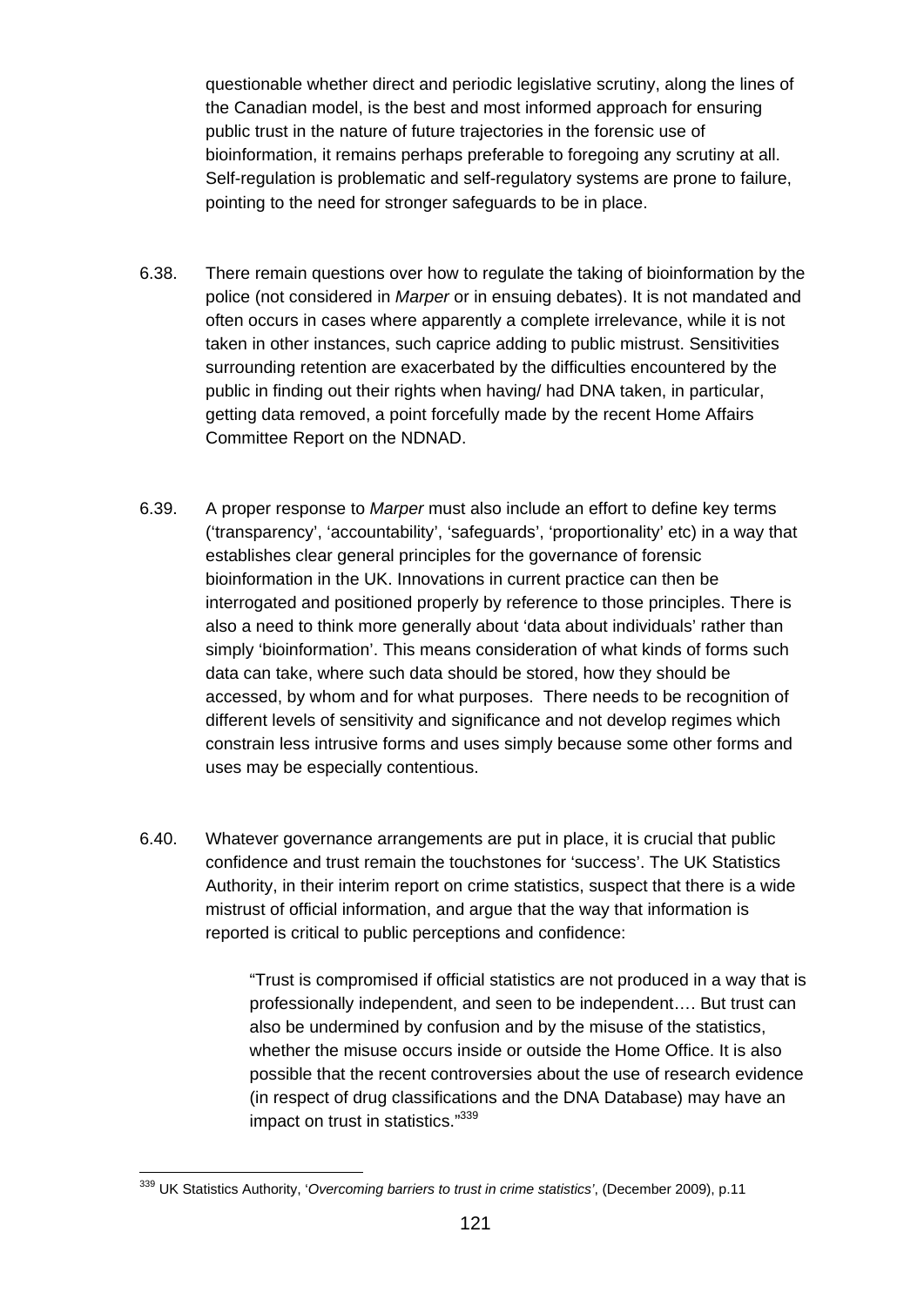6.41. Trust in the use of forensic bioinformation has been hindered by the lack of, or flawed research, which is then misrepresented or used to mislead. This has sometimes exaggerated the impact of the NDNAD and does little to explain the value of forensic bioinformation (including the value of fingerprints). The use of emotive anecdotal cases and statements invoking 'public protection' with almost meaningless numerical data, serves only to confuse, and removes from consideration the impact on individuals and on human rights, which is the 'balance' that *Marper* demanded. There has as yet been scant attempt to develop a human rights based approach to forensic bioinformation in the UK, with strong governance at its core. If public confidence is to be maintained in the future of forensic bioinformation, the issues outlined in this report, including the production of robust research data, the creation of effective governance regimes, undertaken within a framework that takes seriously the international context, could be considered essential starting points.

## **A Proposal**

- 6.42. The formulation of legislation for the governance and operational use of bioinformation has not been central to this study. Nevertheless, we closely observed the passage of the Crime and Security Act 2010 and this has informed our work. There are significant doubts about the durability of this legislation. A considerable weight of expert opinion suggests that the retention regime therein would not withstand judicial scrutiny. In view of this, we conclude this report with a brief consideration of the objectives that might underpin revised legislation in the new Parliament and provide an illustration (*not* a recommendation) of what a reformed system might look like.
- 6.43. Various problems inhibited the emergence of a coherent, comprehensive and effective response to *Marper*. The political and institutional considerations are dealt with in our summary account of the passage of the Act (paragraphs 1.12 – 1.20) and our concerns about the possible misinterpretation of the lessons from Scotland are set out at paragraphs  $6.22 - 25$ . This final section approaches the issue differently by suggesting that the starting point to further legislation should be a clearer and more convincing demonstration of the objectives and technical arrangements that might ensure the success of new legislation. Underlying this is our belief that further discussions about the response to *Marper* need to dispel the various myths woven in this context about measures to protect rights being inimical to a criminal justice system capable of detecting and dealing with offending behaviour.
- 6.44. New legislation, if developed with integrity and open-mindedness could achieve a greater degree of public confidence (from both the rights and utility perspectives). It should contain clear principles with precise arrangements to be put in place and tested incrementally. This process might be initiated by the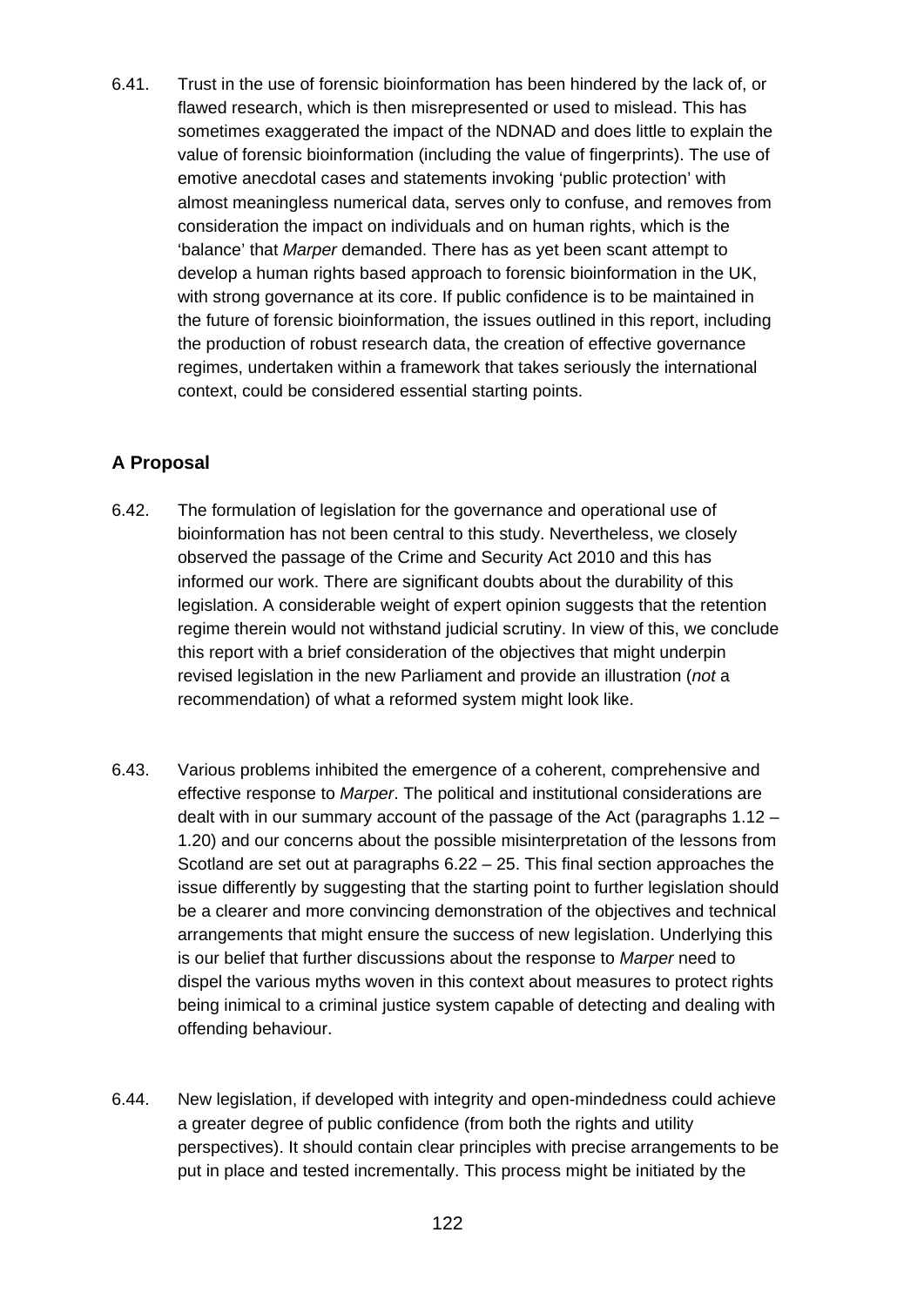creation of an independent statutory governance body, whose first task would be to implement satisfactory arrangements for the management, and when required, the destruction of tissue samples taken from known individuals and the DNA profiles analysed as a result of such actions. We suggest that there are four principles that should underpin the preparation of new legislation:

- Every effort should be made to ensure that the new legislation is likely to withstand judicial challenge on 'blanket and indiscriminate' grounds and that, for this purpose, proper consideration should be given, *inter alia*, to whether this requires an approach based on a case by case scrutiny of retention decisions in the absence of a conviction or where a conviction has been quashed on appeal.
- The legislation and its implementation, including risk assessment and optional appraisal studies, should be sufficiently robust and comprehensive to minimise the risk of later changes both in response to the UK suffering serial judicial reversals on the retention issue or recognition within the UK that the present system is inefficient in both operation, incapable of ensuring a uniform quality in the use and management of all forms of forensic bioinformation and police information generally, and lacks sufficient transparency to ensure public confidence in terms of both rights and utility.
- The new arrangements should provide the discretion necessary for investigators to retain and share forensic bioinformation and police information when there is a professional need, and that the exercise of such discretion will be subject, in line with the MOPI code, to regular and effective professional review and audit and, for issues affecting the retention of bioinformation, any challenges before an independent tribunal.
- The general operation of the new arrangements and individual decisions should be informed and regulated by the independent statutory oversight of all forms of forensic bioinformation and, possibly in due course, police information generally. This should be based on effective audit arrangements, adequate data collection and publication, the commissioning of research and ultimate accountability directly to Parliament.
- 6.45. We have formed many views on the future of forensic bioinformation during this project but we single out the following as some of the immediately relevant:
	- The potential shortcomings of the Crime and Security Act 20010 are illustrated by the apparent lack of consideration given to the fact that convictions may be overturned on appeal. For this reason alone, it appears improbable that the recently enacted arrangements will not be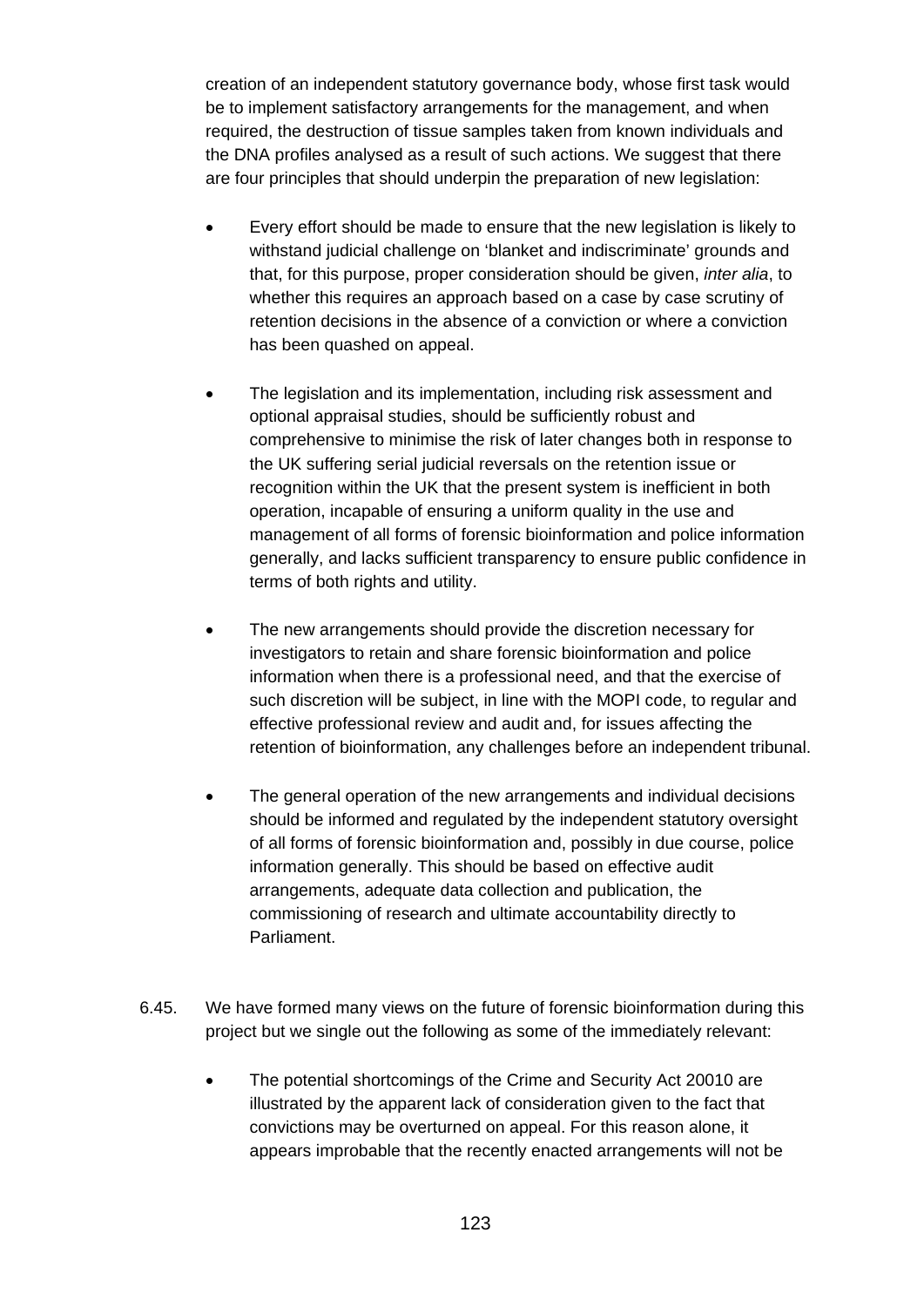repealed or amended in the new Parliament irrespective of any further judgment in Strasbourg.

- The great advantage of the Scottish case by case approach is that it could never be described as 'blanket and indiscriminate'. Retention in all cases reflects a considered individual judgment with independent oversight.
- The Government estimated that the cost of changing the information held on NDNAD and NAFIS to implement the reforms in the Crime and Security Act 2010, excluding sample destruction, in excess of £50m.<sup>340</sup> Little attention has been given to the possibility that if the new Act is judicially reversed, further costly changes may be needed. This may help to put the refusal - based on assertions about affordability – to consider a case by case approach, in a more accurate economic perspective.
- There are likely to be major advantages in being able to detect crime if retention decisions were to be included within a case based and MOPI regulated process. This would integrate the management of retained bioinformation with other police information about individuals who had not been convicted of an offence. By comprehensively combining information it would assist officers when making decisions to retain or destroy bioinformation, both initially and periodically in the reviews required under the MOPI code. Such decisions would be unconstrained by rigid rules about the suspicions of any specific types of offence that may have resulted in arrest. Instead individual officers would be allowed to make a professional decision about an individual's behaviour following an arrest through to conviction, acquittal or the overturning of a conviction on appeal. Such a system would recognise the professional skills of police officers and emphasise the trust that society has in their personal integrity rather than the inferior management of important but highly variable information by machine.
	- If the police are already MOPI compliant, other than for the cost of introducing such changes, there should not be a major increase in cost. In preparing an illustration of how the system might operate we fail to see how this cannot be incorporated within the decision making and recording processes happening now at key stages in an investigation: arrest, the laying of charges, the initiation and continuation or discontinuation of proceedings, the verdict and appeal decisions. In the longer term a system that integrated all forensic bioinformation and PNC management with MOPI would presumably be more cost effective, as well as more efficient, than the present dispersed arrangements for the governance of DNA profiles, fingerprints and other MOPI information. This would be consistent with recommendations in key studies from Bichard Report

<sup>1</sup> 340 Home Office (2009), *Impact Assessment of the implementation of the S & Marper ECtHR judgment regarding DNA profiles, DNA samples and fingerprints retention* published at www.crimereduction.homeoffice.gov.uk/crimeandsecuritybill/ .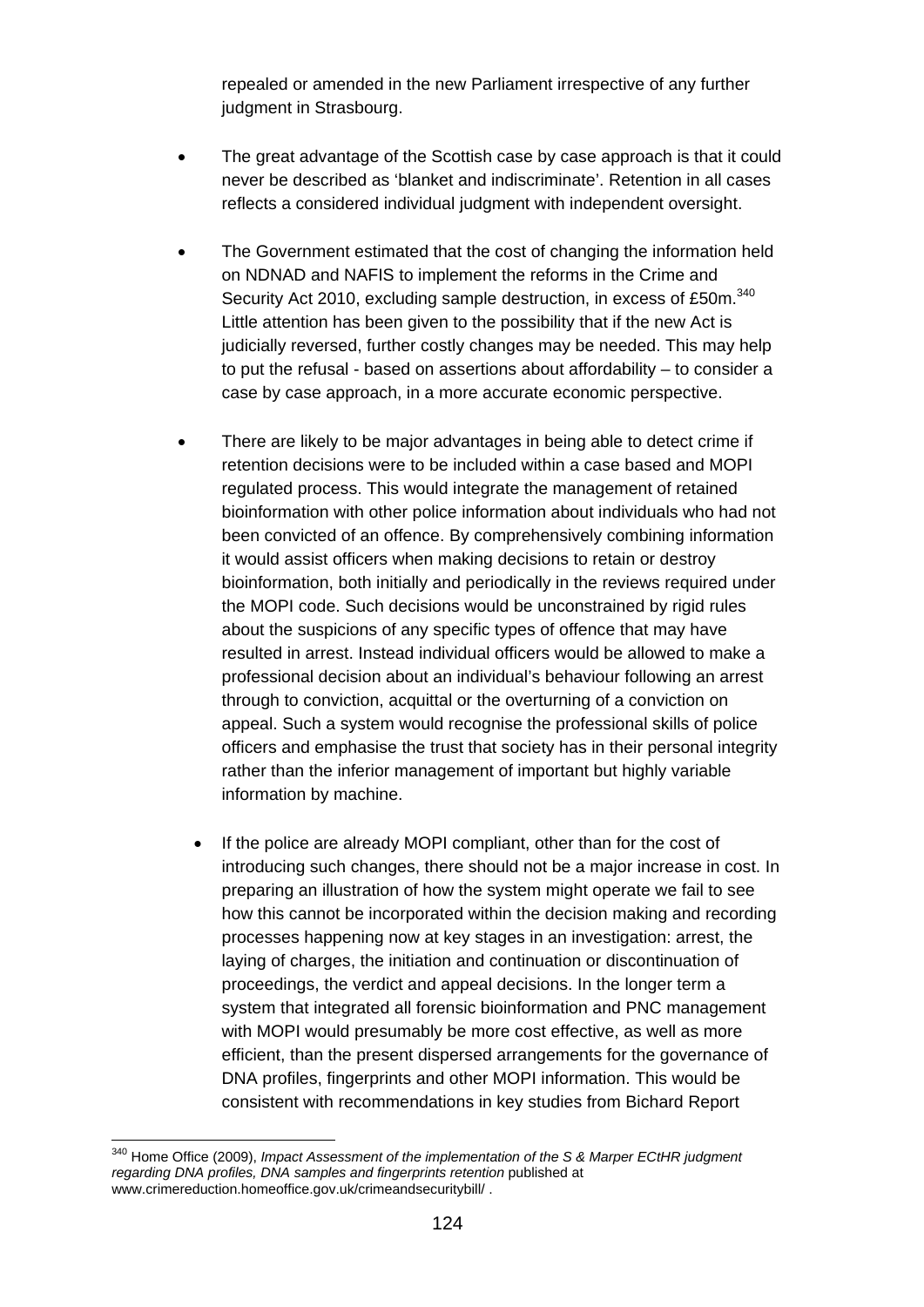(2004) to the Flanagan *Review of Policing* (2008), which have been concerned with avoiding 'gaps in intelligence sharing' and duplication.<sup>341</sup>

- Even under the Act of 2010 can the system really operate chiefly by the application of an algorithm? Conviction would require a management decision to convert a temporary period of retention to a permanent one. Similarly acquittals, if they are to be taken into account, would require a further intervention. If the system has to be designed to respond to such instructions, other decisions could be notified to NDNAD management, as part of the routine paperwork at two other key decision points: if it is decided not to charge the arrestee or to discontinue proceedings.
- The burden of paperwork could be reduced by default deletion and destruction procedures. For example, if the police have not informed the NDNAD and IDENT1 database management that proceedings have been instituted within a set period after the notification that charges have been laid, the information would be automatically deleted. This would also provide a safeguard against the failure discovered by HMIC to comply with earlier deletion legislation because the discontinuation of proceedings and acquittals had not been notified by the police to the database operator.<sup>342</sup> A further safeguard against a reoccurrence of this problem would be provided in this respect by holding any information relating to unconvicted or acquitted individuals on a separate MOPI database.
- 6.46. While the authors cannot claim any expertise in systems design, Figure 6.1 sets out an option for how such arrangements might be introduced. The existing NDNAD Ethics Committee might form the nucleus of the proposed audit and ethics board and members of the NDNAD Strategy Board would become part of the new executive body. It will be noted that we consider that the audit and ethics body should be responsible for initiating research, as well as approving external research requests and that its statutory audit functions should extend to record keeping, database operations and the storage of samples by all accredited forensic suppliers. This body should produce an annual report for Parliament with sufficient data to describe the routine operations of the new system, the basis volumes of business and results achieved, and the volume of and results obtained from international cooperation.

<sup>341</sup> Muir, R. (2009) Arrested Development: Unlocking change in the police service (London, IPPR), pp. 33-34. <sup>342</sup> In the 1990s there were major problems in removing profiles that should have been deleted under the current law from the then quite small NDNAD. As a result, a large number of samples and profiles – estimated at 50,000 but acknowledged to be perhaps higher - were being held on the NDNAD unlawfully. See Williams, R., and Johnson, P. (2008) *Genetic Policing* (Cullompton: Willan), p. 84.